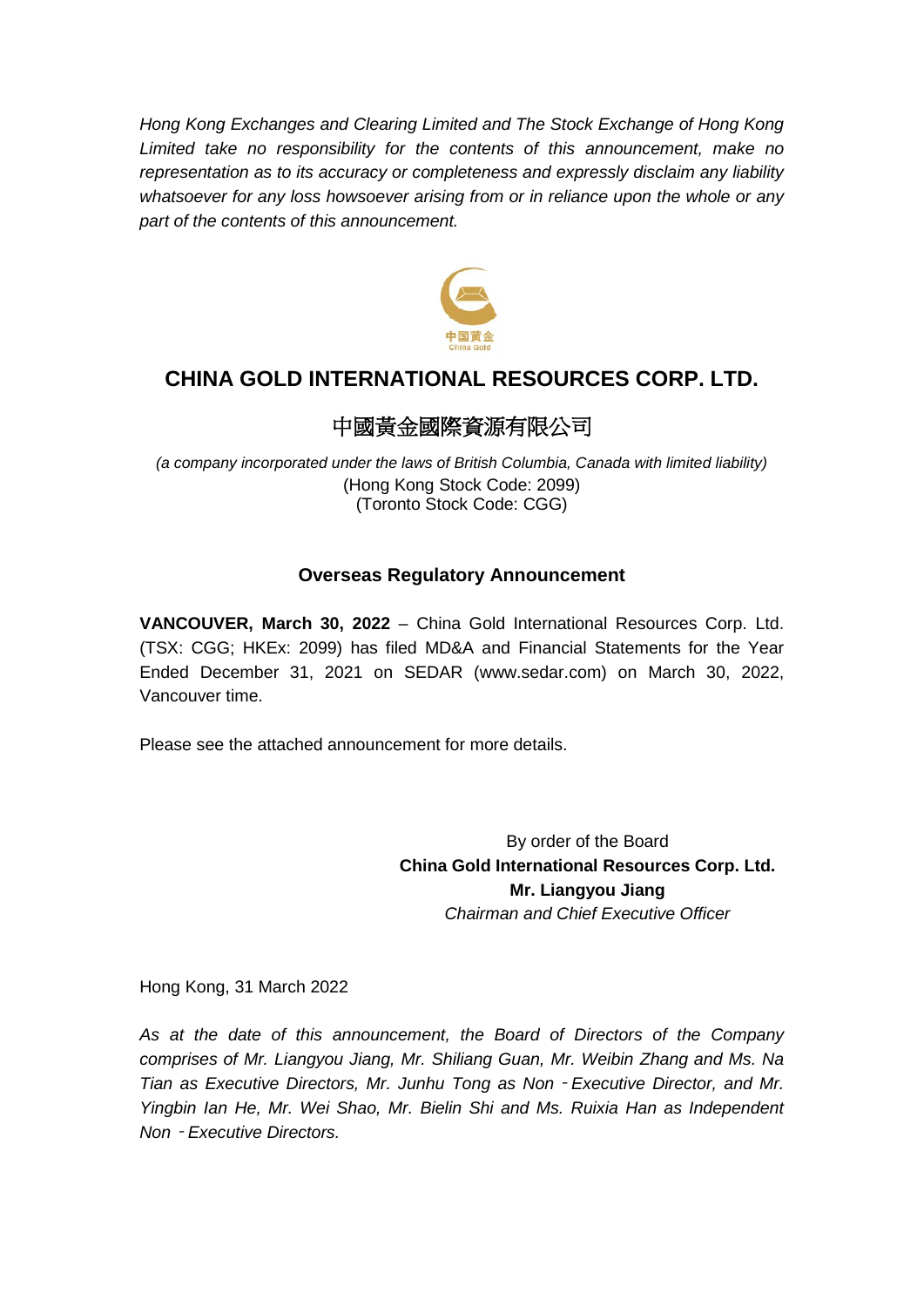*Hong Kong Exchanges and Clearing Limited and The Stock Exchange of Hong Kong Limited take no responsibility for the contents of this announcement, make no representation as to its accuracy or completeness and expressly disclaim any liability whatsoever for any loss howsoever arising from or in reliance upon the whole or any part of the contents of this announcement.*



# **China Gold International Resources Corp. Ltd.**

**Management's Discussion and Analysis of Financial Condition and Results of Operations Year ended December 31, 2021 (Stated in U.S. dollars, except as otherwise noted)**

Suite 660, One Bentall Centre, 505 Burrard Street, Box 27, Vancouver, BC, V7X 1M4

Tel: 604-609-0598 Fax: 604-688-0598 E-mail: info@chinagoldintl.com, [www.chinagoldintl.com](http://www.chinagoldintl.com/)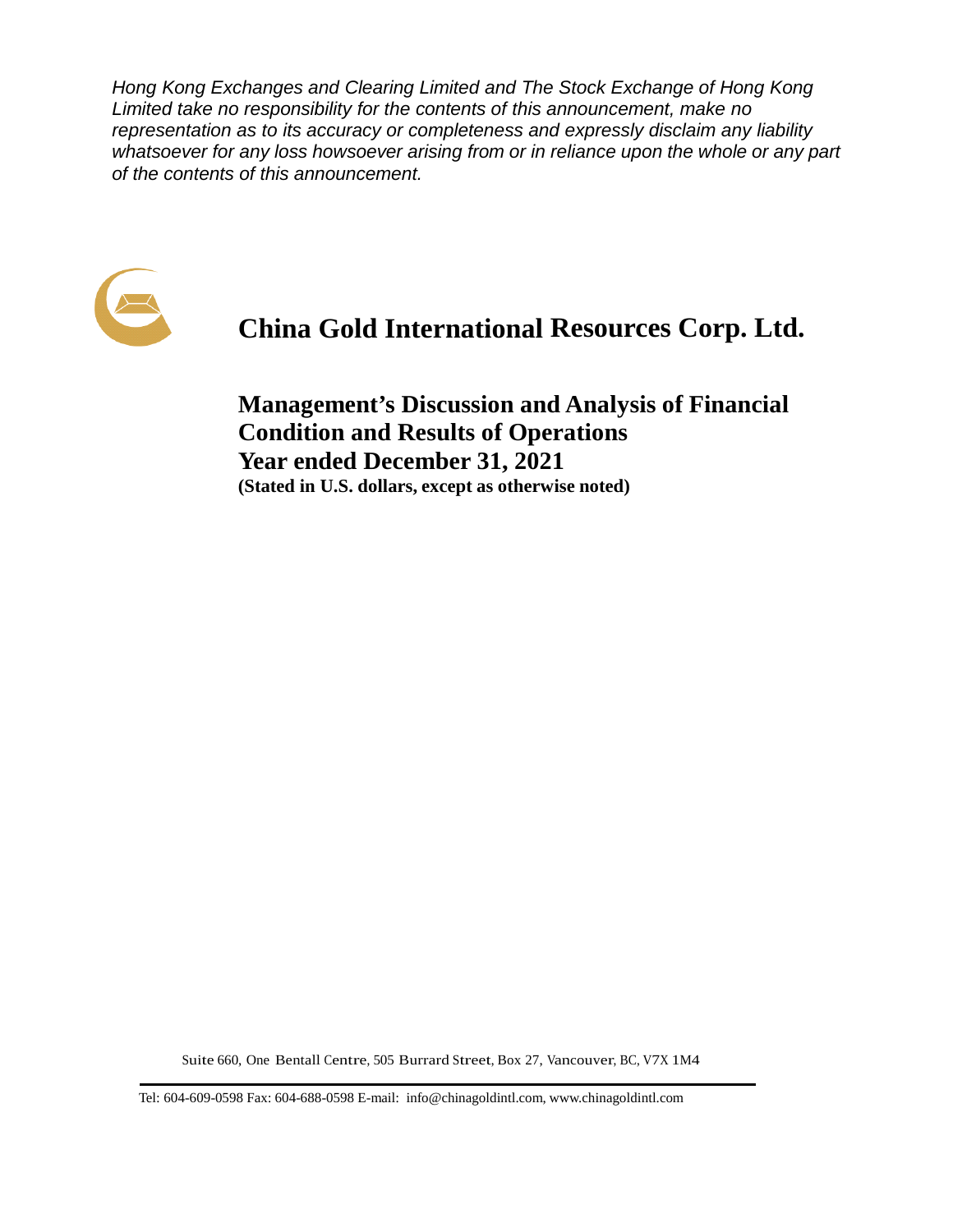# MANAGEMENT'S DISCUSSION AND ANALYSIS

*Management's Discussion and Analysis of Financial Condition and Results of Operations for the three months and year ended December 31, 2021. (Stated in U.S. dollars, except as otherwise noted)*

| <b>FORWARD-LOOKING STATEMENTS</b>                                                                                                                                | $\boldsymbol{2}$           |
|------------------------------------------------------------------------------------------------------------------------------------------------------------------|----------------------------|
| <b>THE COMPANY</b>                                                                                                                                               | 3                          |
| <b>OVERVIEW</b><br>PERFORMANCE HIGHLIGHTS<br>SELECTED ANNUAL INFORMATION<br><b>OUTLOOK</b>                                                                       | 3<br>3<br>4<br>4           |
| <b>RESULTS OF OPERATIONS</b>                                                                                                                                     | 4                          |
| SELECTED QUARTERLY FINANCIAL DATA<br>SELECTED QUARTERLY PRODUCTION DATA AND ANALYSIS<br>REVIEW OF QUARTERLY DATA                                                 | 4<br>5<br>$\overline{7}$   |
| <b>NON-IFRS MEASURES</b>                                                                                                                                         | 8                          |
| <b>MINERAL PROPERTIES</b>                                                                                                                                        | $\boldsymbol{9}$           |
| THE CSH MINE<br>THE JIAMA MINE                                                                                                                                   | 9<br>11                    |
| <b>LIQUIDITY AND CAPITAL RESOURCES</b>                                                                                                                           | 15                         |
| <b>CASH FLOWS</b>                                                                                                                                                | 16                         |
| <b>OPERATING CASH FLOW</b><br><b>INVESTING CASH FLOW</b><br><b>FINANCING CASH FLOW</b><br><b>EXPENDITURES INCURRED</b><br><b>GEARING RATIO</b>                   | 16<br>16<br>16<br>16<br>16 |
| SIGNIFICANT INVESTMENTS, ACQUISITIONS AND DISPOSAL OF SUBSIDIARIES. ASSOCIATES AND<br>JOINT VENTURES, AND FUTURE PLAN FOR MATERIAL INVESTMENTS OF CAPITAL ASSETS | 17                         |
| <b>CHARGE ON ASSETS</b>                                                                                                                                          | 17                         |
| <b>EXPOSURE TO FLUCTUATIONS IN EXCHANGE RATES AND RELATED HEDGES</b>                                                                                             | 17                         |
| <b>COMMITMENTS</b>                                                                                                                                               | 17                         |
| <b>RELATED PARTY TRANSACTIONS</b>                                                                                                                                | 18                         |
| PROPOSED TRANSACTIONS                                                                                                                                            | 18                         |
| <b>CRITICALACCOUNTING ESTIMATES</b>                                                                                                                              | 18                         |
| <b>CHANGE IN ACCOUNTING POLICIES</b>                                                                                                                             | 19                         |
| FINANCIAL INSTRUMENTS AND OTHER INSTRUMENTS                                                                                                                      | 19                         |
| <b>OFF-BALANCE SHEET ARRANGEMENTS</b>                                                                                                                            | 19                         |
| DIVIDEND AND DIVIDEND POLICY                                                                                                                                     | 19                         |
| <b>OUTSTANDING SHARES</b>                                                                                                                                        | 19                         |
| DISCLOSURE CONTROLS AND PROCEDURES AND INTERNAL CONTROL OVER FINANCIAL<br><b>REPORTING</b>                                                                       | 20                         |
| <b>RISK FACTORS</b>                                                                                                                                              | 20                         |
| <b>QUALIFIED PERSON</b>                                                                                                                                          | 20                         |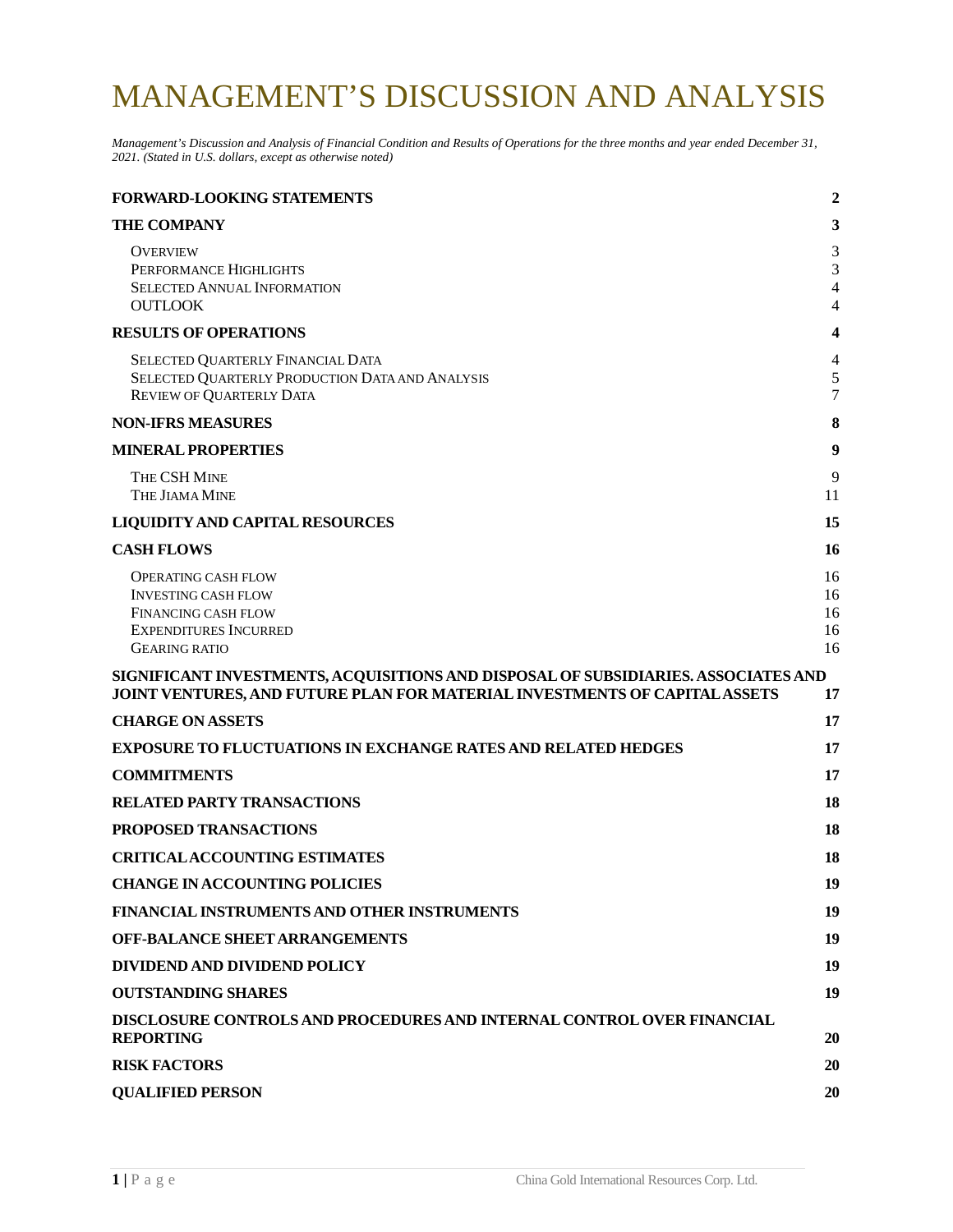The following Management Discussion and Analysis of financial condition and results of operations ("MD&A") is prepared as of March 30, 2022. It should be read in conjunction with the consolidated financial statements and notes thereto of China Gold International Resources Corp. Ltd. (referred to herein as "China Gold International", the "Company", "we" or "our" as the context may require) for the three months and year ended December 31, 2021 and the three months and year ended December 31, 2020, respectively. Unless the context otherwise provides, references in this MD&A to China Gold International or the Company refer to China Gold International and each of its subsidiaries collectively on a consolidated basis.

The following discussion contains certain forward-looking statements relating to the Company's plans, objectives, expectations and intentions, which are based on the Company's current expectations and are subject to risks, uncertainties and changes in circumstances. Readers should carefully consider all of the information set out in this MD&A, including the risks and uncertainties outlined further in the Company's Annual Information Form ("Annual Information Form" or "AIF") dated March 30, 2022 on SEDAR at [www.sedar.com,](http://www.sedar.com/) [www.chinagoldintl.com](http://www.chinagoldintl.com/) and www.hkex.com.hk. For further information on risks and other factors that could affect the accuracy of forward-looking statements and the result of operations of the Company, please refer to the sections titled "Forward-Looking Statements" and "Risk Factors" and to discussions elsewhere within this MD&A. China Gold International's business, financial condition or results of operations could be materially and adversely affected by any of these risks.

## **FORWARD-LOOKING STATEMENTS**

Certain statements made herein, other than statements of historical fact relating to the Company, represent forward-looking information. In some cases, this forward-looking information can be identified by words or phrases such as "may", "will", "expect", "anticipate", "contemplates", "aim", "estimate", "intend", "plan", "believe", "potential", "continue", "is/are likely to", "should" or the negative of these terms, or other similar expressions intended to identify forward-looking information. This forward-looking information includes, among other things; China Gold International's production estimates, business strategies and capital expenditure plans; the development and expansion plans and schedules for the CSH Mine and the Jiama Mine; China Gold International's financial condition; the regulatory environment as well as the general industry outlook; general economic trends in China; and statements respecting anticipated business activities, planned expenditures, corporate strategies, participation in projects and financing, and other statements that are not historical facts.

By their nature, forward-looking information involves numerous assumptions, both general and specific, which may cause the actual results, performance or achievements of China Gold International and/or its subsidiaries to be materially different from any future results, performance or achievements expressed or implied by the forward–looking information. Some of the key assumptions include, among others, the absence of any material change in China Gold International's operations or in foreign exchange rates, the prevailing price of gold, copper and other non-ferrous metal products; the absence of lower-than-anticipated mineral recovery or other production problems; effective income and other tax rates and other assumptions underlying China Gold International's financial performance as stated in the Company's technical reports for its CSH Mine and Jiama Mine; China Gold International's ability to obtain regulatory confirmations and approvals on a timely basis; continuing positive labor relations; the absence of any material adverse effects as a result of political instability, terrorism, natural disasters, pandemics such as COVID-19, litigation or arbitration and adverse changes in government regulation; the availability and accessibility of financing to China Gold International; and the performance by counterparties of the terms and conditions of all contracts to which China Gold International and its subsidiaries are a party. The forward-looking information is also based on the assumption that none of the risk factors identified in this MD&A or in the AIF that could cause actual results to differ materially from the forward-looking information actually occurs.

Forward-looking information contained herein as of the date of this MD&A is based on the opinions, estimates and assumptions of management. There are a number of important risks, uncertainties and other factors that could cause actual actions, events or results to differ materially from those described as forward-looking information. China Gold International disclaims any obligation to update any forward-looking information, whether as a result of new information, estimates, opinions or assumptions, future events or results, or otherwise except to the extent required by law. There can be no assurance that forward-looking information will prove to be accurate, as actual results and future events could differ materially from those anticipated in such statements. The forward-looking information in this MD&A is expressly qualified by this cautionary statement. The reader is cautioned not to place undue reliance on forward-looking information.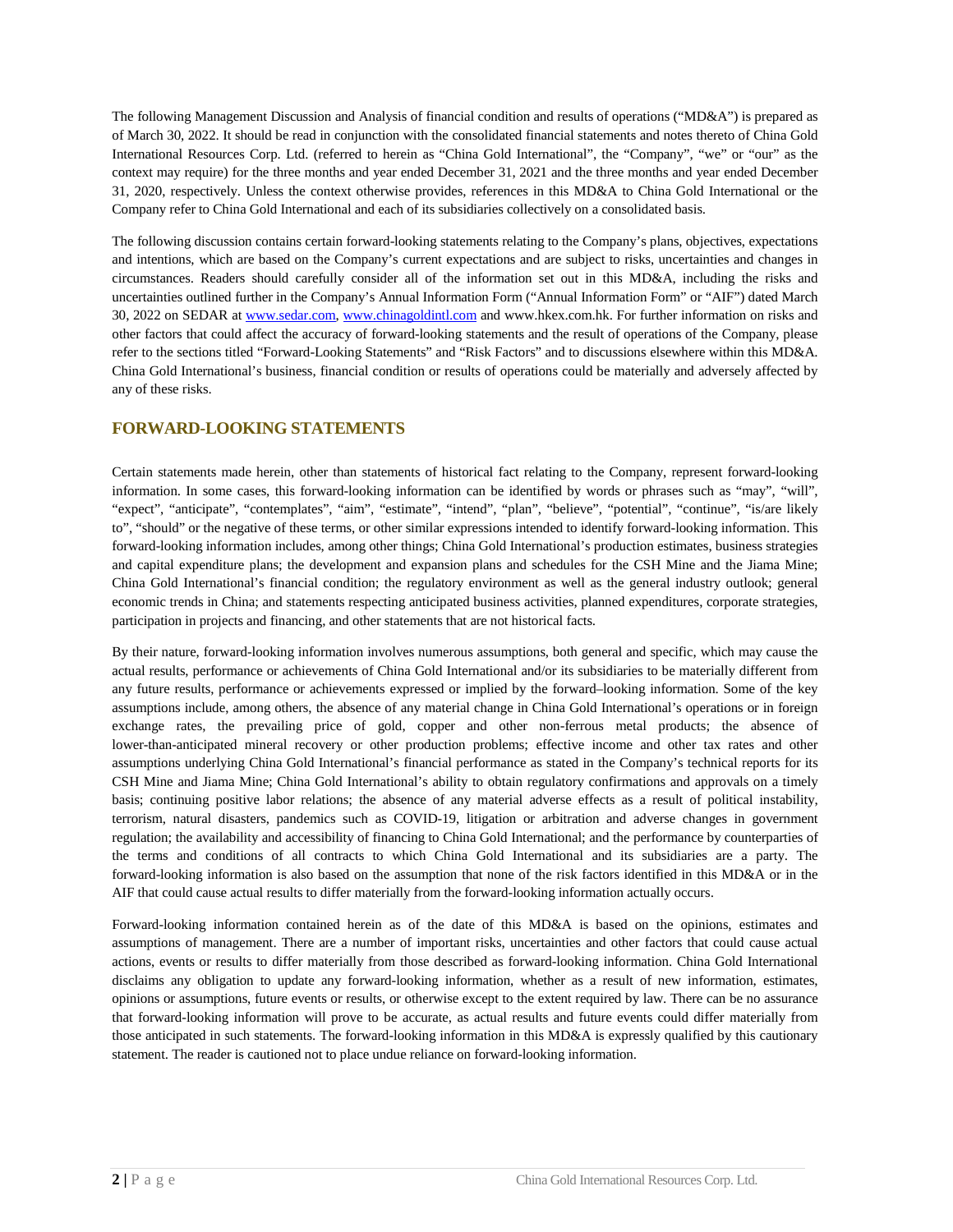## **THE COMPANY**

#### *Overview*

China Gold International is a gold and base metal mining company registered in British Columbia Canada. The Company's main business involves the operation, acquisition, development and exploration of gold and base metal properties.

The Company's principal mining operations are the Chang Shan Hao Gold Mine ("CSH Mine" or "CSH"), located in Inner Mongolia, China and the Jiama Copper-Gold Polymetallic Mine ("Jiama Mine" or "Jiama"), located in Tibet, China. China Gold International holds a 96.5% interest in the CSH Mine, while its Chinese joint venture ("CJV") partner holds the remaining 3.5% interest. The Company owns a 100% interest in the Jiama Mine, which hosts a large scale copper-gold polymetallic deposit containing copper, gold, molybdenum, silver, lead and zinc metals.

China Gold International's common shares are listed on the Toronto Stock Exchange ("TSX") and The Stock Exchange of Hong Kong Limited ("HKSE") under the symbol CGG and the stock code 2099, respectively. Additional information about the Company, including the Company's Annual Information Form, is available on SEDAR at sedar.com as well as Hong Kong Exchange News at hkexnews.hk.

#### *Performance Highlights*

#### *Three months ended December 31, 2021*

- Revenue increased by 17% to US\$312.0 million from US\$265.8 million for the same period in 2020.
- Mine operating earnings increased by 24% to US\$111.8 million from US\$90.1 million for the same period in 2020.
- Net income of US\$58.8 million increased by 4% or US\$2.4 million from US\$56.4 million for the same period in 2020.
- Cash flow from operation decreased by 73% to US\$23.4 million from US\$86.8 million for the same period in 2020.
- Total gold production increased by 5% to 62,278 ounces from 59,177 ounces for the same period in 2020.
- Total copper production decreased by 6% to 47.1 million pounds (approximately 21,387 tonnes) from 50.1 million pounds (approximately 22,742 tonnes) for the same period in 2020.

#### *Year ended December 31, 2021*

- Revenue increased by 32% to US\$1,137.4 million from US\$864.0 million for the same period in 2020.
- Mine operating earnings increased by 93% to US\$404.1 million from US\$209.9 million for the same period in 2020.
- Net income of US\$268.7 million increased by 136% or US\$154.7 million from US\$113.9 million for the same period in 2020.
- Cash flow from operation increased by 60% to US\$417.3 million from US\$260.5 million for the same period in 2020.
- Total gold production increased by 1.4% to 244,312 ounces from 240,848 ounces for the same period in 2020.
- Total copper production increased by 5% to 190.5 million pounds (approximately 86,400 tonnes) from 180.9 million pounds (approximately 82,059 tonnes) for the same period in 2020.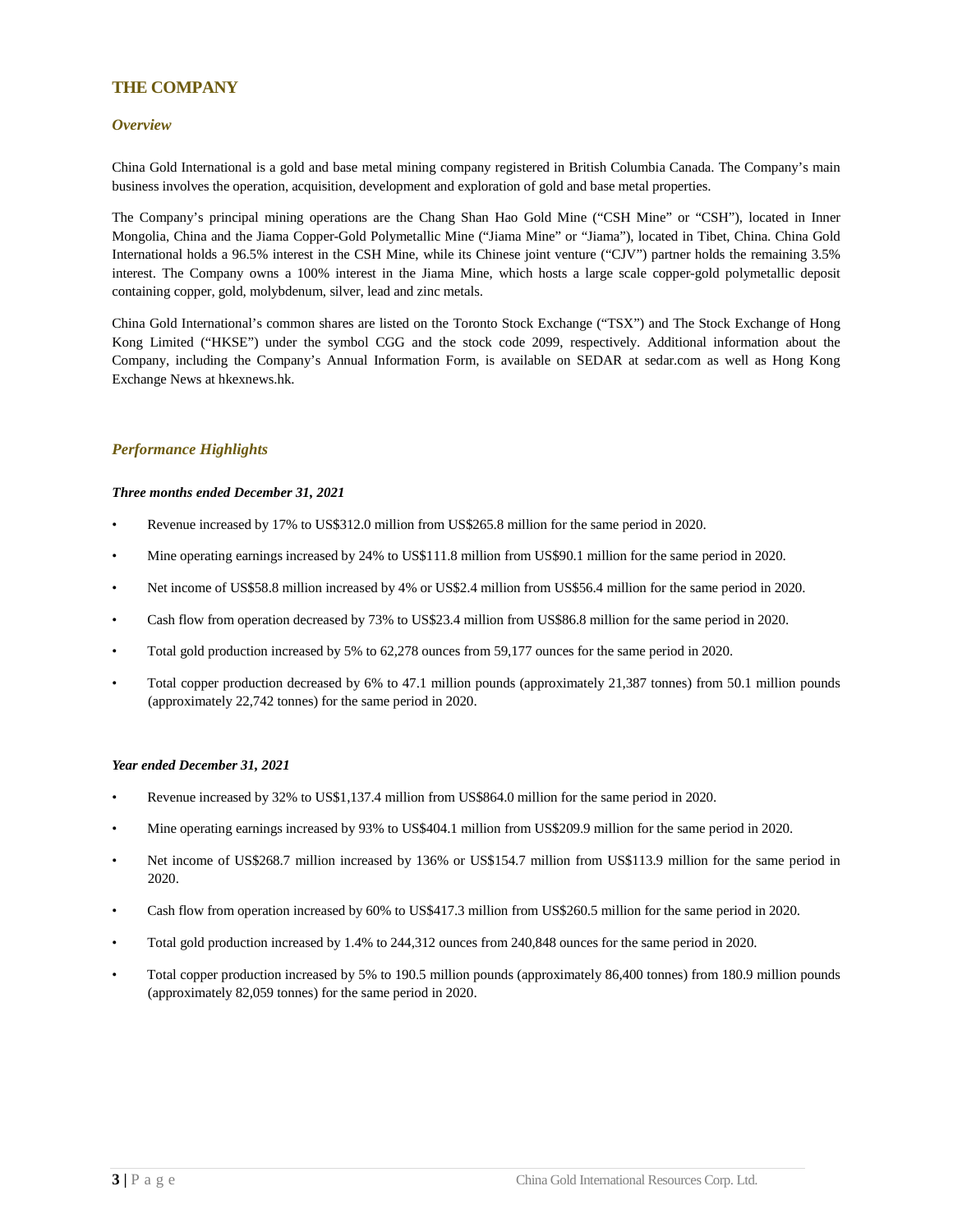#### *Selected Annual Information*

| $\ast$                                    | <b>Year ended December 31</b> |       |        |        |       |  |
|-------------------------------------------|-------------------------------|-------|--------|--------|-------|--|
|                                           | 2021                          | 2020  | 2019   | 2018   | 2017  |  |
| US\$ Millions except for per share        |                               |       |        |        |       |  |
| Total revenue                             | 1,137                         | 864   | 657    | 571    | 412   |  |
| Income (loss) from operations             | 333                           | 154   | (3)    | 43     | 79    |  |
| Net profit (loss)                         | 269                           | 114   | (32)   | (4)    | 64    |  |
| Basic earnings (loss) per share (cents)   | 67.44                         | 28.24 | (8.28) | (1.22) | 15.93 |  |
| Diluted earnings (loss) per share (cents) | N/A                           | N/A   | N/A    | N/A    | N/A   |  |
| Total assets                              | 3,257                         | 3.323 | 3.197  | 3.216  | 3,230 |  |
| Total non-current liabilities             | 1.080                         | 1.284 | 818    | 1.301  | 1.324 |  |

\*Prepared under IFRS

## *OUTLOOK*

- The anticipated gold production will be between 241,130 ounces (7.5 tonnes) and 250,775 ounces (7.8 tonnes).
- Total copper production is estimated to be between 187 million pounds (85,000 tonnes) and 198 million pounds (90,000 tonnes).
- The Company continues to focus its efforts on optimizing the operation at both mines, stabilizing the Jiama Mine's production and potentially extending the mine life of CSH Mine.
- To fulfill its growth strategy, the Company continues to work with CNG and other interested parties to identify potential international mining acquisition opportunities.
- The Company has not experienced any significant impact on its operations from the COVID-19 pandemic. Both of the Company's mines have been able to operate and sell products without significant interruption during the year ended December 31, 2021. The Company continues to closely monitor the health of its employees and supply chains to be able to respond to any potential disruptions, should any arise. The Company is also managing its cash reserves to be able to withstand any financial ramifications of potential disruptions.

## **RESULTS OF OPERATIONS**

#### *Selected Quarterly Financial Data*

|                                           | <b>Ouarter ended</b> |          |            |         |            |          |            |          |
|-------------------------------------------|----------------------|----------|------------|---------|------------|----------|------------|----------|
|                                           |                      | 2021     |            |         | 2020       |          |            |          |
| (US\$ in thousands except per share)      | <b>31-Dec</b>        | $30-Sep$ | $30 - Jun$ | 31-Mar  | $31 - Dec$ | $30-Sep$ | $30 - Jun$ | 31-Mar   |
| Revenue                                   | 312,016              | 248,326  | 304,944    | 272,070 | 265,810    | 240,451  | 209,188    | 148,583  |
| Cost of sales                             | 200,210              | 165,681  | 179,001    | 188,319 | 175,717    | 174,346  | 173,701    | 130,414  |
| Mine operating earnings.                  | 111,806              | 82,645   | 125,943    | 83,751  | 90,093     | 66,105   | 35,487     | 18,169   |
| General and administrative expenses       | 16,165               | 9,462    | 10,294     | 8,099   | 13,656     | 8,026    | 5,793      | 9,186    |
| Exploration and evaluation expenses       | 358                  | 260      | 59         | 41      | 174        | 77       | 165        | 61       |
| Research and development expenses         | 10,347               | 6,619    | 5,051      | 4,424   | 11,019     | 3,251    | 2,264      | 1,966    |
| Income from operations                    | 84,936               | 66,304   | 110,539    | 71,187  | 65,244     | 54,751   | 27,265     | 6,956    |
| Foreign exchange gain (loss)              | 2,071                | (161)    | 4,944      | 1,728   | 4,806      | 6,366    | (2, 331)   | (5, 438) |
| Finance costs                             | 8,296                | 8,670    | 9,604      | 9,743   | 9,732      | 10,241   | 11,525     | 10,516   |
| Profit (loss) before income tax           | 81,198               | 57,885   | 108,486    | 64,079  | 63,961     | 51,665   | 17,597     | (7, 793) |
| Income tax expense (credit)               | 22,422               | 5,650    | 7,789      | 7,112   | 7,513      | 4,029    | (926)      | 876      |
| Net profit (loss)                         | 58,776               | 52,235   | 100,697    | 56,967  | 56,448     | 47,636   | 18,523     | (8,669)  |
| Basic earnings (loss) per share (cents)   | 14.76                | 13.11    | 25.27      | 14.30   | 14.10      | 11.87    | 4.52       | (2.25)   |
| Diluted earnings (loss) per share (cents) | N/A                  | N/A      | N/A        | N/A     | N/A        | N/A      | N/A        | N/A      |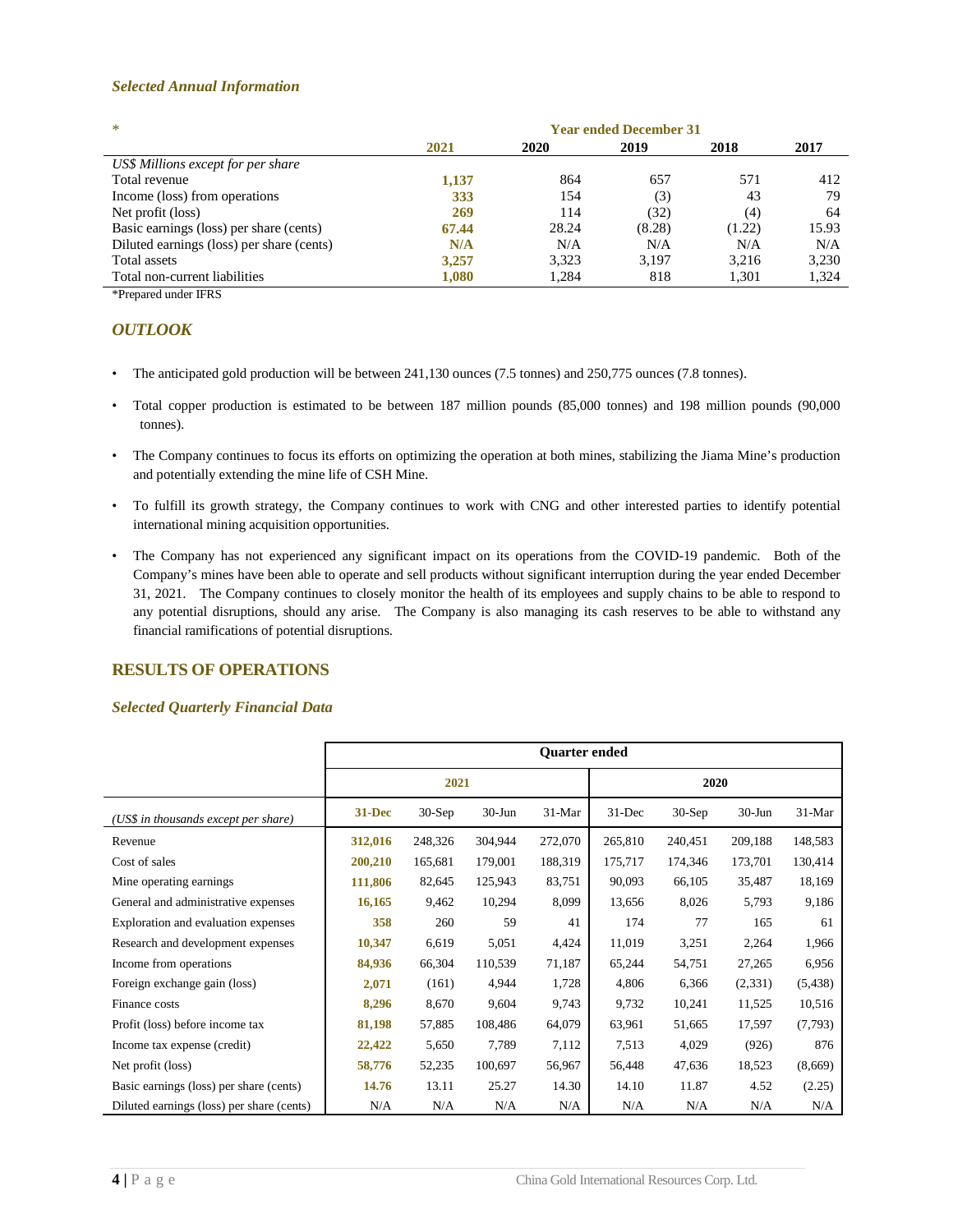### *Selected Quarterly Production Data and Analysis*

| <b>CSH Mine</b>                                 | Three months ended December 31, |        |         | Year ended December 31, |
|-------------------------------------------------|---------------------------------|--------|---------|-------------------------|
|                                                 | 2021                            | 2020   | 2021    | <b>2020</b>             |
| Gold sales (US\$ million)                       | 78.77                           | 63.30  | 266.19  | 260.07                  |
| Realized average price (US\$) of gold per ounce | 1,789                           | 1,852  | 1,798   | 1,739                   |
| Gold produced (ounces)                          | 42,852                          | 34,753 | 148,082 | 149.572                 |
| Gold sold (ounces)                              | 44,035                          | 34,184 | 148,086 | 149,578                 |
| Total production cost (US\$ per ounce)          | 1,577                           | 1,474  | 1,538   | 1,392                   |
| Cash production $cost^{(1)}$ (US\$ per ounce)   | 1.262                           | 1.205  | 1.062   | 942                     |

*(1)* Non-IFRS measure. See 'Non-IFRS measures' section of this MD&A

Gold production at the CSH Mine increased by 23% to 42,852 ounces for the three months ended December 31, 2021 compared to 34,753 ounces for the same period in 2020. The total production cost of gold for the three months ended December 31, 2021 increased to US\$1,577 per ounce compared to US\$1,474 for the same period in 2020. The cash production cost of gold for the three months ended December 31, 2021 increased to US\$1,262 per ounce from US\$1,205 for the same period in 2020. The increase in total production cost is mainly due to higher depreciation and depletion and higher reagents costs.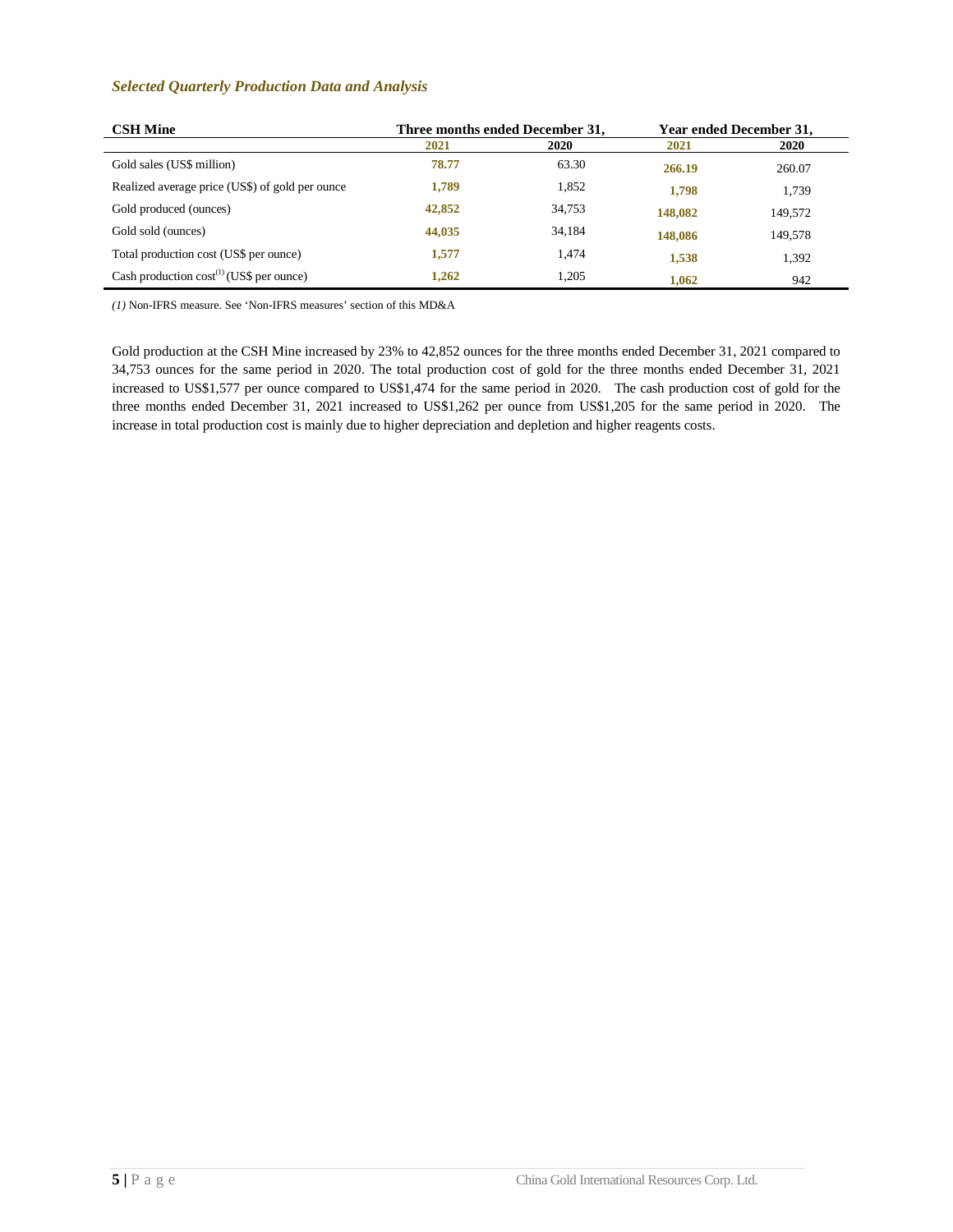| <b>Jiama Mine</b>                                                                                         | Three months ended December 31, |              |             | Year ended December 31, |
|-----------------------------------------------------------------------------------------------------------|---------------------------------|--------------|-------------|-------------------------|
|                                                                                                           | 2021                            | 2020         | 2021        | 2020                    |
| Copper sales (US\$ in millions)<br>Realized average price $\frac{1}{1}$ (US\$) of copper per              | 172.42                          | 95.29        | 561.59      | 291.18                  |
| pound after smelting fee discount                                                                         | 3.61                            | 1.78         | 2.91        | 1.64                    |
| Copper produced (tonnes)                                                                                  | 21,387                          | 22,742       | 86,400      | 82,059                  |
| Copper produced (pounds)                                                                                  | 47,149,705                      | 50,138,122   | 190,479,023 | 180,909,850             |
| Copper sold (tonnes)                                                                                      | 21,525                          | 23,545       | 87,565      | 80,463                  |
| Copper sold (pounds)                                                                                      | 47,454,102                      | 51,908,517   | 193,047,766 | 177,391,325             |
| Gold produced (ounces)                                                                                    | 19,426                          | 24,424       | 96,230      | 91,276                  |
| Gold sold (ounces)                                                                                        | 19,634                          | 24,999       | 97,491      | 89,771                  |
| Silver produced (ounces)                                                                                  | 927,345                         | 2,369,769    | 5,188,715   | 7,275,862               |
| Silver sold (ounces)                                                                                      | 923,044                         | 2,407,638    | 5,330,630   | 7,113,859               |
| Lead produced (tonnes)                                                                                    | 453                             | 23,457       | 40,661      | 72,031                  |
| Lead produced (pounds)                                                                                    | 998,475                         | 51,712,012   | 89,641,813  | 158,800,112             |
| Lead sold (tonnes)                                                                                        |                                 | 24,183       | 42,978      | 69,714                  |
| Lead sold (pounds)                                                                                        |                                 | 53, 313, 232 | 94,749,967  | 153,691,955             |
| Zinc produced (tonnes)                                                                                    | 317                             | 10,519       | 19,560      | 34,425                  |
| Zinc produced (pounds)                                                                                    | 699,854                         | 23, 191, 738 | 43,121,710  | 75,893,783              |
| Zinc sold (tonnes)                                                                                        |                                 | 10,917       | 20,669      | 33,315                  |
| Zinc sold (pounds)                                                                                        |                                 | 24,068,017   | 45,568,038  | 73,447,451              |
| Moly produced (tonnes)                                                                                    | 230                             | 187          | 433         | 187                     |
| Moly produced (pounds)                                                                                    | 506,714                         | 411,239      | 954,793     | 411,239                 |
| Moly sold (tonnes)                                                                                        | 214                             | 169          | 363         | 169                     |
| Moly sold (pounds)                                                                                        | 472,126                         | 372,762      | 800,855     | 372,762                 |
| Total production $\cos^2$ (US\$) of copper per                                                            |                                 |              |             |                         |
| pound                                                                                                     | 3.29                            | 2.87         | 2.96        | 2.80                    |
| Total production cost $2$ (US\$) of copper per<br>pound after by-products credits <sup>4</sup>            | 2.25                            | 0.81         | 1.42        | 1.04                    |
| Cash production cost ${}^{3}$ (US\$) of copper per pound<br>Cash production $\cos^3$ (US\$) of copper per | 3.13                            | 2.29         | 2.44        | 2.14                    |
| pound after by-products credits <sup>4</sup>                                                              | 2.09                            | 0.23         | 0.90        | 0.38                    |

*1* A discount factor of 13.4% to 26.4% is applied to the copper benchmark price to compensate the refinery costs incurred by the buyers, mixed copper concentrate containing lead and zinc have an average discount factor of 69.95%. The discount factor is higher if the grade of copper in copper concentrate is below 18%. The industry standard of copper in copper concentrate is between 18-20%.

*2* Production costs include expenditures incurred at the mine sites for the activities related to production including mining, processing, mine site G&A and royalties etc.

*3* Non-IFRS measure. See 'Non-IFRS measures' section of this MD&A

*4* By-products credit refers to the sales of gold, silver, lead, zinc and moly during the corresponding period.

During the three months ended December 31, 2021, the Jiama Mine produced 21,387 tonnes (approximately 47.1 million pounds) of copper, a decrease of 6% compared with the three months ended December 31, 2020 (22,742 tonnes, or 50.1 million pounds).

Both total production cost of copper per pound after by-products and cash production cost of copper per pound after by-product increased as compared to the same period in 2020 due to lower head grades, and less by-products recovered of silver, lead and zinc, despite more by-product recovered from molybdenum.

Taking advantage of high metal prices in 2021, the Jiama Mine increased the utilization rate of low-grade ores with operating costs being strictly controlled. A flexible mining plan with a dynamic cut-off grade was adopted, which is responsive and tailored to the market conditions. The flexible mining plan can effectively maintain the stability of the Jiama Mine's operation results and reduce the impact and risk of metal price fluctuations to ensure sustainable growth in operation performance.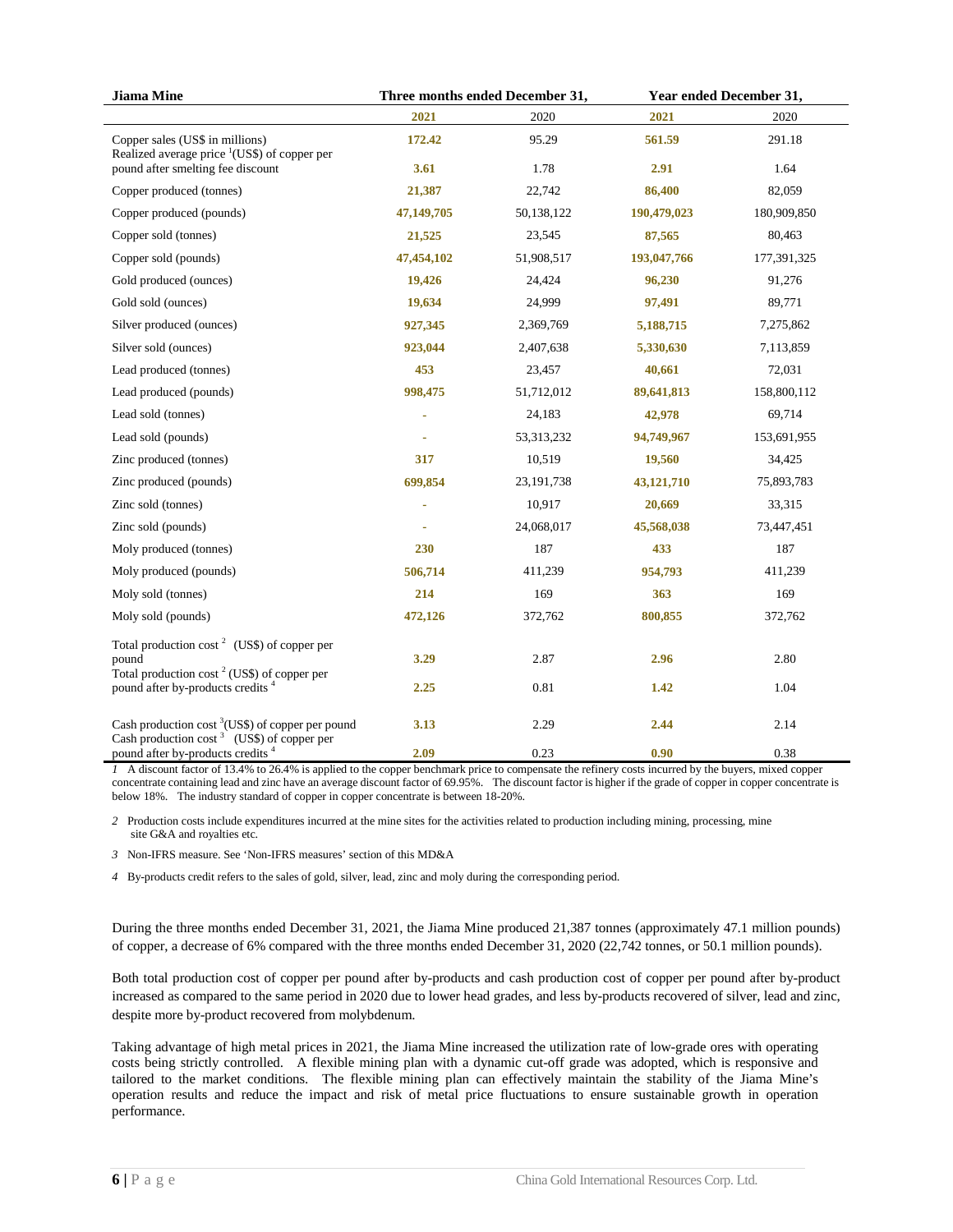#### *Review of Quarterly Data*

#### *Three months ended December 31, 2021 compared to three months ended December 31, 2020*

Revenue of US\$312.0 million for the fourth quarter of 2021 increased by US\$46.2 million from US\$265.8 million for the same period in 2020.

Revenue from the CSH Mine was US\$78.8 million, an increase of US\$15.5 million from US\$63.3 million for the same period in 2020. Realized average gold price decreased by 3% from US\$1,852/oz in Q4 2020 to US\$1,789/oz in Q4 2021. Gold sold by the CSH Mine was 44,035 ounces (gold produced: 42,852 ounces), compared to 34,184 ounces (gold produced: 34,753 ounces) for the same period in 2020.

Revenue from the Jiama Mine was US\$233.2 million, an increase of US\$30.7 million, compared to US\$202.5 million for the same period in 2020. Realized average price of copper increased by 103% from US\$1.78/pound in Q4 2020 to US\$3.61/pound in Q4 2021. Total copper sold was 21,525 tonnes (47.5 million pounds) for the three months ended December 31, 2021, a decrease of 9% from 23,545 tonnes (51.9 million pounds) for the same period in 2020.

**Cost of sales** of US\$200.2 million for the quarter ended December 31, 2021, an increase of US\$24.5 million from US\$175.7 million for the same period in 2020. Cost of sales as a percentage of revenue for the Company decreased from 66% to 64% for the three months ended December 31, 2020 and 2021, respectively. Cost of sales was impacted by many operation factors such as grade of ore, recovery rates and stripping ratio. Refer to the sections below for details of production factors for each individual mine.

**Mine operating earnings** of US\$111.8 million for the three months ended December 31, 2021, an increase of 24%, or US\$21.7 million, from US\$90.1 million for the same period in 2020. Mine operating earnings as a percentage of revenue increased from 34% to 36% for the three months ended December 31, 2020 and 2021, respectively.

**General and administrative expenses** increased by US\$2.5 million, from US\$13.7 million for the quarter ended December 31, 2020 to US\$16.2 million for the quarter ended December 31, 2021. The increase was mainly due to the increase in taxes and surcharges as a result of the increase in sales at the Jiama Mine.

**Research and development expenses** of US\$10.3 million for the three months ended December 31, 2021, decreased from US\$11.0 million for the comparative 2020 period. The decrease in the fourth quarter of 2021 was mainly due to the completion of several research projects in Q4 2021.

**Income from operations** of US\$84.9 million for the fourth quarter of 2021, increased by US\$19.7 million, compared to US\$65.2 million for the same period in 2020.

**Finance costs** of US\$8.3 million for the three months ended December 31, 2021, decreased by US\$1.4 million compared to US\$9.7 million for the same period in 2020. The decrease was primarily due to the reduction in the total amount of borrowings outstanding.

**Foreign exchange gain** of US\$2.1 million for the three months ended December 31, 2021, decreased from US\$4.8 million for the same period in 2020. The gain was attributed to changes in the RMB/USD exchange rates and the revaluation of monetary items held in Chinese RMB.

**Income tax expense** of US\$22.4 million for the quarter ended December 31, 2021, increased by US\$14.9 million from US\$7.5 million for the comparative period in 2020. During the current quarter, the Company had US\$17.7 million of deferred tax expense compared to US\$5.3 deferred tax credit million for the same period in 2020. During December 2021, deferred tax expense of US\$10.4 million (2020: US\$3.8 million) was recognized as withholding tax on declared dividends to shareholders.

Net income of US\$58.8 million for the three months ended December 31, 2021, increased by US\$2.4. million from US\$56.4 million for the three months ended December 31, 2020.

#### *Year ended December 31, 2021 compared to year ended December 31, 2020*

**Revenue** of US\$1,137.4 million for the year ended December 31, 2021 increased by US\$273.4 million from US\$864.0 million for the same period in 2020.

Revenue from the CSH Mine was US\$266.2 million, an increase of US\$6.1 million, compared to US\$260.1 million for the same period in 2020. Realized average gold price increased by 3% from US\$1,739/oz in 2020 to US\$1,798/oz in 2021. Gold sold by the CSH Mine was 148,086 ounces (gold produced: 148,082 ounces), compared to 149,578 ounces (gold produced: 149,572 ounces) for the same period in 2020.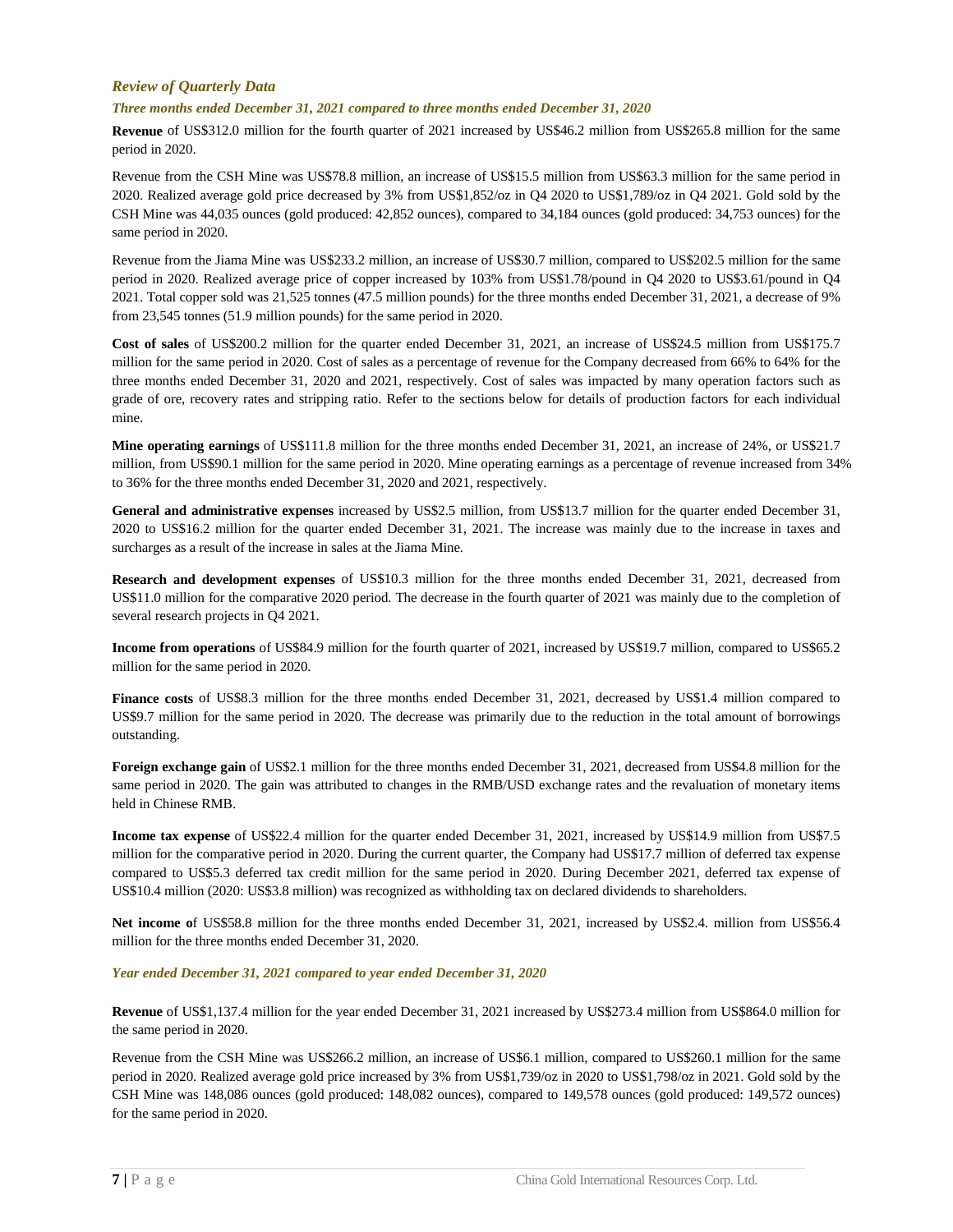Revenue from the Jiama Mine was US\$871.2 million, an increase of US\$267.2 million, compared to US\$604.0 million for the same period in 2020. Realized average price of copper increased by 77% from US\$1.64/pound in 2020 compared to US\$2.91/pound in 2021. Total copper sold was 87,565 tonnes (193.0 million pounds) for the year ended December 31, 2021, an increase of 9% from 80,463 tonnes (177.4 million pounds) for the same period in 2020.

**Cost of sales** of US\$733.2 million for the year ended December 31, 2021, an increase of US\$79.0 million from US\$654.2 million for the same period in 2020. Cost of sales as a percentage of revenue for the Company decreased from 76% to 64% for the year ended December 31, 2020 and 2021, respectively. Cost of sales was impacted by many operation factors such as grade of ore, recovery rates and stripping ratio. Refer to the sections below for details of production factors for each individual mine.

**Mine operating earnings** of US\$404.1 million for the year ended December 31, 2021, an increase of 93%, or US\$194.2 million, from US\$209.9 million for the same period in 2020. Mine operating earnings as a percentage of revenue increased from 24% to 36% for the year ended December 31, 2020 and 2021, respectively.

**General and administrative expenses** increased by US\$7.3 million, from US\$36.7 million for the year ended December 31, 2020 to US\$44.0 million for the year ended December 31, 2021. The increase was mainly due to the increase in taxes and surcharges as a result of the increase in sales at Jiama mine.

**Research and development expenses** of US\$26.4 million for the year ended December 31, 2021, increased from US\$18.5 million for the comparative 2020 period. The increase in 2021 was mainly due to the Company's research and development activities in the areas of improvement of recovery rates and optimization of processing and mining processes.

**Income from operations** of US\$317.1 million for the year ended December 31, 2021, increased by US\$162.9 million, compared to US\$154.2 million for the same period in 2020.

**Finance costs** of US\$36.3 million for the year ended December 31, 2021, decreased by US\$5.7 million compared to US\$42.0 million for the same period in 2020. The decrease was primarily due to the reduction in the total amount of loans outstanding.

**Foreign exchange gain** of US\$8.6 million for the year ended December 31, 2021, increased from US\$3.4 million for the same period in 2020. The gain was attributed to changes in the RMB/USD exchange rates and the revaluation of monetary items held in Chinese RMB.

**Income tax expense** of US\$43.0 million for the year ended December 31, 2021, increased by US\$31.5 million from US\$11.5 million for the comparative period in 2020. During the current year, the Company had US\$7.0 million of deferred tax expense compared to US\$12.5 million deferred tax credit million for the same period in 2020. During December 2021, deferred tax expense of US\$10.4 million (2020: US\$3.8 million) was recognized as withholding tax on declared dividends to shareholders.

**Net income o**f US\$268.7 million for the year ended December 31, 2021, increased by US\$154.8 million from US\$113.9 million for the year ended December 31, 2020.

## **NON-IFRS MEASURES**

The cash cost of production, cash cost after by-product credits and cash cost per ounce and per pound are measures that are not in accordance with IFRS.

The Company has included these metrics to supplement its consolidated financial statements, which are presented in accordance with IFRS. Non-IFRS measures do not have any standardized meaning prescribed under IFRS, and therefore they may not be comparable to similar measures employed by other companies. The data is intended to provide additional information and should not be considered in isolation or as a substitute for measures of performance, operating results or financial condition prepared in accordance with IFRS. The Company has included cash production cost per ounce and per pound data because it understands that certain investors use this information to determine the Company's ability to generate earnings and cash flow. The measures are not necessarily indicative of operating results, cash flow from operations, or financial condition as determined under IFRS.

The following tables provide a reconciliation of cost of sales to the cash costs of production in total dollars and in dollars per gold ounce for the CSH Mine or per copper pound for the Jiama Mine:

Cash production cost for gold is calculated as total cost of sales adjusted by depreciation and depletion and amortization of intangible assets. Cash production cost of gold per ounce is calculated as total cash production cost divided by total gold sold (ounces).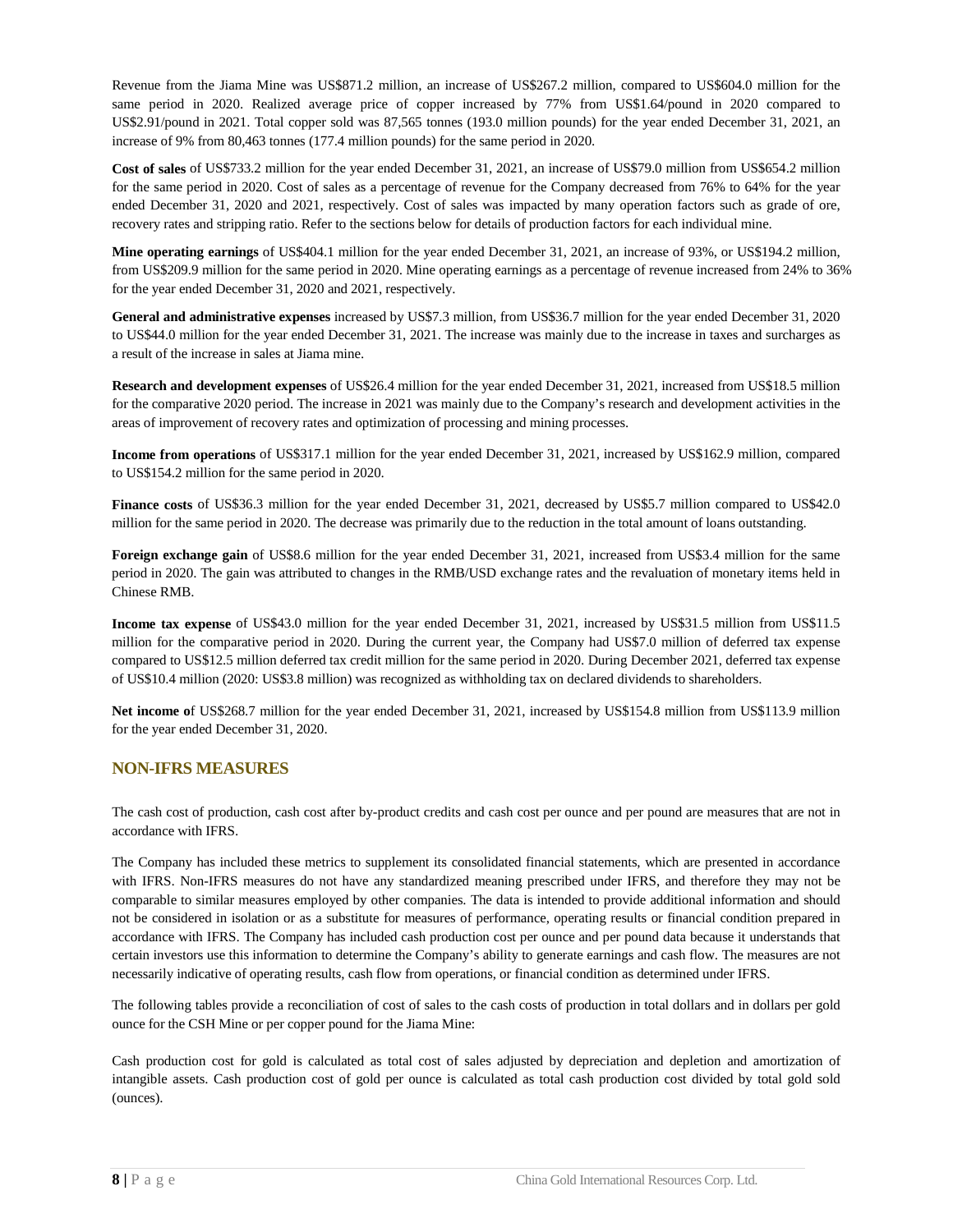#### **CSH Mine (Gold)**

|                                                               | Three months ended December 31,                                                                                        |                   |             |                      |              | <b>Year ended December 31.</b> |              |                   |  |
|---------------------------------------------------------------|------------------------------------------------------------------------------------------------------------------------|-------------------|-------------|----------------------|--------------|--------------------------------|--------------|-------------------|--|
|                                                               | 2021                                                                                                                   |                   | 2020        |                      | 2021         |                                | 2020         |                   |  |
|                                                               | US\$                                                                                                                   | US\$<br>Per ounce | US\$        | US\$<br>Per<br>ounce | US\$         | US\$<br>Per<br>ounce           | US\$         | US\$<br>Per ounce |  |
| <b>Total Cost of sales</b><br>$Adjustment -$                  | 69,456,400                                                                                                             | 1,577             | 50,400,816  | 1,474                | 227,735,962  | 1,538                          | 208,152,055  | 1,392             |  |
| Depreciation & depletion                                      | (13,468,927)                                                                                                           | (306)             | (9,011,507) | (264)                | (68,520,787) | (463)                          | (65,315,849) | (437)             |  |
| $\text{Adjustment}$ –<br>Amortization of<br>intangible assets | (394.392)                                                                                                              | (9)               | (193, 794)  | (5)                  | (1,963,165)  | (13)                           | (1,923,637)  | (13)              |  |
| <b>Total cash production</b><br>cost                          | 55,593,081                                                                                                             | 1.262             | 41.195.515  | 1.205                | 157,252,010  | 1.062                          | 140,912,569  | 942               |  |
| Total Gold sold ounces                                        |                                                                                                                        | 44,035            |             | 34,184               |              | 148,086                        |              | 148,578           |  |
|                                                               | Cash production cost of gold US\$ per ounce calculated as total cash production cost divided by total gold sold ounces |                   |             |                      |              |                                |              |                   |  |

Cash Production cost for copper is calculated as production costs (total cost of sales adjusted by General and administrative expenses and Research and development expenses) adjusted by depreciation and depletion and amortization of intangible assets. Cash production cost of copper pound is calculated as total cash production cost divided by total copper sold (pounds).

#### **Jiama Mine (Copper with by-products credits)**

|                                                                       | Three months ended December 31, |                             |                | <b>Year ended December 31,</b> |                 |                             |                 |                      |
|-----------------------------------------------------------------------|---------------------------------|-----------------------------|----------------|--------------------------------|-----------------|-----------------------------|-----------------|----------------------|
|                                                                       | 2021                            |                             | 2020           |                                | 2021            |                             | 2020            |                      |
|                                                                       | US\$                            | US\$<br>Per<br><b>Pound</b> | US\$           | US\$<br>Per Pound              | US\$            | US\$<br>Per<br><b>Pound</b> | US\$            | US\$<br>Per<br>Pound |
|                                                                       |                                 |                             |                |                                |                 |                             |                 |                      |
| Total Cost of sales                                                   | 130,752,878                     | 2.76                        | 125,314,548    | 2.41                           | 505,474,497     | 2.62                        | 446,024,457     | 2.52                 |
| General and administrative<br>expenses                                | 14,846,633                      | 0.31                        | 12,814,567     | 0.25                           | 39,255,597      | 0.20                        | 31,480,286      | 0.18                 |
| Research and development<br>expenses                                  | 10,347,536                      | 0.22                        | 11,018,405     | 0.21                           | 26,441,416      | 0.14                        | 18,499,635      | 0.10                 |
| Total production cost                                                 | 155,947,047                     | 3.29                        | 149, 147, 520  | 2.87                           | 571,171,510     | 2.96                        | 496,004,378     | 2.80                 |
| Adjustment – Depreciation<br>& depletion<br>Adjustment - Amortization | 2,179,303                       | 0.05                        | (21, 664, 945) | (0.41)                         | (66,068,137)    | (0.34)                      | (81, 238, 181)  | (0.46)               |
| of intangible assets                                                  | (9,751,516)                     | (0.21)                      | (8,819,569)    | (0.17)                         | (35,310,659)    | (0.18)                      | (35,988,790)    | (0.20)               |
| Total cash production costs                                           | 148,374,834                     | 3.13                        | 118,663,006    | 2.29                           | 469,792,715     | 2.44                        | 378,777,407     | 2.14                 |
| By-products credits                                                   | (49, 289, 762)                  | (1.04)                      | (106,956,933)  | (2.06)                         | (297, 073, 351) | (1.54)                      | (312, 118, 617) | (1.76)               |
| <b>Total cash production</b><br>costs after by-products               |                                 |                             |                |                                |                 |                             |                 |                      |
| credits                                                               | 99,085,072                      | 2.09                        | 11,706,073     | 0.23                           | 172,719,364     | 0.90                        | 66,658,790      | 0.38                 |
| Total Copper sold pounds                                              |                                 | 47,454,102                  |                | 51,908,517                     |                 | 193,047,766                 |                 | 177,391,325          |

Cash production cost of copper US\$ per pound calculated as total cash production cost divided by total copper sold pounds Cash production cost of copper US\$ per pound after by-products credits calculated as total cash production cost less total sales of by-products divided by total copper sold pounds

### **MINERAL PROPERTIES**

#### *The CSH Mine*

The CSH Mine is located in Inner Mongolia Autonomous Region of China (Inner Mongolia). The property hosts two low-grade, near surface gold deposits, along with other mineralized prospects. The main deposit is called the Northeast Zone (the "Northeast Zone"), while the second, smaller deposit is called the Southwest Zone (the "Southwest Zone").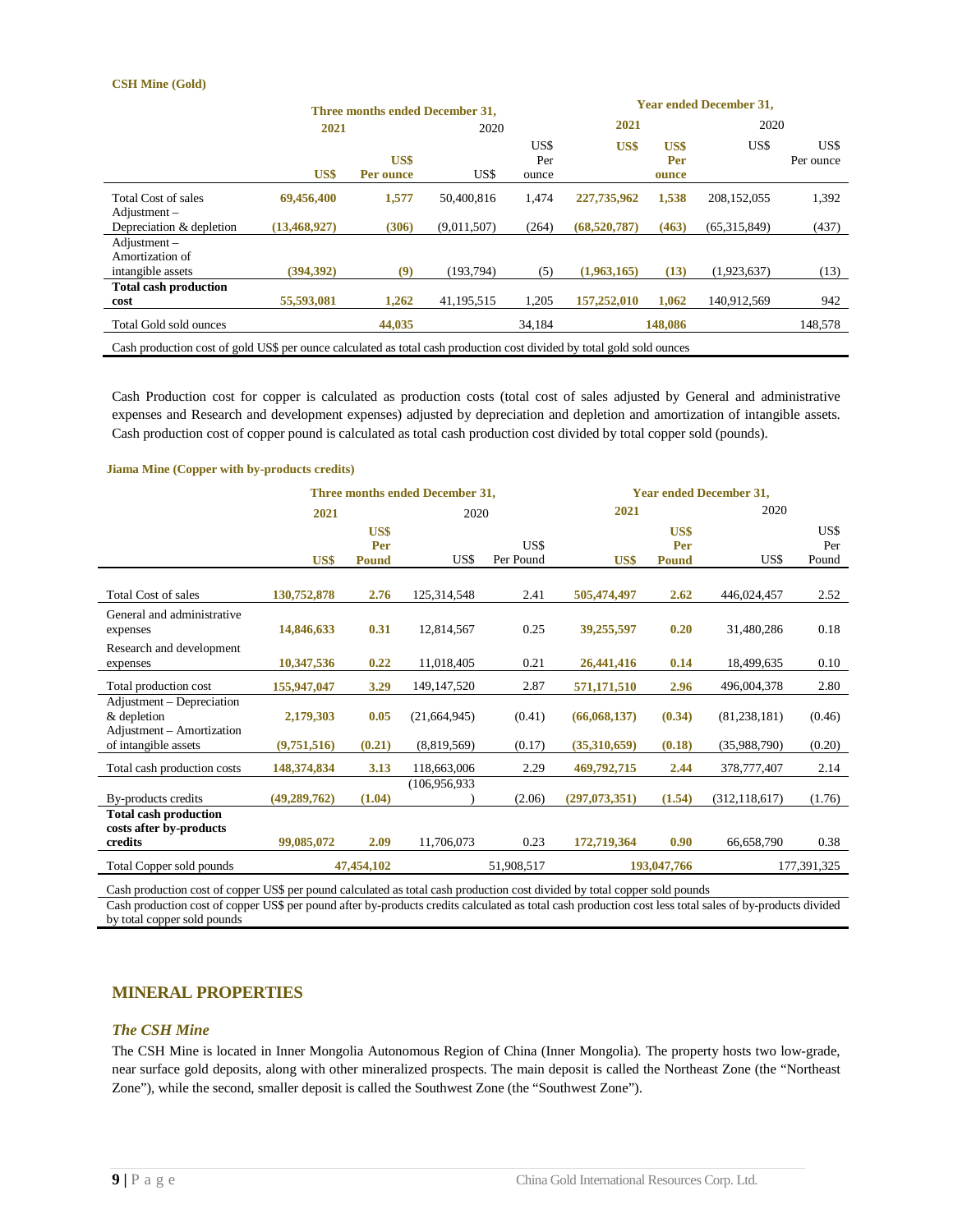The CSH Mine is owned and operated by Inner Mongolia Pacific Mining Co. Limited, a Chinese Joint Venture in which the Company holds a 96.5% interest and Ningxia Nuclear Industry Geological Exploration Institution holds the remaining 3.5%.

The CSH Mine is an open-pit mining operations with a designed mining and processing capacity of 60,000 tpd. In July 2019, CSH updated its mine plan based on a result of latest ultimate limit optimization, in which the production rate was reduced to 40,000 t/d with a life of mine ("LoM") of seven years as of 2019. The run-of-mine ore is heap leached with cyanide solution to extract gold and electro-winned to produce a gold dore which is sold to refiners. In June 2020, the operation of southwest pit ended.

The major new contracts entered into during the year ended December 31, 2021:

| Item<br>No.                 | <b>Contract Name</b>     | Counterpart                     | Subject amount<br>(US \$ millions) | Contract period<br>(effective day and | Date of Contract |
|-----------------------------|--------------------------|---------------------------------|------------------------------------|---------------------------------------|------------------|
|                             |                          |                                 |                                    | expiration date)                      |                  |
|                             | Purchase and sale        | Bayannur Sheng'an Chemical      | Estimated: 3.4                     | $2021.1.1 - 2022.1.1$                 | 2021.1.1         |
|                             | contract of civil        | Co., Ltd. Urad Middle Banner    |                                    |                                       |                  |
|                             | explosive equipment      | <b>Branch</b>                   |                                    |                                       |                  |
| $\mathcal{D}_{\mathcal{L}}$ | Purchase and sale        | Hunan Zhongxing                 | Estimated: 12.7                    | $2021.6.16 - 2021.7.16$               | 2021.6.16        |
|                             | contract of gold bearing | <b>Environmental Protection</b> |                                    |                                       |                  |
|                             | materials                | Technology Co., Ltd             |                                    |                                       |                  |
| 3                           | Purchase and sale        | Hunan Jinruntiye Co.Ltd         | Estimated: 5.2                     | $2021.12.7 - 2022.1.7$                | 2021.12.7        |
|                             | contract of gold bearing |                                 |                                    |                                       |                  |
|                             | materials                |                                 |                                    |                                       |                  |
| $\overline{4}$              | Pulverized ore           | Wulate Zhongqi Taiyue           | Estimated: 13.0                    | $2021.12.21 -$                        | 2021.12.21       |
|                             | transportation and Heap  | Earthwork Engineering C.        |                                    | 2022.12.20                            |                  |
|                             | Leaching Site            | Ltd.                            |                                    |                                       |                  |
|                             | construction contract    |                                 |                                    |                                       |                  |

#### **Production Update**

| <b>CSH Mine</b><br>Three months ended December 31, |           |            |            | Year ended December 31, |
|----------------------------------------------------|-----------|------------|------------|-------------------------|
|                                                    | 2021      | 2020       | 2021       | 2020                    |
| Ore mined and placed on pad (tonnes)               | 1,754,180 | 2,564,675  | 13,182,193 | 11,508,406              |
| Average ore grade $(g/t)$                          | 0.63      | 0.46       | 0.54       | 0.57                    |
| Recoverable gold (ounces)                          | 20,618    | 24,156     | 137,758    | 124,330                 |
| Ending gold in process (ounces)                    | 157,816   | 160,713    | 157,816    | 160,713                 |
| Waste rock mined (tonnes)                          | 8,948,518 | 17,375,012 | 47,072,911 | 64,940,037              |

For the year ended December 31, 2021, the total amount of ore placed on the leach pad was 13.2 million tonnes, with total contained gold of 137,758 ounces (4,285 kilograms). The overall accumulative project-to-date gold recovery rate has remained at approximately 55.39% at the end of December 2021 from 54.81% at the end of September 2021. Of which, gold recovery from the phase I and phase II heap leach pads were 59.77% and 51.92% at December 31, 2021, respectively.

#### **Exploration**

Two geological exploration programs were conducted at CSH in 2020 to increase and upgrade mineral resources. In the first quarter of 2021, the drilling was completed. A total of 7 drill holes with 4,654.35 meters were completed at the southwest zone, and a total of 26 drill holes with 17,167.50 meters, including one hydro-geological hole with 755.50 meters, were completed at the northeast zone. In the fourth quarter of 2021, the Company focused on the data processing, interpretation and modeling work based on the 33 drill holes amounting to 21,821.85 meters completed at the southwest and northeast zones in the first quarter of 2021.

An exploration report on zones along boundary and at depth was reviewed by the Evaluation Centre for Mineral Resources and Mineral Reserves of the Ministry of Natural Resources (PRC) in November 2021 and registered in the Ministry of Natural Resources (PRC) in January 2022, providing a basis for development studies of mineral resources at depth.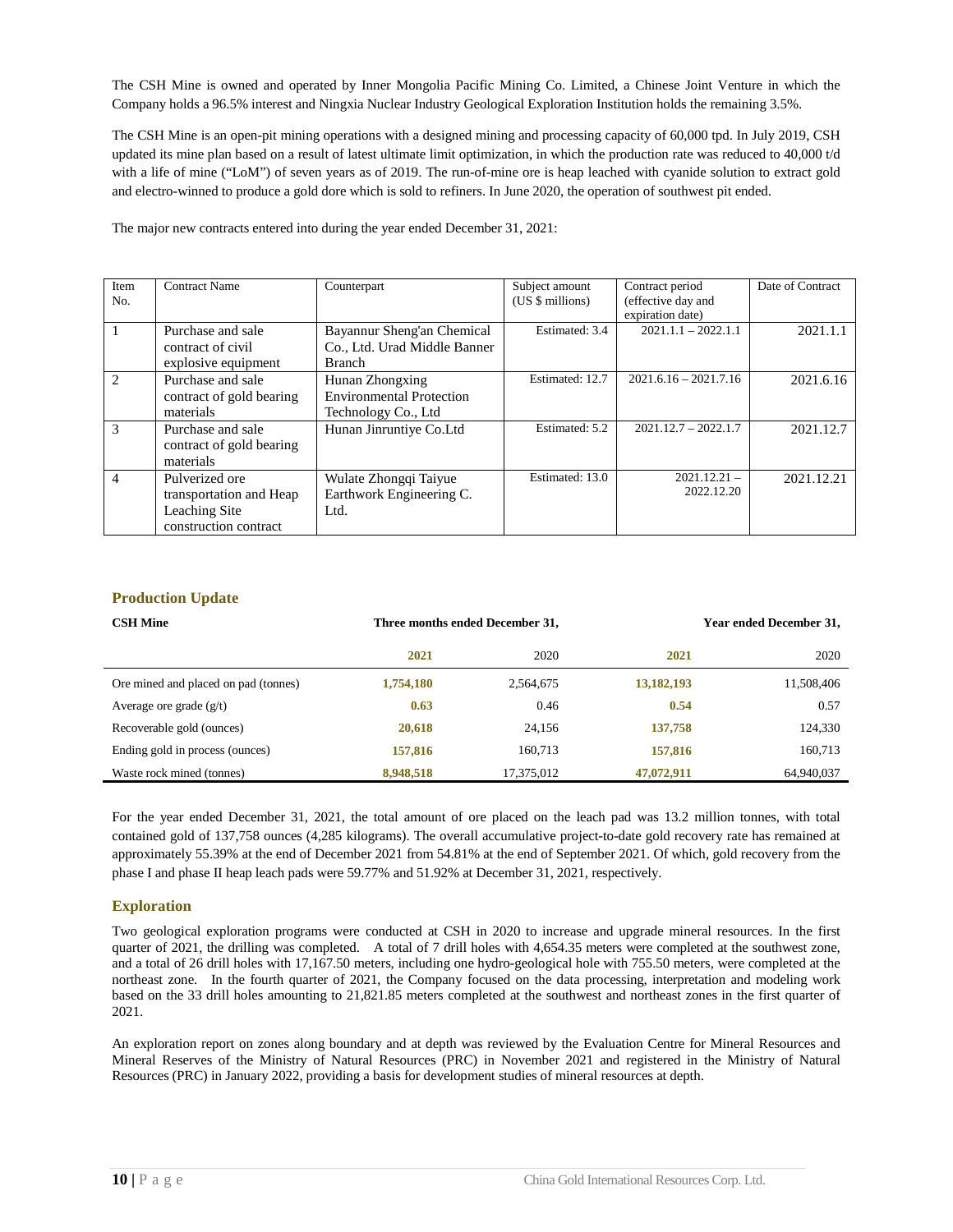#### **Mineral Resource Update**

|             |                    |          |       | <b>Metal</b> |  |
|-------------|--------------------|----------|-------|--------------|--|
| <b>Type</b> | <b>Quantity Mt</b> | Au $g/t$ | Au t  | Au Moz       |  |
| Measured    | 0.93               | 0.43     | 0.40  | 0.01         |  |
| Indicated   | 94.62              | 0.62     | 58.52 | 1.88         |  |
| $M+I$       | 95.55              | 0.62     | 58.92 | 1.89         |  |
| Inferred    | 80.24              | 0.52     | 41.52 | 1.33         |  |

CSH Mine Mineral Resources by category, at December 31, 2021 under NI 43-101 are listed below:

*Note: The gold price (in USD) used to estimate the cut-off grade for the mineral resources is AU = \$1,800/oz. The estimated cut-off grade is 0.28 g/t.*

#### **Mineral Reserves Update**

CSH Mine Mineral Reserves by category at December 31, 2021 under NI 43-101 are summarized below:

|              |                    |          |       | <b>Metal</b> |  |
|--------------|--------------------|----------|-------|--------------|--|
| <b>Type</b>  | <b>Quantity Mt</b> | Au $g/t$ | Au t  | Au Moz       |  |
| Proven       | 0.35               | 0.47     | 0.16  | 0.01         |  |
| Probable     | 42.32              | 0.67     | 28.29 | 0.91         |  |
| <b>Total</b> | 42.67              | 0.67     | 28.45 | 0.91         |  |

*Note: The gold price (in USD) used to estimate the cut-off grade for the mineral reserves is AU = \$1,380/oz. The estimated cut-off grade is 0.28 g/t.*

#### *The Jiama Mine*

Jiama is a large copper-gold polymetallic deposit containing copper, gold, silver, molybdenum, lead and zin, located in the Gandise metallogenic belt in Tibet Autonomous Region of China.

The Jiama Mine has both underground mining and open-pit mining operations. Phase I of the Jiama Mine commenced operation in the latter half of 2010 and reached its design capacity of 6,000 tpd in early 2011. Phase II of the Jiama Mine commenced mining operations in 2018 with 44,000 tpd design capacity. The combined mining and processing capacity at the Jiama Mine is 50,000 tpd.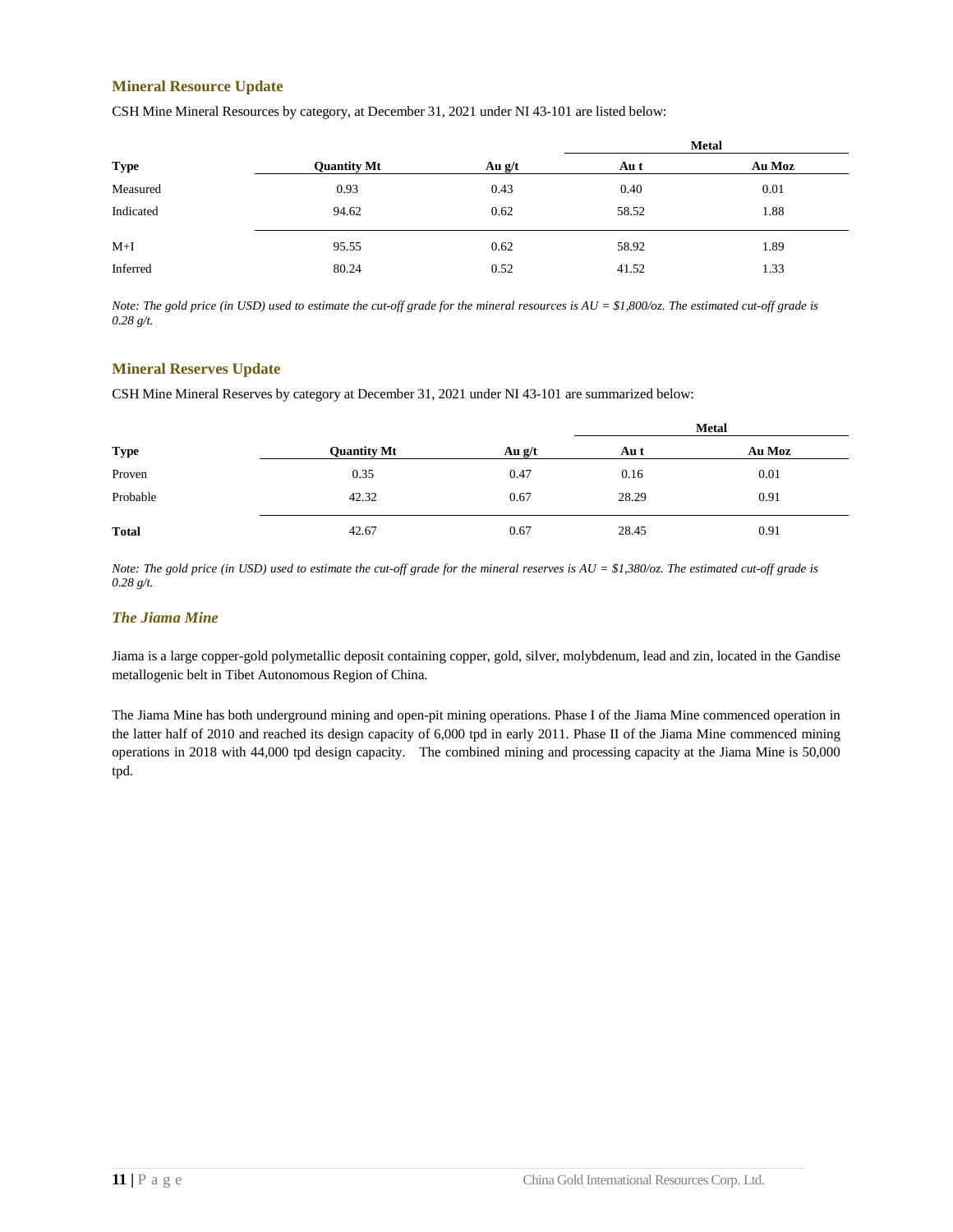The major new contracts entered into during the year ended December 31, 2021:

| Item<br>No.     | <b>Contract Name</b>                                                                                                                                                                                            | Counterpart                                                                            | Subject<br>amount<br>(US \$<br>millions) | Contract period (effective<br>day and expiration date) | Date of<br>Contract |
|-----------------|-----------------------------------------------------------------------------------------------------------------------------------------------------------------------------------------------------------------|----------------------------------------------------------------------------------------|------------------------------------------|--------------------------------------------------------|---------------------|
| $\mathbf{1}$    | Production and operation project of<br>pressure filter workshop of the first<br>plant of Mineral Processing                                                                                                     | Mozhugongka Tai Hua<br>Mine Machinery Repair<br>Co. Ltd                                | Estimated:<br>3.7                        | 2021.2.1-2022.1.31                                     | 2021.2.1            |
| $\overline{2}$  | Management and maintenance of<br>Phase II ore breakage and orepass<br>system contract                                                                                                                           | Zhejiang Bao shu<br>Construction Co., Ltd                                              | Estimated:<br>6.0                        | 2021.2.1-2024.1.31                                     | 2021.2.1            |
| $\overline{3}$  | No 1 processing plant, No 2 processing<br>plant, phase I tailings pond, phase II<br>tailings pond, Open air rotary crushing<br>station, flood control and sporadic<br>machinery and equipment lease<br>contract | Sichuan haotianyu<br><b>Construction Machinery</b><br>Leasing Co., Ltd                 | Estimated:<br>13.0                       | 2021.2.1-2023.1.31                                     | 2021.2.1            |
| $\overline{4}$  | Steel ball purchase contract                                                                                                                                                                                    | Chinalco Industrial<br>Services Co., Ltd                                               | Estimated:<br>3.1                        | 2021.4.20-2022.4.20                                    | 2021.4.20           |
| 5               | Contract for purchase of Cement                                                                                                                                                                                 | Tibet Wanshun Industrial<br>Co., Ltd                                                   | Estimated:<br>16.1                       | 2021.4.28-2022.4.28                                    | 2021.4.28           |
| 6               | Supplementary Agreement 2 of EPC<br><b>General Contracting Project Contract</b><br>for Phase II Guolanggou Tailing<br>reservoir Subdam (4265-4315m                                                              | Beijing General Research<br>Institute of Mining<br>&Metallurgy                         | Estimated:<br>14.0                       | 2021.4.6-2021.12.31                                    | 2021.4.6            |
| $7\phantom{.0}$ | Supplementary Contract 6 to the EPC<br>General Contracting Contract of Lhasa<br>Base and Surface Mining and<br>Selecting Engineering of Tibet Jiama<br>Project Phase II                                         | China National Gold<br><b>Engineering Corporation</b>                                  | Estimated:<br>27.8                       | 2012.12.31-2021.4.9                                    | 2021.4.9            |
| 8               | Supplemental agreement (sodium<br>hydrosulfide purchase contract signed<br>a supplementary agreement for Party A<br>to provide free warehouse matters to<br>Party B)                                            | Fengshi Chemical<br>(Shanghai) Co., Ltd.                                               | Estimated:<br>5.3                        | 2021.1.31-2022.1.30                                    | 2021.1.31           |
| 9               | Copper concentrate powder purchase<br>and sale contract                                                                                                                                                         | China National Gold<br>Group International<br>Trading Co., Ltd.                        | Estimated:<br>557.3                      | 2021.1.1-2021.12.31                                    | 2021.1.1            |
| 10              | Sodium hydrosulfide purchase contract                                                                                                                                                                           | Fengshi chemical<br>(Shanghai) Co., Ltd                                                | Estimated:<br>4.5                        | 2021.7.15-2022.7.14                                    | 2021.7.15           |
| 11              | Steel ball purchase contract                                                                                                                                                                                    | China Aluminum<br>Industrial Services Co.,<br>Ltd                                      | Estimated:<br>3.4                        | 2021.9.13-2022.9.12                                    | 2021.9.13           |
| 12              | Tibet Huatailong smart mine service<br>procurement contract                                                                                                                                                     | <b>China United Network</b><br>Communication Co., Ltd.<br>Tibet autonomous<br>division | Estimated:<br>5.7                        | 2021.10.1-2026.10.1                                    | 2021.9.29           |
| 13              | Lime purchase contract                                                                                                                                                                                          | Tibet Chengsong Trading<br>Co., Ltd                                                    | Estimated:<br>5.0                        | 2021.11.18-2022.11.17                                  | 2021.11.18          |
| 14              | Blasting engineering construction<br>services                                                                                                                                                                   | <b>Tibet Gaozheng Blasting</b><br>Engineering Co., Ltd                                 | Estimated:<br>11.0                       | 2022.1.1-2022.12.31                                    | 2021.12.15          |
| 15              | Blasting engineering construction<br>services                                                                                                                                                                   | Tibet Zhongjin Xinlian<br><b>Blasting Engineering</b><br>Co., Ltd                      | Estimated:<br>11.0                       | 2022.1.1-2022.12.31                                    | 2021.12.15          |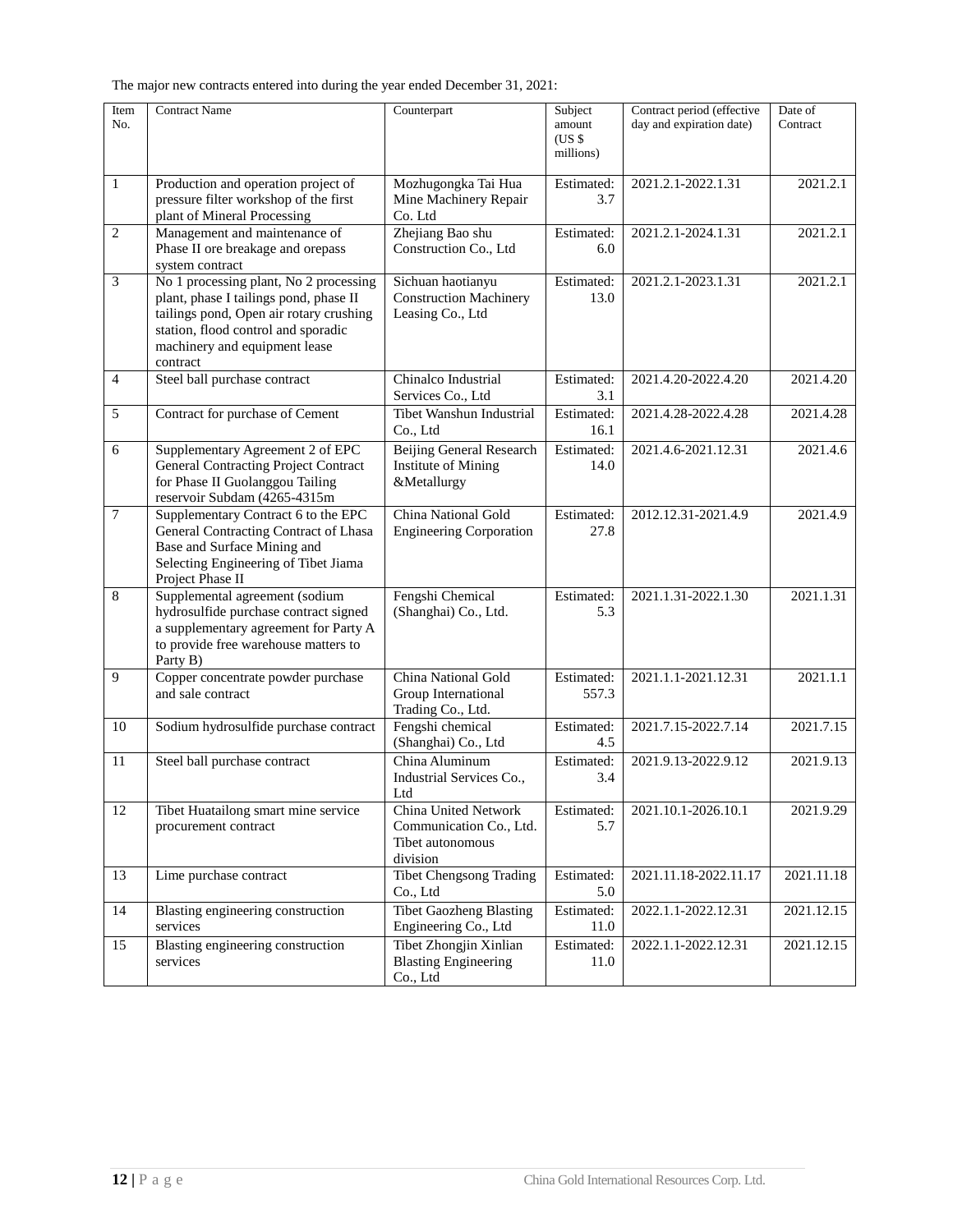#### **Production Update**

| <b>Jiama Mine</b>            | Three months ended December 31, |           | Year ended December 31, |            |  |  |
|------------------------------|---------------------------------|-----------|-------------------------|------------|--|--|
|                              | 2021                            | 2020      | 2021                    | 2020       |  |  |
| Ore processed (tonnes)       | 4,114,206                       | 4,064,717 | 16,304,513              | 14,990,810 |  |  |
| Average copper ore grade (%) | 0.61                            | 0.67      | 0.63                    | 0.67       |  |  |
| Copper recovery rate (%)     | 86                              | 83        | 85                      | 82         |  |  |
| Average gold grade $(g/t)$   | 0.24                            | 0.26      | 0.28                    | 0.27       |  |  |
| Gold recovery rate (%)       | 61                              | 71        | 66                      | 70         |  |  |
| Average silver grade $(g/t)$ | 10.71                           | 28.71     | 15.24                   | 24.94      |  |  |
| Silver recovery rate (%)     | 65                              | 63        | 65                      | 61         |  |  |
| Average lead grade (%)       | ٠                               | 1.81      | 1.42                    | 1.78       |  |  |
| Lead recovery rate (%)       | ٠                               | 74.32     | 81.65                   | 68.74      |  |  |
| Average zinc grade (%)       | ٠                               | 0.89      | 0.77                    | 0.93       |  |  |
| Zinc recovery rate $(\%)$    | ٠                               | 68.01     |                         | 62.85      |  |  |
| Average Moly grade (%)       | 0.028                           | 0.025     | 0.022                   | 0.025      |  |  |
| Moly recovery rate (%)       | 20                              | 30.73     | 28.22                   | 39.42      |  |  |

During the year ended December 31, 2021, the metals recovery rates increased by 3% for copper, 4% for silver, 12% for lead and 8% for zinc, and decreased 4% for gold. The improvement is mainly due to the continued optimization of mineral processing operations including regime of reagents, and the amelioration of steady flowsheet.

## **Exploration**

The 2021 exploration program for Jiama Mine planned for 12 drill holes totaling 17,418 meters. The program focused on extremities of the Jiama deposit. As of the fourth quarter of 2021, a total portion of three drill holes for 2,811.72 meters have been completed, with basic assay of 971 samples. The remaining nine holes are pending the leasing approval of land to serve as temporary exploration access roads.

#### **Mineral Resources Estimate**

Jiama Mine resources by category at December 31, 2021 under NI 43-101:

**Jiama Project - Cu, Mo, Pb, Zn ,Au, and Ag Mineral Resources under NI 43-101 Reported at a 0.3% Cu Equivalent Cut off grade\*, as of December 31, 2021**

|           | Ouantity |      |      |      |      |        |        | Cu Metal | Mo Metal | Pb Metal | Zn Metal |        |         |
|-----------|----------|------|------|------|------|--------|--------|----------|----------|----------|----------|--------|---------|
| Class     | Mt       | Cu % | Mo%  | Pb % | Zn % | Au g/t | Ag g/t | (kt)     | (kt)     | (kt)     | (kt)     | Au Moz | Ag Moz  |
| Measured  | 92.99    | 0.38 | 0.04 | 0.04 | 0.02 | 0.07   | 5.10   | 356.9    | 34.0     | 33.5     | 16.8     | 0.224  | 15.236  |
|           |          |      |      |      |      |        |        |          |          |          |          |        |         |
| Indicated | .330.44  | 0.40 | 0.03 | 0.05 | 0.03 | 0.10   | 5.53   | 5,306.6  | 456.0    | 613.1    | 380.0    | 4.315  | 236.515 |
| $M+I$     | .423.43  | 0.40 | 0.03 | 0.05 | 0.03 | 0.10   | 5.50   | 5,663.5  | 489.0    | 646.6    | 396.8    | 4.539  | 251.752 |
| Inferred  | 406.1    | 0.31 | 0.03 | 0.08 | 0.04 | 0.10   | 5.13   | .247.0   | 123.0    | 311.0    | 75.0     | 1.317  | 66.926  |

Note: Figures reported are rounded which may result in small tabulation errors.

The Copper price is US\$2.9/lbs

The Copper Equivalent basis for the reporting of resources has been compiled on the following basis:

CuEq Grade: = (Ag Grade \* Ag Price + Au Grade \* Au Price + Cu Grade \* Cu Price + Pb Grade \* Pb Price +

Zn Grade \* Zn Price + Mo Grade \* Mo Price) / Copper Price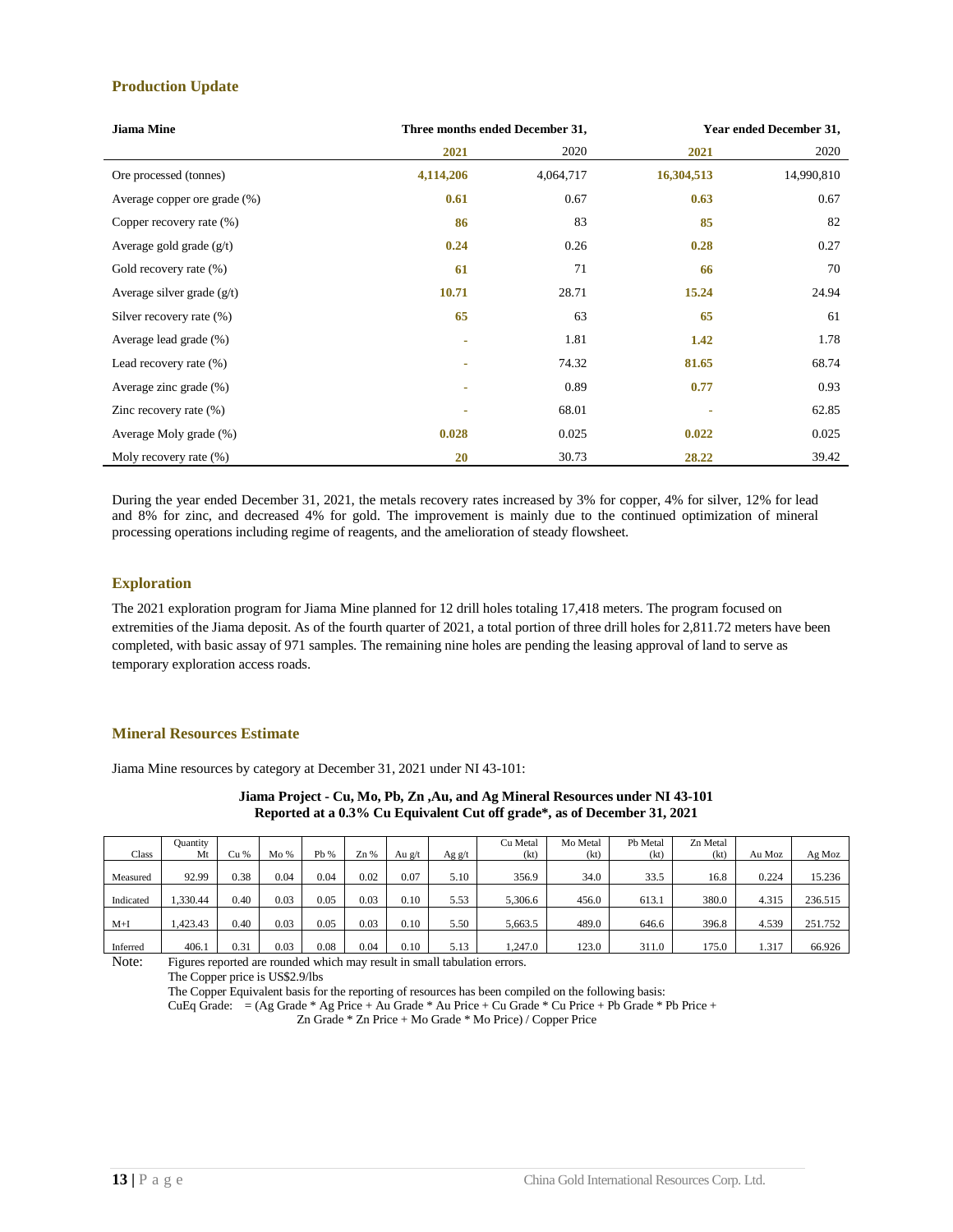#### **Mineral Reserves Estimate**

Jiama Mine reserves by category at December 31, 2021 under NI 43-101:

|          | Ouantity |      |      |      |      |        |        | Cu Metal | Mo Metal | Pb Metal | Zn Metal |        |         |
|----------|----------|------|------|------|------|--------|--------|----------|----------|----------|----------|--------|---------|
| Class    | Mt       | Cu % | Mo%  | Pb % | Zn%  | Au g/t | Ag g/t | (kt)     | (kt)     | (kt)     | (kt)     | Au Moz | Ag Moz  |
|          |          |      |      |      |      |        |        |          |          |          |          |        |         |
| Proven   | 18.48    | 0.60 | 0.05 | 0.02 | 0.01 | 0.19   | 7.67   | 110.5    | 9.1      | 4.0      | 2.7      | 0.114  | 4.559   |
|          |          |      |      |      |      |        |        |          |          |          |          |        |         |
| Probable | 356.44   | 0.60 | 0.03 | 0.12 | 0.07 | 0.16   | 10.25  | 2.127.3  | 121.1    | 427.7    | 236.2    | 1.844  | 117.524 |
|          |          |      |      |      |      |        |        |          |          |          |          |        |         |
| $P+P$    | 374.92   | 0.60 | 0.03 | 0.12 | 0.06 | 0.16   | 10.13  | 2,237.8  | 130.3    | 431.7    | 238.9    | 1.958  | 122.083 |

#### **Jiama Project Statement of NI 43-101 Mineral Reserve Estimate as of December 31, 2021**

Notes:

1. All Mineral Reserves have been estimated in accordance with the JORC code and have been reconciled to CIM standards as prescribed by the NI 43-101.

2. Mineral Reserves were estimated using the following mining and economic factors:

Open Pits:

a) 5% dilution factor and 95% recovery were applied to the mining method;

b) an overall slope angles of 43 degrees;

- c) a copper price of US\$ 2.9/lbs;
- d) an overall processing recovery of 88 90% for copper

Underground:

- a) 10% dilution added to all Sub-Level Open Stoping;
- b) Stope recovery is 87% for Sub-Level Open Stoping;
- c) An overall processing recovery of 88 90% for copper.

3. The cut-off grade for Mineral Reserves has been estimated at copper equivalent grades of 0.3% Cu (NSR) for the open pits and 0.45% Cu (NSR) for the underground mine.

During the year ended December 31, 2020, there was a construction contract dispute between independent third parties including the constructor, Huaxin Construction Group Co., Ltd. (formerly named as "Nantong Huaxin Construction Group Co., Ltd.") ("Huaxin") and the developer, Zhongxinfang, and the Company's subsidiary, Tibet Huatailong Mining Development Co. Ltd. ("Huatailong"). The land use right was transferred to Zhongxinfang in 2019 pursuant to the cooperation agreement signed between Zhongxinfang and Huatailong in 2019 in relation to the transferring of land use right in return of a block of the buildings and twenty car parks (the "Land Exchange").

Based on the cooperation agreement, Zhongxinfang is obligated to deliver a block of the buildings and twenty car parks (the "New Premises") to the Company no later than 2021. As at December 31, 2021 and up to the date these consolidated financial statements are authorised for issue, the composite project is still suspended due to litigations against Zhongxinfang and the New Premises are not delivered to Huatailong on May 31, 2021, the original contractual delivery date. The construction of the New Premises is substantially completed pending for installation of plumbing, electrical wiring, interior walls and decoration. On June 21, 2021, Huatailong applied for pre-litigation preservation of the New Premises from Zhongxinfang, the Intermediate People's Court of Lhasa City, Tibet, adjudicated that the value of New Premises limited to RMB137 million (equivalent to US\$21 million), and a block of the building and twenty car parks from Zhongxinfang were frozen for three and two years, respectively (the "New Premises Pre-litigation Preservation"). On July 21, 2021, pursuant to the New Premises Pre-litigation Preservation, Huatailong proceeded a lawsuit against Zhongxinfang for the delivery of New Premises and penalty amounting to RMB5 million (equivalent to US\$773,000), and on 18 October 2021, Huatailong submitted further application to the court and requested assessment on the level of rent to be used for determining the penalty, the lawsuit is currently under processing and the result is not ascertain as at the date these consolidated financial statements are authorised for issue. Based on Company's assessment on the completion status of the New Premises, the construction of the New Premises has been substantially completed, there has been no significant market value decline of comparable properties during the current interim period and the Company has first priority of claim over the New Premises under New Premises Pre-litigation Preservation. Accordingly, no impairment loss (2020: nil) has been made on the other non-current assets as the management are of the opinion that the recoverable amount of the non-current assets is above its carrying amount of US\$19,645,000 (equivalent to RMB125,252,000) as at December 31, 2021.

In addition, during the year ended December 31, 2020, Huatailong has been subjected to tax and other surcharges (the "Tax and Other Surcharge") in relation to Land Exchange amounting to RMB60 million (equivalent to US\$8,714,000), which Huatailong expects to recover from Zhongxinfang in accordance with the cooperation agreement between Huatailong and Zhongxinfang signed in 2019. On July 8, 2020, Huatailong applied for pre-litigation preservation of assets from Zhongxinfang, the Intermediate People's Court of Lhasa City, Tibet, adjudicated that the value of certain properties limited to RMB46 million (equivalent to US\$6,609,000) of Zhongxinfang was frozen for one year (the "Pre-litigation Preservation"). Based on the first instance adjudication dated November 20, 2020 in relation to the lawsuit against Zhongxinfang for the recoverability of the Tax and Other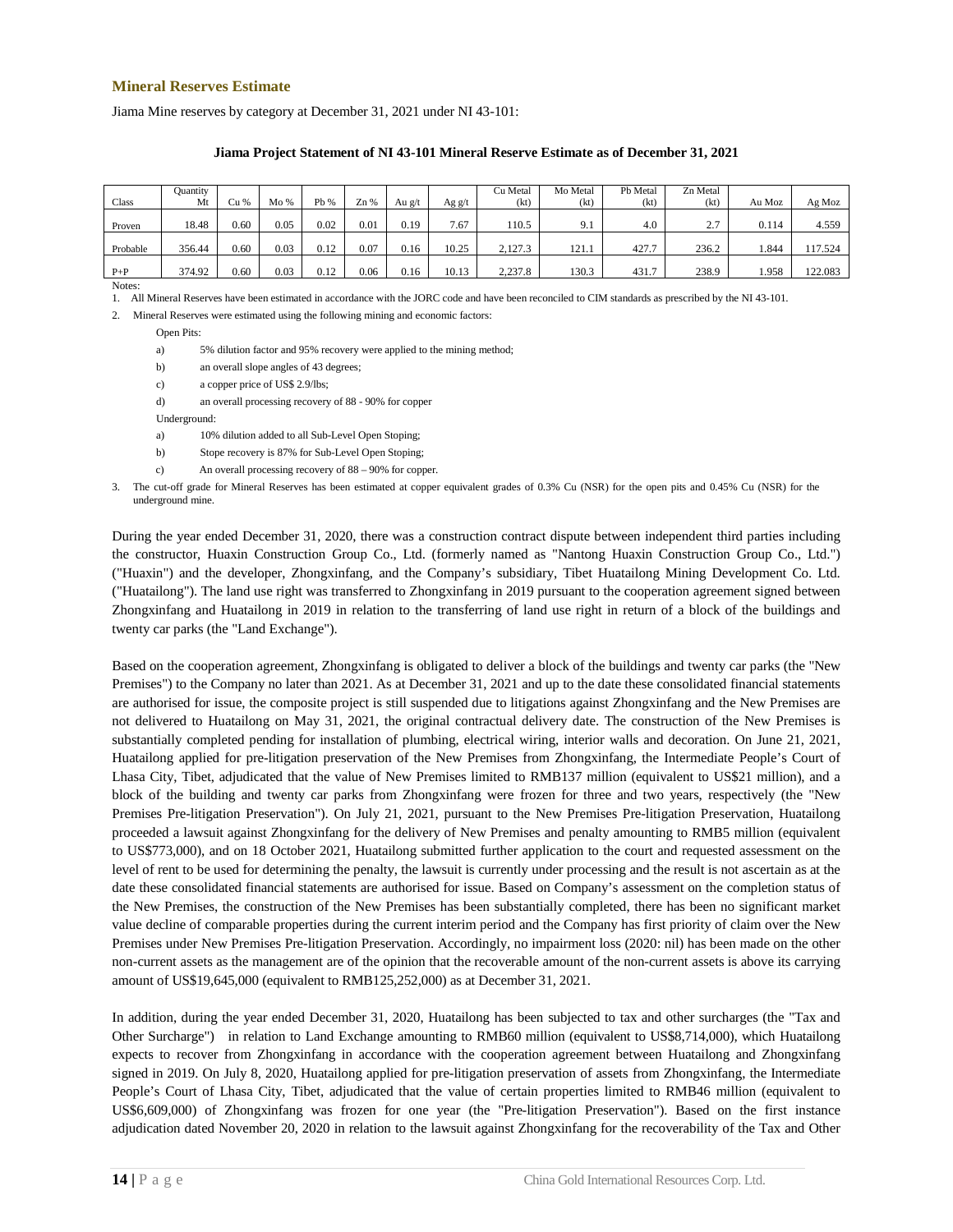Surcharges paid by Huatailong, which became final adjudication upon expiry of appeal application in December 2020, the litigation ruling adjudicated that Zhongxinfang shall repay the Tax and Other Surcharge of RMB46 million (equivalent to US\$6,997,000) to Huatailong (the "November Adjudication") within 30 days from the effective date of the November Adjudication (the "Due Date"). As Zhongxinfang has not settled such amount within the Due Date, Huatailong applied for an enforcement of the November Adjudication in January 2021 (the "Enforcement"). On June 24 2021, the Intermediate People's Court of Lhasa City, Tibet, adjudicated the Enforcement is suspended as there are no executable properties from Zhongxinfang as all of the assets owned by Zhongxinfang have been sealed up or frozen. Based on legal advice, the Enforcement is currently suspended and the Company's first priority of claim over one of the assets under Pre-litigation Preservation has been extended for three years till May 24, 2024, Furthermore, in order to recover Tax and Other Surcharge from Zhongxinfang, Huatailong has applied for participation of enforcement procedures over assets sealed up together with the other plaintiffs, which the Higher People's Court of Lhasa City will start the auctions of the assets. The Company will also reapply for enforcement when there are executable properties of Zhongxinfang being made available.

Based on the best available information to the Company as of December 31, 2021, and up to the date these consolidated financial statements are authorised for issue, the Company estimated that the fair value of total assets owned by Zhongxinfang exceeded the outstanding liabilities that the courts adjudicated to Zhongxinfang's plaintiffs. In addition, the Company has first priority of claim over one of the assets under Pre-litigation Preservation, which has estimated fair value exceeding the carry amount of the other receivable related to the Tax and Other Surcharge. In the opinion of the management, expected credit loss on other receivables is insignificant based on the credit risk assessment for the year ended December 31, 2021.

## **LIQUIDITY AND CAPITAL RESOURCES**

The Company operates in a capital intensive industry. The Company's liquidity requirements arise principally from the need for financing its mining and mineral processing operations, exploration activities and acquisition of exploration and mining rights. The Company's principal sources of funds have been proceeds from borrowings from commercial banks in China, corporate bonds financing, equity financings, and cash generated from operations. The Company's liquidity primarily depends on its ability to generate cash flow from its operations and to obtain external financing to meet its debt obligations as they become due, as well as the Company's future operating and capital expenditure requirements.

At December 31, 2021, the Company had an accumulated surplus of US\$482.2 million, working capital of US\$197.8 million and borrowings of US\$970.6 million. The Company's cash balance at December 31, 2021 was US\$208.1 million.

Management believes that its forecast operating cash flows are sufficient to cover the next twelve months of the Company's operations including its planned capital expenditures and current debt repayments. The Company's borrowings are comprised of US\$298.0 million of 2.8% coupon rate unsecured bonds maturing on June 23, 2023, and US\$89.4 million of short term debt facilities with interest rates ranging from 1.20% to 4.51% per annum arranged through various banks in China. In addition, on November 3, 2015, the Company entered into a Loan Facility agreement with a syndicate of banks, led by Bank of China. The lenders agreed to lend an aggregate principle amount of RMB 3.98 billion, approximately US\$613 million with the interest rate of 2.83% per annum. The People's Bank of China Lhasa Center Branch's interest rate serves as a local benchmark for the interest on the drawdowns. The bank's interest rate is then discounted by 7 basis points (or 0.07%) to calculate the interest on the drawdowns. The loan interest rate was adjusted from benchmark interest rate minus 7 basis points to 5 year loan prime rate ("LPR") less 2% (LPR-2%) in second quarter of 2020. The interest rate of 2.65% shall be applied for the current year after converting. The proceeds from the Loan Facility are to be used for the development of the Jiama Mine. The loan is secured by the mining rights for the Jiama Mine. As of December 31, 2021 the Company has drawn down RMB3.79 billion, approximately US\$594.4 million under the Loan Facility. On April 29, 2020, the Company entered into a Loan Facility agreement with a syndicate of banks. The lenders agreed to lend an aggregate principal amount of RMB1.4 billion, approximately US\$197.8 million with the interest rate of 2.65% per annum currently, maturing on April 28, 2034. The Company obtained a loan in the aggregate principal amount of RMB400 million, approximately US\$61.7 million, with China Development Bank bearing interest at the People's Bank of China Loan Market Quote Rate (1 year) minus 2.65% on April 30, 2020. The current interest rate of the loan is 1.2% per annum. The Company believes that the availability of debt financing in China at favorable rates will continue for the foreseeable future. The Company continues to review and assess its assets for impairment as part of its financial reporting processes. To date, the assessment carried out by the Company support the carrying values of the Company's assets and no impairment has been required. However, the management of the Company continues to evaluate key assumptions on estimates and management judgements in order to determine the recoverable amount of the CSH Mine and the Jiama Mine.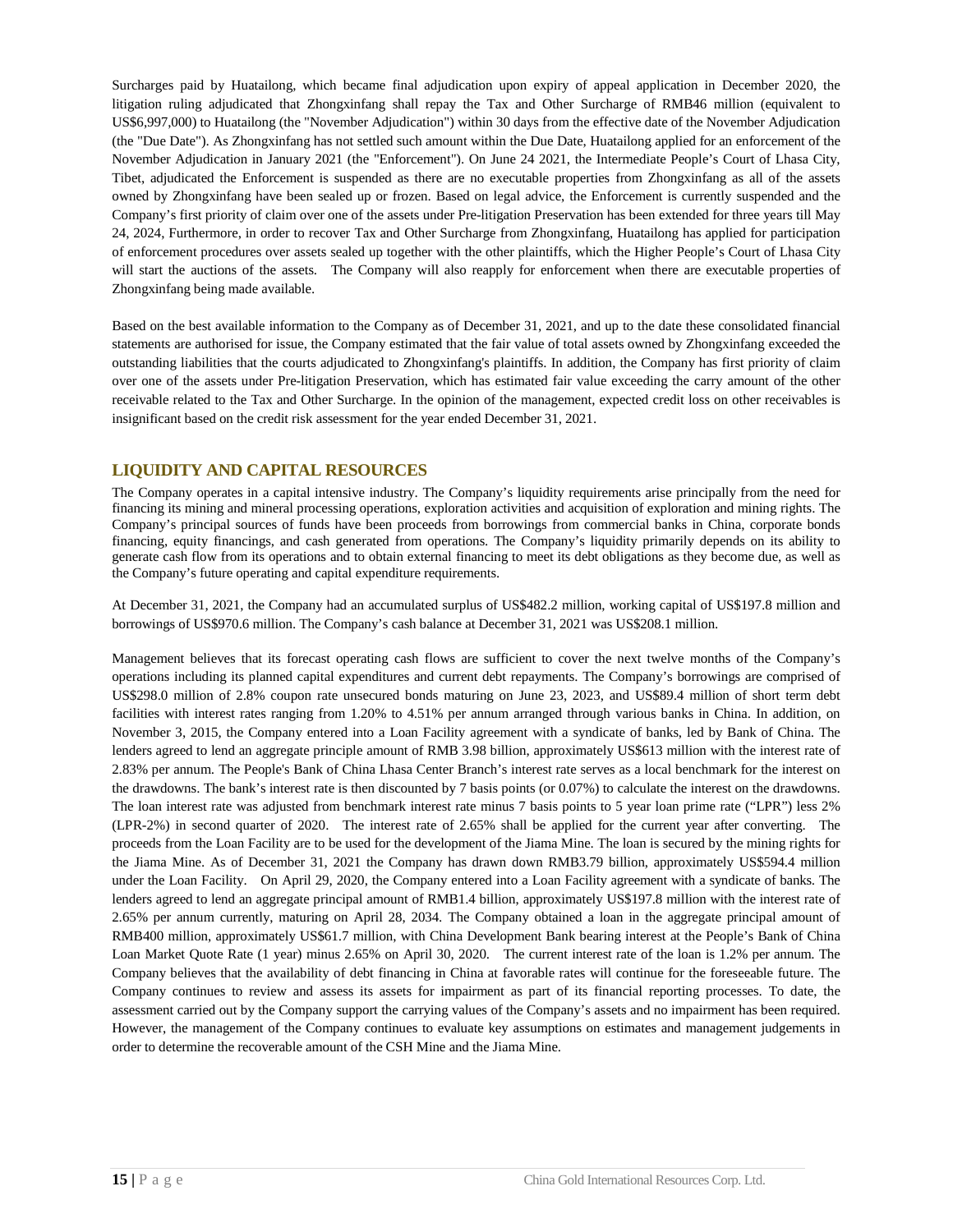#### **Cash flows**

The following table sets out selected cash flow data from the Company's consolidated cash flow statements for the years ended December 31, 2021 and December 31, 2020.

|                                                                      |                 | <b>Year ended December 31,</b> |
|----------------------------------------------------------------------|-----------------|--------------------------------|
|                                                                      | 2021            | 2020                           |
|                                                                      | <b>US\$'000</b> | US\$'000                       |
| Net cash from operating activities                                   | 417,275         | 260,456                        |
| Net cash (used) in investing activities                              | (150, 711)      | (133,210)                      |
| Net cash (used in) financing activities                              | (307, 543)      | (71, 636)                      |
| Net (decrease) increase in cash and cash equivalents                 | (40,979)        | 55,610                         |
| Effect of foreign exchange rate changes on cash and cash equivalents | 5,819           | 5,388                          |
| Cash and cash equivalents, beginning of period                       | 243,288         | 182,290                        |
| Cash and cash equivalents, end of period                             | 208,128         | 243,288                        |

## *Operating cash flow*

For the year ended December 31, 2021, net cash inflow from operating activities was US\$417.3 million which is primarily attributable to (i) profit before income tax of US\$311.6 million (ii) depreciation of property, plant and equipment of US\$137.8 million (iii) amortization of mining rights of US\$37.4 million and (iv) finance cost of US\$36.3 million, partially offset by (i) income taxes paid of US\$41.6 million (ii) interest paid of US\$30.9 million (iii) increase in accounts payables of US\$19.8 million and (iv) unrealized foreign exchange gains of US\$11.9 million.

### *Investing cash flow*

For the year ended December 31, 2021, the net cash outflow from investing activities was US\$150.7 million which is primarily attributable to (i) payment for acquisition of property, plant and equipment of US\$143.6 million (ii) placement of restricted bank balance of US\$25.2 million for bank notes and (iii) purchase of land use rights of US\$9.3 million, partially offset by release of restricted bank balance of US\$24.0 million for bank notes.

#### *Financing cash flow*

For the year ended December 31, 2021, the net cash outflow mainly from financing activities was US\$307.5 million which is primarily attributable to (i) the repayment of borrowings of US\$228.0 million, (ii) dividend paid to shareholders of US\$48.4 million and (iii) repayments of entrusted loan of US\$30.6 million.

#### **Expenditures Incurred**

For the year ended December 31, 2021, the Company incurred mining costs of US\$144.2 million, mineral processing costs of US\$122.8 million and transportation costs of US\$6.9 million.

#### **Gearing ratio**

Gearing ratio is defined as the ratio of consolidated total debt to consolidated total equity. As at December 31, 2021, the Company's total debt was US\$970.6 million and the total equity was US\$1,833 million. The Company's gearing ratio was therefore 0.53 as at December 31, 2021 compared to 0.77 as at December 31, 2020.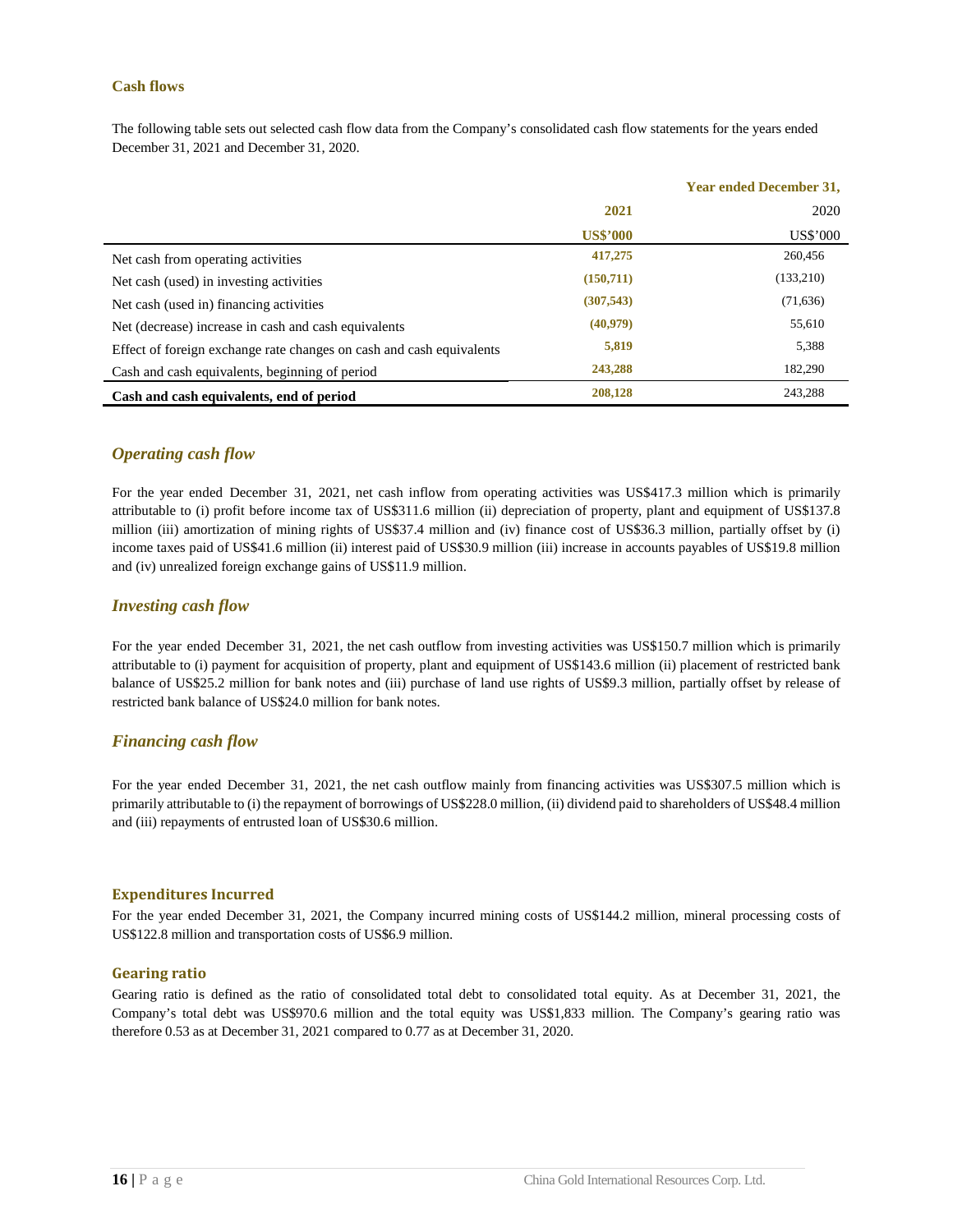## **SIGNIFICANT INVESTMENTS, ACQUISITIONS AND DISPOSAL OF SUBSIDIARIES. ASSOCIATES AND JOINT VENTURES, AND FUTURE PLAN FOR MATERIAL INVESTMENTS OF CAPITAL ASSETS**

Other than as disclosed elsewhere in this MD&A or in the consolidated financial statements for year ended December 31, 2021, there were no significant investments held by the Company, nor were there any material acquisitions or disposals of subsidiaries, associates and joint ventures during the year ended December 31, 2021. Other than as disclosed in this MD&A, there was no plan authorized by the Board for other material investments or additions of capital assets at the date of this MD&A.

## **CHARGE ON ASSETS**

Other than as disclosed elsewhere in this MD&A and annual consolidated financial statements, none of the Company's assets were pledged as at December 31, 2021.

### **EXPOSURE TO FLUCTUATIONS IN EXCHANGE RATES AND RELATED HEDGES**

The Company is exposed to the financial risk related to the fluctuation of foreign exchange rates for the monetary assets and liabilities denominated in the currencies other than the functional currencies to which they relate. The Company has not hedged its exposure to currency fluctuation. However, the Management monitors foreign exchange exposure and will consider hedging significant foreign currency exposure should the need arise. Refer to Note 35, Financial Instruments, in the annual consolidated financial statements for the year ended December 31, 2021.

### **COMMITMENTS**

Commitments include principal payments on the Company's bank loans and syndicated loan facility, corporate bonds, and capital commitments in respect of the future acquisition of property, plant and equipment and construction for both the CSH Mine and the Jiama Mine.

The Company's capital commitments relate primarily to the payments for purchase of equipment and machinery for both mines and payments to third-party contractors for the provision of mining and exploration engineering work and mine construction work for both mines. The Company has entered into contracts that prescribe such capital commitments; however, liabilities relating to them have not yet been incurred. Refer to Note 36, Commitments, in the annual consolidated financial statements for the year ended December 31, 2021.

On June 24, 2020, the Company, through its wholly owned subsidiary Skyland Mining (BVI) Limited, issued bonds denominated in U.S. dollar, with an aggregate principal amount of US\$300 million. The Bonds were issued at a price of 99.886%, bearing a coupon of 2.8% per annum with a maturity date of June 23, 2023. Interest is payable in semi-annual installments on December 23 and June 23 of each year. The bonds are listed on HKSE and Chongwa (Macao) Financial Asset Exchange ("MOX").

The following table outlines payments for commitments for the periods indicated:

|                                       | <b>Total</b>    | Within<br>One year | Within<br>Two to five years | Over five years          |
|---------------------------------------|-----------------|--------------------|-----------------------------|--------------------------|
|                                       | <b>US\$'000</b> | <b>US\$'000</b>    | <b>US\$'000</b>             | <b>US\$'000</b>          |
| Principal repayment of bank loans     | 672,579         | 89,403             | 310,397                     | 272,779                  |
| Repayment of bonds including interest | 297,980         | 8.203              | 289,777                     | $\overline{\phantom{a}}$ |
| Total                                 | 970,559         | 97,606             | 600,174                     | 272,779                  |

In addition to the table set forth above, the Company has entered into service agreements with third-party contractors such as China Railway for the provision of mining and exploration engineering work and mine construction work for the CSH Mine. The fees for such work performed and to be performed each year varies depending on the amount of work performed. The Company has similar agreements with third party contractors for the Jiama Mine.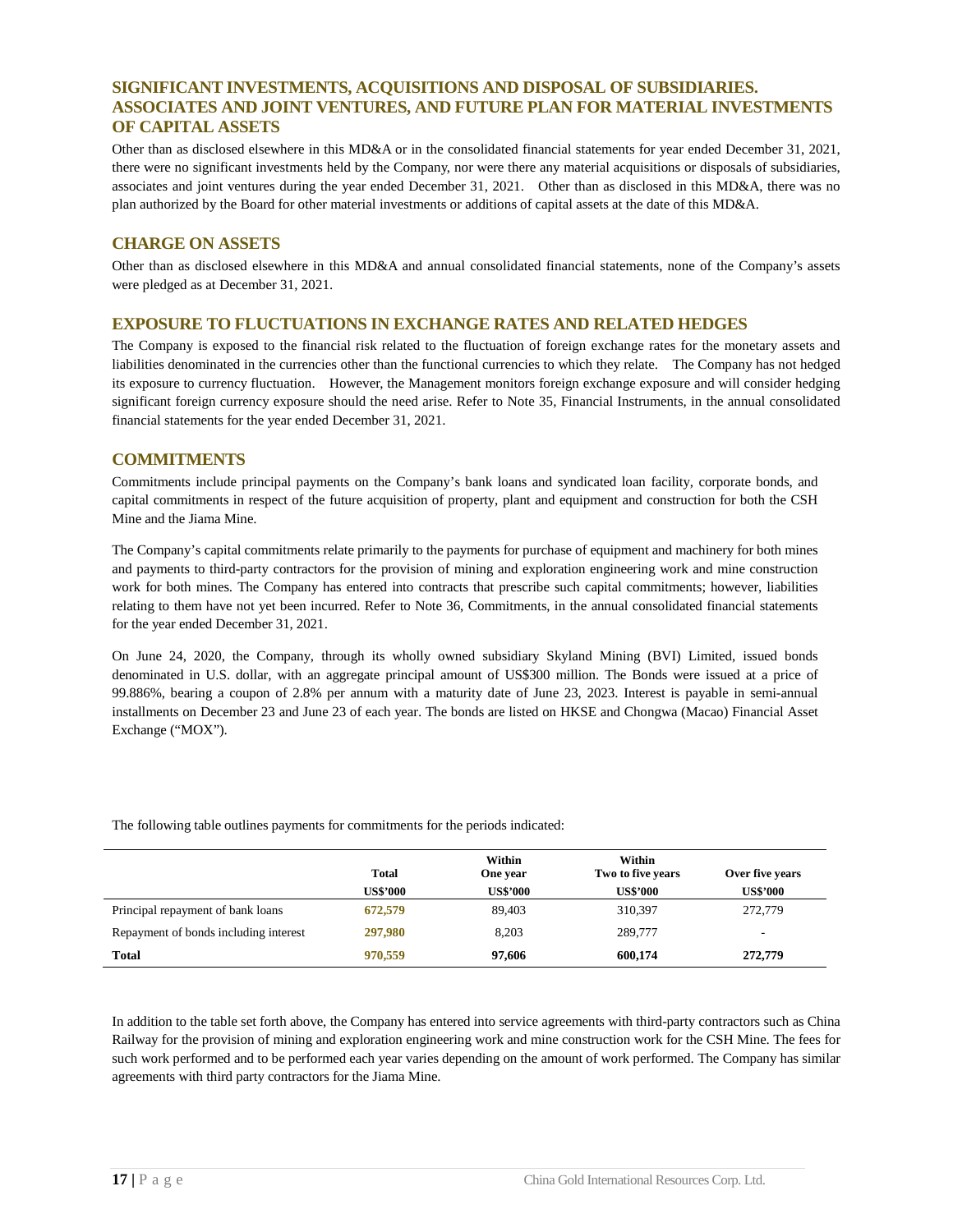#### **RELATED PARTY TRANSACTIONS**

China National Gold Group Co., Ltd. (formerly known as China National Gold Group Corporation) ("CNG") owned 40.01 percent of the outstanding common shares of the Company as at December 31, 2020 and December 31, 2021.

The Company had major related party transactions with the following companies related by way of shareholders or shareholder in common:

The Company's subsidiary, Inner Mongolia Pacific is a party to a non-exclusive contract for the purchase and sale of doré with CNG (the "Dore Sales Contract") pursuant to which Inner Mongolia Pacific sells gold doré bars to CNG. The pricing is based on the monthly average price of gold ingot as quoted on the Shanghai Gold Exchange and the daily average price of silver as quoted on the Shanghai Huatong Platinum & Silver Exchange prevailing at the time of each relevant purchase order during the contract period. The Dore Sales Contract has been in effect since October 24, 2008 and was renewed for a new term that commenced on January 1, 2018 and expired on December 31, 2020, which renewal was approved by the Company's shareholders on June 28, 2017. On June 16, 2020, the third Supplemental Contract for Purchase and Sale of Dore was approved by the Company's Shareholders, commencing on January 1, 2021 and expiring on December 31, 2023.

Revenue from sales of gold doré bars to CNG was US\$266.2 million for the year ended December 31, 2021 which increased from US\$260.1 million for the year ended December 31, 2020.

The Company is also a party to a Product and Service Framework Agreement with CNG, pursuant to which CNG provides construction, procurement and equipment financing services to the Company and also purchases the copper concentrates produced at the Jiama Mine. The quantity of copper concentrates, pricing terms and payment terms may be established from time to time by the parties with reference to the pricing principles for connected transactions set out under the Product and Service Framework Agreement. On June 28, 2017, the Supplemental Product and Service Framework Agreement was approved and extended to expire on December 31, 2020. On June 16, 2020, the third Supplemental Product and Service Framework Agreement was approved by the Company's Shareholders, commencing on January 1, 2021 and expiring on December 31, 2023. For the year ended December 31, 2021, revenue from sales of copper concentrate and other products to CNG was US\$568.4 million compared to US\$166.7 million for the same period in 2020.

For the year ended December 31, 2021, construction services of US\$7.2 million were provided to the Company by subsidiaries of CNG (US\$16.6 million for the year ended December 31, 2020).

In addition to the aforementioned major related party transactions, the Company also obtains additional services from related parties in its normal course of business, including a Loan Agreement and a Deposit Services Agreement entered into on March 25, 2019, December 31, 2019, December 22, 2020 and a Financial Service Agreement on May 5, 2021 among the Company and China Gold Finance. As part of the 2021 signed agreement, approved by the Company's Shareholders at Annual General Meeting, China Gold Finance agreed to provide the Company with a range of financial services including (a) Deposit Services, (b) Lending Services, (c) Settlement Services and (d) Other Financial Services effective until December 31, 2023.

Refer to Note 32 of the consolidated financial statements for the year ended December 31, 2021.

#### **PROPOSED TRANSACTIONS**

The Board of Directors has given the Company approval to conduct reviews of a number of projects that may qualify as acquisition targets through joint venture, merger and/or outright acquisitions. The Company did not have any material acquisition and disposal of subsidiaries and associated companies for the year ended December 31, 2021. The Company continues to review possible acquisition targets.

#### **CRITICAL ACCOUNTING ESTIMATES**

In the process of applying the Company's accounting policies, the Directors of the Company have identified accounting judgments and key sources of estimation uncertainty that have a significant effect on the amounts recognized in the audited annual consolidated financial statements.

Key assumptions concerning the future and other key sources of estimation uncertainty at the end of each reporting period that have a risk of causing a material adjustment to the carrying amounts of assets and liabilities within the next twelve months are described in Note 4 of the audited annual consolidated financial statements for the year ended December 31, 2021.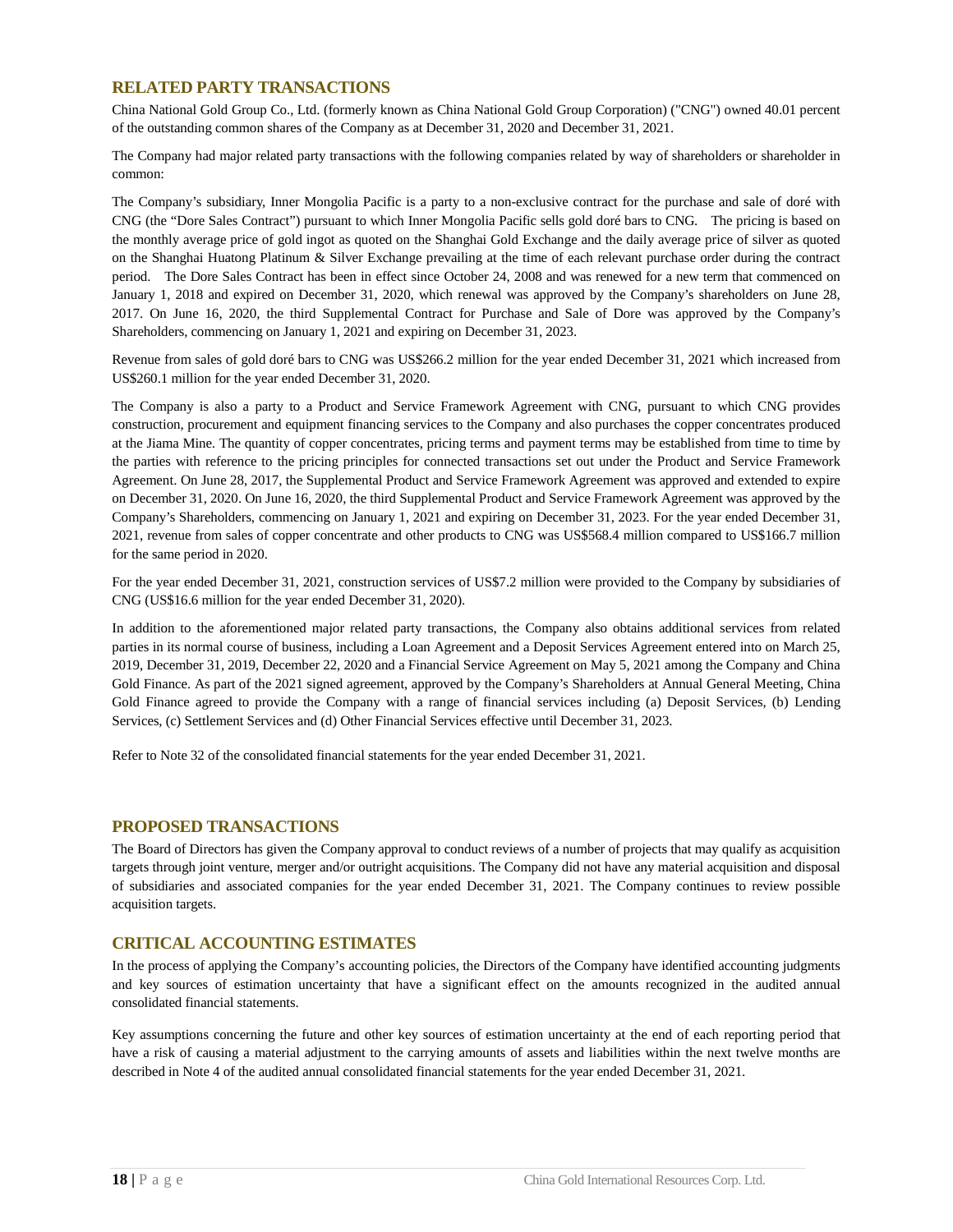#### **CHANGE IN ACCOUNTING POLICIES**

A summary of new and revised IFRS standards and interpretations are outlined in Note 2 of the audited annual consolidated financial statements as at December 31, 2021.

## **FINANCIAL INSTRUMENTS AND OTHER INSTRUMENTS**

The Company holds a number of financial instruments, the most significant of which are equity securities, accounts receivables, accounts payables, cash and loans. The financial instruments are recorded at either fair values or amortized amount on the balance sheet. The Company did not have any financial derivatives or outstanding hedging contracts as at December 31, 2021. Refer to Note 3 of the consolidated financial statements for the year ended December 31, 2021.

#### **OFF-BALANCE SHEET ARRANGEMENTS**

As at December 31, 2021, the Company had not entered into any off-balance sheet arrangements.

#### **DIVIDEND AND DIVIDEND POLICY**

The Company does not currently have a fixed dividend policy. The Board of Directors will determine any future dividend policy on the basis of, among other things, the results of operations, cash flows and financial conditions, operating and capital requirements, the rules promulgated by the regulators affecting dividends in both Canada and Hong Kong, China and at both the TSX and HKSE, and the amount of distributable profits and other relevant factors.

Subject to the British Columbia Business Corporations Act, the Directors may from time to time declare and authorize payment of such dividends as they may deem advisable, including the amount thereof and the time and method of payment provided that the record date for the purpose of determining shareholders entitled to receive payment of the dividend must not precede the date on which the dividend is to be paid by more than two months.

A dividend may be paid wholly or partly by the distribution of cash, specific assets or of fully paid shares or of bonds, debentures or other securities of the Company, or in any one or more of those ways. No dividend may be declared or paid in money or assets if there are reasonable grounds for believing that the Company is insolvent or the payment of the dividend would render the Company insolvent.

In connection with the Company's financial results for the year ended 31 December 2021, the Company is pleased to announce the declaration of a special dividend of US\$0.25 per common share payable on June 15, 2022 to shareholders of record as of April 20, 2022. This dividend qualifies as an "eligible dividend" for Canadian income tax purposes while dividends paid to shareholders outside Canada (non-resident investors) will be subject to Canadian non-resident withholding taxes. If you are a non-resident taxpayer resident in a country or area that Canada has a tax treaty with, you may be eligible to receive the reduced rate of tax for the dividend you will be receiving. Please review the NR301 form to check if you are eligible and if so, submit the aforementioned form to ensure the benefit from the tax treaty is applied to you.

The Board of Directors will determine any future dividends and dividend policy on the basis of earnings, financial requirements and other relevant factors.

#### **OUTSTANDING SHARES**

As of December 31, 2021 the Company had 396,413,753 common shares issued and outstanding.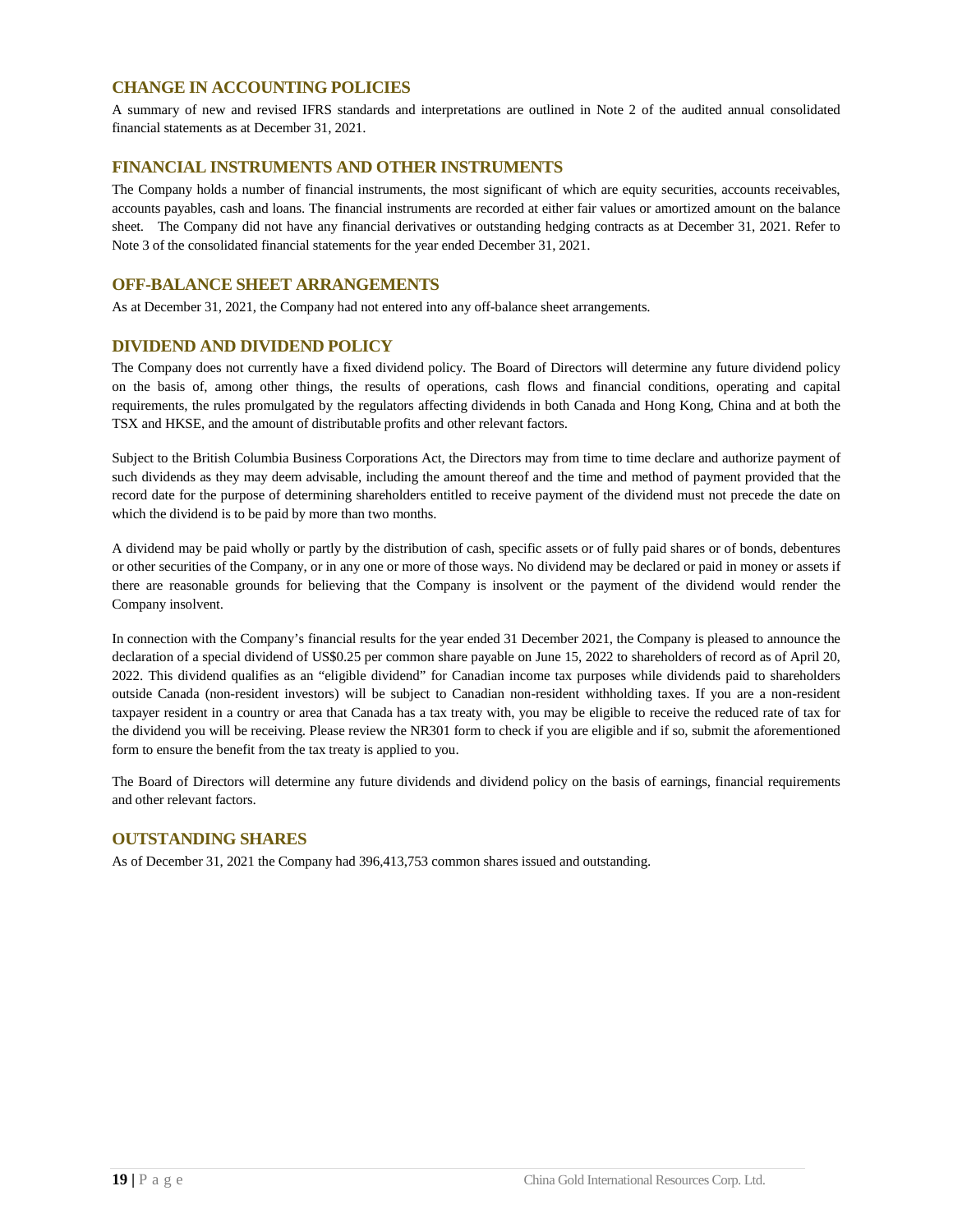## **DISCLOSURE CONTROLS AND PROCEDURES AND INTERNAL CONTROL OVER FINANCIAL REPORTING**

Management is responsible for the design of disclosure controls and procedures ("DC&P") and the design of internal control over financial reporting ("ICFR") to provide reasonable assurance that material information relating to the Company, including its consolidated subsidiaries, is made known to the Company's certifying officers. The Company's Chief Executive Officer and Chief Financial Officer have each evaluated the Company's DC&P and ICFR as of December 31, 2021 and, in accordance with the requirements established under Canadian National Instrument 52-109 – Certification of Disclosure in Issuer's Annual and Interim Filings, the Chief Executive Officer and Chief Financial Officer have concluded that these controls and procedures were effective as of December 31, 2021, and provide reasonable assurance that material information relating to the Company is made known to them by others within the Company and that the information required to be disclosed in reports that are filed or submitted under Canadian securities legislation are recorded, processed, summarized and reported within the time period specified in those rules.

The Company's Chief Executive Officer and Chief Financial Officer have used the Committee of Sponsoring Organizations of the Treadway Commission (COSO) 2013 framework to evaluate the Company's ICFR as of December 31, 2021 and have concluded that these controls and procedures were effective as of December 31, 2021 and provide reasonable assurance that financial information is recorded, processed, summarized and reported in a timely manner. Management is required to apply its judgment in evaluating the cost-benefit relationship of possible controls and procedures. The result of the inherent limitations in all control systems means design of controls cannot provide absolute assurance that all control issues and instances of fraud will be detected. During the year ended December 31, 2021, there were no changes in the Company's DC&P or ICFR that materially affected, or are reasonably likely to materially affect, the Company's internal control over financial reporting.

### **RISK FACTORS**

There are certain risks involved in the Company's operations, some of which are beyond the Company's control. Aside from risks relating to business and industry, the Company's principal operations are located within the People's Republic of China and are governed by a legal and regulatory environment that in some respects differs from that which prevails in other countries. Readers of this MD&A should give careful consideration to the information included in this document and the Company's audited annual consolidated financial statements and related notes. Significant risk factors for the Company are metal prices, government regulations, foreign operations, environmental compliance, the ability to obtain additional financing, risk relating to recent acquisitions, dependence on management, title to the Company's mineral properties, natural disasters, pandemics such as COVID-19 and litigation. China Gold International's business, financial condition or results of operations could be materially and adversely affected by any of these risks. For details of risk factors, please refer to the Company's annual audited consolidated financial statements, and Annual Information Form filed from time to time on SEDAR at [www.sedar.com](http://www.sedar.com/) and www.hkex.com.hk.

## **QUALIFIED PERSON**

Disclosure of scientific or technical information in this MD&A was reviewed and approved by Mr. Zhongxin Guo, P.Eng., the Company's Chief Engineer and a Qualified Person ("QP") for the purposes of NI 43-101.

March 30, 2022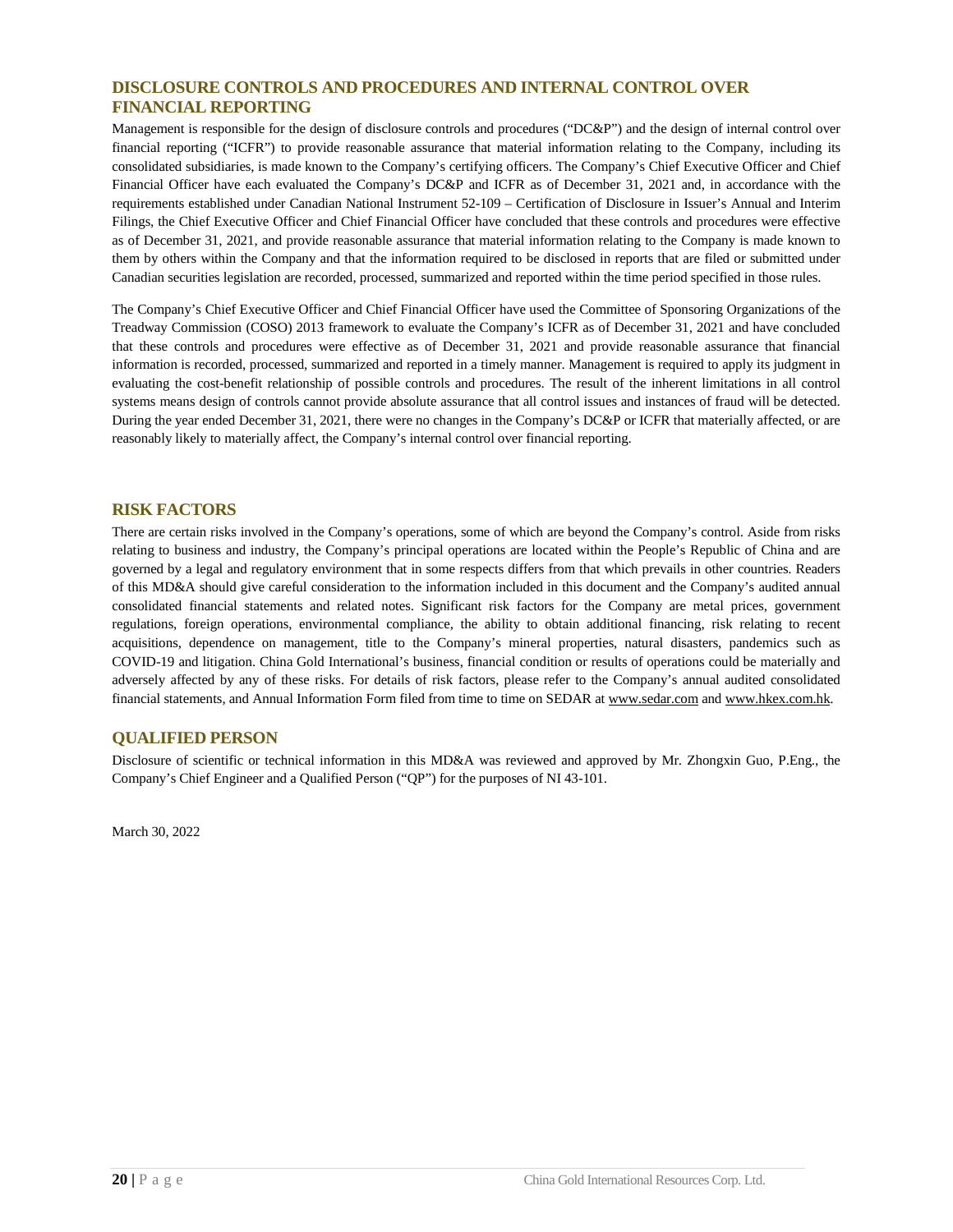(incorporated in British Columbia, Canada with limited liability)

Report and Consolidated Financial Statements For the year ended December 31, 2021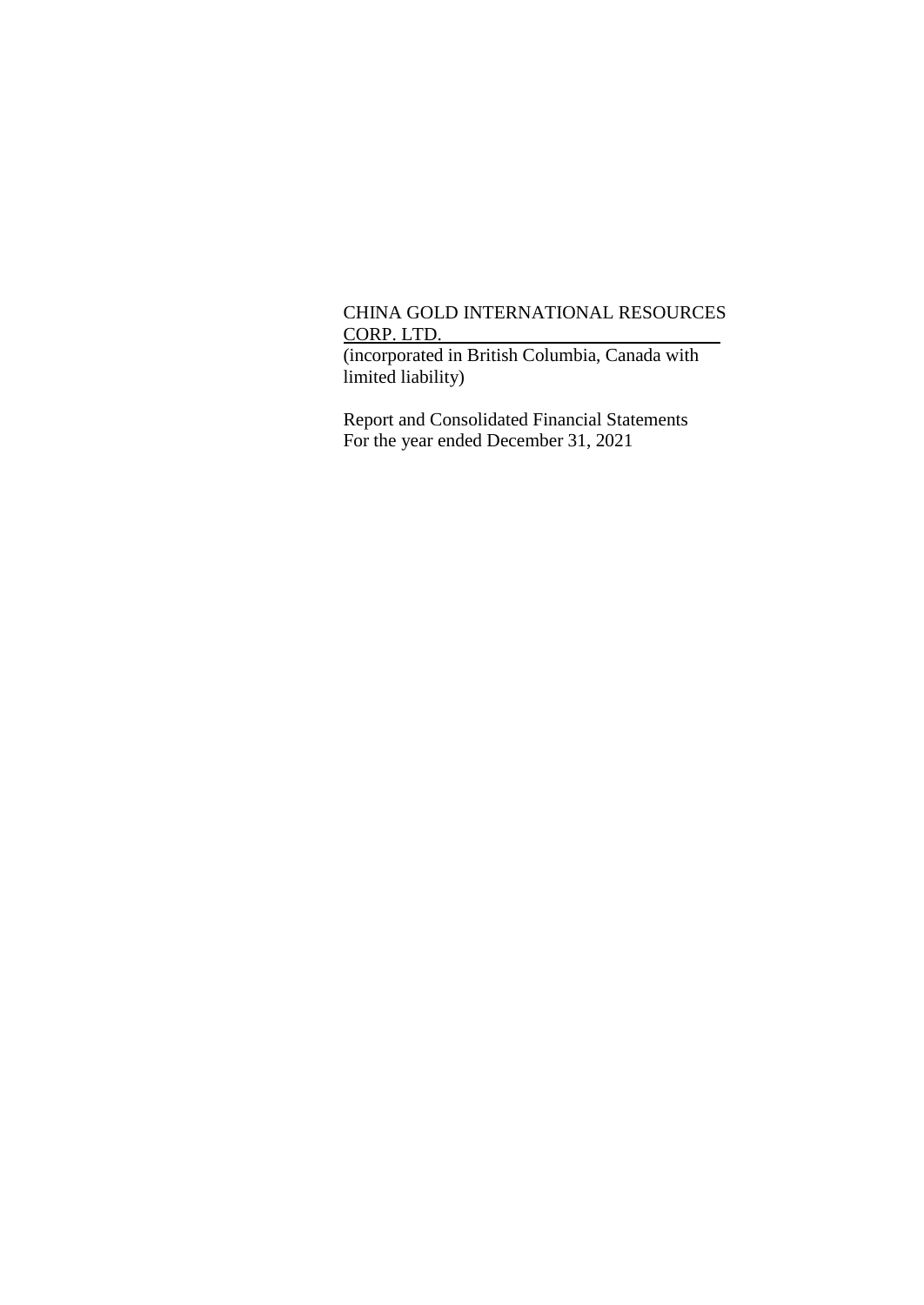# REPORT AND CONSOLIDATED FINANCIAL STATEMENTS FOR THE YEAR ENDED DECEMBER 31, 2021

| <b>CONTENTS</b>                                                            | PAGE(S)   |
|----------------------------------------------------------------------------|-----------|
| <b>INDEPENDENT AUDITOR'S REPORT</b>                                        | $1 - 6$   |
| CONSOLIDATED STATEMENT OF PROFIT OR LOSS<br>AND OTHER COMPREHENSIVE INCOME | 7 & 8     |
| CONSOLIDATED STATEMENT OF FINANCIAL POSITION                               | 9 & 10    |
| CONSOLIDATED STATEMENT OF CHANGES IN EQUITY                                | 11        |
| CONSOLIDATED STATEMENT OF CASH FLOWS                                       | 12 & 13   |
| NOTES TO THE CONSOLIDATED FINANCIAL STATEMENTS                             | $14 - 88$ |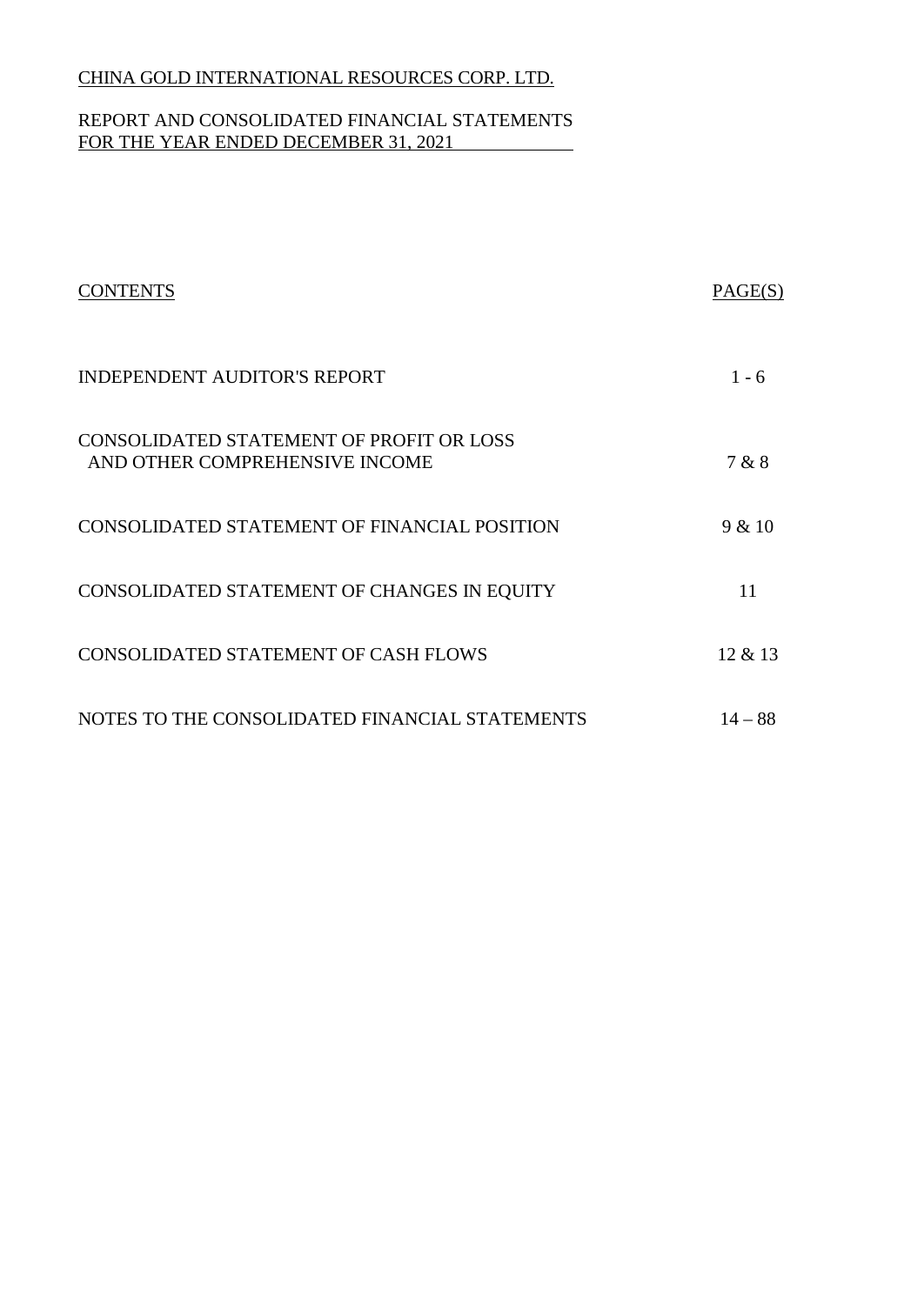## TO THE SHAREHOLDERS OF CHINA GOLD INTERNATIONAL RESOURCES CORP. LTD. (incorporated in British Columbia, Canada with limited liability)

## **Opinion**

We have audited the consolidated financial statements of China Gold International Resources Corp. Ltd. (the "Company") and its subsidiaries (collectively referred to as the "Group") set out on pages 7 to 88, which comprise the consolidated statement of financial position as at December 31, 2021, and the consolidated statement of profit or loss and other comprehensive income, consolidated statement of changes in equity and consolidated statement of cash flows for the year then ended, and notes to the consolidated financial statements, including a summary of significant accounting policies.

In our opinion, the consolidated financial statements give a true and fair view of the consolidated financial position of the Group as at December 31, 2021, and of its consolidated financial performance and its consolidated cash flows for the year then ended in accordance with International Financial Reporting Standards ("IFRSs") issued by the International Accounting Standards Board and have been properly prepared in compliance with the disclosure requirements of the Hong Kong Companies Ordinance.

# **Basis for Opinion**

We conducted our audit in accordance with International Standards on Auditing ("ISAs"). Our responsibilities under those standards are further described in the Auditor's Responsibilities for the Audit of the Consolidated Financial Statements section of our report. We are independent of the Group in accordance with the International Ethics Standards Board for Accountants' International Code of Ethics for Professional Accountants (including International Independence Standards) (the "Code"), and we have fulfilled our other ethical responsibilities in accordance with the Code. We believe that the audit evidence we have obtained is sufficient and appropriate to provide a basis for our opinion.

# **Key Audit Matter**

Key audit matter is that matter that, in our professional judgment, was of most significance in our audit of the consolidated financial statements of the current period. This matter was addressed in the context of our audit of the consolidated financial statements as a whole, and in forming our opinion thereon, and we do not provide a separate opinion on this matter.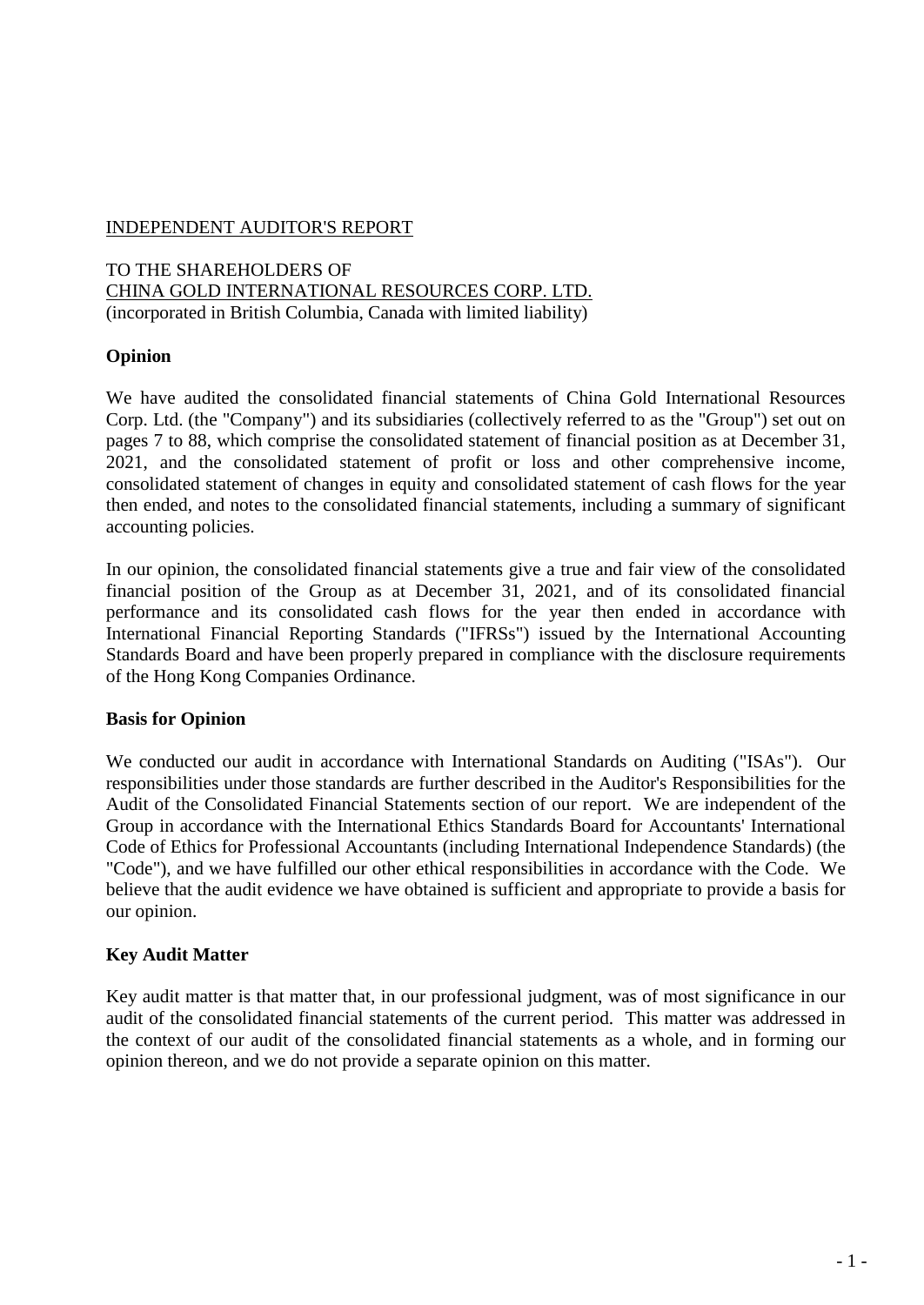## TO THE SHAREHOLDERS OF CHINA GOLD INTERNATIONAL RESOURCES CORP. LTD. - continued (incorporated in British Columbia, Canada with limited liability)

## **Key Audit Matter** - continued

## **Key audit matter**

*Impairment assessment of property, plant and equipment, right-of-use assets and mining rights* **How our audit addressed the key audit matter**

We identified the impairment assessment of property, plant and equipment, right-of-use assets and mining rights as a key audit matter due to significant management judgement and estimation involved in the impairment assessment.

As at December 31, 2021, the market capitalisation of the Company was below the carrying value of its net assets of approximately US\$1,833 million. This may be an indicator that the carrying amounts of the Group's property, plant and equipment, right-of-use assets and mining rights are impaired.

As disclosed in notes 21, 19 and 22 to the consolidated financial statements, the carrying values of the Group's property, plant and equipment, right-of-use assets and mining rights as at December 31, 2021 were approximately US\$1,804 million, US\$26 million and US\$832 million, respectively.

The Group's two cash-generating units ("CGUs") for impairment assessment purposes include the related property, plant and equipment, right-of-use assets and mining rights associated with the Group's gold mine, located in Inner Mongolia, China and copper mine, located in Tibet, China. When an impairment review is undertaken, recoverable amount is assessed with reference to the higher of value in use ("VIU") and fair value less costs of disposal. VIU is based on the discounted cash flows expected to be derived from the Group's CGUs, taking into account the appropriate discount rates.

Our procedures in relation to the impairment assessment of property, plant and equipment, right-of-use assets and mining rights included:

- Obtaining an understanding of the key controls over the impairment assessment of the Group's property,<br>plant and equipment. right-of-use equipment, right-of-use assets and mining rights;
- Assessing the appropriateness of the Group's identification of individual CGU;
- Evaluating the independent external valuer's competence, capabilities and objectivity;
- Engaging our internal valuation experts to evaluate the appropriateness of the valuation methodology, technical information provided by the external valuation expert and the key assumptions used in the valuation models against external benchmarks, our knowledge of the Group and its industry;
- Evaluating the sensitivity analysis for the key assumptions in the valuation models for risk assessment;
- Assessing the reasonableness of the key assumptions used in the valuation models with reference to the historical accuracy of such forecasts and the current operational results; and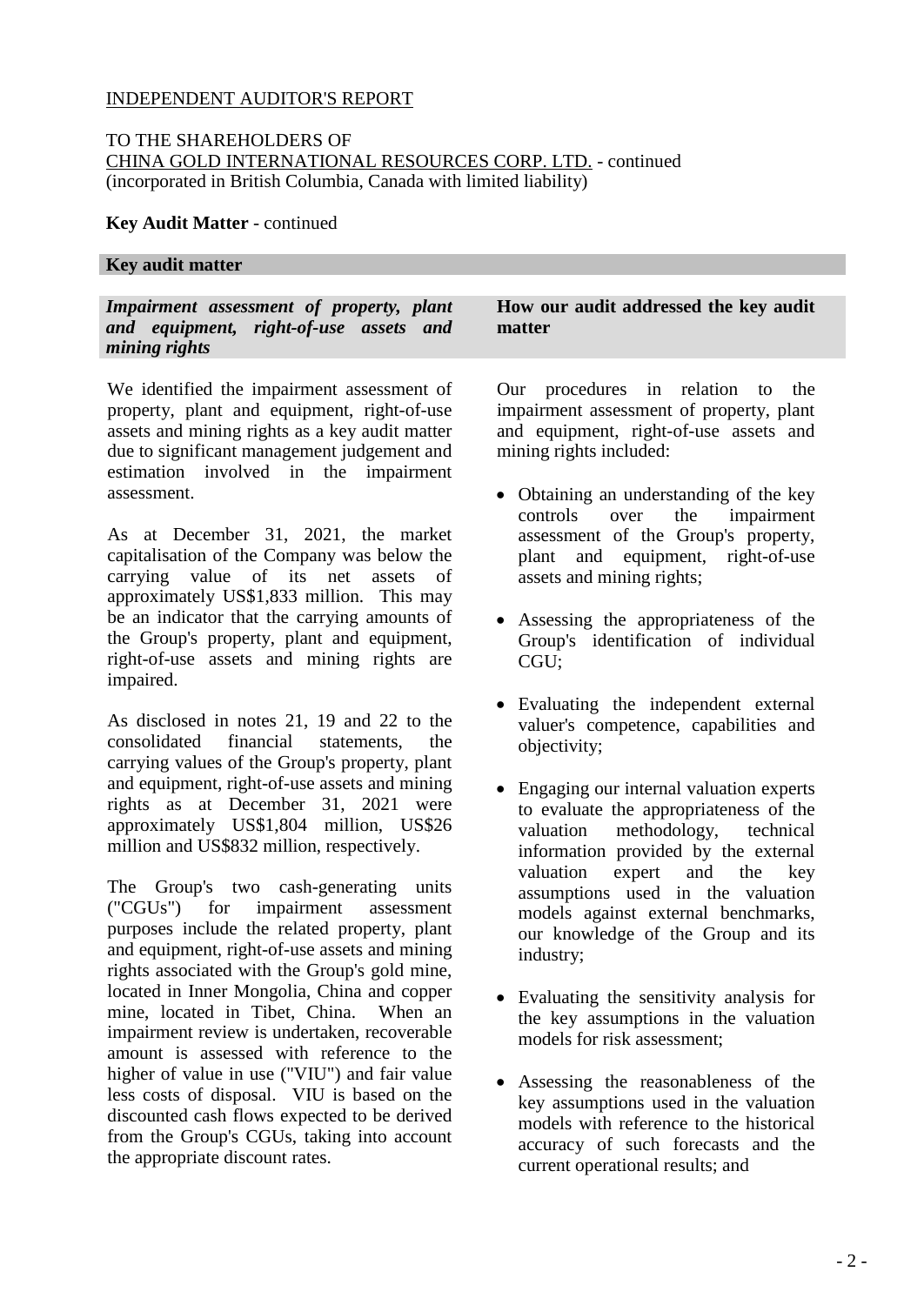## TO THE SHAREHOLDERS OF CHINA GOLD INTERNATIONAL RESOURCES CORP. LTD. - continued (incorporated in British Columbia, Canada with limited liability)

## **Key Audit Matter** - continued

| <b>Key audit matter</b>                                                                                                                                                                                                                                                                                                    | How our audit addressed the key audit<br>matter                                         |  |  |  |
|----------------------------------------------------------------------------------------------------------------------------------------------------------------------------------------------------------------------------------------------------------------------------------------------------------------------------|-----------------------------------------------------------------------------------------|--|--|--|
|                                                                                                                                                                                                                                                                                                                            |                                                                                         |  |  |  |
| Impairment assessment of property, plant<br>and equipment, right-of-use assets and<br><i>mining rights - continued</i>                                                                                                                                                                                                     |                                                                                         |  |  |  |
| As disclosed in note 4 to the consolidated<br>financial statements, the management<br>exercises significant judgement and<br>estimation in respect of the key assumptions<br>applied in the VIU calculation, such as future<br>metal selling prices, recoverable reserves,<br>resources, production cost estimates, future | • Comparing the key input data in the<br>cash flow forecast to the source<br>documents. |  |  |  |

During the year ended December 31, 2021, no impairment loss was recognised for the Group's property, plant and equipment, rightof-use assets and mining rights.

operating costs and discount rates.

## **Other Information**

The directors of the Company are responsible for the other information. The other information comprises the information included in the annual report, but does not include the consolidated financial statements and our auditor's report thereon.

Our opinion on the consolidated financial statements does not cover the other information and we do not express any form of assurance conclusion thereon.

In connection with our audit of the consolidated financial statements, our responsibility is to read the other information and, in doing so, consider whether the other information is materially inconsistent with the consolidated financial statements or our knowledge obtained in the audit or otherwise appears to be materially misstated. If, based on the work we have performed, we conclude that there is a material misstatement of this other information, we are required to report that fact. We have nothing to report in this regard.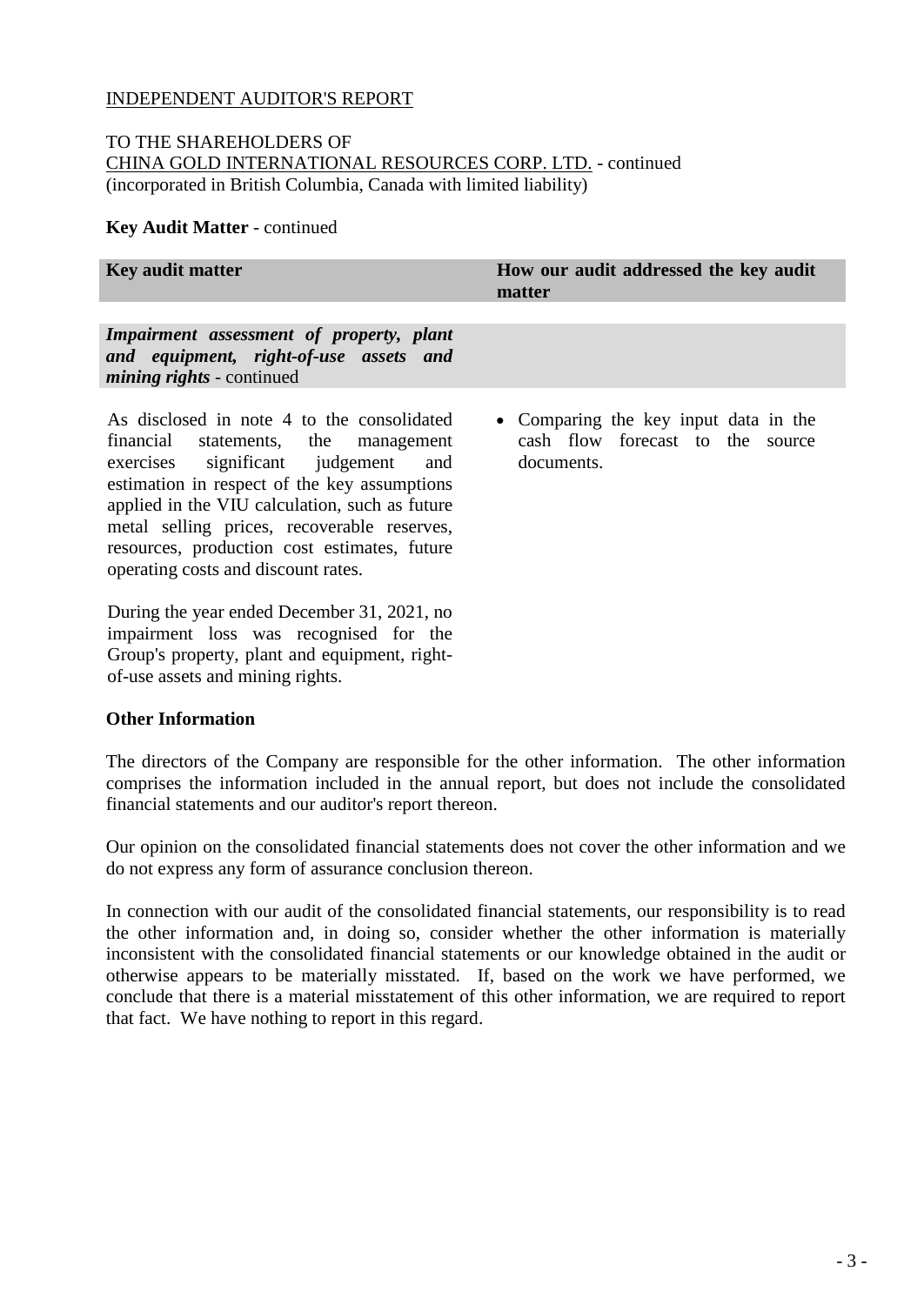TO THE SHAREHOLDERS OF CHINA GOLD INTERNATIONAL RESOURCES CORP. LTD. - continued (incorporated in British Columbia, Canada with limited liability)

## **Responsibilities of Directors and Those Charged with Governance for the Consolidated Financial Statements**

The directors of the Company are responsible for the preparation of the consolidated financial statements that give a true and fair view in accordance with IFRSs and the disclosure requirements of the Hong Kong Companies Ordinance, and for such internal control as the directors determine is necessary to enable the preparation of consolidated financial statements that are free from material misstatement, whether due to fraud or error.

In preparing the consolidated financial statements, the directors are responsible for assessing the Group's ability to continue as a going concern, disclosing, as applicable, matters related to going concern and using the going concern basis of accounting unless the directors either intend to liquidate the Group or to cease operations, or have no realistic alternative but to do so.

Those charged with governance are responsible for overseeing the Group's financial reporting process.

## **Auditor's Responsibilities for the Audit of the Consolidated Financial Statements**

Our objectives are to obtain reasonable assurance about whether the consolidated financial statements as a whole are free from material misstatement, whether due to fraud or error, and to issue an auditor's report that includes our opinion solely to you, as a body, in accordance with our agreed terms of engagement, and for no other purpose. We do not assume responsibility towards or accept liability to any other person for the contents of this report. Reasonable assurance is a high level of assurance, but is not a guarantee that an audit conducted in accordance with ISAs will always detect a material misstatement when it exists. Misstatements can arise from fraud or error and are considered material if, individually or in the aggregate, they could reasonably be expected to influence the economic decisions of users taken on the basis of these consolidated financial statements.

As part of an audit in accordance with ISAs, we exercise professional judgment and maintain professional skepticism throughout the audit. We also:

- Identify and assess the risks of material misstatement of the consolidated financial statements, whether due to fraud or error, design and perform audit procedures responsive to those risks, and obtain audit evidence that is sufficient and appropriate to provide a basis for our opinion. The risk of not detecting a material misstatement resulting from fraud is higher than for one resulting from error, as fraud may involve collusion, forgery, intentional omissions, misrepresentations, or the override of internal control.
- Obtain an understanding of internal control relevant to the audit in order to design audit procedures that are appropriate in the circumstances, but not for the purpose of expressing an opinion on the effectiveness of the Group's internal control.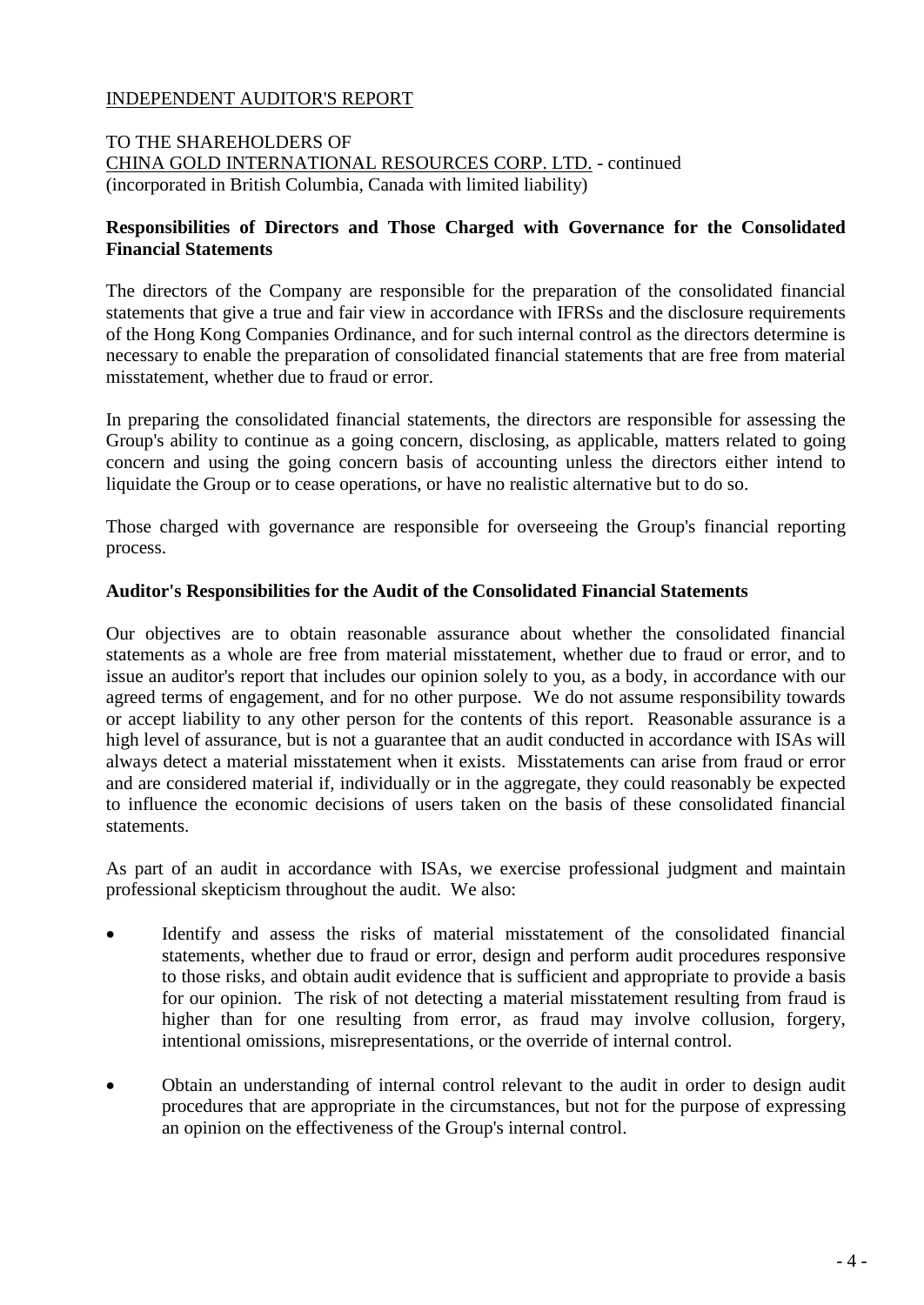## TO THE SHAREHOLDERS OF

CHINA GOLD INTERNATIONAL RESOURCES CORP. LTD. - continued (incorporated in British Columbia, Canada with limited liability)

## **Auditor's Responsibilities for the Audit of the Consolidated Financial Statements** - continued

- Evaluate the appropriateness of accounting policies used and the reasonableness of accounting estimates and related disclosures made by the directors.
- Conclude on the appropriateness of the directors' use of the going concern basis of accounting and, based on the audit evidence obtained, whether a material uncertainty exists related to events or conditions that may cast significant doubt on the Group's ability to continue as a going concern. If we conclude that a material uncertainty exists, we are required to draw attention in our auditor's report to the related disclosures in the consolidated financial statements or, if such disclosures are inadequate, to modify our opinion. Our conclusions are based on the audit evidence obtained up to the date of our auditor's report. However, future events or conditions may cause the Group to cease to continue as a going concern.
- Evaluate the overall presentation, structure and content of the consolidated financial statements, including the disclosures, and whether the consolidated financial statements represent the underlying transactions and events in a manner that achieves fair presentation.
- Obtain sufficient appropriate audit evidence regarding the financial information of the entities or business activities within the Group to express an opinion on the consolidated financial statements. We are responsible for the direction, supervision and performance of the group audit. We remain solely responsible for our audit opinion.

We communicate with those charged with governance regarding, among other matters, the planned scope and timing of the audit and significant audit findings, including any significant deficiencies in internal control that we identify during our audit.

We also provide those charged with governance with a statement that we have complied with relevant ethical requirements regarding independence, and to communicate with them all relationships and other matters that may reasonably be thought to bear on our independence, and where applicable, actions taken to eliminate threats or safeguards applied.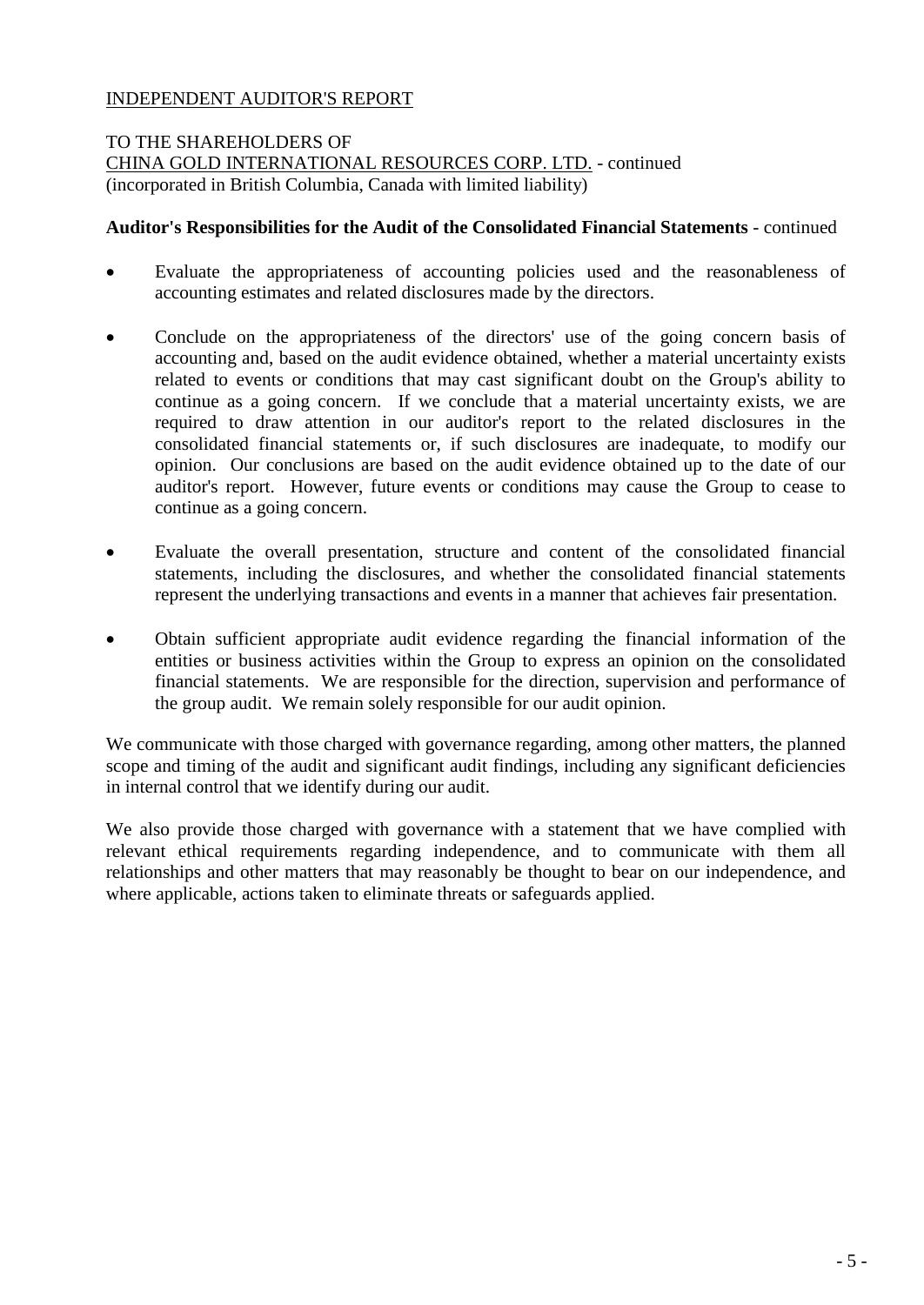TO THE SHAREHOLDERS OF CHINA GOLD INTERNATIONAL RESOURCES CORP. LTD. - continued (incorporated in British Columbia, Canada with limited liability)

## **Auditor's Responsibilities for the Audit of the Consolidated Financial Statements** - continued

From the matter communicated with those charged with governance, we determine that matter that was of most significance in the audit of the consolidated financial statements of the current period and is therefore the key audit matter. We describe this matter in our auditor's report unless law or regulation precludes public disclosure about the matter or when, in extremely rare circumstances, we determine that a matter should not be communicated in our report because the adverse consequences of doing so would reasonably be expected to outweigh the public interest benefits of such communication.

The engagement partner on the audit resulting in the independent auditor's report is Wong Ka I.

**Deloitte Touche Tohmatsu** Certified Public Accountants Hong Kong March 30, 2022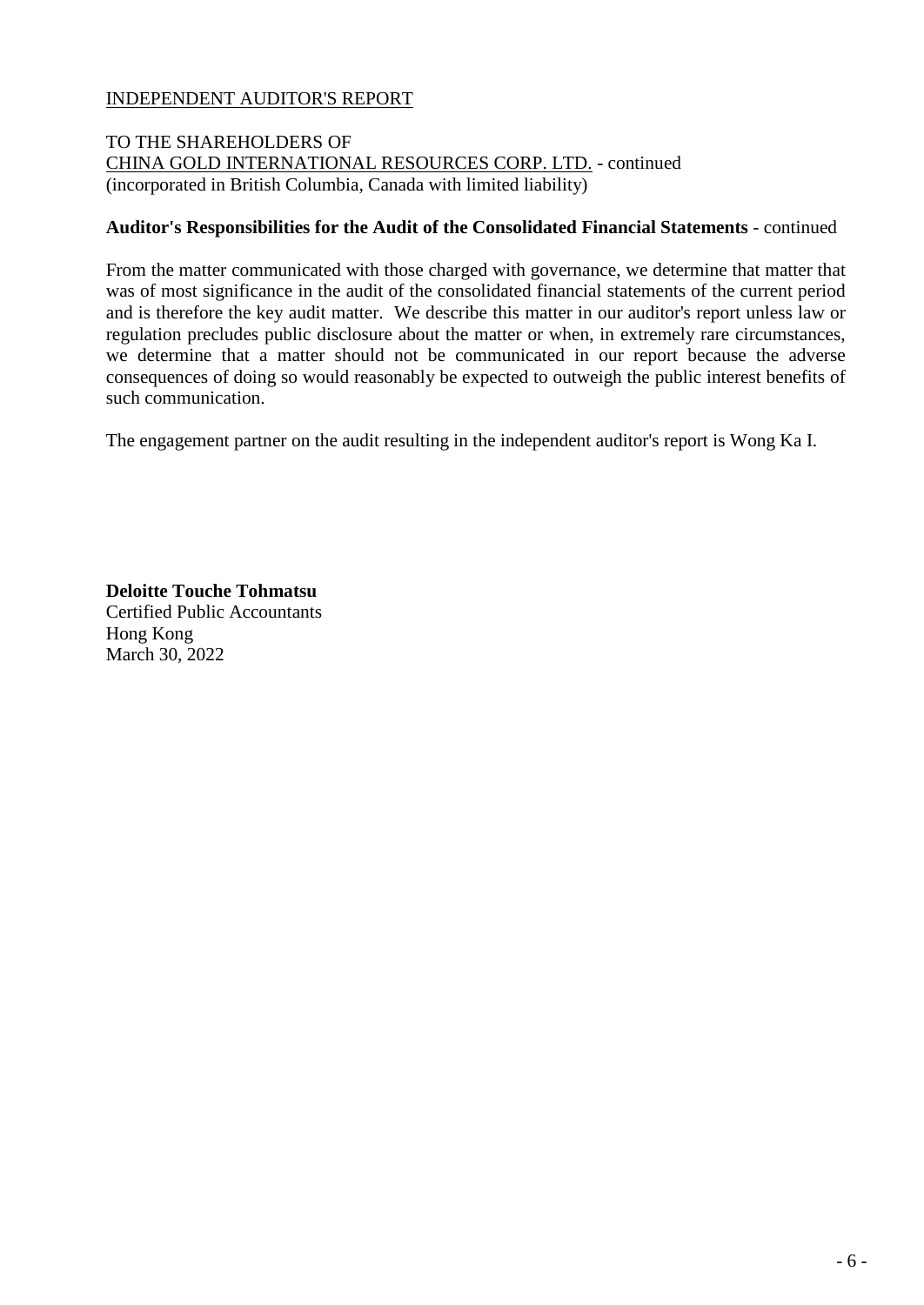# CONSOLIDATED STATEMENT OF PROFIT OR LOSS AND OTHER COMPREHENSIVE INCOME FOR THE YEAR ENDED DECEMBER 31, 2021

|                                                                                                                                                                                               | <b>NOTES</b> | 2021<br><b>US\$'000</b>        | 2020<br><b>US\$'000</b>       |
|-----------------------------------------------------------------------------------------------------------------------------------------------------------------------------------------------|--------------|--------------------------------|-------------------------------|
| Revenue<br>Cost of sales                                                                                                                                                                      | 5            | 1,137,356<br>(733,211)         | 864,032<br>(654, 178)         |
| Mine operating earnings                                                                                                                                                                       |              | 404,145                        | 209,854                       |
| Expenses<br>General and administrative expenses<br>Exploration and evaluation expenditure<br>Research and development expenses                                                                | 6<br>$\tau$  | (44,020)<br>(718)<br>(26, 441) | (36,661)<br>(477)<br>(18,500) |
|                                                                                                                                                                                               |              | (71, 179)                      | (55, 638)                     |
| Income from operations                                                                                                                                                                        |              | 332,966                        | 154,216                       |
| Other income (expenses)<br>Foreign exchange gain, net<br>Interest and other income<br>Finance costs                                                                                           | 8            | 8,582<br>6,413<br>(36,313)     | 3,403<br>9,825<br>(42, 014)   |
|                                                                                                                                                                                               |              | (21,318)                       | (28, 786)                     |
| Profit before income tax<br>Income tax expense                                                                                                                                                | 9            | 311,648<br>(42, 973)           | 125,430<br>(11, 492)          |
| Profit for the year                                                                                                                                                                           | 10           | 268,675                        | 113,938                       |
| Other comprehensive income for the year<br>Item that will not be reclassified to profit or loss:<br>Fair value gain on equity instruments at<br>fair value through other comprehensive income | 20           | 8,026                          | 3,530                         |
| Item that may be reclassified subsequently<br>to profit or loss:                                                                                                                              |              |                                |                               |
| Exchange difference arising on translation<br>of foreign operations                                                                                                                           |              | 9,583                          | 27,689                        |
|                                                                                                                                                                                               |              | 17,609                         | 31,219                        |
| Total comprehensive income for the year                                                                                                                                                       |              | 286,284                        | 145,157                       |
|                                                                                                                                                                                               |              |                                |                               |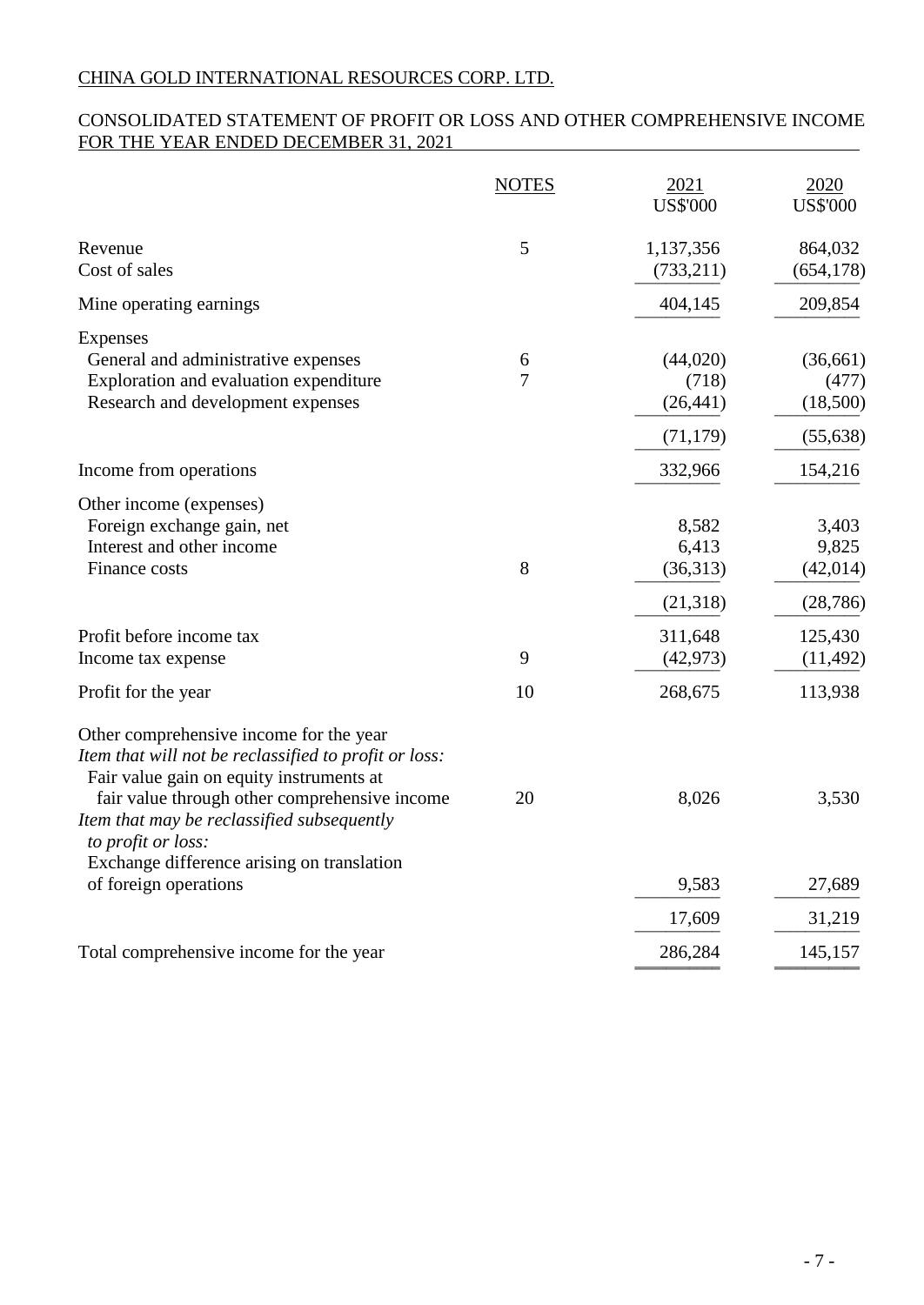|                                                             | <b>NOTE</b> | 2021<br><b>US\$'000</b> | 2020<br><b>US\$'000</b> |
|-------------------------------------------------------------|-------------|-------------------------|-------------------------|
| Profit for the year attributable to:                        |             |                         |                         |
| Non-controlling interests                                   |             | 1,314                   | 1,976                   |
| Owners of the Company                                       |             | 267,361                 | 111,962                 |
|                                                             |             | 268,675                 | 113,938                 |
| Total comprehensive income for the year<br>attributable to: |             |                         |                         |
| Non-controlling interests                                   |             | 1,314                   | 1,972                   |
| Owners of the Company                                       |             | 284,970                 | 143,185                 |
|                                                             |             | 286,284                 | 145,157                 |
| Earnings per share - Basic (US cents)                       | 13          | 67.44                   | 28.24                   |
| Weighted average number of common shares<br>- Basic         | 13          | 396,413,753             | 396,413,753             |
|                                                             |             |                         |                         |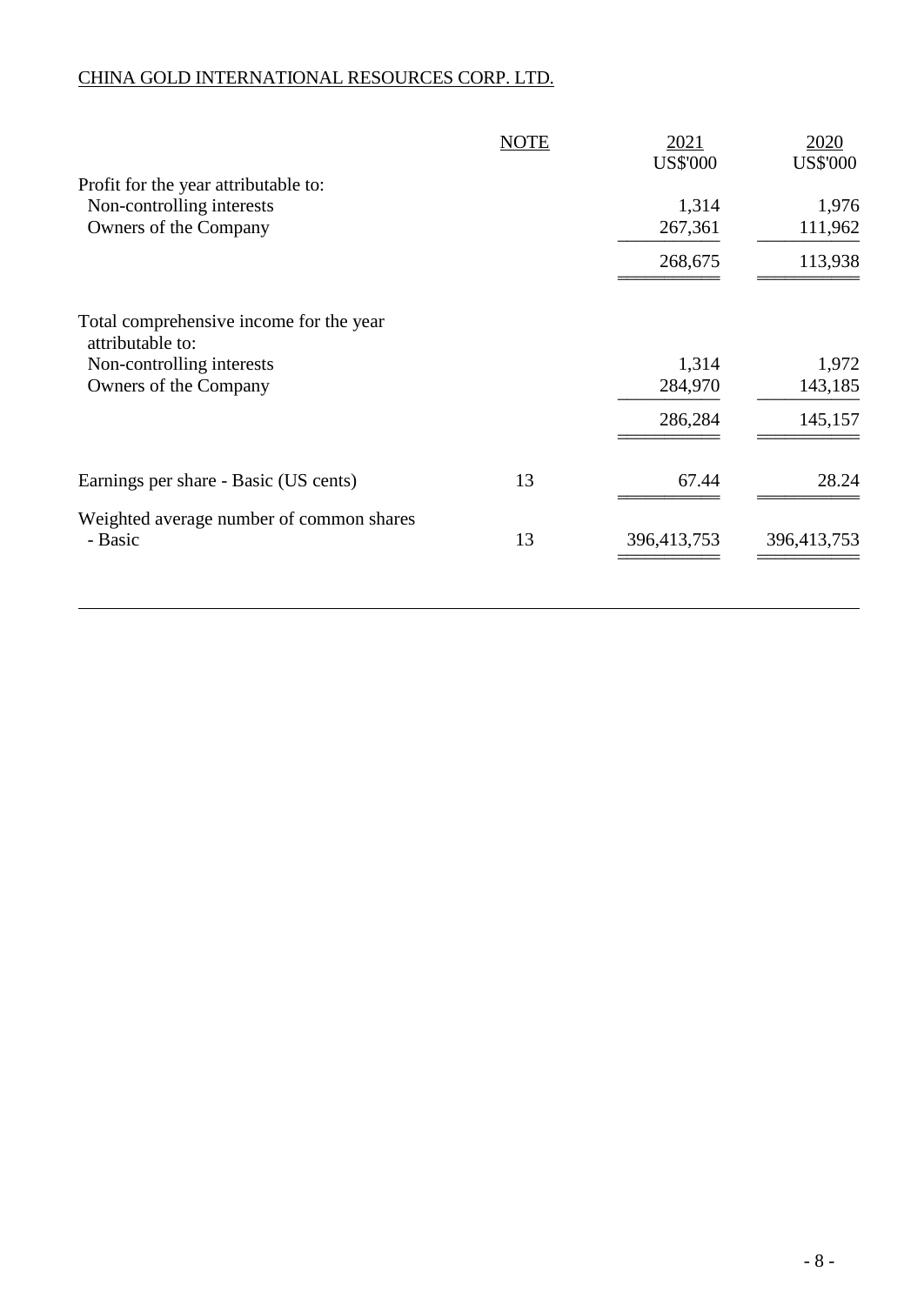## CONSOLIDATED STATEMENT OF FINANCIAL POSITION AT DECEMBER 31, 2021

|                                                  | <b>NOTES</b> | 2021<br><b>US\$'000</b> | 2020<br><b>US\$'000</b> |
|--------------------------------------------------|--------------|-------------------------|-------------------------|
| <b>Current assets</b>                            |              |                         |                         |
| Cash and cash equivalents                        | 14           | 208,128                 | 243,288                 |
| <b>Restricted bank balances</b>                  | 14           | 6,403                   | 5,069                   |
| Trade, bills and other receivables               | 15           | 25,912                  | 35,760                  |
| Prepaid expenses and deposits                    | 17           | 1,337                   | 3,309                   |
| Inventories                                      | 18           | 299,645                 | 297,694                 |
|                                                  |              | 541,425                 | 585,120                 |
| <b>Non-current assets</b>                        |              |                         |                         |
| Prepaid expenses and deposits                    | 17           | 1,175                   | 2,575                   |
| Right-of-use assets                              | 19           | 25,549                  | 14,244                  |
| Equity instruments at fair value through         |              |                         |                         |
| other comprehensive income                       | 20           | 28,958                  | 20,824                  |
| Property, plant and equipment                    | 21           | 1,803,982               | 1,808,961               |
| Mining rights                                    | 22           | 831,556                 | 867,259                 |
| Deferred tax assets                              | 9            | 4,753                   | 4,463                   |
| Other non-current assets                         | 23           | 19,645                  | 19,196                  |
|                                                  |              | 2,715,618               | 2,737,522               |
| <b>Total assets</b>                              |              | 3,257,043               | 3,322,642               |
| <b>Current liabilities</b>                       |              |                         |                         |
| Accounts and other payables and accrued expenses | 24           | 221,954                 | 280,592                 |
| <b>Contract liabilities</b>                      | 25           | 10,265                  | 2,878                   |
| <b>Borrowings</b>                                | 26           | 97,606                  | 140,303                 |
| Lease liabilities                                | 28           | 533                     | 95                      |
| Tax liabilities                                  |              | 13,317                  | 18,905                  |
|                                                  |              | 343,675                 | 442,773                 |
| Net current assets                               |              | 197,750                 | 142,347                 |
| Total assets less current liabilities            |              | 2,913,368               | 2,879,869               |
| <b>Non-current liabilities</b>                   |              |                         |                         |
| <b>Borrowings</b>                                | 26           | 872,953                 | 1,054,094               |
| Lease liabilities                                | 28           | 2,178                   | 352                     |
| Deferred tax liabilities                         | 9            | 118,591                 | 111,306                 |
| Deferred income                                  | 29           | 1,142                   | 2,333                   |
| Entrusted loan payable                           | 27           |                         | 30,652                  |
| Environmental rehabilitation                     | 30           | 85,112                  | 85,663                  |
|                                                  |              | 1,079,976               | 1,284,400               |
| <b>Total liabilities</b>                         |              | 1,423,651               | 1,727,173               |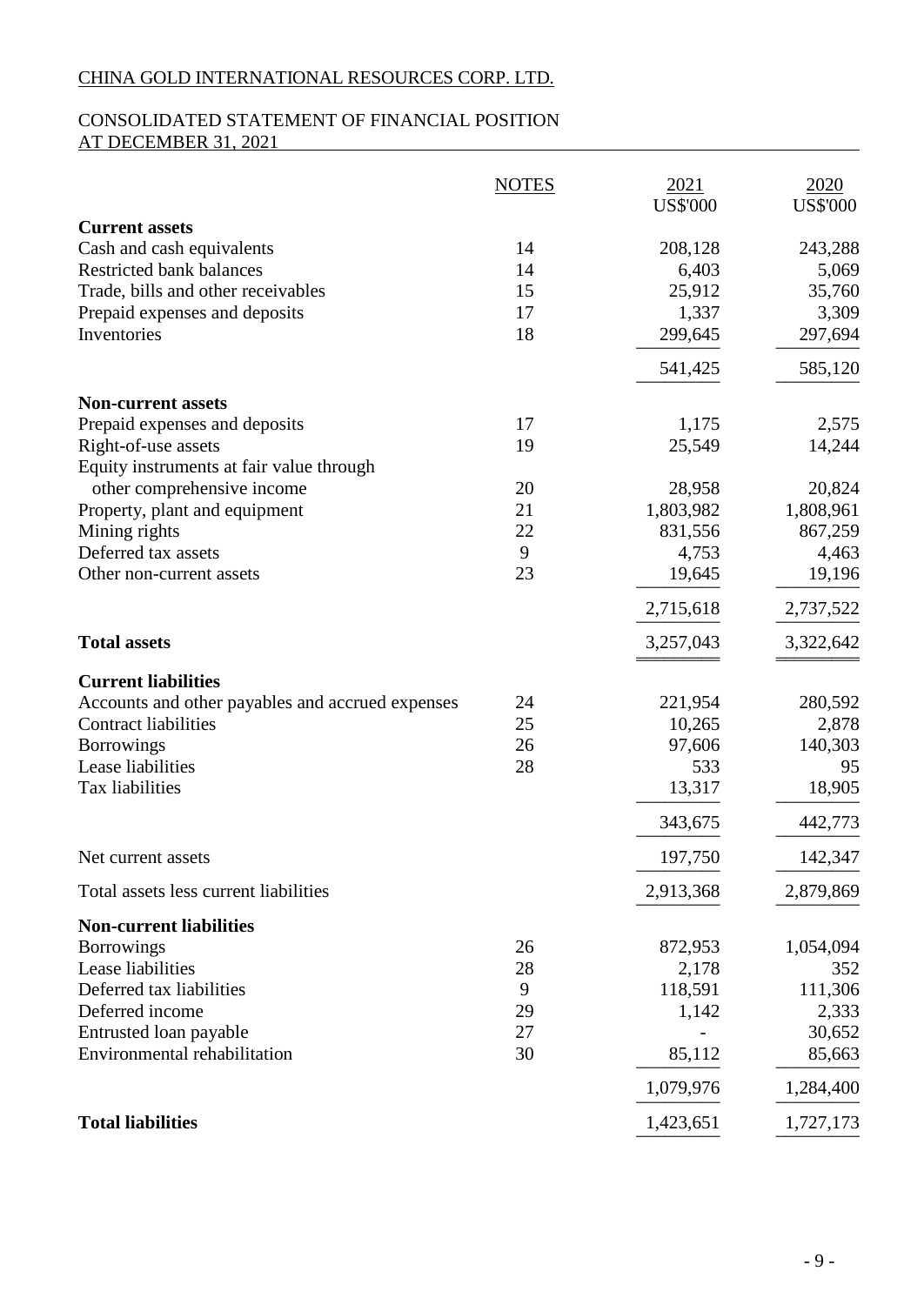|                                      | <b>NOTE</b> | 2021            | 2020            |
|--------------------------------------|-------------|-----------------|-----------------|
|                                      |             | <b>US\$'000</b> | <b>US\$'000</b> |
| <b>Owners' equity</b>                |             |                 |                 |
| Share capital                        | 31          | 1,229,061       | 1,229,061       |
| Reserves                             |             | 104,691         | 53,918          |
| Retained profits                     |             | 482,170         | 295,543         |
|                                      |             | 1,815,922       | 1,578,522       |
| Non-controlling interests            |             | 17,470          | 16,947          |
| <b>Total owners' equity</b>          |             | 1,833,392       | 1,595,469       |
| Total liabilities and owners' equity |             | 3,257,043       | 3,322,642       |
|                                      |             |                 |                 |

The consolidated financial statements on pages 7 to 88 were approved and authorized for issue by the Board of Directors on March 30, 2022 and are signed on its behalf by:

\_\_\_\_\_\_\_\_\_\_\_\_\_\_\_\_\_\_\_\_\_\_\_\_\_\_\_\_\_\_ \_\_\_\_\_\_\_\_\_\_\_\_\_\_\_\_\_\_\_\_\_\_\_\_\_\_\_\_\_\_

(Signed by) Liangyou Jiang (Signed by) Yingbin Ian He

Liangyou Jiang Yingbin Ian He Director Director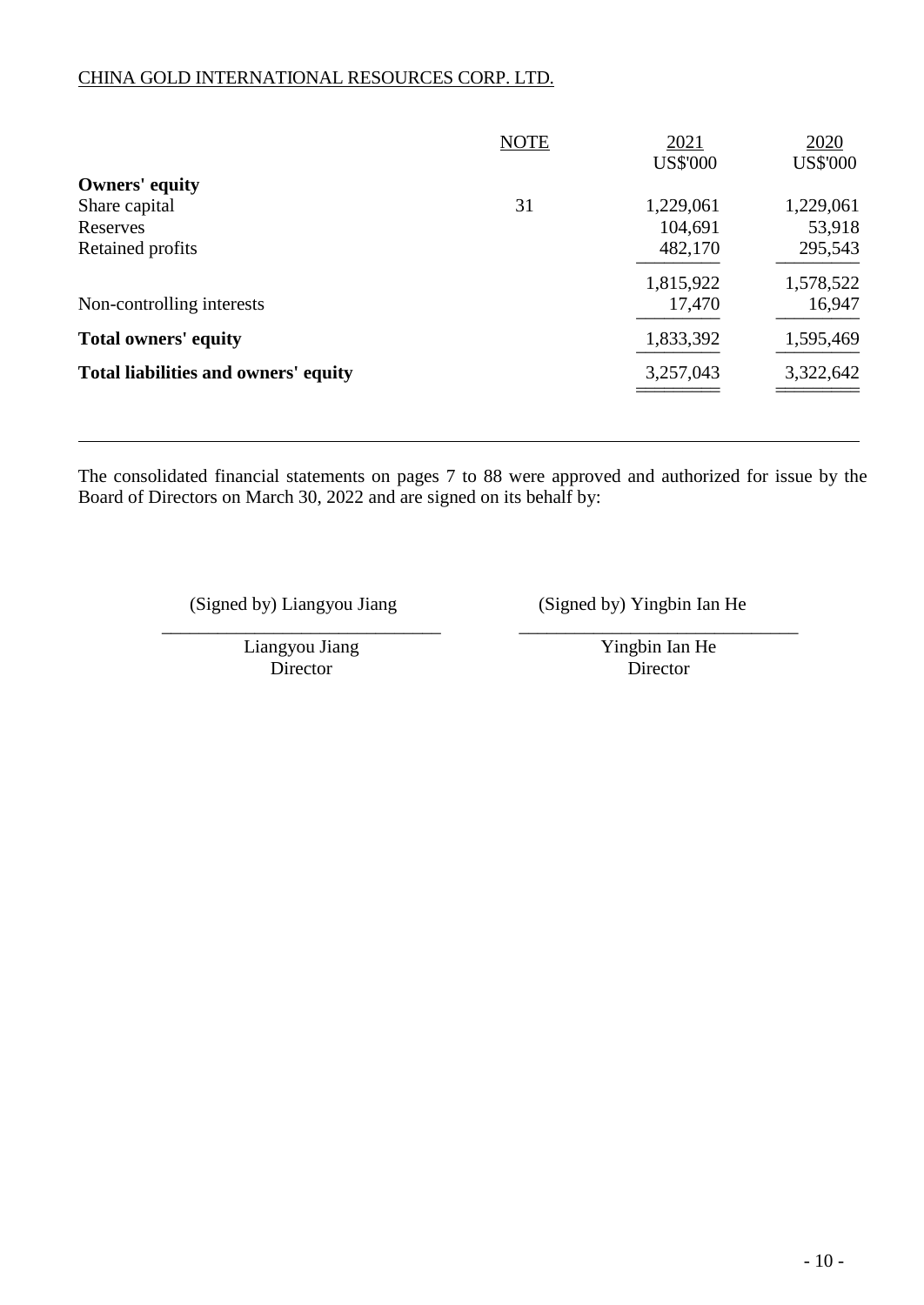## CONSOLIDATED STATEMENT OF CHANGES IN EQUITY FOR THE YEAR ENDED DECEMBER 31, 2021

|                                                                                                    |                     | Attributable to the owners of the Company |                                      |                                                                 |                                        |                                                    |                                        |                             |                                                     |                                               |
|----------------------------------------------------------------------------------------------------|---------------------|-------------------------------------------|--------------------------------------|-----------------------------------------------------------------|----------------------------------------|----------------------------------------------------|----------------------------------------|-----------------------------|-----------------------------------------------------|-----------------------------------------------|
|                                                                                                    | Number<br>of shares | Share<br>capital<br><b>US\$'000</b>       | Equity<br>reserve<br><b>US\$'000</b> | <b>Investments</b><br>revaluation<br>reserve<br><b>US\$'000</b> | Exchange<br>reserve<br><b>US\$'000</b> | Statutory<br>reserves<br><b>US\$'000</b><br>(Note) | Retained<br>profits<br><b>US\$'000</b> | Subtotal<br><b>US\$'000</b> | Non-<br>controlling<br>interests<br><b>US\$'000</b> | Total<br>owners'<br>equity<br><b>US\$'000</b> |
| At January 1, 2020                                                                                 | 396,413,753         | 1,229,061                                 | 11,179                               | (3,525)                                                         | (20, 333)                              | 19,470                                             | 199,485                                | 1,435,337                   | 15,330                                              | 1,450,667                                     |
| Profit for the year<br>Fair value gain on equity instruments<br>at fair value through other        |                     |                                           |                                      |                                                                 |                                        |                                                    | 111,962                                | 111,962                     | 1,976                                               | 113,938                                       |
| comprehensive income                                                                               |                     |                                           |                                      | 3,530                                                           |                                        |                                                    |                                        | 3,530                       |                                                     | 3,530                                         |
| Exchange difference arising on<br>translation                                                      |                     |                                           |                                      |                                                                 | 27,693                                 |                                                    |                                        | 27,693                      | (4)                                                 | 27,689                                        |
| Total comprehensive<br>income for the year<br>Transfer to statutory reserve                        |                     |                                           |                                      | 3,530                                                           | 27,693                                 | ä,                                                 | 111,962                                | 143,185                     | 1,972                                               | 145,157                                       |
| - appropriation from retained profits                                                              |                     |                                           |                                      |                                                                 |                                        | 14,519                                             | (14, 519)                              |                             |                                                     |                                               |
| Transfer to<br>- safety production fund<br>Dividend paid to a non-controlling                      |                     |                                           |                                      |                                                                 |                                        | 1,385                                              | (1, 385)                               |                             |                                                     |                                               |
| shareholder                                                                                        |                     |                                           |                                      |                                                                 |                                        |                                                    |                                        |                             | (355)                                               | (355)                                         |
| At December 31, 2020                                                                               | 396,413,753         | 1,229,061                                 | 11,179                               | 5                                                               | 7,360                                  | 35,374                                             | 295,543                                | 1,578,522                   | 16,947                                              | 1,595,469                                     |
| Profit for the year<br>Fair value gain on equity instruments<br>at fair value through other        |                     |                                           |                                      |                                                                 |                                        |                                                    | 267,361                                | 267,361                     | 1,314                                               | 268,675                                       |
| comprehensive income                                                                               |                     |                                           |                                      | 8,026                                                           |                                        |                                                    |                                        | 8,026                       |                                                     | 8,026                                         |
| Exchange difference arising on<br>translation                                                      |                     |                                           |                                      |                                                                 | 9,583                                  |                                                    |                                        | 9,583                       | $\sim$                                              | 9,583                                         |
| Total comprehensive<br>income for the year                                                         |                     |                                           |                                      | 8,026                                                           | 9,583                                  |                                                    | 267,361                                | 284,970                     | 1,314                                               | 286,284                                       |
| Transfer to statutory reserve<br>- appropriation from retained profits<br>Transfer to reserve fund |                     |                                           |                                      |                                                                 |                                        | 28,545                                             | (28, 545)                              |                             |                                                     |                                               |
| - appropriation from retained profits<br>Transfer to                                               |                     |                                           |                                      |                                                                 |                                        | 4,247                                              | (4,247)                                |                             |                                                     |                                               |
| - safety production fund                                                                           |                     |                                           |                                      |                                                                 |                                        | 372                                                | (372)                                  |                             |                                                     |                                               |
| Dividends distribution (note 12)<br>Dividend paid to a non-controlling                             |                     |                                           |                                      |                                                                 |                                        | ÷,                                                 | (47,570)                               | (47,570)                    |                                                     | (47,570)                                      |
| shareholder                                                                                        |                     |                                           |                                      |                                                                 |                                        |                                                    |                                        |                             | (791)                                               | (791)                                         |
| At December 31, 2021                                                                               | 396,413,753         | 1,229,061                                 | 11,179                               | 8,031                                                           | 16,943                                 | 68,538                                             | 482,170                                | 1,815,922                   | 17,470                                              | 1,833,392                                     |

Note: Statutory reserves which consist of (1) appropriations from the profit after taxation of the subsidiaries established in the People's Republic of China ("PRC") and (2) provision of safety production fund of the subsidiaries engaged in the exploration and development in the mining industry, form part of the equity of PRC subsidiaries. In accordance with the PRC Company Law and the Articles of Association of the PRC subsidiaries, the PRC subsidiaries are required to appropriate an amount equal to a minimum of 10% of their profits after taxation each year to a statutory reserve or reserve fund until the reserve reaches 50% of the registered capital of the respective subsidiaries. In accordance with the 'implementation of entities' safety production funds management' of Caiqi (2012) No.16 issued by Ministry of Finance of the PRC Company Law and the Articles of Association of the PRC subsidiaries, the PRC subsidiaries are required to appropriate an amount, equal to RMB5 per ton multiplied by the volume of ore mined less actual payment, each year to a statutory reserve and utilise an amount when the actual payment is more than RMB5 per ton multiplied by the volume of ore mined.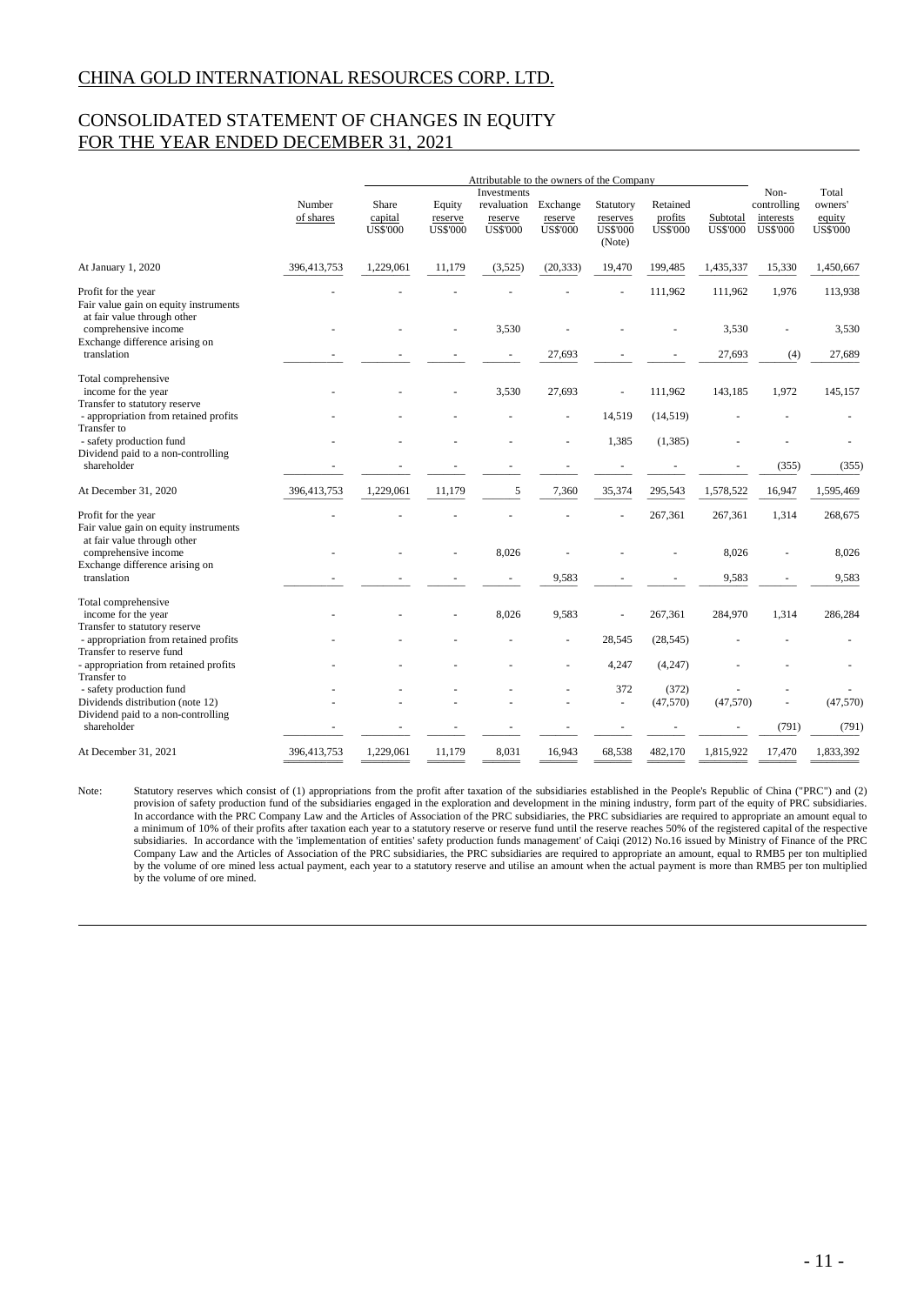## CONSOLIDATED STATEMENT OF CASH FLOWS FOR THE YEAR ENDED DECEMBER 31, 2021

|                                                                        | 2021<br><b>US\$'000</b> | 2020<br><b>US\$'000</b> |
|------------------------------------------------------------------------|-------------------------|-------------------------|
| <b>Operating activities</b>                                            |                         |                         |
| Profit before income tax                                               | 311,648                 | 125,430                 |
| Items not requiring use of cash and cash equivalents:                  |                         |                         |
| Amortisation of mining rights                                          | 37,365                  | 38,021                  |
| Depreciation of property, plant and equipment                          | 137,794                 | 148,672                 |
| Depreciation of right-of-use assets                                    | 643                     | 492                     |
| Interest income                                                        | (3,662)                 | (3,889)                 |
| Dividend income                                                        | (1,010)                 | (545)                   |
| Finance costs                                                          | 36,313                  | 42,014                  |
| Allowance for credit losses of trade, bills and other receivables, net | 44                      | 37                      |
| Loss on disposal of property, plant and equipment                      | 168                     | 10                      |
| Release of deferred income                                             | (1,196)                 | (772)                   |
| Unrealised foreign exchange gains, net                                 | (11, 868)               | (6, 337)                |
|                                                                        | 506,239                 | 343,133                 |
| Change in operating working capital items:                             |                         |                         |
| Trade, bills and other receivables                                     | (4,584)                 | (11,504)                |
| Prepaid expenses and deposits                                          | 2,125                   | 3,239                   |
| Inventories                                                            | (631)                   | (14, 931)               |
| <b>Contract liabilities</b>                                            | 7,496                   | (4,461)                 |
| Accounts and other payables and accrued expenses                       | (19, 803)               | 2,209                   |
| Cash generated from operations                                         | 490,842                 | 317,685                 |
| Environmental rehabilitation expense paid                              | (1,048)                 | (60)                    |
| Interest paid                                                          | (30, 875)               | (37, 886)               |
| Income taxes paid                                                      | (41, 644)               | (19, 283)               |
| Net cash from operating activities                                     | 417,275                 | 260,456                 |
| <b>Investing activities</b>                                            |                         |                         |
| Interest received                                                      | 3,662                   | 3,889                   |
| Dividend received                                                      | 1,010                   | 545                     |
| Payment for acquisition of mining rights                               | (1,142)                 | (1,207)                 |
| Payment for acquisition of property, plant and equipment               | (143, 647)              | (150, 183)              |
| Payment for right-of-use assets                                        | (9,290)                 |                         |
| Payment for capital injection of equity investment                     |                         |                         |
| at fair value through other comprehensive income                       | (88)                    | (184)                   |
| Proceeds from disposal of property, plant and equipment                |                         | 10                      |
| Placement of restricted bank balances                                  | (25,209)                | (101, 132)              |
| Release of restricted bank balances                                    | 23,993                  | 114,973                 |
| Receipt of government grant                                            |                         | 79                      |
| Net cash used in investing activities                                  | (150,711)               | (133,210)               |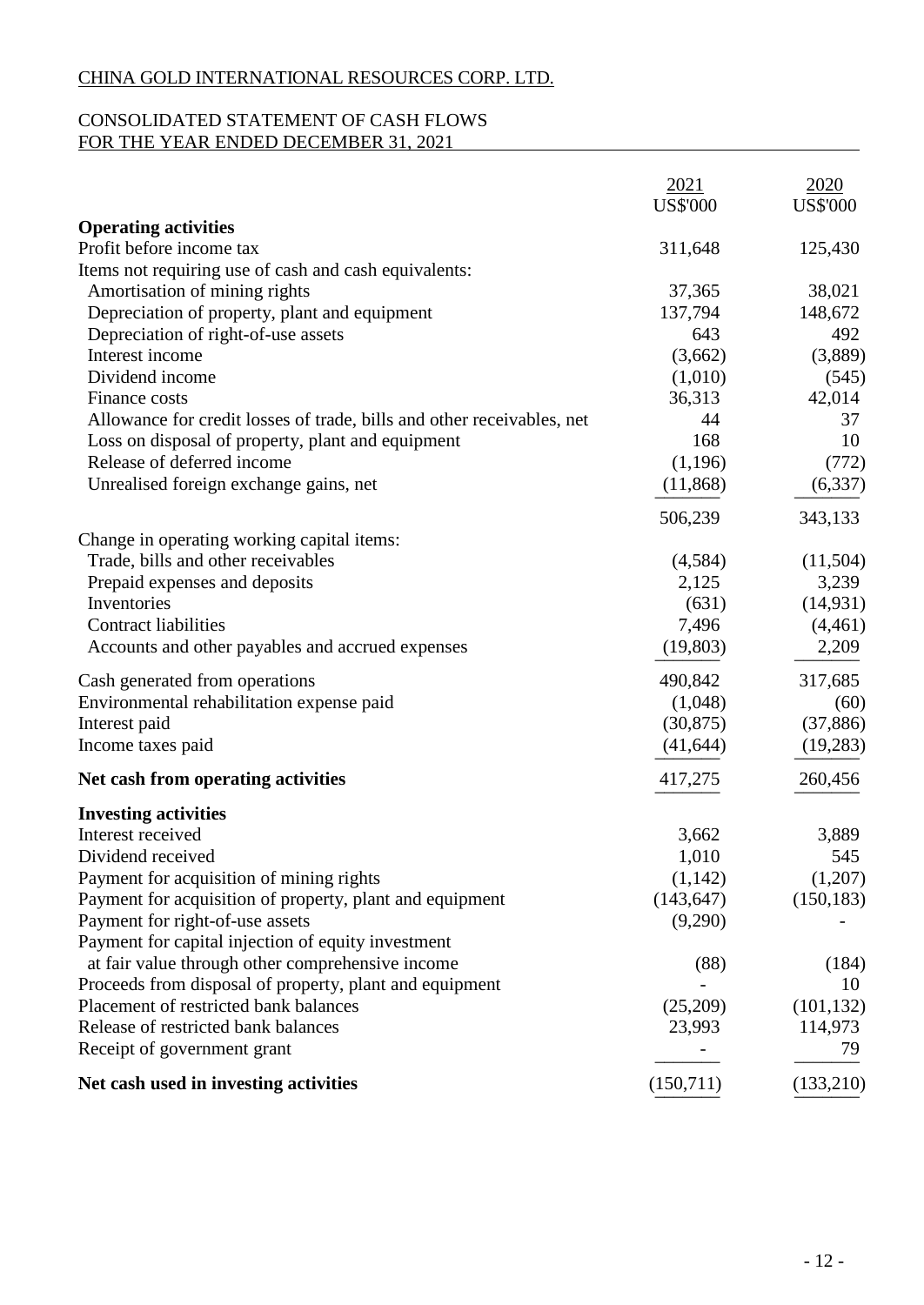|                                                          | 2021            | 2020            |
|----------------------------------------------------------|-----------------|-----------------|
|                                                          | <b>US\$'000</b> | <b>US\$'000</b> |
| <b>Financing activities</b>                              |                 |                 |
| Proceeds from borrowings                                 |                 | 600,195         |
| Repayments of borrowings                                 | (228,003)       | (671, 374)      |
| Repayment of entrusted loan                              | (30, 592)       |                 |
| Dividend paid to a non-controlling shareholder (note 38) | (413)           | (355)           |
| Dividends paid to shareholders                           | (48, 416)       |                 |
| Repayments of lease liabilities                          | (119)           | (102)           |
| Net cash used in financing activities                    | (307, 543)      | (71, 636)       |
| Net (decrease) increase in cash and cash equivalents     | (40, 979)       | 55,610          |
| Cash and cash equivalents, beginning of year             | 243,288         | 182,290         |
| Effect of foreign exchange rate changes on cash and cash |                 |                 |
| equivalents                                              | 5,819           | 5,388           |
| Cash and cash equivalents, end of year                   | 208,128         | 243,288         |
|                                                          |                 |                 |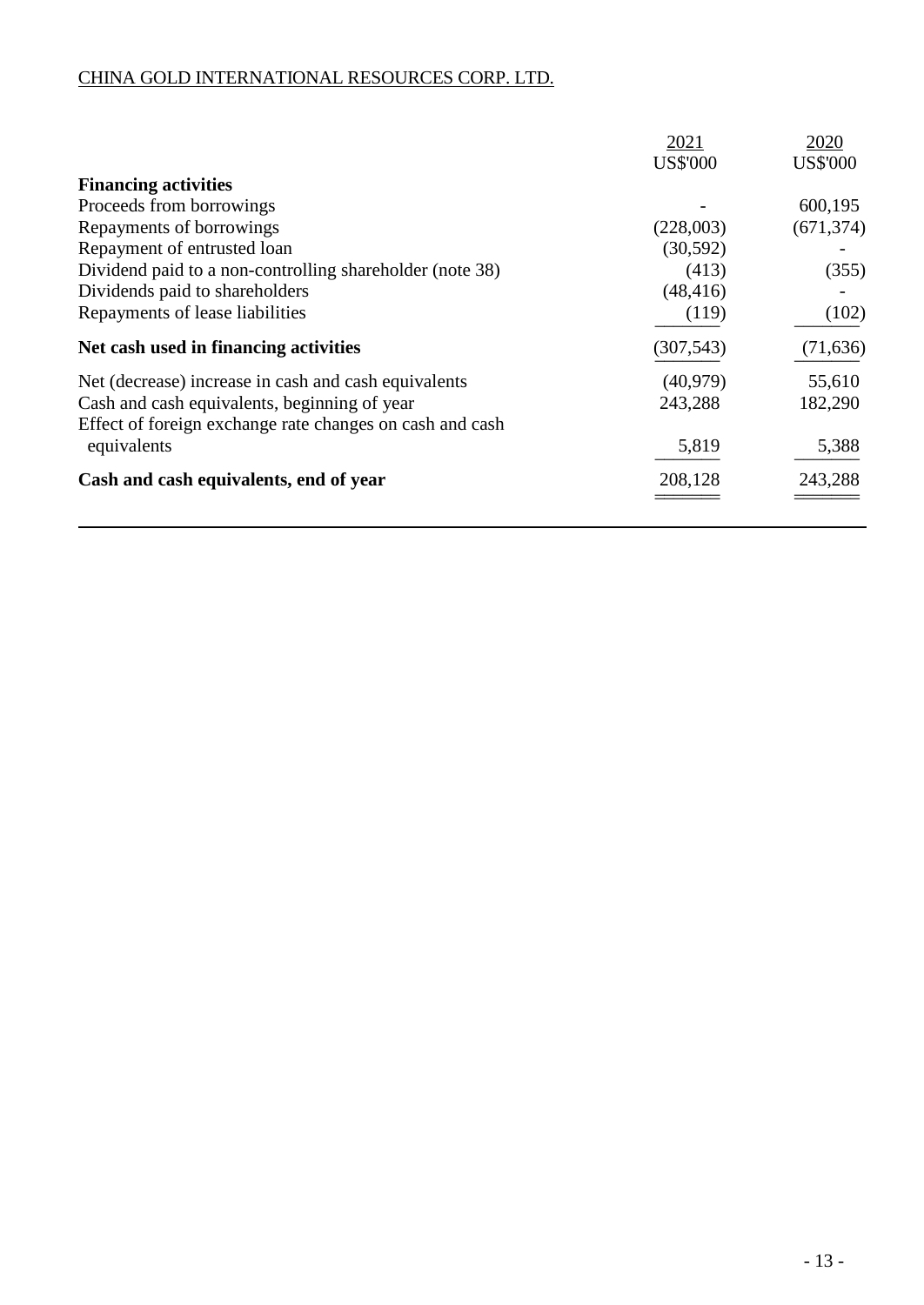### NOTES TO THE CONSOLIDATED FINANCIAL STATEMENTS FOR THE YEAR ENDED DECEMBER 31, 2021

### 1. GENERAL

China Gold International Resources Corp. Ltd. (the "Company") is a publicly listed company incorporated in British Columbia, Canada on May 31, 2000 with limited liability under the legislation of the Province of British Columbia and its shares are listed on the Toronto Stock Exchange and The Stock Exchange of Hong Kong Limited (the "Stock Exchange"). The Company together with its subsidiaries (collectively referred to as the "Group") is principally engaged in the acquisition, exploration, development and mining of mineral resources in the PRC. Particulars of the subsidiaries of the Company are set out in note 39. The Group considers that China National Gold Group Co., Ltd. (formerly known as China National Gold Group Corporation) ("CNG"), a state owned company registered in Beijing, the PRC which is controlled by State-owned Assets Supervision and Administration Commission of the State Council of the PRC, is able to exercise significant influence over the Company.

The head office, principal address and registered and records office of the Company are located at Suite 660, One Bentall Centre, 505 Burrard Street, Vancouver, British Columbia, Canada, V7X 1M4.

The consolidated financial statements are presented in United States Dollars ("US\$") which is also the functional currency of the Company.

# 2. APPLICATION OF AMENDMENTS TO INTERNATIONAL FINANCIAL REPORTING STANDARDS ("IFRSs")

### *Amendments to IFRSs that are mandatorily effective for the current year*

In the current year, the Group has applied the following amendments to IFRSs issued by International Accounting Standards Board ("IASB") for the first time, which are mandatorily effective for the annual period beginning on or after January 1, 2021 for the preparation of the consolidated financial statements:

| Amendment to IFRS 16   | Covid-19-Related Rent Concessions        |
|------------------------|------------------------------------------|
| Amendments to IFRS 9.  | Interest Rate Benchmark Reform - Phase 2 |
| IAS 39, IFRS 7, IFRS 4 |                                          |
| and IFRS 16            |                                          |

In addition, the Group applied the agenda decision of the IFRS Interpretations Committee of the IASB issued in June 2021 which clarified the costs an entity should include as "estimated costs necessary to make the sale" when determining the net realisable value of inventories and has early applied the Amendment to IFRS 16 *Covid-19-Related Rent Concessions beyond 30 June 2021*.

The application of the amendments to IFRSs in the current year has had no material impact on the Group's financial positions and performance for the current and prior years and/or on the disclosures set out in these consolidated financial statements.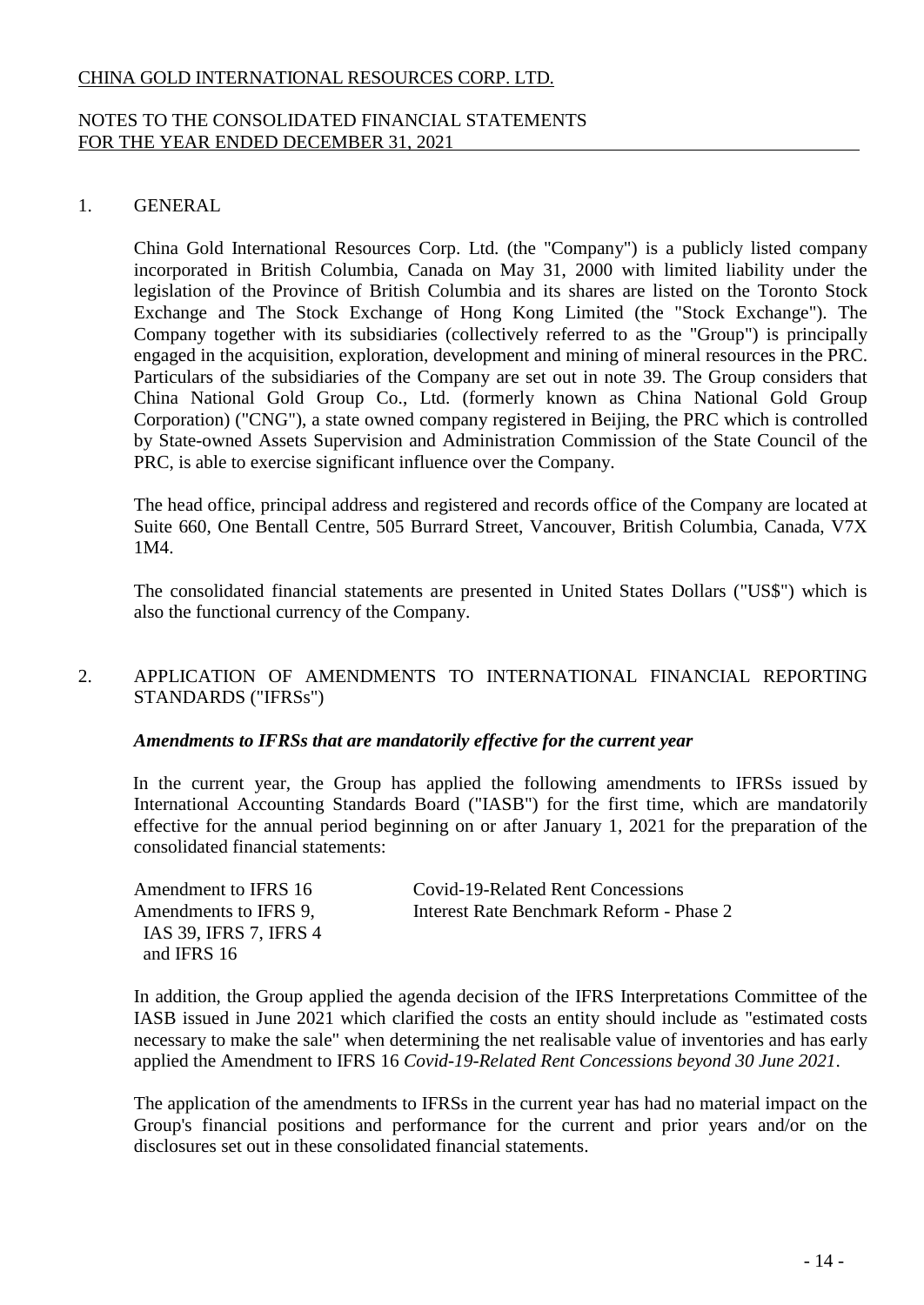2. APPLICATION OF AMENDMENTS TO INTERNATIONAL FINANCIAL REPORTING STANDARDS ("IFRSs") - continued

## *New and amendments to IFRSs in issue but not yet effective*

The Group has not early applied the following new and amendments to IFRSs that have been issued but are not yet effective:

| <b>IFRS 17</b>                                       | Insurance Contracts and the related Amendments <sup>1</sup>                                           |
|------------------------------------------------------|-------------------------------------------------------------------------------------------------------|
| Amendments to IFRS 3                                 | Reference to the Conceptual Framework <sup>2</sup>                                                    |
| Amendments to IFRS 10<br>and IAS 28                  | Sale or Contribution of Assets between an Investor<br>and its Associate or Joint Venture <sup>3</sup> |
| Amendments to IAS 1                                  | Classification of Liabilities as Current or Non-current <sup>1</sup>                                  |
| Amendments to IAS 1<br>and IFRS Practice Statement 2 | Disclosure of Accounting Policies <sup>1</sup>                                                        |
| Amendments to IAS 8                                  | Definition of Accounting Estimates <sup>1</sup>                                                       |
| Amendments to IAS 12                                 | Deferred Tax related to Assets and Liabilities arising<br>from a Single Transaction                   |
| Amendments to IAS 16                                 | Property, Plant and Equipment: Proceeds before<br>Intended Use <sup>2</sup>                           |
| Amendments to IAS 37                                 | Onerous Contracts - Cost of Fulfilling a Contract <sup>2</sup>                                        |
| Amendments to IFRSs                                  | Annual Improvements to IFRSs $2018 - 2020^2$                                                          |

<sup>1</sup> Effective for annual periods beginning on or after January 1, 2023<br><sup>2</sup> Effective for annual periods beginning on or after January 1, 2022

<sup>2</sup> Effective for annual periods beginning on or after January 1, 2022<br>Effective for annual periods beginning on or after a data to be data

<sup>3</sup> Effective for annual periods beginning on or after a date to be determined

Except for the amendments to IFRSs mentioned below, the directors of the Company anticipate that the application of all other new and amendments to IFRSs will have no material impact on the consolidated financial statements in the foreseeable future.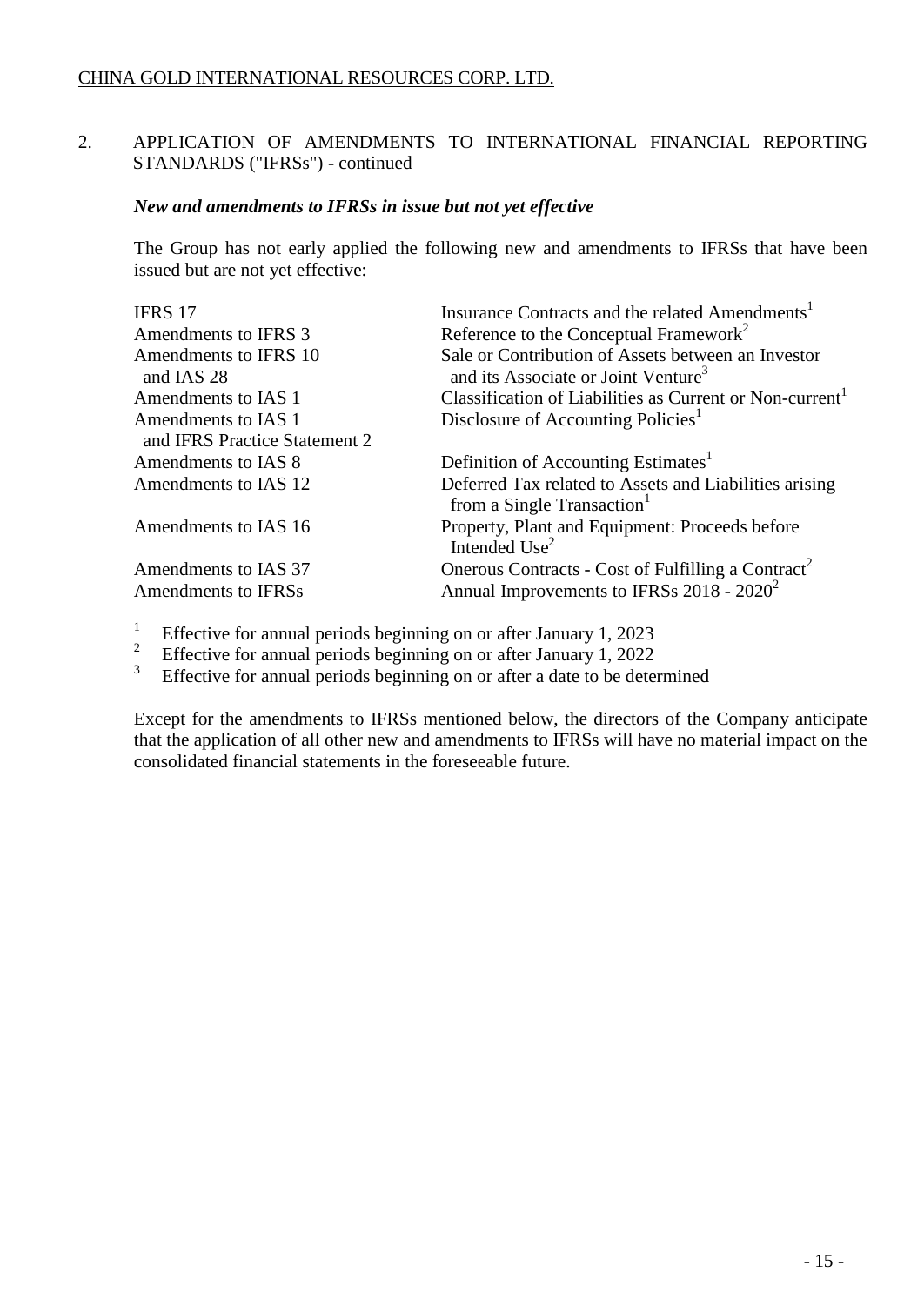# 2. APPLICATION OF AMENDMENTS TO INTERNATIONAL FINANCIAL REPORTING STANDARDS ("IFRSs") - continued

### *New and amendments to IFRSs in issue but not yet effective* - continued

### **Amendments to IAS 1** *Classification of Liabilities as Current or Non-current*

The amendments provide clarification and additional guidance on the assessment of a right to defer settlement for at least twelve months from the reporting date for classification of liabilities as current or non-current, which:

- specify that the classification of liabilities as current or non-current should be based on rights that are in existence at the end of the reporting period. Specifically, the amendments clarify that:
	- (i) the classification should not be affected by management intentions or expectations to settle the liability within 12 months; and
	- (ii) if the right is conditional on the compliance with covenants, the right exists if the conditions are met at the end of the reporting period, even if the lender does not test compliance until a later date; and
- clarify that if a liability has terms that could, at the option of the counterparty, result in its settlement by the transfer of the entity's own equity instruments, these terms do not affect its classification as current or non-current only if the entity recognises the option separately as an equity instrument applying IAS 32 *Financial Instruments: Presentation*.

Based on the Group's outstanding liabilities as at December 31, 2021, the application of the amendments will not result in reclassification of the Group's liabilities.

### **Amendments to IAS 16** *Property, Plant and Equipment - Proceeds before Intended Use*

The amendments specify that the costs of any item that were produced while bringing an item of property, plant and equipment to the location and condition necessary for it to be capable of operating in the manner intended by management (such as samples produced when testing whether the relevant property, plant and equipment is functioning properly) and the proceeds from selling such items should be recognised and measured in the profit or loss in accordance with applicable standards. The cost of the items are measured in accordance with IAS 2 *Inventories*.

The Group's existing accounting policy is to account for sale proceeds on samples produced during testing as reduction of cost of the relevant property, plant and equipment. Upon application of the amendments, such sale proceeds and the related costs will be included in profit and loss with corresponding adjustments to the cost of property, plant and equipment. For the year ended December 31, 2021, no such sale was recognised in the consolidated financial statements.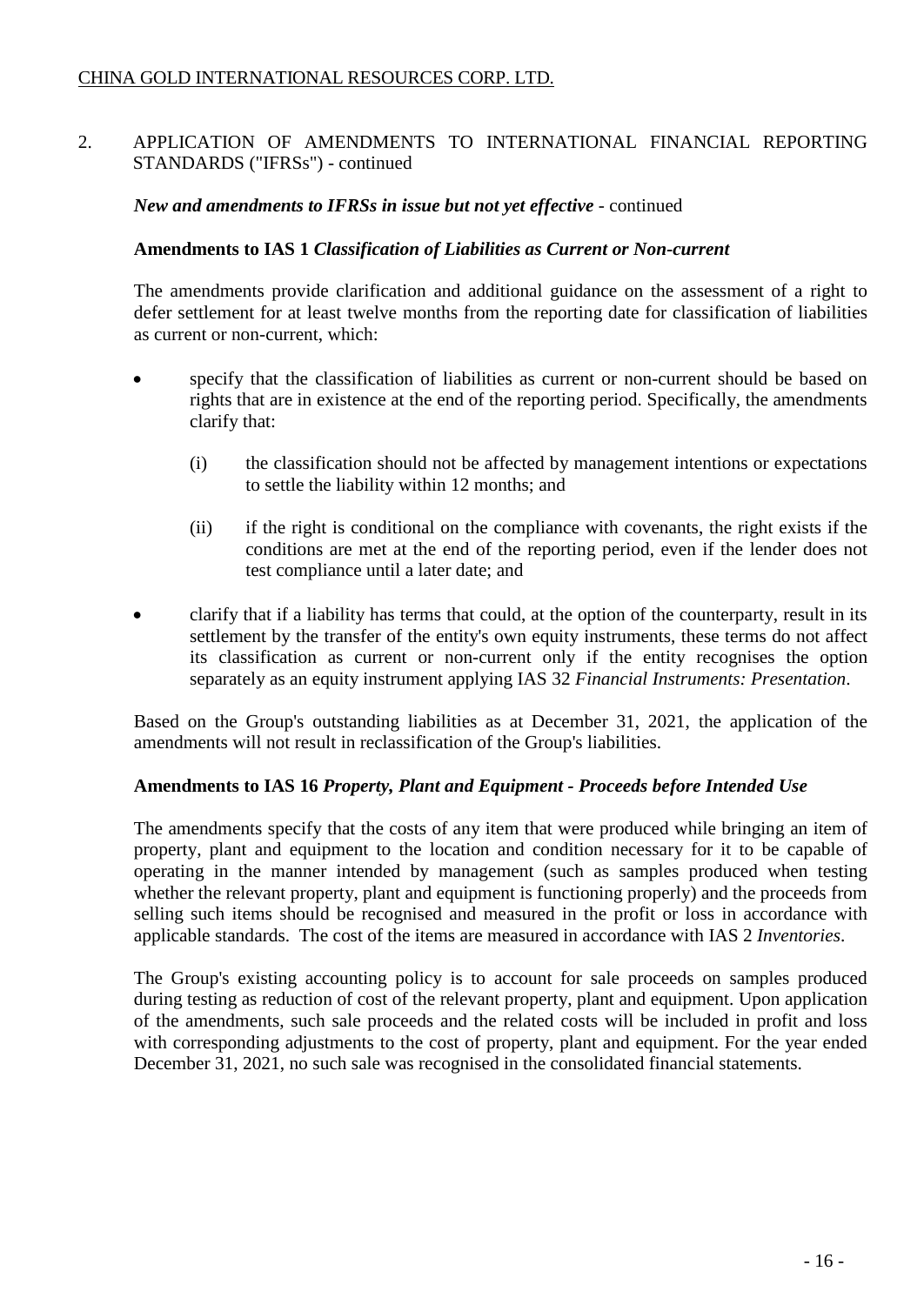## 3. BASIS OF PREPARATION OF CONSOLIDATED FINANCIAL STATEMENTS AND SIGNIFICANT ACCOUNTING POLICIES

### *Basis of preparation of consolidated financial statements*

The consolidated financial statements have been prepared in accordance with IFRSs issued by the IASB. For the purpose of preparation of the consolidated financial statements, information is considered material if such information is reasonably expected to influence decisions made by primary users. In addition, the consolidated financial statements include applicable disclosures required by the Rules Governing the Listing of Securities on the Stock Exchange ("Listing Rules") and by the Hong Kong Companies Ordinance ("CO").

The consolidated financial statements have been prepared on the historical cost basis except for certain financial instruments, which are measured at fair values at the end of each reporting period, as explained in the accounting policies set out below.

Historical cost is generally based on the fair value of the consideration given in exchange for goods and services.

Fair value is the price that would be received to sell an asset or paid to transfer a liability in an orderly transaction between market participants at the measurement date, regardless of whether that price is directly observable or estimated using another valuation technique. In estimating the fair value of an asset or a liability, the Group takes into account the characteristics of the asset or liability if market participants would take those characteristics into account when pricing the asset or liability at the measurement date. Fair value for measurement and/or disclosure purposes in these consolidated financial statements is determined on such a basis, except for share-based payment transactions that are within the scope of IFRS 2 *Share-based Payment*, leasing transactions that are accounted for in accordance with IFRS 16 *Leases* ("IFRS 16"), and measurements that have some similarities to fair value but are not fair value, such as net realizable value in IAS 2 *Inventories* or value in use ("VIU") in IAS 36 *Impairment of Assets*.

In addition, for financial reporting purposes, fair value measurements are categorised into Level 1, 2 or 3 based on the degree to which the inputs to the fair value measurements are observable and the significance of the inputs to the fair value measurement in its entirety, which are described as follows:

- Level 1 inputs are quoted prices (unadjusted) in active markets for identical assets or liabilities that the entity can access at the measurement date;
- Level 2 inputs are inputs, other than quoted prices included within Level 1, that are observable for the asset or liability, either directly or indirectly; and
- Level 3 inputs are unobservable inputs for the asset or liability.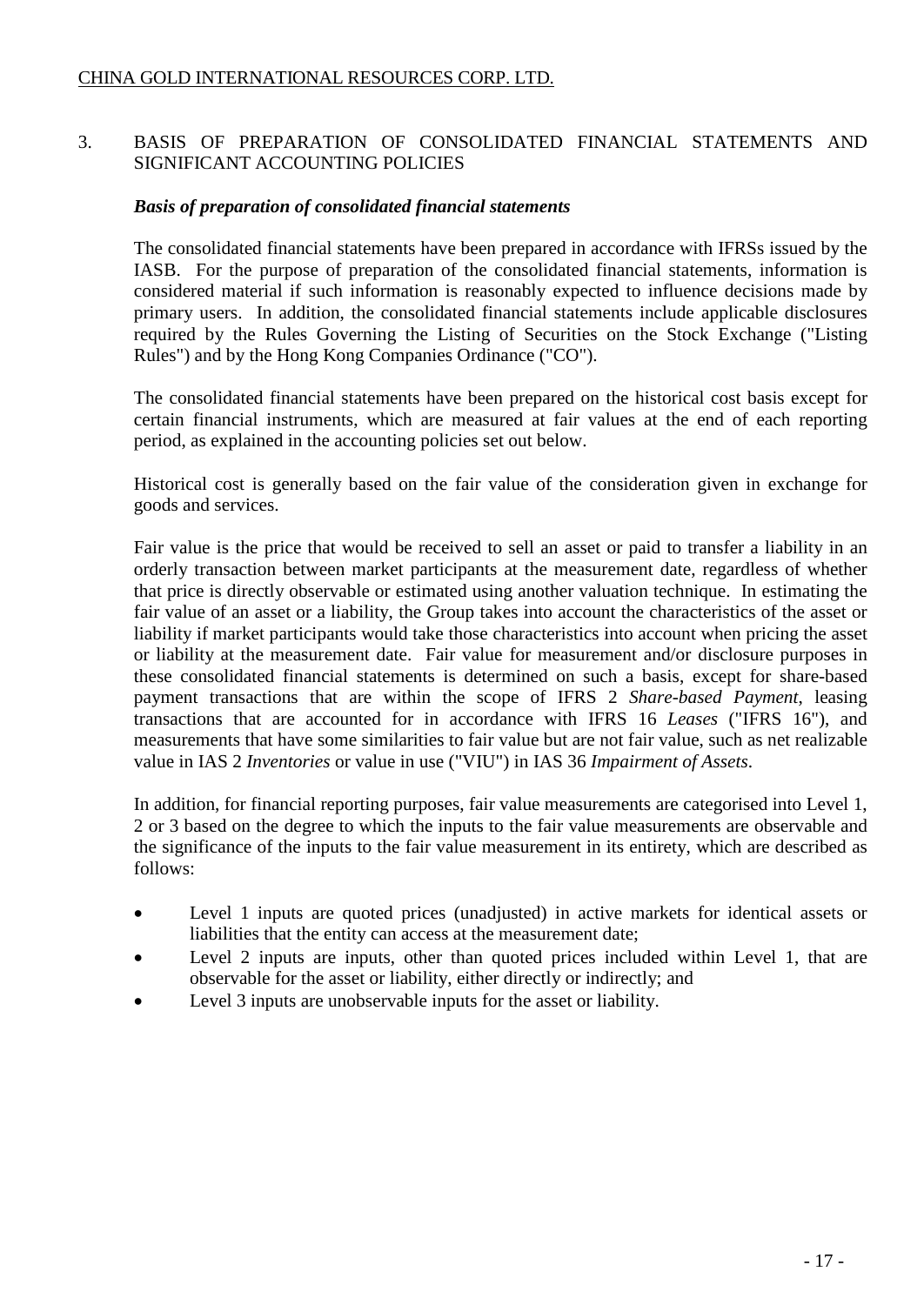# *Significant accounting policies*

### Basis of consolidation

The consolidated financial statements incorporate the financial statements of the Company and entities controlled by the Company and its subsidiaries. Control is achieved when the Company:

- has power over the investee;
- is exposed, or has rights, to variable returns from its involvement with the investee; and
- has the ability to use its power to affect its returns.

The Group reassesses whether or not it controls an investee if facts and circumstances indicate that there are changes to one or more of the three elements of control listed above.

Consolidation of a subsidiary begins when the Group obtains control over the subsidiary and ceases when the Group loses control of the subsidiary. Specifically, income and expenses of a subsidiary acquired or disposed of during the year are included in the consolidated statement of profit or loss and other comprehensive income from the date the Group gains control until the date when the Group ceases to control the subsidiary.

Profit or loss and each item of other comprehensive income are attributed to the owners of the Company and to the non-controlling interests. Total comprehensive income of subsidiaries is attributed to the owners of the Company and to the non-controlling interests even if this results in the non-controlling interests having a deficit balance.

When necessary, adjustments are made to the financial statements of subsidiaries to bring their accounting policies in line with the Group's accounting policies.

All intragroup assets and liabilities, equity, income, expenses and cash flows relating to transactions between members of the Group are eliminated in full on consolidation.

Non-controlling interests in subsidiaries are presented separately from the Group's equity therein, which represent present ownership interests entitling their holders to a proportionate share of net assets of the relevant subsidiaries upon liquidation.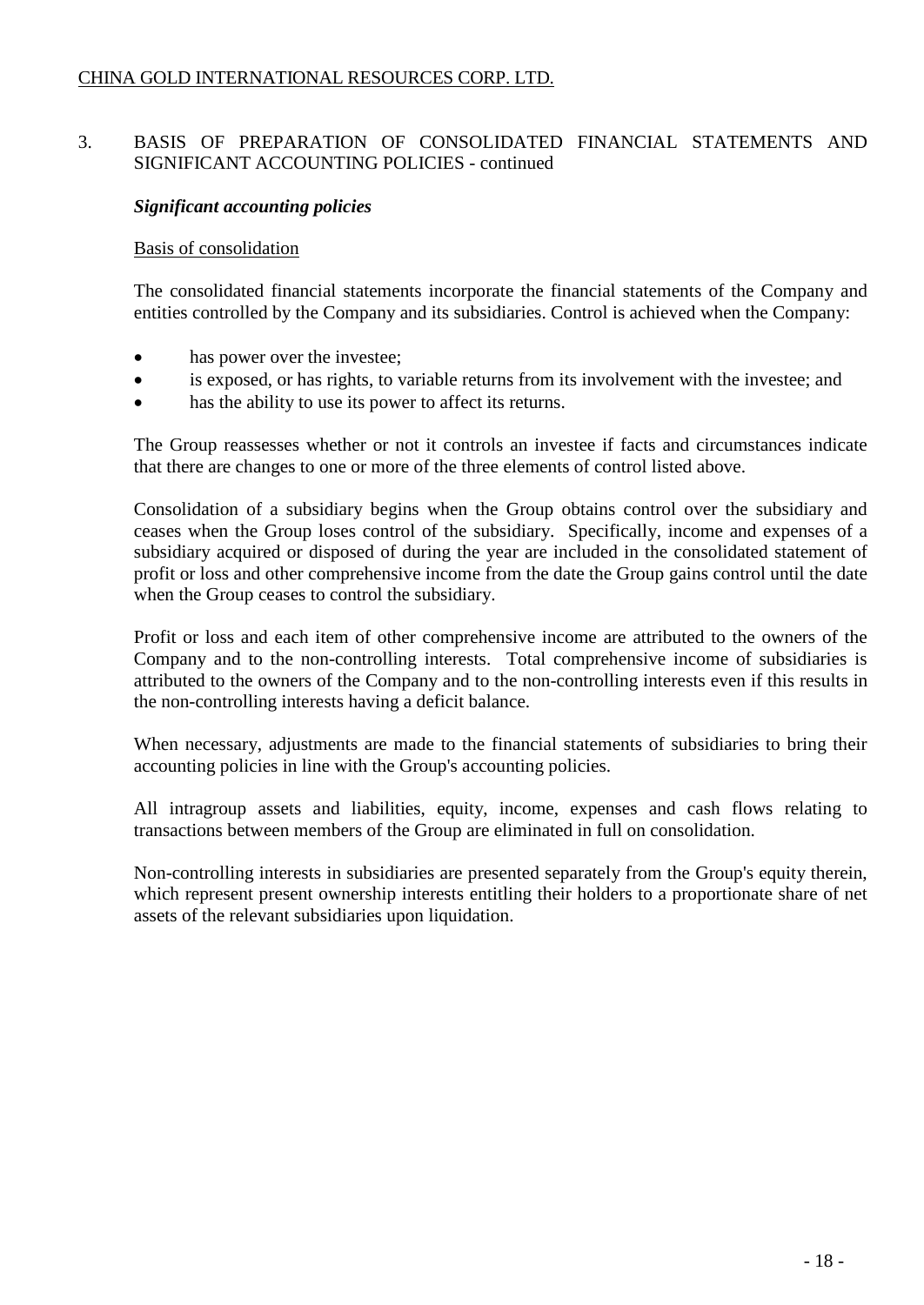# *Significant accounting policies* - continued

### Revenue from contracts with customers

The Group recognises revenue when (or as) a performance obligation is satisfied, i.e. when "control" of the goods or services underlying the particular performance obligation is transferred to the customer.

A performance obligation represents a good or service (or a bundle of goods or services) that is distinct or a series of distinct goods or services that are substantially the same.

Control is transferred over time and revenue is recognised over time by reference to the progress towards complete satisfaction of the relevant performance obligation if one of the following criteria is met:

- the customer simultaneously receives and consumes the benefits provided by the Group's performance as the Group performs;
- the Group's performance creates or enhances an asset that the customer controls as the Group performs; or
- the Group's performance does not create an asset with an alternative use to the Group and the Group has an enforceable right to payment for performance completed to date.

Otherwise, revenue is recognised at a point in time when the customer obtains control of the distinct good or service.

A contract asset represents the Group's right to consideration in exchange for goods or services that the Group has transferred to a customer that is not yet unconditional. It is assessed for impairment in accordance with IFRS 9 *Financial Instruments* ("IFRS 9"). In contrast, a receivable represents the Group's unconditional right to consideration, i.e. only the passage of time is required before payment of that consideration is due.

A contract liability represents the Group's obligation to transfer goods or services to a customer for which the Group has received consideration (or an amount of consideration is due) from the customer.

A contract asset and a contract liability relating to the same contract are accounted for and presented on a net basis.

For contracts where the period between payment and transfer of the associated goods or services is less than one year, the Group applies the practical expedient for not adjusting the transaction price for any significant financing component.

Revenue is recognised at a point in time when control of the gold doré bars, copper and other byproducts is passed to customers, i.e. when the products are delivered and titles have passed to customers.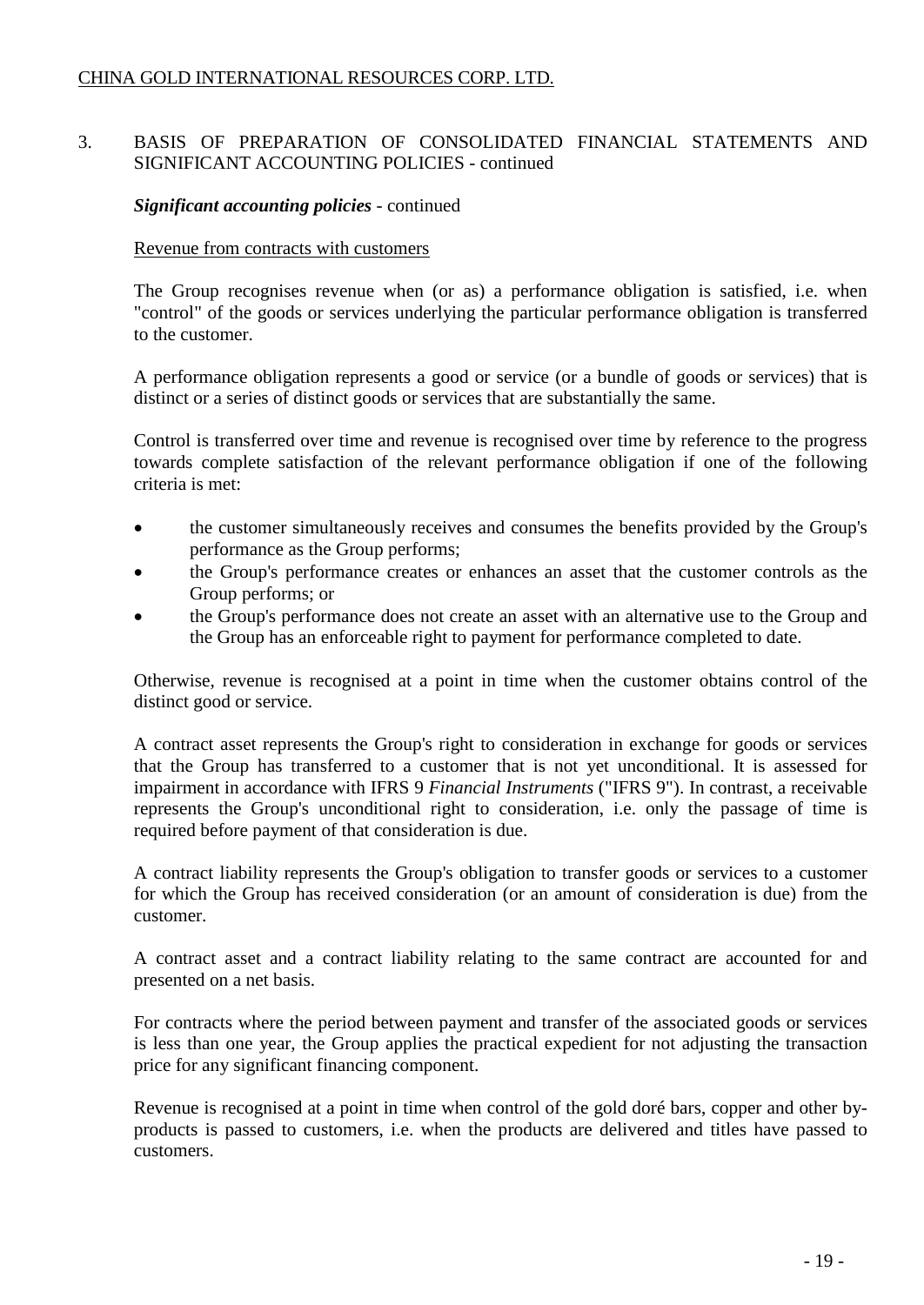### *Significant accounting policies* - continued

Leases

## **Definition of a lease**

A contract is, or contains, a lease if the contract conveys the right to control the use of an identified asset for a period of time in exchange for consideration.

For contracts entered into or modified on or after the date of initial application of IFRS 16 or arising from business combinations, the Group assesses whether a contract is or contains a lease based on the definition under IFRS 16 at inception or modification date or acquisition date, as appropriate. Such contract will not be reassessed unless the terms and conditions of the contract are subsequently changed.

### **The Group as a lessee**

### *Allocation of consideration to components of a contract*

For a contract that contains a lease component and one or more additional lease or non-lease components, the Group allocates the consideration in the contract to each lease component on the basis of the relative stand-alone price of the lease component and the aggregate stand-alone price of the non-lease components.

The Group also applies the practical expedient not to separate non-lease components from lease component, and instead account for the lease component and any associated non-lease components as a single lease component.

### *Right-of-use assets*

The cost of right-of-use asset includes:

- the amount of the initial measurement of the lease liability;
- any lease payments made at or before the commencement date, less any lease incentives received;
- any initial direct costs incurred by the Group; and
- an estimate of costs to be incurred by the Group in dismantling and removing the underlying assets, restoring the site on which it is located or restoring the underlying asset to the condition required by the terms and conditions of the lease.

Right-of-use assets are measured at cost, less any accumulated depreciation and impairment losses, and adjusted for any remeasurement of lease liabilities.

Right-of-use assets in which the Group is reasonably certain to obtain ownership of the underlying leased assets at the end of the lease term are depreciated from commencement date to the end of the useful life. Otherwise, right-of-use assets are depreciated on a straight-line basis over the shorter of its estimated useful life and the lease term.

The Group presents right-of-use assets as a separate line item on the consolidated statement of financial position.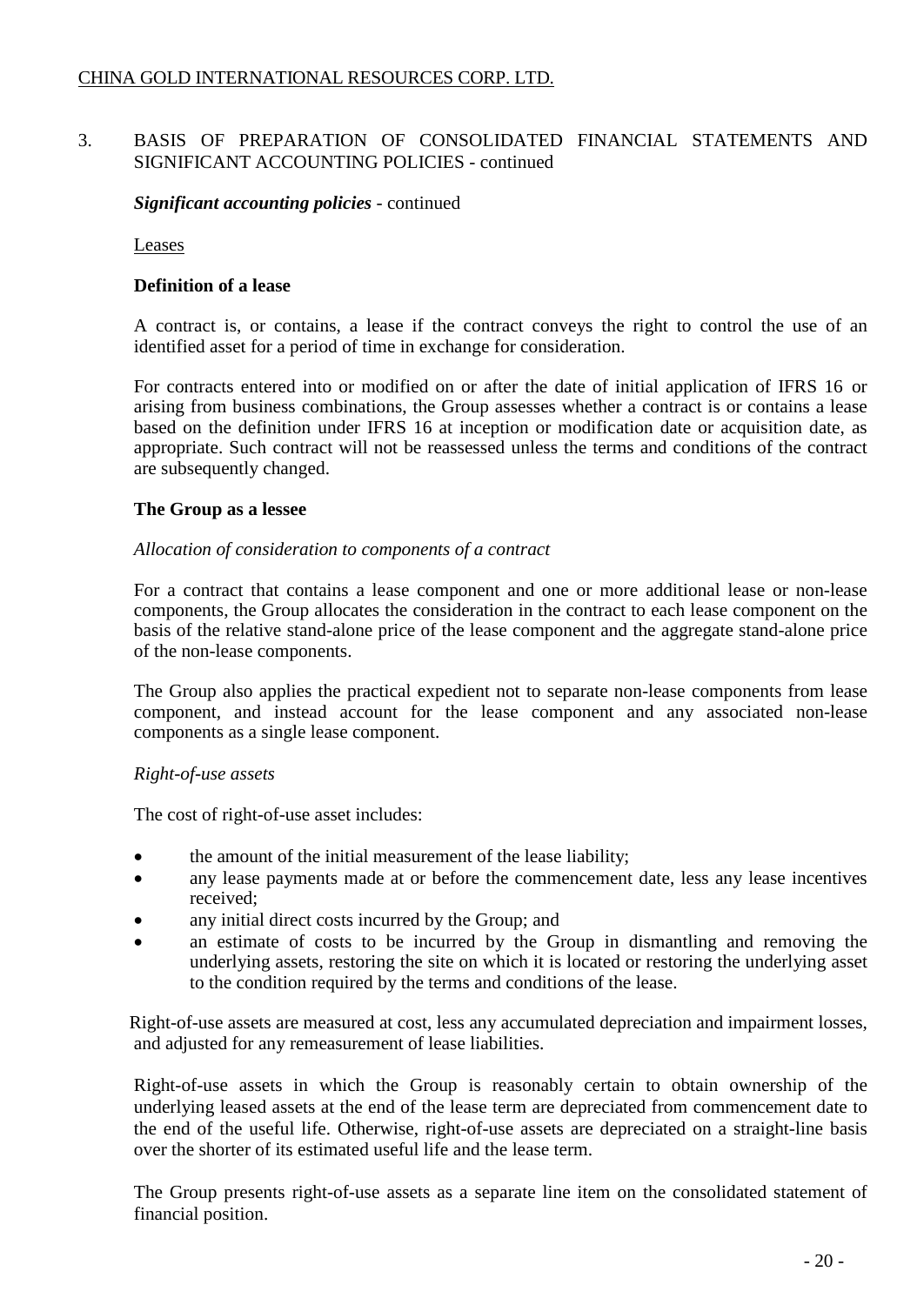*Significant accounting policies* - continued

Leases - continued

**The Group as a lessee** - continued

### *Refundable rental deposits*

Refundable rental deposits paid are accounted under IFRS 9 and initially measured at fair value. Adjustments to fair value at initial recognition are considered as additional lease payments and included in the cost of right-of-use assets.

### *Lease liabilities*

At the commencement date of a lease, the Group recognises and measures the lease liability at the present value of lease payments that are unpaid at that date. In calculating the present value of lease payments, the Group uses the incremental borrowing rate at the lease commencement date if the interest rate implicit in the lease is not readily determinable.

The lease payments include:

- fixed payments (including in-substance fixed payments) less any lease incentives receivable;
- variable lease payments that depend on an index or a rate, initially measured using the index or rate as at the commencement date;
- amounts expected to be payable by the Group under residual value guarantees;
- the exercise price of a purchase option if the Group is reasonably certain to exercise the option; and
- payments of penalties for terminating a lease, if the lease term reflects the Group exercising an option to terminate the lease.

After the commencement date, lease liabilities are adjusted by interest accretion and lease payments. The Group remeasures lease liabilities (and makes a corresponding adjustment to the related right-of-use assets) whenever:

- the lease term has changed or there is a change in the assessment of exercise of a purchase option, in which case the related lease liability is remeasured by discounting the revised lease payments using a revised discount rate at the date of reassessment.
- the lease payments change due to changes in market rental rates following a market rent review in which cases the related lease liability is remeasured by discounting the revised lease payments using the initial discount rate.

The Group presents lease liabilities as a separate line item on the consolidated statement of financial position.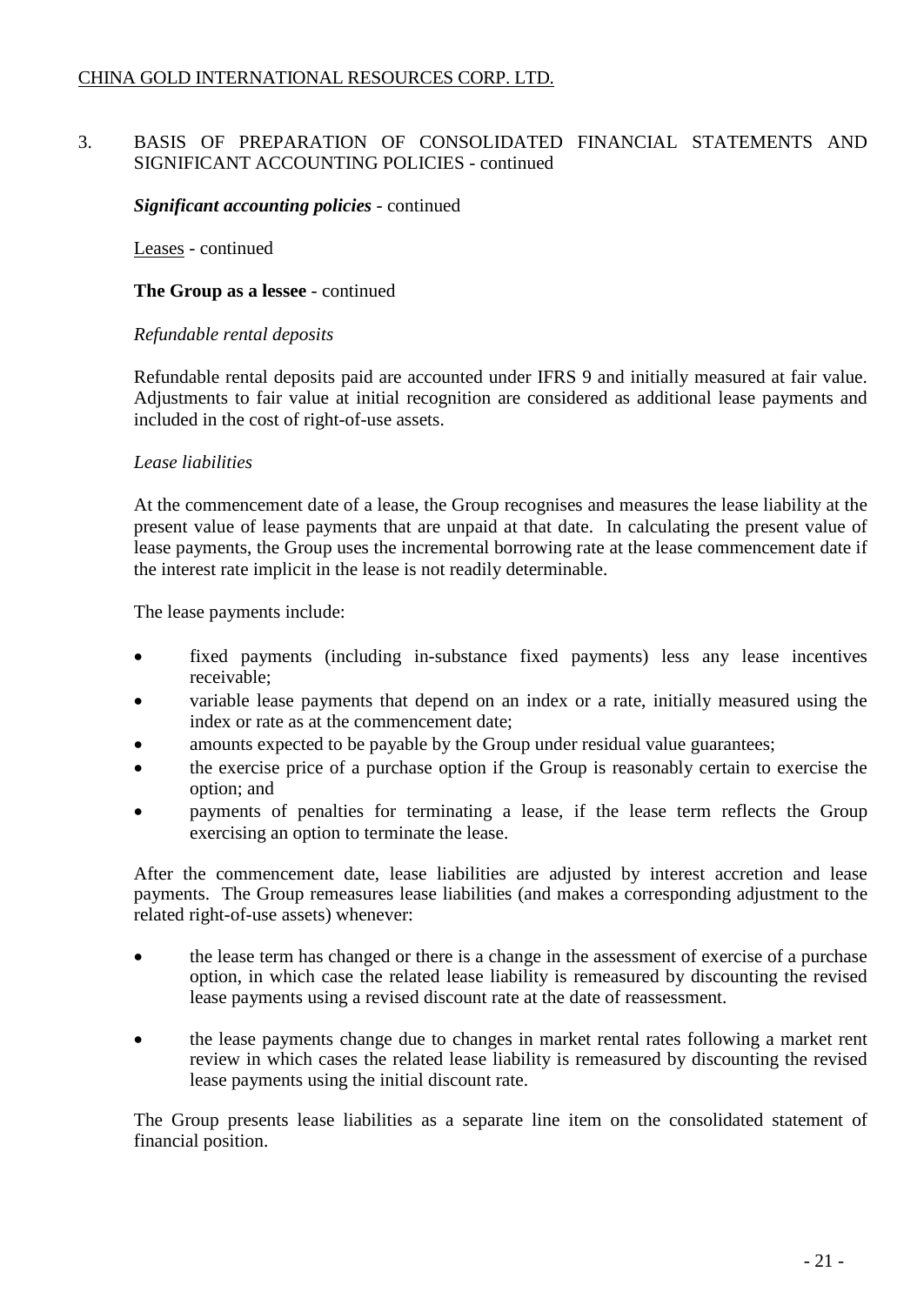## *Significant accounting policies* - continued

Leases - continued

**The Group as a lessee** - continued

### *Lease modifications*

The Group accounts for a lease modification as a separate lease if:

- the modification increases the scope of the lease by adding the right to use one or more underlying assets; and
- the consideration for the leases increases by an amount commensurate with the standalone price for the increase in scope and any appropriate adjustments to that stand-alone price to reflect the circumstances of the particular contract.

For a lease modification that is not accounted for as a separate lease, the Group remeasures the lease liability, less any lease incentives receivable, based on the lease term of the modified lease by discounting the revised lease payments using a revised discount rate at the effective date of the modification.

The Group accounts for the remeasurement of lease liabilities by making corresponding adjustments to the relevant right-of-use asset. When the modified contract contains one or more additional lease components, the Group allocates the consideration in the modified contract to each lease component on the basis of the relative stand-alone price of the lease component. The associated non-lease components are included in the respective lease components.

### Foreign currencies

In preparing the financial statements of each individual group entity, transactions in currencies other than the functional currency of that entity (foreign currencies) are recognised at the rates of exchanges prevailing on the dates of the transactions. At the end of the reporting period, monetary items denominated in foreign currencies are retranslated at the rates prevailing at that date. Nonmonetary items carried at fair value that are denominated in foreign currencies are retranslated at the rates prevailing on the date when the fair value was determined. Non-monetary items that are measured in terms of historical cost in a foreign currency are not retranslated.

Exchange differences arising on the settlement of monetary items, and on the retranslation of monetary items, are recognised in profit or loss in the period in which they arise.

For the purposes of presenting the consolidated financial statements, the assets and liabilities of the Group's operations are translated into the presentation currency of the Group (i.e. US\$) using exchange rates prevailing at the end of each reporting period. Income and expenses items are translated at the average exchange rates for the period. Exchange differences arising, if any, are recognised in other comprehensive income and accumulated in equity under the heading of exchange reserve (attributed to non-controlling interests as appropriate).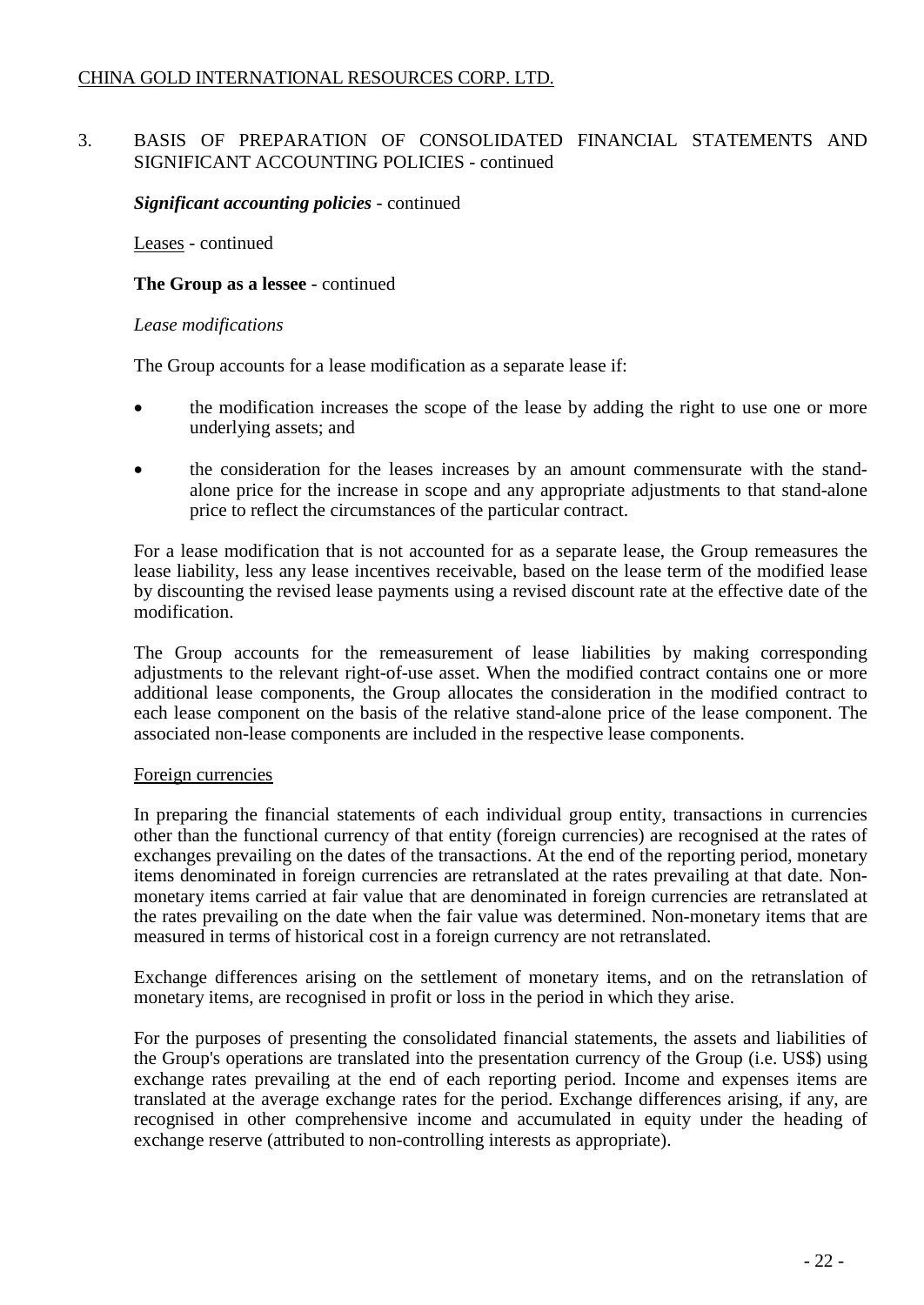#### *Significant accounting policies* - continued

#### Borrowing costs

Borrowing costs directly attributable to the acquisition, construction or production of qualifying assets, which are assets that necessarily take a substantial period of time to get ready for their intended use or sale, are added to the cost of those assets until such time as the assets are substantially ready for their intended use or sale, which includes completion of all necessary activities to bring the assets to readiness of fulfilling relevant regulatory requirements and obtaining relevant regulatory consent.

Any specific borrowing that remains outstanding after the related asset is ready for its intended use or sale is included in the general borrowing pool for calculation of a capitalisation rate on general borrowings. Investment income earned on the temporary investment of specific borrowings pending their expenditure on qualifying assets is deducted from the borrowing costs eligible for capitalisation. All other borrowing costs are recognised in profit or loss in the period in which they are incurred.

### Taxation

Income tax expense represents the sum of the tax currently payable and deferred tax.

The tax currently payable is based on taxable profit for the year. Taxable profit differs from profit before income tax because of income or expense that is taxable or deductible in other years and items that are never taxable or deductible. The Group's liability for current tax is calculated using tax rates that have been enacted or substantively enacted by the end of the reporting period.

Deferred tax is recognised on temporary differences between the carrying amounts of assets and liabilities in the consolidated financial statements and the corresponding tax bases used in the computation of taxable profit. Deferred tax liabilities are generally recognised for all taxable temporary differences. Deferred tax assets are generally recognised for all deductible temporary differences to the extent that it is probable that taxable profits will be available against which those deductible temporary differences can be utilised. Such deferred tax assets and liabilities are not recognised if the temporary differences arise from the initial recognition (other than in a business combination) of assets and liabilities in a transaction that affects neither the taxable profit nor accounting profit.

Deferred tax liabilities are recognised for taxable temporary differences associated with investments in subsidiaries, except where the Group is able to control the reversal of the temporary difference and it is probable that the temporary difference will not reverse in the foreseeable future. Deferred tax assets arising from deductible temporary differences associated with such investments are only recognised to the extent that it is probable that there will be sufficient taxable profits against which to utilize the benefits of the temporary difference and they are expected to reverse in the foreseeable future.

The carrying amount of deferred tax assets is reviewed at the end of the reporting period and reduced to the extent that it is no longer probable that sufficient taxable profits will be available to allow all or part of the asset to be recovered.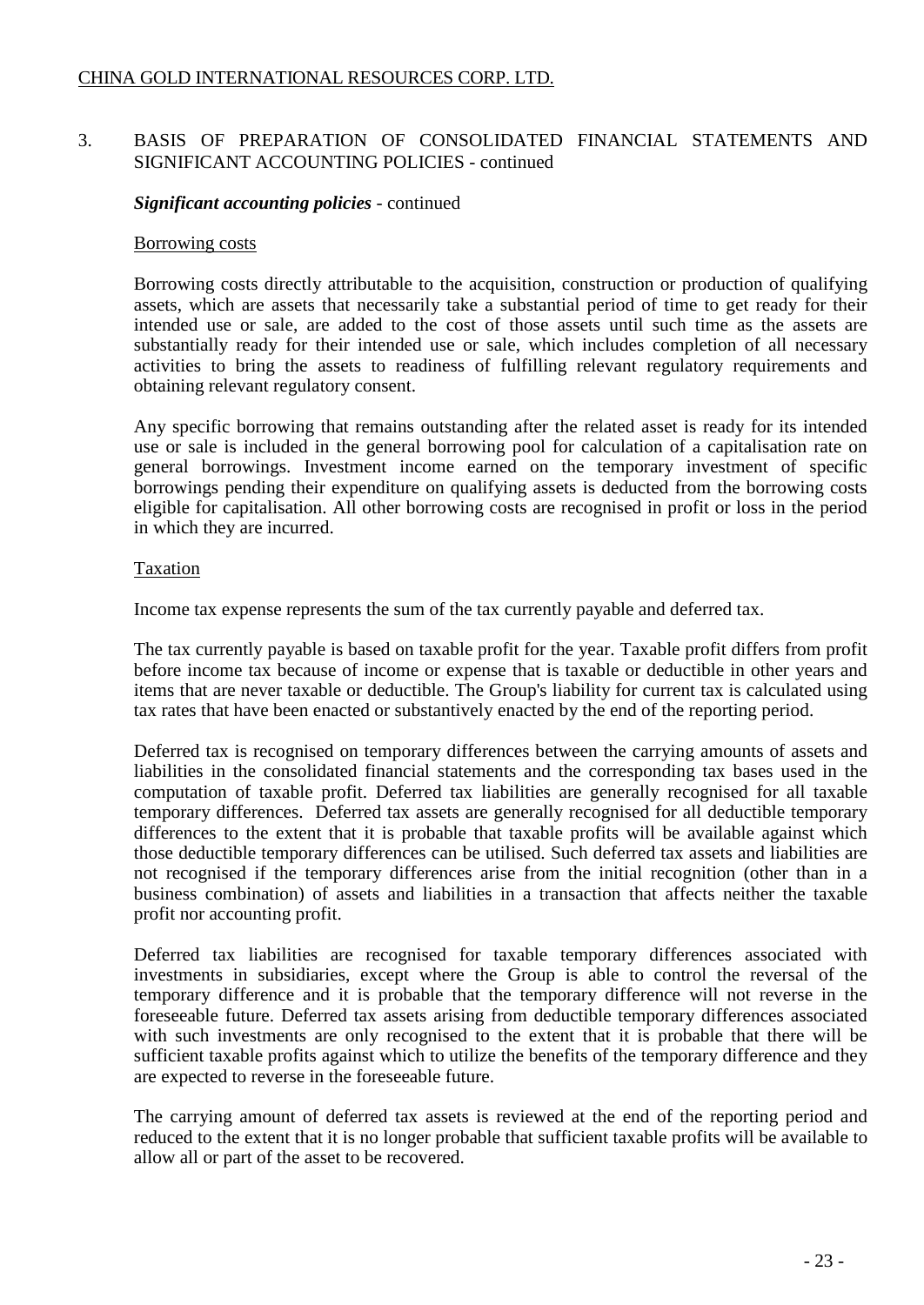#### *Significant accounting policies* - continued

#### Taxation - continued

Deferred tax assets and liabilities are measured at the tax rates that are expected to apply in the period in which the liability is settled or the asset is realised, based on tax rate (and tax laws) that have been enacted or substantively enacted by the end of the reporting period.

The measurement of deferred tax liabilities and assets reflects the tax consequences that would follow from the manner in which the Group expects, at the end of the reporting period, to recover or settle the carrying amount of its assets and liabilities.

Deferred tax assets and liabilities are offset when there is a legally enforceable right to set off current tax assets against current tax liabilities and when they relate to income taxes levied to the same taxable entity by the same taxation authority.

Current and deferred tax are recognised in profit or loss.

#### Government grants

Government grants are not recognised until there is reasonable assurance that the Group will comply with the conditions attaching to them and that the grants will be received.

Government grants are recognised in profit or loss on a systematic basis over the periods in which the Group recognises as expenses the related costs for which the grants are intended to compensate. Specifically, government grants whose primary condition is that the Group should purchase, construct or otherwise acquire non-current assets are recognised as deferred income in the consolidated statement of financial position and transferred to profit or loss on a systematic and rational basis over the useful lives of the related assets.

Government grants related to income that are receivable as compensation for expenses or losses already incurred or for the purpose of giving immediate financial support to the Group with no future related costs are recognised in profit or loss in the period in which they become receivable. Such grants are presented under "other income".

#### Retirement benefit costs

Payments to state-managed retirement benefit scheme are recognised as an expense when employees have rendered service entitling them to the contributions.

#### Short-term employee benefits

Short-term employee benefits are recognised at the undiscounted amount of the benefits expected to be paid as and when employees rendered the services. All short-term employee benefits are recognised as an expense unless another IFRS requires or permits the inclusion of the benefit in the cost of an asset.

A liability is recognised for benefits accruing to employees (such as wages and salaries and annual leave) after deducting any amount already paid.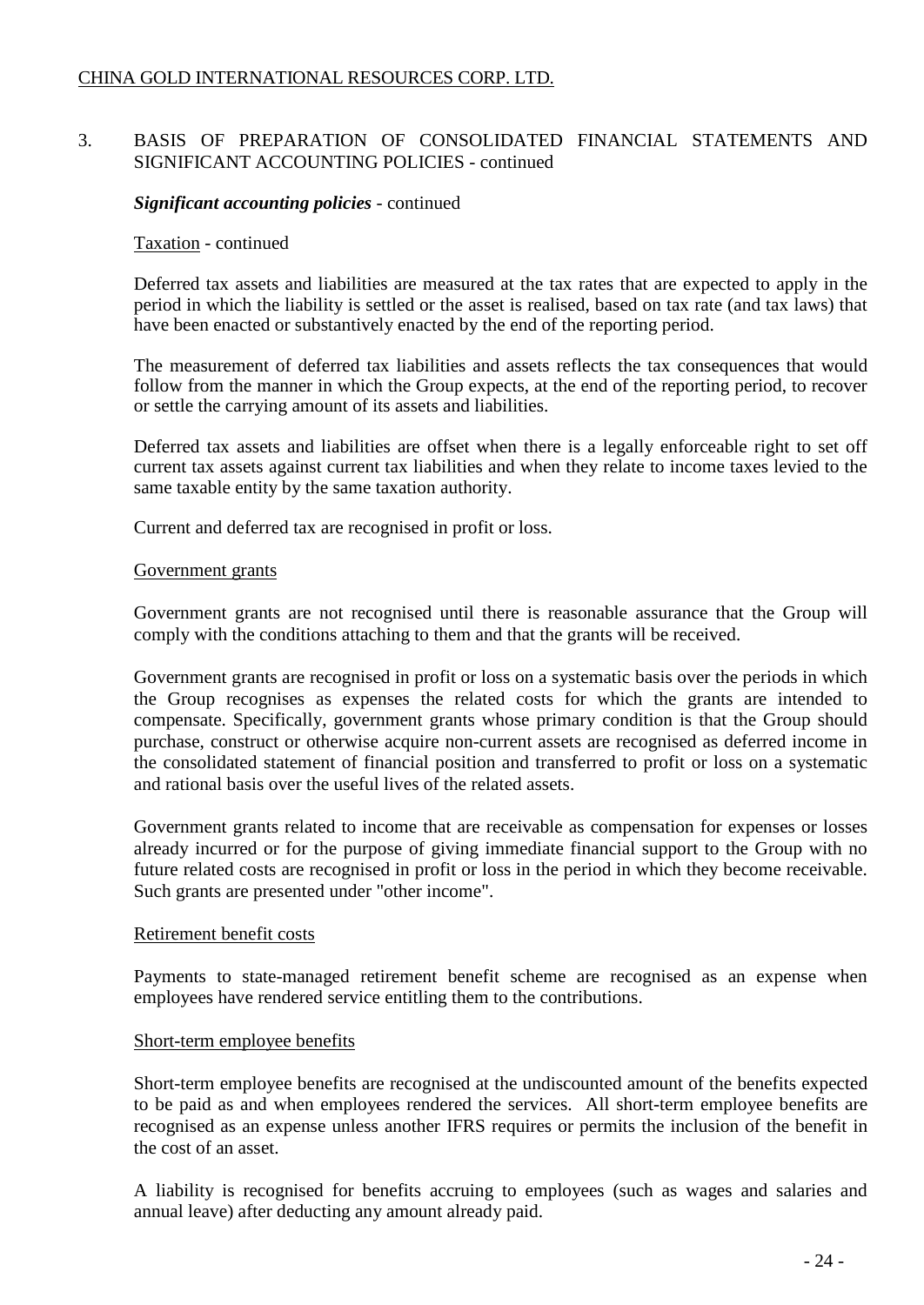# *Significant accounting policies* - continued

### Inventories

Inventories are stated at the lower of cost and net realizable value. Costs of inventories are determined using the weighted average cost method. Net realizable value is the estimated selling price in the ordinary course of business less the estimated costs of completion and the estimated costs necessary to make the sale. Costs necessary to make the sale include incremental costs directly attributable to the sale and non-incremental costs which the Group must incur to make the sale.

### *Gold in process inventory*

Gold in process inventory consists of gold contained in the ore on leach pads and in-circuit material within processing operations. Gold doré bar is gold awaiting refinement and gold refined and ready for sales.

Production costs are capitalised and included in gold in process inventory based on the current mining and processing cost incurred up to the point prior to the refining process including the cost of raw materials and direct labour; mine-site overhead expenses; stripping costs; and allocated indirect costs, including depreciation and depletion of mining interests.

# *Gold doré bars inventory*

The recovery of gold from ore is achieved through a heap leaching process. Under this method, ore is placed on leach pads where it is treated with a chemical solution which dissolves the gold contained in the ore. The resulting "pregnant" solution is further processed in a plant where the gold is recovered. Costs are subsequently recycled from ore on leach pads as ounces of gold are recovered based on the average cost per recoverable ounce on the leach pad. Estimates of recoverable gold on the leach pads are calculated from the quantities of ore placed on the leach pads (measured in tonnes added to the leach pads), the grade of the ore placed on the leach pads (based on assay data), and a recovery percentage (based on ore type).

### *Others*

Copper inventory is copper and other by-products after metallurgical processing and ready for sales. Consumables used in operations, such as fuel, chemicals, and reagents and spare parts inventory are valued at the lower of cost or net realizable value.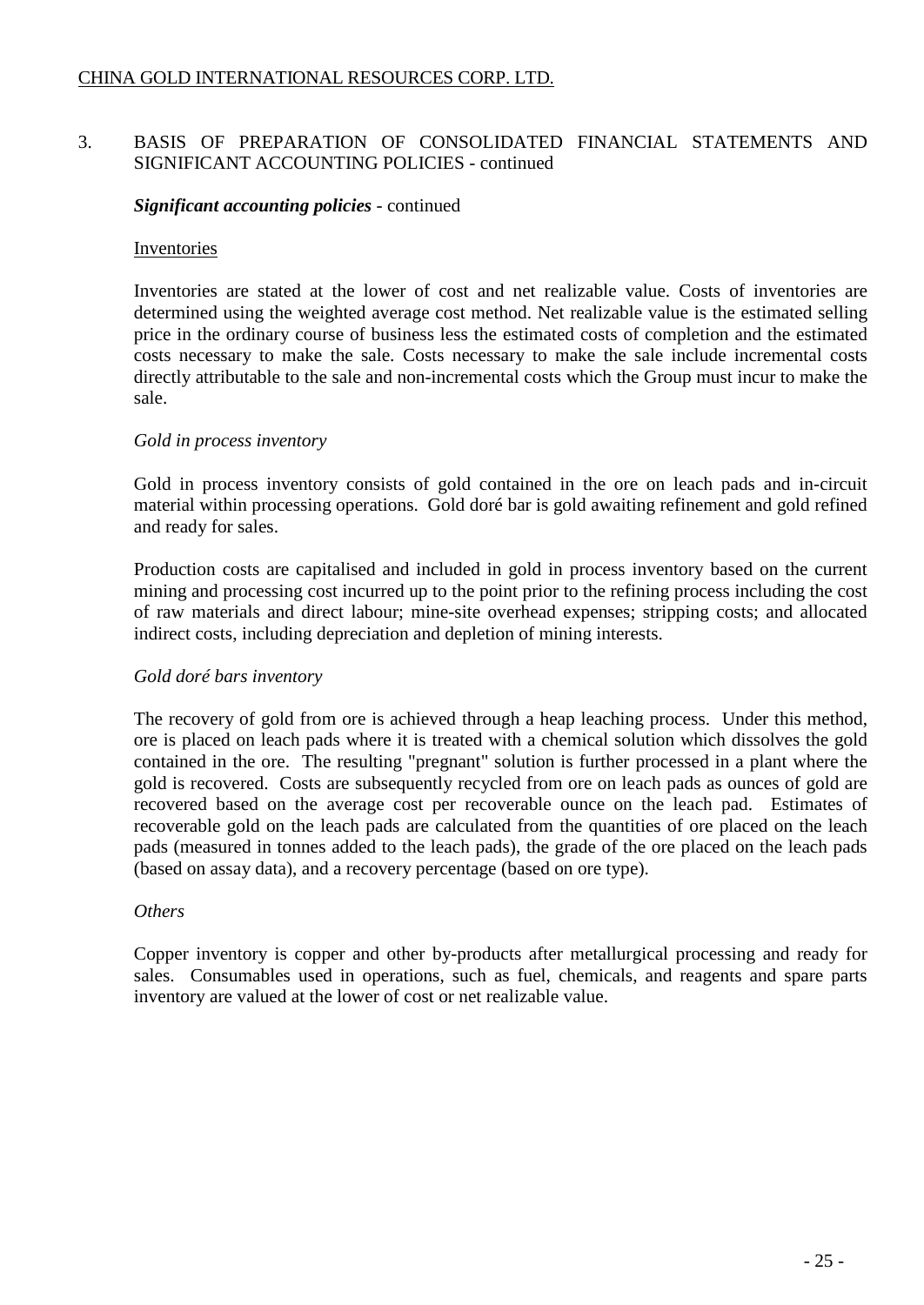### *Significant accounting policies* - continued

#### Provisions

Provisions are recognised when the Group has a present obligation (legal or constructive) as a result of a past event, it is probable that the Group will be required to settle that obligation, and a reliable estimate can be made of the amount of the obligation.

The amount recognised as a provision is the best estimate of the consideration required to settle the present obligation at the end of the reporting period, taking into account the risks and uncertainties surrounding the obligation. When a provision is measured using the cash flows estimated to settle the present obligation, its carrying amount is the present value of those cash flows (where the effect of the time value of money is material).

#### Environmental rehabilitation

An obligation to incur restoration, rehabilitation and environmental costs arises when environmental disturbance is caused by the development or ongoing production of a mining property. Such costs arising from the decommissioning of plant and other site preparation work, discounted to their net present value, are provided for and capitalised as part of the related property, plant and equipment at the start of each project, as soon as the obligation to incur such costs arises. These costs are recognised in profit or loss over the life of the operation, through depreciation of the asset. Costs for restoration of subsequent site damage which is created on an ongoing basis during production are recognised in profit or loss.

Changes in the measurement of a liability relating to the decommissioning of plant or other site preparation work that result from changes in the estimated timing or amount of the cash flow, including the effects of inflation and movements in foreign exchange rates, revisions to estimated reserves, resources and lives of operations, or a change in the discount rate, are added to, or deducted from, the cost of the related asset in the period it occurred. The periodic unwinding of discount is recognised in profit or loss as a finance cost as it occurs. If a decrease in the liability exceeds the carrying amount of the asset, the excess is recognised immediately in profit or loss. If the asset value is increased and there is an indication that the revised carrying value is not recoverable, an impairment test is performed in accordance with the Group's accounting policy.

### Property, plant and equipment

#### *General*

Property, plant and equipment (other than construction in progress as described below) are stated in the consolidated statement of financial position at cost less subsequent accumulated depreciation, depletion and impairment losses, if any.

An item of property, plant and equipment is derecognised upon disposal or when no future economic benefits are expected to arise from the continued use of the asset. Any gain or loss arising on the disposal or retirement of an item of property, plant and equipment is determined as the difference between the sales proceeds and the carrying amount of the asset and is recognised in profit or loss.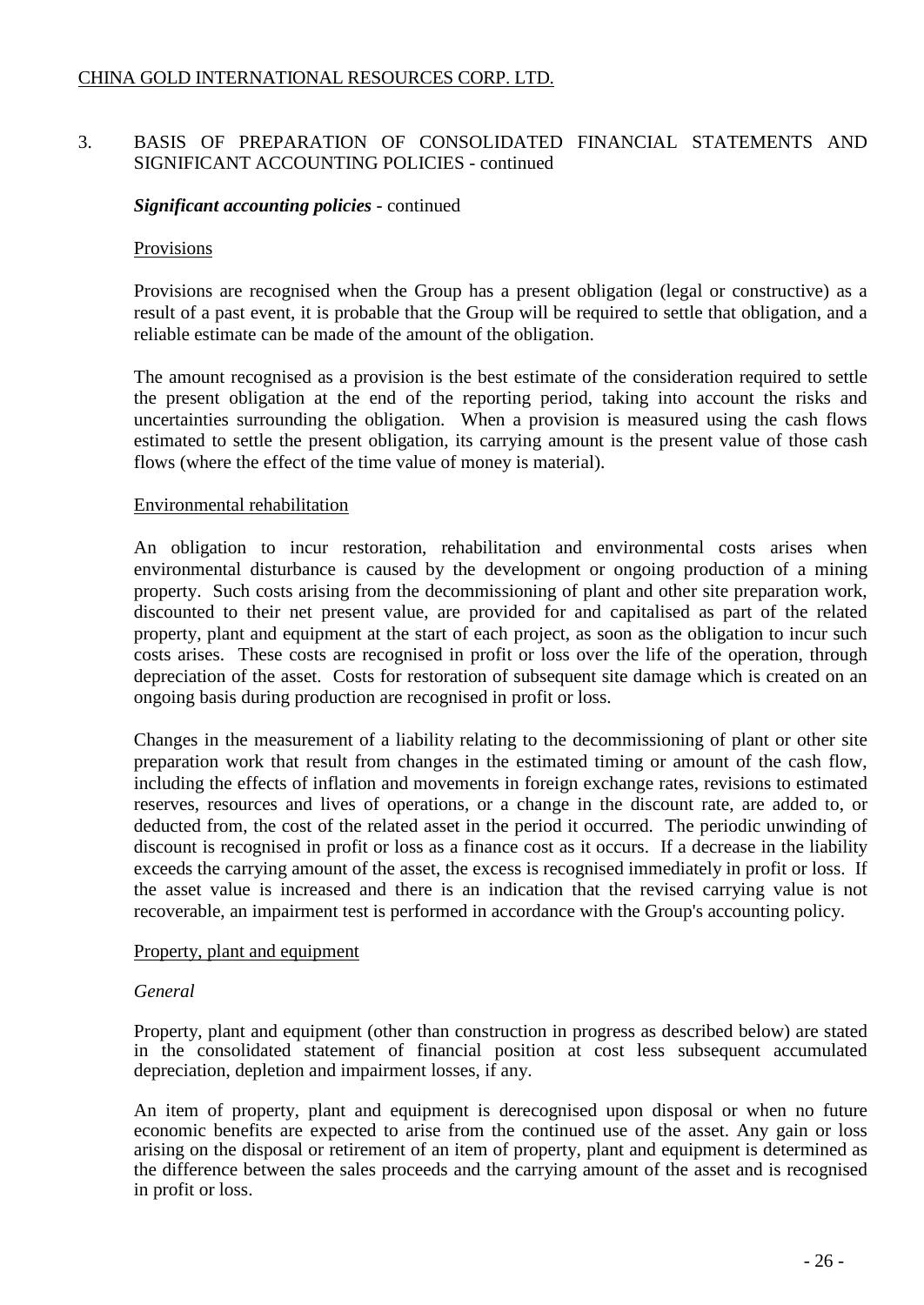### *Significant accounting policies* - continued

### Property, plant and equipment - continued

#### *General* - continued

Expenditures incurred to replace a component of an item of property, plant and equipment that is accounted for separately, including major inspection and overhaul expenditures, are capitalised and the carrying amount of the component being replaced is derecognised. Directly attributable costs incurred for major capital projects and site preparation are capitalised until the asset is brought to a working condition for its intended use. These costs include dismantling and site restoration costs to the extent these are recognised as a provision.

#### *Ownership interests in leasehold land and building*

When the Group makes payments for ownership interests of properties which include both leasehold land and building elements, the entire consideration is allocated between the leasehold land and the building elements in proportion to the relative fair values at initial recognition. To the extent the allocation of the relevant payments can be made reliably, interest in leasehold land is presented as "right-of-use assets" in the consolidated statement of financial position. When the consideration cannot be allocated reliably between the non-lease building element and the undivided interest in the underlying leasehold land, the entire property is classified as property, plant and equipment.

The management of the Group (the "Management") reviews the estimated useful lives, residual values and depreciation methods of the Group's property, plant and equipment at the end of each reporting period and when events and circumstances indicate that such a review should be made. Changes to estimated useful lives, residual values or depreciation methods resulting from such review are accounted for prospectively.

All direct costs related to the acquisition of mineral assets are capitalised, at their cost at the date of acquisition.

### *Construction in progress*

Assets under construction are capitalised as construction in progress until the asset is available for use. The cost of construction in progress is comprised of the purchase price of crushers, and machinery and equipment, any costs directly attributable to the construction to bring it into working condition for its intended use and for qualifying assets, borrowing costs capitalised in accordance with the Group's accounting policy. Construction in progress amounts related to development projects are included in the carrying amount of the construction in progress.

The Company uses the following factors to assess whether the criteria of construction completion and ready for intended use have been met such that construction in progress is classified to the appropriate category of property, plant and equipment: (1) the completion of the construction as planned; and (2) the completion of testing of mine plant and equipment which demonstrates their ability to sustain ongoing production of minerals, and ability to produce minerals in saleable form (within specifications).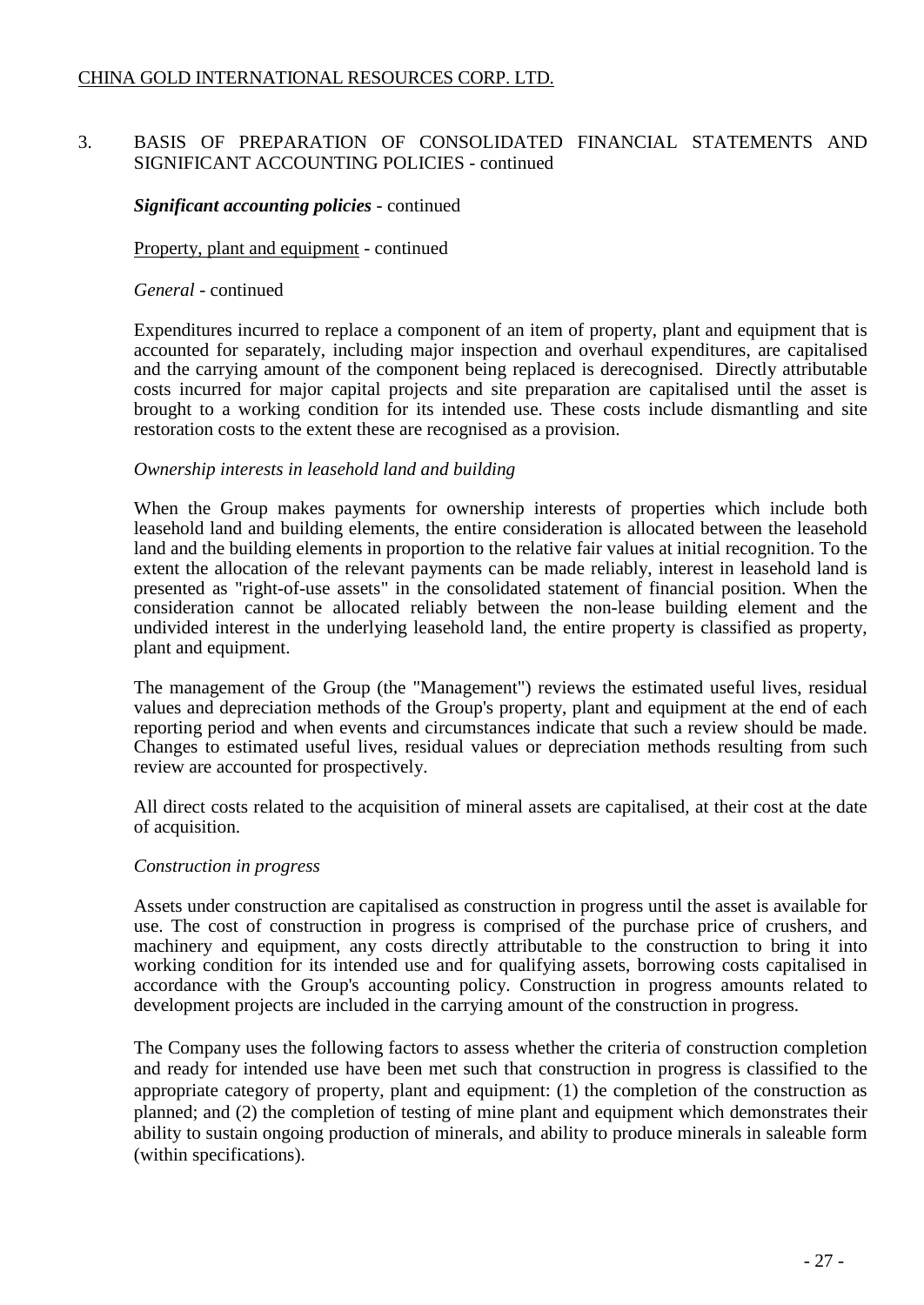# *Significant accounting policies* - continued

Property, plant and equipment - continued

### *Exploration and evaluation expenditure*

Drilling and related costs incurred on sites without an existing mine and on areas outside the boundary of a known mineral deposit which contains proven and probable reserves are exploration and evaluation expenditure and are expensed as incurred up to the date on which costs incurred are economically recoverable. Further exploration and evaluation expenditures, subsequent to the establishment of economic recoverability, are capitalised and included in the carrying amount of the mineral assets.

The Management evaluates the following criteria in its assessment of economic recoverability and probability of future economic benefit:

- Geology whether or not there is sufficient geologic and economic certainty of being able to convert a residual mineral deposit into a proven and probable reserve at a development stage or production stage mine, based on the known geology and metallurgy. A history of conversion of resources to reserves at operating mines is used to support the likelihood of conversion.
- Scoping there is a scoping study or preliminary feasibility study that demonstrates the additional resources will generate a positive commercial outcome. Known metallurgy provides a basis for concluding there is a significant likelihood of being able to recoup the incremental costs of extraction and production.
- Accessible facilities mining property can be processed economically at accessible mining and processing facilities where applicable.
- Life of mine plans an overall life of mine plan and economic model to support the mine and the economic extraction of resources/reserves exists. A long-term life of mine plan, and supporting geological model identifies the drilling and related development work required to expand or further define the existing orebody.
- Authorizations operating permits and feasible environmental programs exist or are obtainable.

Therefore prior to capitalising exploration drilling and related costs, the Management determines that the following conditions have been met that will contribute to future cash flows:

- There is a probable future benefit that will contribute to future cash inflows;
- The Group can obtain the benefit and controls access to it;
- The transaction or event giving rise to the future benefit has already occurred; and
- Costs incurred can be measured reliably.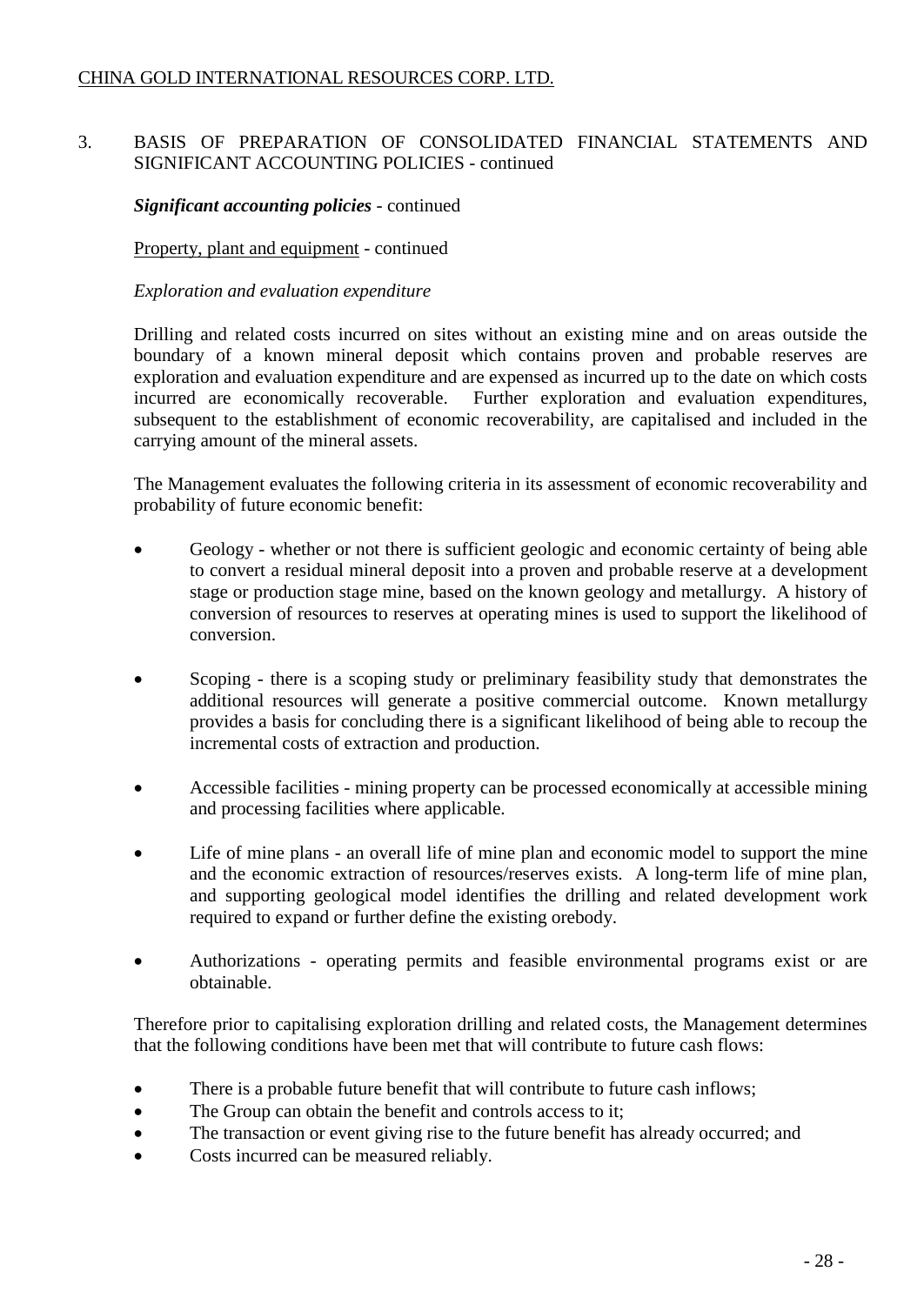## *Significant accounting policies* - continued

Property, plant and equipment - continued

### *Development expenditure*

Drilling and related costs incurred to define and delineate a mineral deposit are capitalised as part of mineral assets in the period incurred, when the Management determines that there is sufficient evidence that the expenditure will result in a probable future economic benefit to the Group.

### *Production expenditure*

A mine that is under construction is determined to enter the production stage when the project is in the position and condition necessary for it to be capable of operating in the manner intended by the Management. Therefore, such costs incurred are capitalised as part of the mineral assets and the proceeds from sales prior to commercial production (if any) are offset against costs capitalised.

Mine development costs incurred to maintain current production are included in cost of inventories. For those areas being developed which will be mined in future periods, the costs incurred are capitalised and depleted when the related mining area is mined.

### *Depreciation*

Mineral assets are depreciated using the unit-of-production method based on the actual production volume over the estimated total recoverable ounces contained in proven and probable reserves at the related mine when the mine is capable of operating as intended by the Management.

The Management reviews the estimated total recoverable ounces contained in proven and probable reserves at the end of each reporting period and when events and circumstances indicate that such a review should be made. Changes to estimated total recoverable ounces contained in proven and probable reserves are accounted for prospectively.

Assets under construction are not depreciated until they are substantially complete and available for their intended use.

Leasehold improvements are depreciated over the shorter of the lease term and the estimated useful lives of the assets.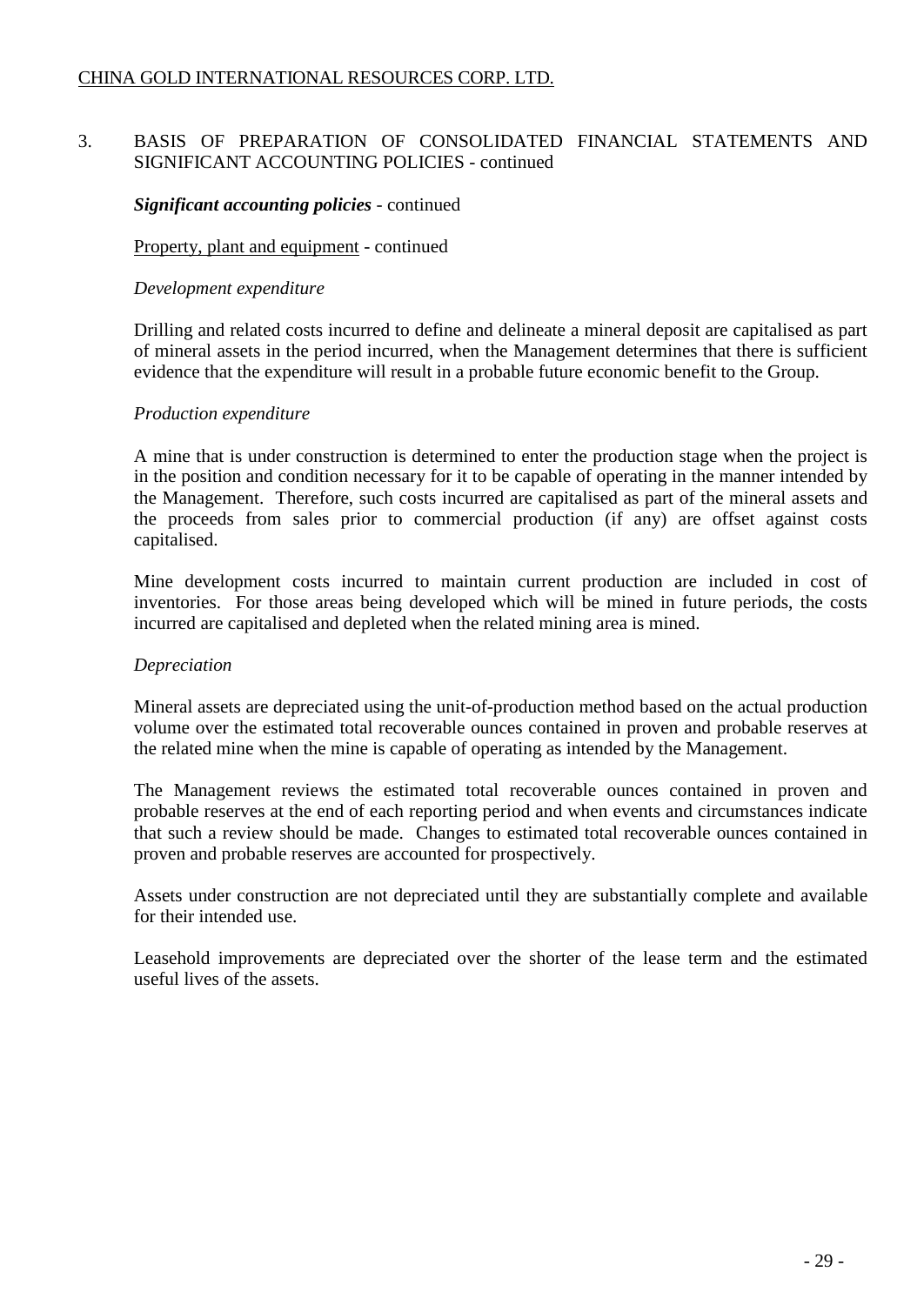### *Significant accounting policies* - continued

#### Mining rights

Mining rights are amortised using the unit-of-production method based on the actual production volume over the estimated total recoverable ounces contained in proven and probable reserves at the related mine.

### *Mining rights acquired in a business combination*

Mining rights acquired in a business combination are recognised separately from goodwill and are initially recognised at their fair value at the acquisition date (which is regarded as their cost).

Subsequent to initial recognition, mining rights with finite useful lives are carried at costs less accumulated amortisation and any accumulated impairment losses. Amortisation is provided using the unit-of-production method based on the actual production volume over the estimated total proven and probable reserves of the ore mines.

#### Other non-current assets

The right to receive a block of buildings and twenty car parks included under "other non-current assets" is carried at cost less accumulated impairment if any.

### Impairment of property, plant and equipment, right-of-use assets, mining rights and other noncurrent assets

At the end of the reporting period, the Group reviews the carrying amounts of its property, plant and equipment, right-of-use assets, mining rights and other non-current assets to determine whether there is any indication that those assets have suffered an impairment loss. If any such indication exists, the recoverable amount of the relevant asset is estimated in order to determine the extent of the impairment loss, if any.

The recoverable amounts of property, plant and equipment, right-of-use assets, mining rights and other non-current assets are estimated individually. When it is not possible to estimate the recoverable amount individually, the Group estimates the recoverable amount of the cashgenerating unit to which the asset belongs. In testing a cash-generating unit for impairment, corporate assets are allocated to the relevant cash-generating unit when a reasonable and consistent basis of allocation can be established, or otherwise they are allocated to the smallest group of cash generating units for which a reasonable and consistent allocation basis can be established. The recoverable amount is determined for the cash-generating unit or group of cashgenerating units to which the corporate asset belongs, and is compared with the carrying amount of the relevant cash-generating unit or group of cash-generating units.

Recoverable amount is the higher of fair value less costs of disposal and VIU. In assessing VIU, the estimated future cash flows are discounted to their present value using a pre-tax discount rate that reflects current market assessments of the time value of money and the risks specific to the asset (or a cash-generating unit) for which the estimates of future cash flows have not been adjusted.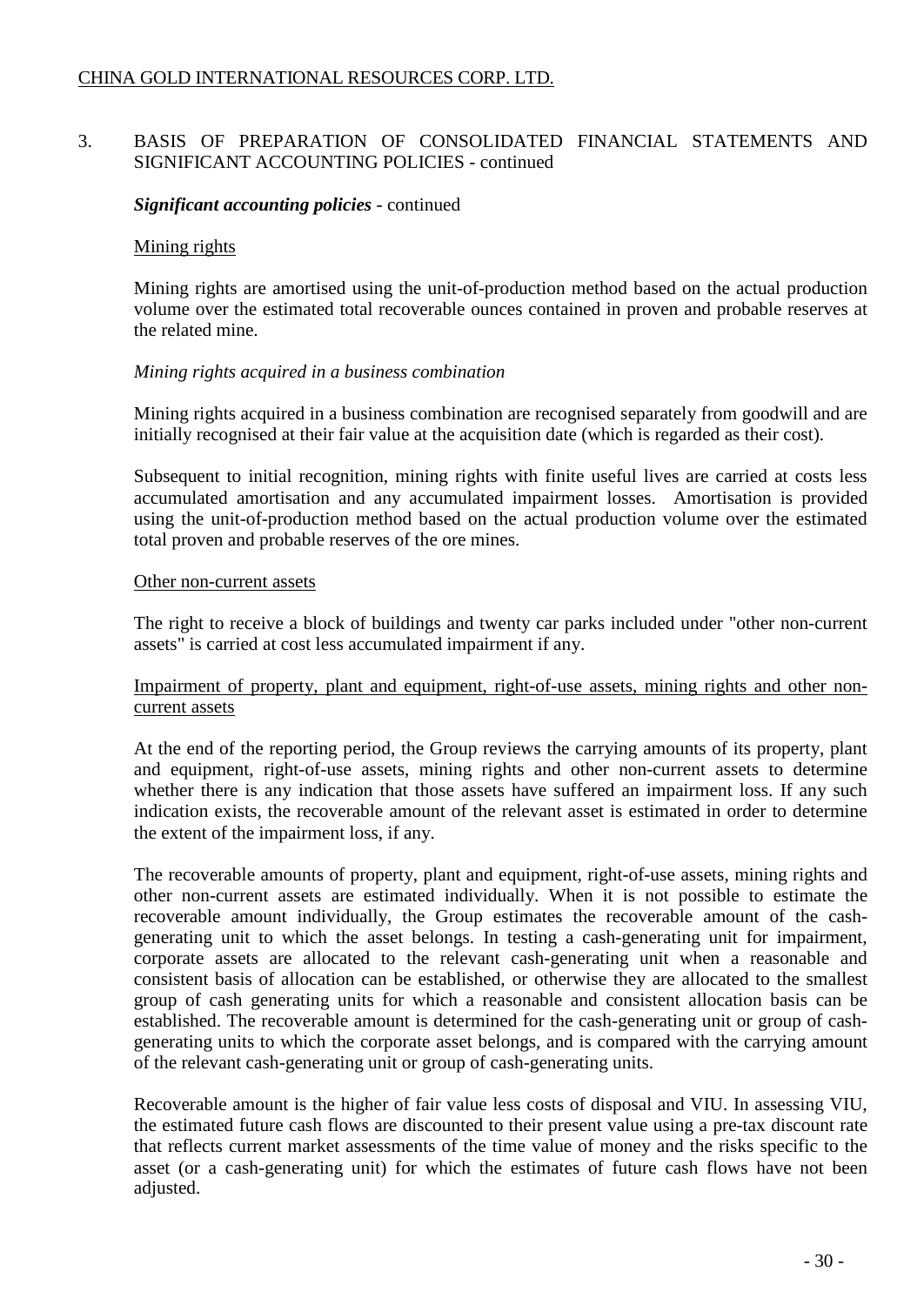# *Significant accounting policies* - continued

# Impairment of property, plant and equipment, right-of-use assets, mining rights and other noncurrent assets - continued

If the recoverable amount of an asset (or a cash-generating unit) is estimated to be less than its carrying amount, the carrying amount of the asset (or a cash-generating unit) is reduced to its recoverable amount. For corporate assets or portion of corporate assets which cannot be allocated on a reasonable and consistent basis to a cash-generating unit, the Group compares the carrying amount of a group of cash-generating units, including the carrying amounts of the corporate assets or portion of corporate assets allocated to that group of cash-generating units, with the recoverable amount of the group of cash-generating units. In allocating the impairment loss, the impairment loss is allocated first to reduce the carrying amount of any goodwill (if applicable) and then to the other assets on a pro-rata basis based on the carrying amount of each asset in the unit or the group of cash-generating units. The carrying amount of an asset is not reduced below the highest of its fair value less costs of disposal (if measurable), its VIU (if determinable) and zero. The amount of the impairment loss that would otherwise have been allocated to the asset is allocated pro rata to the other assets of the unit or the group of cash-generating units. An impairment loss is recognised immediately in profit or loss.

Where an impairment loss subsequently reverses, the carrying amount of the asset (or a cashgenerating unit or a group of cash-generating units) is increased to the revised estimate of its recoverable amount, but so that the increased carrying amount does not exceed the carrying amount that would have been determined had no impairment loss been recognised for the asset (or a cash-generating unit or a group of cash-generating units) in prior years. A reversal of an impairment loss is recognised immediately in profit or loss.

### Research and development expenses

Expenditure on research activities is recognised as an expense in the period in which it is incurred.

An internally-generated intangible asset arising from development activities (or from the development phase of an internal project) is recognised if, and only if, all of the following have been demonstrated:

- the technical feasibility of completing the intangible asset so that it will be available for use or sale;
- the intention to complete the intangible asset and use or sell it;
- the ability to use or sell the intangible asset;
- how the intangible asset will generate probable future economic benefits;
- the availability of adequate technical, financial and other resources to complete the development and to use or sell the intangible asset; and
- the ability to measure reliably the expenditure attributable to the intangible asset during its development.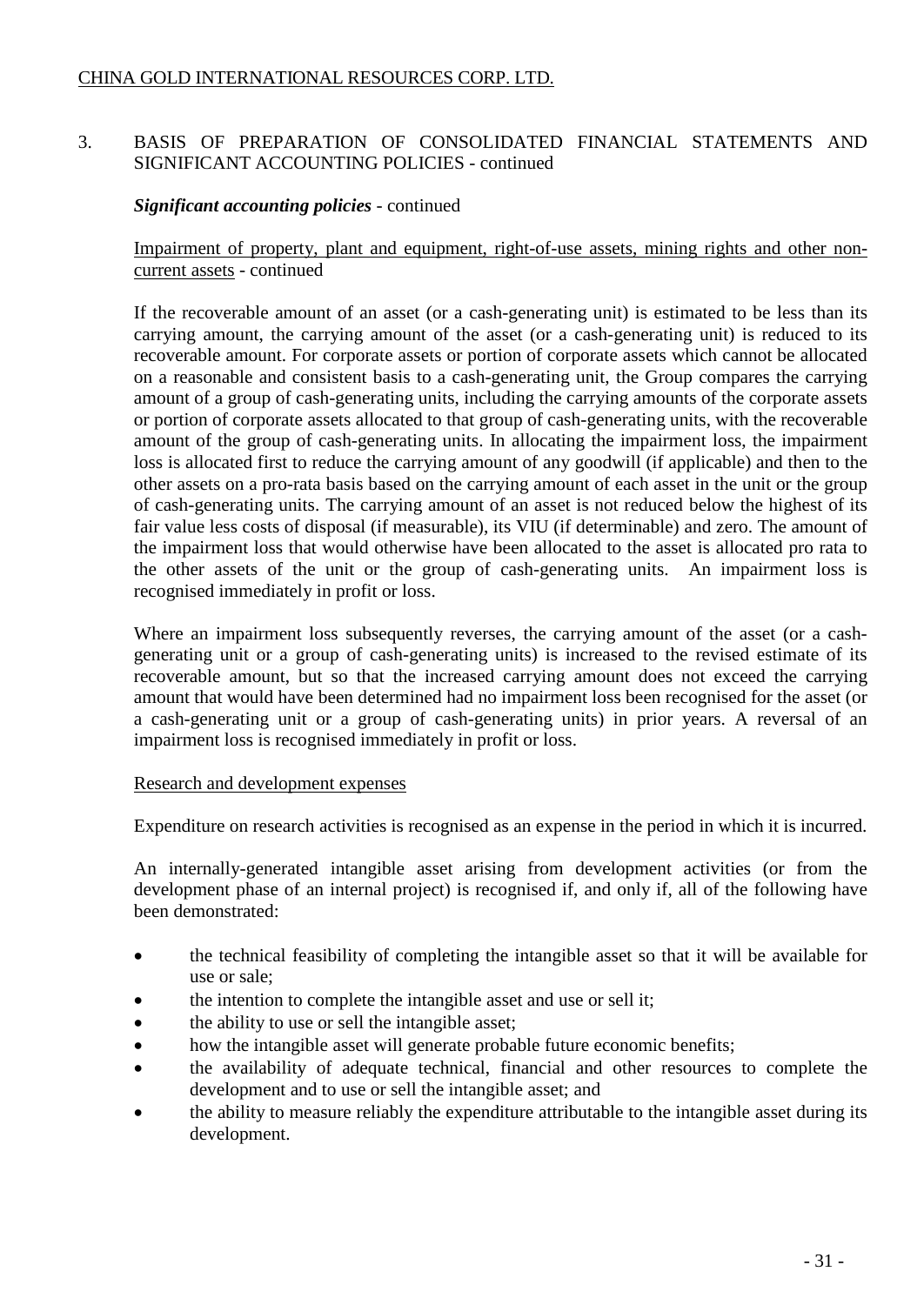# *Significant accounting policies* - continued

### Research and development expenses - continued

The amount initially recognised for internally-generated intangible asset is the sum of the expenditure incurred from the date when the intangible asset first meets the recognition criteria listed above. Where no internally-generated intangible asset can be recognised, development expenditure is recognised in profit or loss in the period in which it is incurred.

### Financial instruments

Financial assets and financial liabilities are recognised when a group entity becomes a party to the contractual provisions of the instrument. All regular way purchases or sales of financial assets are recognised and derecognised on a trade date basis. Regular way purchases or sales are purchases or sales of financial assets that require delivery of assets within the time frame established by regulation or convention in the market place.

Financial assets and financial liabilities are initially measured at fair value except for trade receivables arising from contracts with customers which are initially measured in accordance with IFRS 15 *Revenue from Contracts with Customers* ("IFRS 15"). Transaction costs that are directly attributable to the acquisition or issue of financial assets and financial liabilities (other than financial assets or financial liabilities at fair value through profit or loss ("FVTPL")) are added to or deducted from the fair value of financial assets or financial liabilities, as appropriate, on initial recognition.

The effective interest method is a method of calculating the amortised cost of a financial asset or financial liability and of allocating interest income and interest expense over the relevant period. The effective interest rate is the rate that exactly discounts estimated future cash receipts and payments (including all fees and points paid or received that form an integral part of the effective interest rate, transaction costs and other premiums or discounts) through the expected life of the financial asset or financial liability, or, where appropriate, a shorter period, to the net carrying amount on initial recognition.

### **Financial assets**

### *Classification and subsequent measurement of financial assets*

Financial assets that meet the following conditions are subsequently measured at amortised cost:

- the financial asset is held within a business model whose objective is to collect contractual cash flows; and
- the contractual terms give rise on specified dates to cash flows that are solely payments of principal and interest on the principal amount outstanding.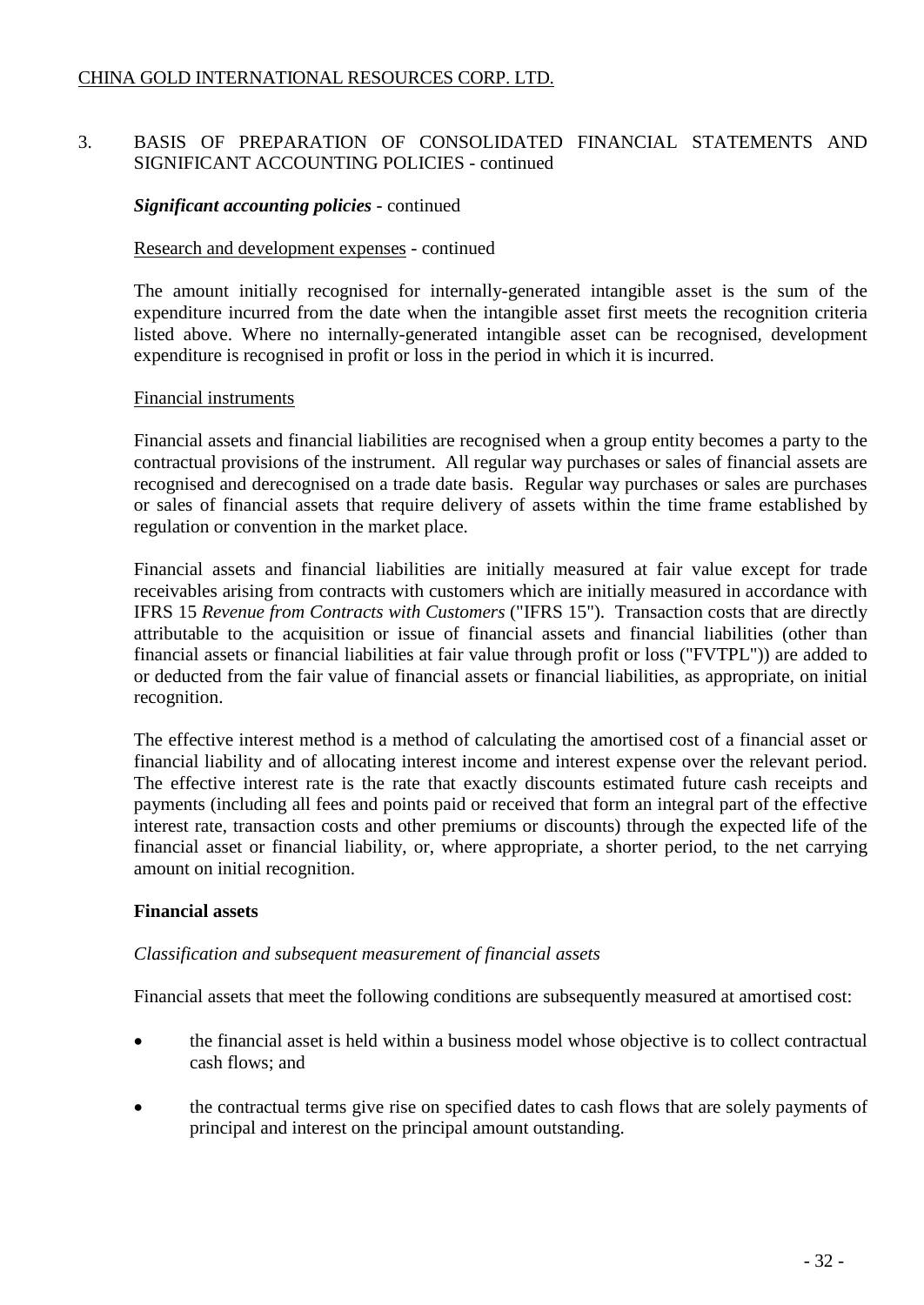# *Significant accounting policies* - continued

Financial instruments - continued

**Financial assets** - continued

### *Classification and subsequent measurement of financial assets* - continued

Financial assets that meet the following conditions are subsequently measured at fair value through other comprehensive income ("FVTOCI"):

- the financial asset is held within a business model whose objective is achieved by both selling and collecting contractual cash flows; and
- the contractual terms give rise on specified dates to cash flows that are solely payments of principal and interest on the principal amount outstanding.

All other financial assets are subsequently measured at FVTPL, except that at initial recognition of a financial asset the Group may irrevocably elect to present subsequent changes in fair value of an equity investment in other comprehensive income if that equity investment is neither held for trading nor contingent consideration recognised by an acquirer in a business combination to which IFRS 3 *Business Combinations* applies.

In addition, the Group may irrevocably designate a financial asset that is required to be measured at the amortised cost or FVTOCI as measured at FVTPL if doing so eliminates or significantly reduces an accounting mismatch.

(i) Amortised cost and interest income

Interest income is recognised using the effective interest method for financial assets measured subsequently at amortised cost. Interest income is calculated by applying the effective interest rate to the gross carrying amount of a financial asset, except for financial assets that have subsequently become credit-impaired (see below). For financial assets that have subsequently become credit-impaired, interest income is recognised by applying the effective interest rate to the amortised cost of the financial asset from the next reporting period. If the credit risk on the credit-impaired financial instrument improves so that the financial asset is no longer credit-impaired, interest income is recognised by applying the effective interest rate to the gross carrying amount of the financial asset from the beginning of the reporting period following the determination that the asset is no longer credit-impaired.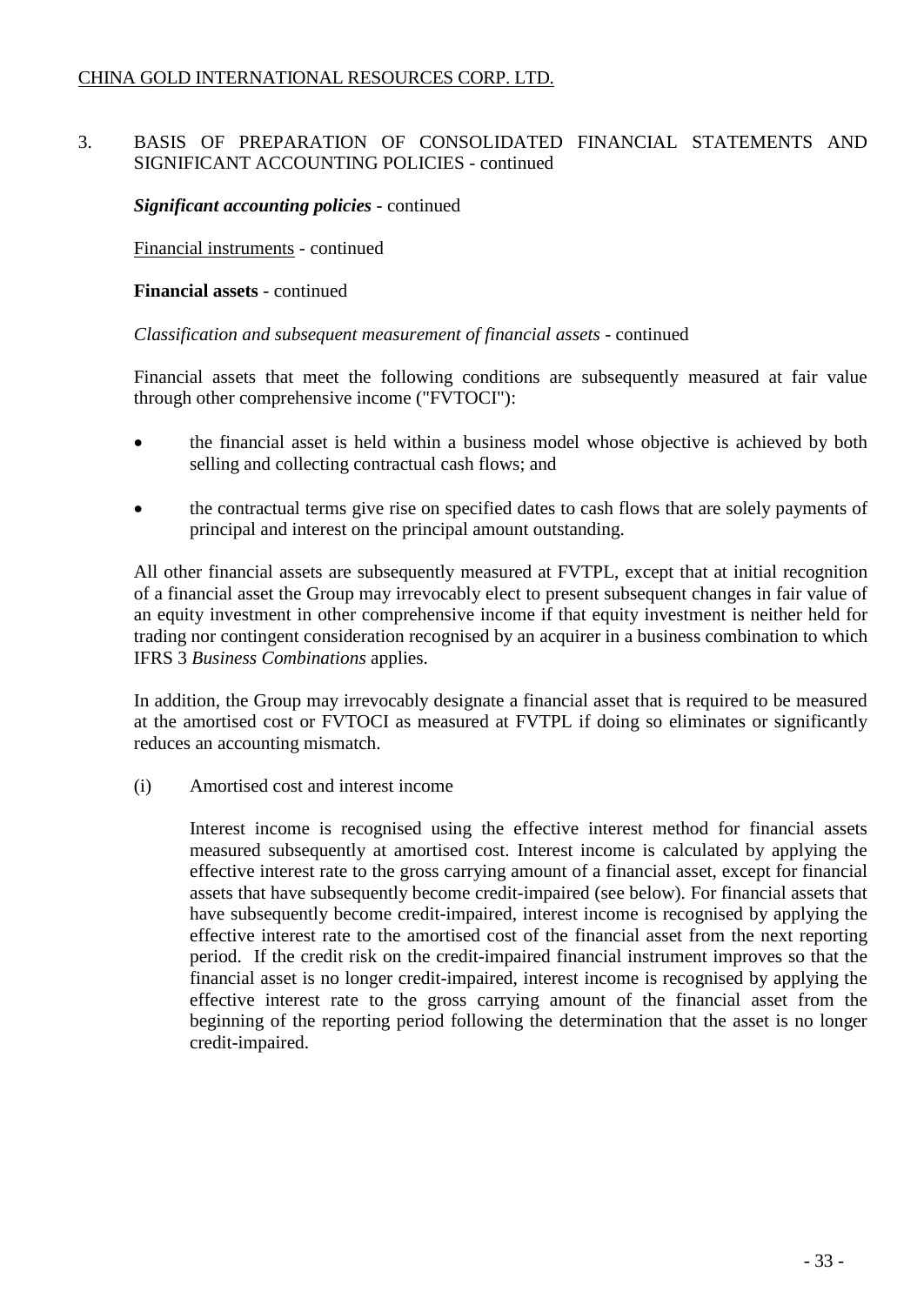*Significant accounting policies* - continued

Financial instruments - continued

**Financial assets** - continued

### *Classification and subsequent measurement of financial assets* - continued

### (ii) Equity instruments designated as at FVTOCI

Investments in equity instruments at FVTOCI are subsequently measured at fair value with gains and losses arising from changes in fair value recognised in other comprehensive income and accumulated in the investments revaluation reserve; and are not subject to impairment assessment. The cumulative gain or loss will not be reclassified to profit or loss on disposal of the equity investments, and will be transferred to retained profits.

Dividends from these investments in equity instruments are recognised in profit or loss when the Group's right to receive the dividends is established, unless the dividends clearly represent a recovery of part of the cost of the investment. Dividends are included in the "Interest and other income" line item in profit or loss.

#### *Impairment of financial assets*

The Group performs impairment assessments using expected credit loss ("ECL") model on financial assets (including trade receivables, bills receivables, other receivables, amounts due from related companies, cash and cash equivalents and restricted bank balances) which are subject to impairment assessment under IFRS 9. The amount of ECL is updated at each reporting date to reflect changes in credit risk since initial recognition.

Lifetime ECL represents the ECL that will result from all possible default events over the expected life of the relevant instrument. In contrast, 12-month ECL ("12m ECL") represents the portion of lifetime ECL that is expected to result from default events that are possible within 12 months after the reporting date. Assessments are done based on the Group's historical credit loss experience, adjusted for factors that are specific to the debtors, general economic conditions and an assessment of both the current conditions at the reporting date as well as the forecast of future conditions.

The Group always recognises lifetime ECL for trade receivables which are assessed individually.

For all other instruments, the Group measures the loss allowance equal to 12m ECL, unless there has been a significant increase in credit risk since initial recognition, in which case the Group recognises lifetime ECL. The assessment of whether lifetime ECL should be recognised is based on significant increases in the likelihood or risk of a default occurring since initial recognition.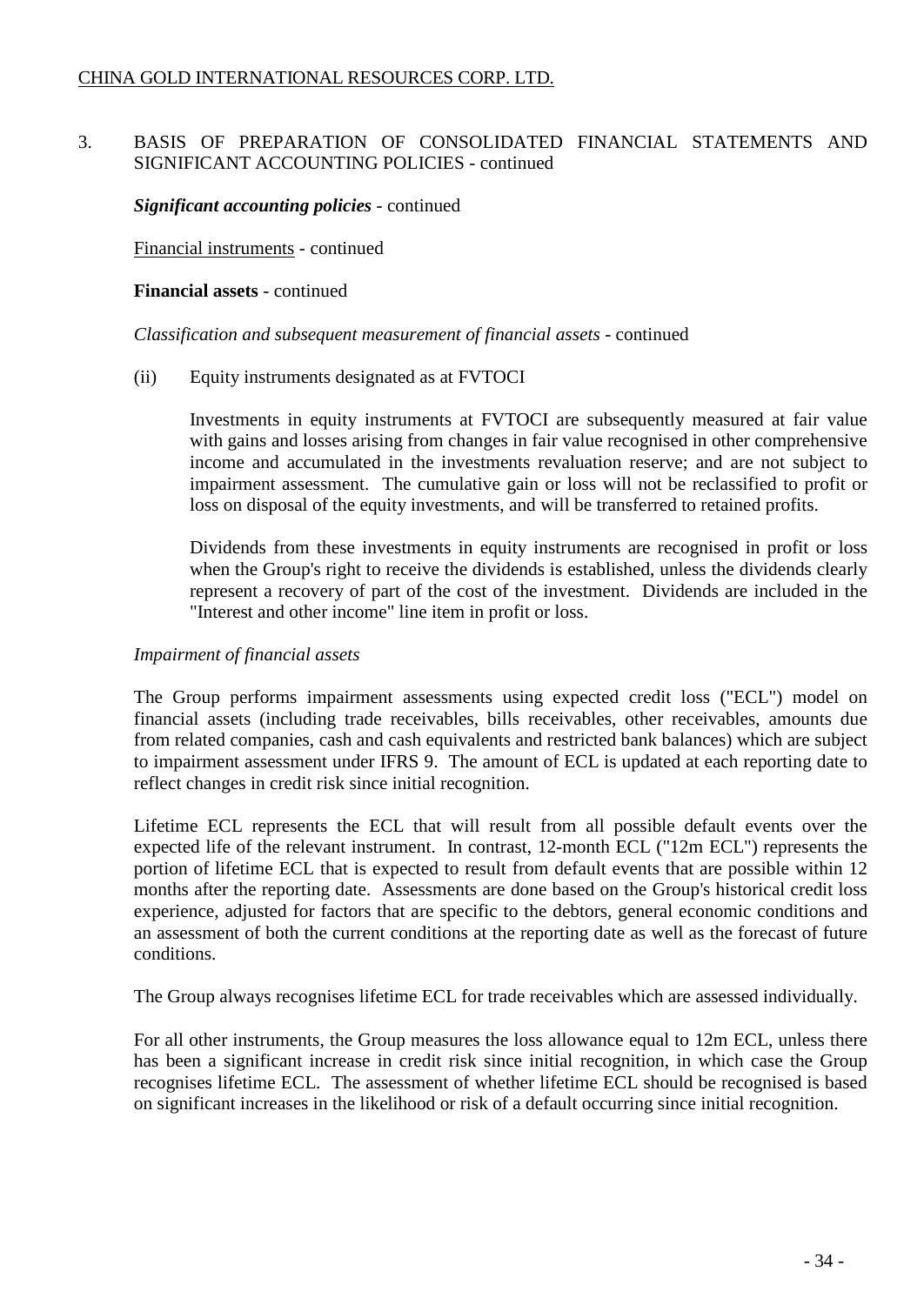*Significant accounting policies* - continued

Financial instruments - continued

**Financial assets** - continued

*Impairment of financial assets* - continued

(i) Significant increase in credit risk

In assessing whether the credit risk has increased significantly since initial recognition, the Group compares the risk of a default occurring on the financial instrument as at the reporting date with the risk of a default occurring on the financial instrument as at the date of initial recognition. In making this assessment, the Group considers both quantitative and qualitative information that is reasonable and supportable, including historical experience and forward-looking information that is available without undue cost or effort.

In particular, the following information is taken into account when assessing whether credit risk has increased significantly:

- an actual or expected significant deterioration in the financial instrument's external (if available) or internal credit rating;
- significant deterioration in external market indicators of credit risk, e.g. a significant increase in the credit spread or the credit default swap prices for the debtor;
- existing or forecast adverse changes in business, financial or economic conditions that are expected to cause a significant decrease in the debtor's ability to meet its debt obligations;
- an actual or expected significant deterioration in the operating results of the debtor;
- an actual or expected significant adverse change in the regulatory, economic, or technological environment of the debtor that results in a significant decrease in the debtor's ability to meet its debt obligations.

Irrespective of the outcome of the above assessment, the Group presumes that the credit risk has increased significantly since initial recognition when contractual payments are more than 30 days past due, unless the Group has reasonable and supportable information that demonstrates otherwise.

The Group regularly monitors the effectiveness of the criteria used to identify whether there has been a significant increase in credit risk and revises them as appropriate to ensure that the criteria are capable of identifying significant increase in credit risk before the amount becomes past due.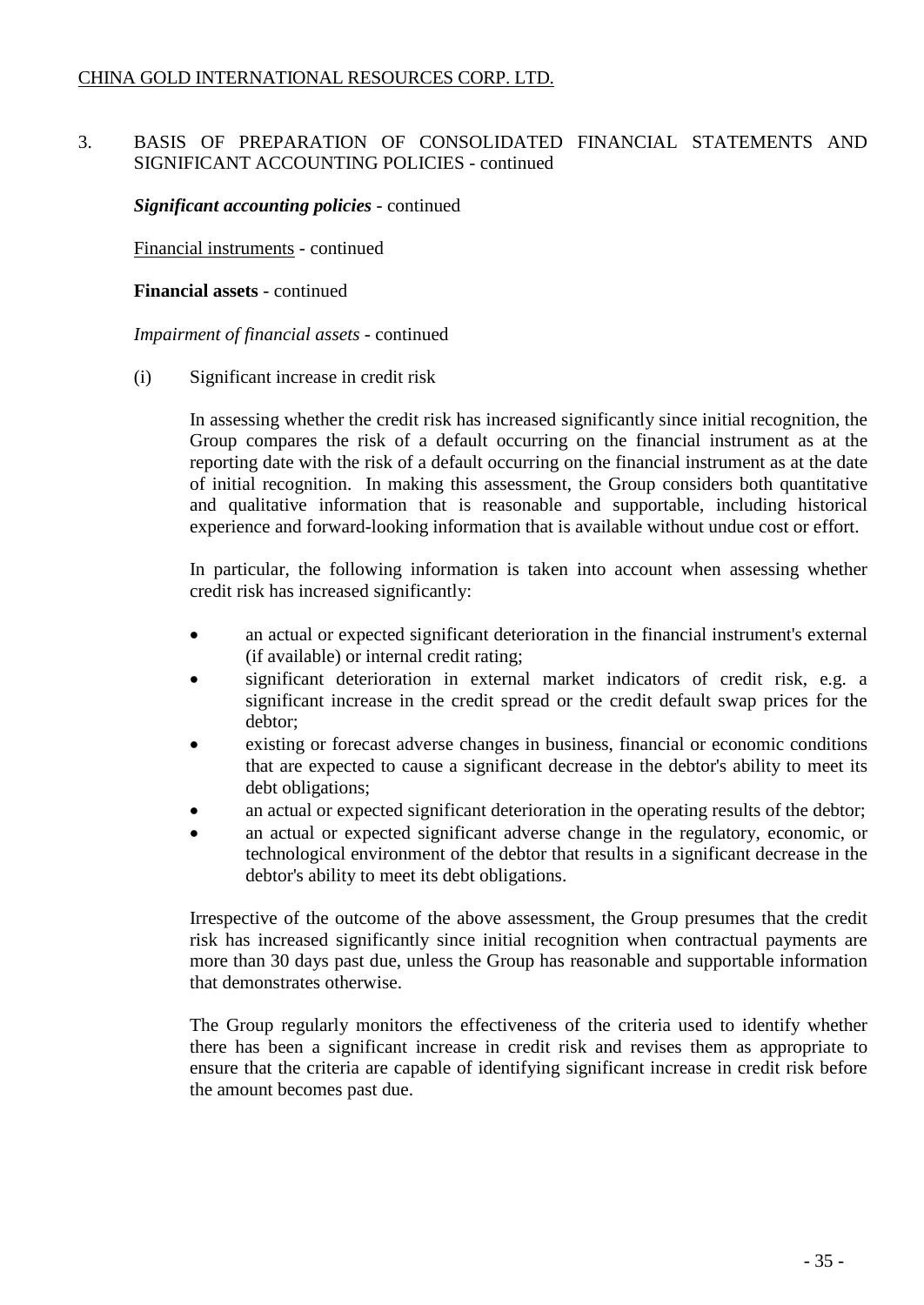*Significant accounting policies* - continued

Financial instruments - continued

**Financial assets** - continued

*Impairment of financial assets* - continued

(ii) Definition of default

For internal credit risk management, the Group considers an event of default occurs when information developed internally or obtained from external sources indicates that the debtor is unlikely to pay its creditors, including the Group, in full (without taking into account any collaterals held by the Group).

Irrespective of the above, the Group considers that default has occurred when a financial asset is more than 90 days past due unless the Group has reasonable and supportable information to demonstrate that a more lagging default criterion is more appropriate.

(iii) Credit-impaired financial assets

A financial asset is credit-impaired when one or more events that have a detrimental impact on the estimated future cash flows of that financial asset have occurred. Evidence that a financial asset is credit- impaired includes observable data about the following events:

- (a) significant financial difficulty of the issuer or the borrower;
- (b) a breach of contract, such as a default or past due event;
- (c) the lender(s) of the borrower, for economic or contractual reasons relating to the borrower's financial difficulty, having granted to the borrower a concession(s) that the lender(s) would not otherwise consider; or
- (d) it is becoming probable that the borrower will enter bankruptcy or other financial reorganisation.
- (iv) Write-off policy

The Group writes off a financial asset when there is information indicating that the counterparty is in severe financial difficulty and there is no realistic prospect of recovery, for example, when the counterparty has been placed under liquidation or has entered into bankruptcy proceedings, or in the case of trade receivables, when the amounts are over two years past due, whichever occurs sooner. Financial assets written off may still be subject to enforcement activities under the Group's recovery procedures, taking into account legal advice where appropriate. A write-off constitutes a derecognition event. Any subsequent recoveries are recognised in profit or loss.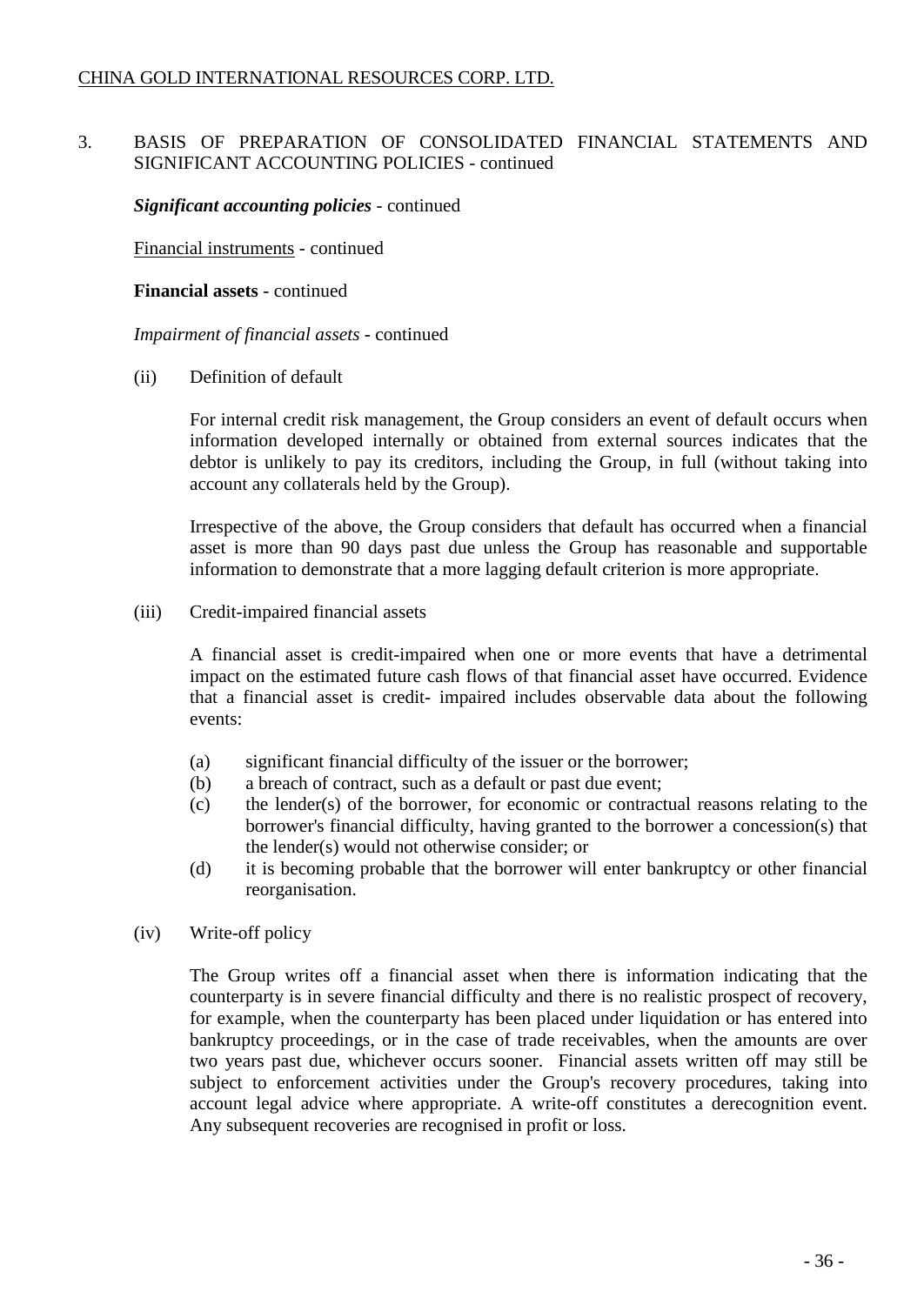*Significant accounting policies* - continued

Financial instruments - continued

**Financial assets** - continued

*Impairment of financial assets* - continued

### (v) Measurement and recognition of ECL

The measurement of ECL is a function of the probability of default, loss given default (i.e. the magnitude of the loss if there is a default) and the exposure at default. The assessment of the probability of default and loss given default is based on historical data and forwardlooking information. Estimation of ECL reflects an unbiased and probability-weighted amount that is determined with the respective risks of default occurring as the weights.

Generally, the ECL is the difference between all contractual cash flows that are due to the Group in accordance with the contract and the cash flows that the Group expects to receive, discounted at the effective interest rate determined at initial recognition.

Interest income is calculated based on the gross carrying amount of the financial asset unless the financial asset is credit-impaired, in which case interest income is calculated based on amortised cost of the financial asset.

The Group recognises an impairment gain or loss in profit or loss for all financial instruments by adjusting their carrying amount, with the exception of trade receivables where the corresponding adjustment is recognised through a loss allowance account.

# *Derecognition of financial assets*

The Group derecognises a financial asset only when the contractual rights to the cash flows from the asset expire, or when it transfers the financial asset and substantially all the risks and rewards of ownership of the asset to another entity. If the Group neither transfers nor retains substantially all the risks and rewards of ownership and continues to control the transferred asset, the Group recognises its retained interest in the asset and an associated liability for amounts it may have to pay. If the Group retains substantially all the risks and rewards of ownership of a transferred financial asset, the Group continues to recognise the financial asset and also recognises a collateralised borrowing for the proceeds received.

On derecognition of a financial asset measured at amortised cost, the difference between the asset's carrying amount and the sum of the consideration received and receivable is recognised in profit or loss.

On derecognition of an investment in equity instrument which the Group has elected on initial recognition to measure at FVTOCI, the cumulative gain or loss previously accumulated in the investments revaluation reserve is not reclassified to profit or loss, but is transferred to retained profits.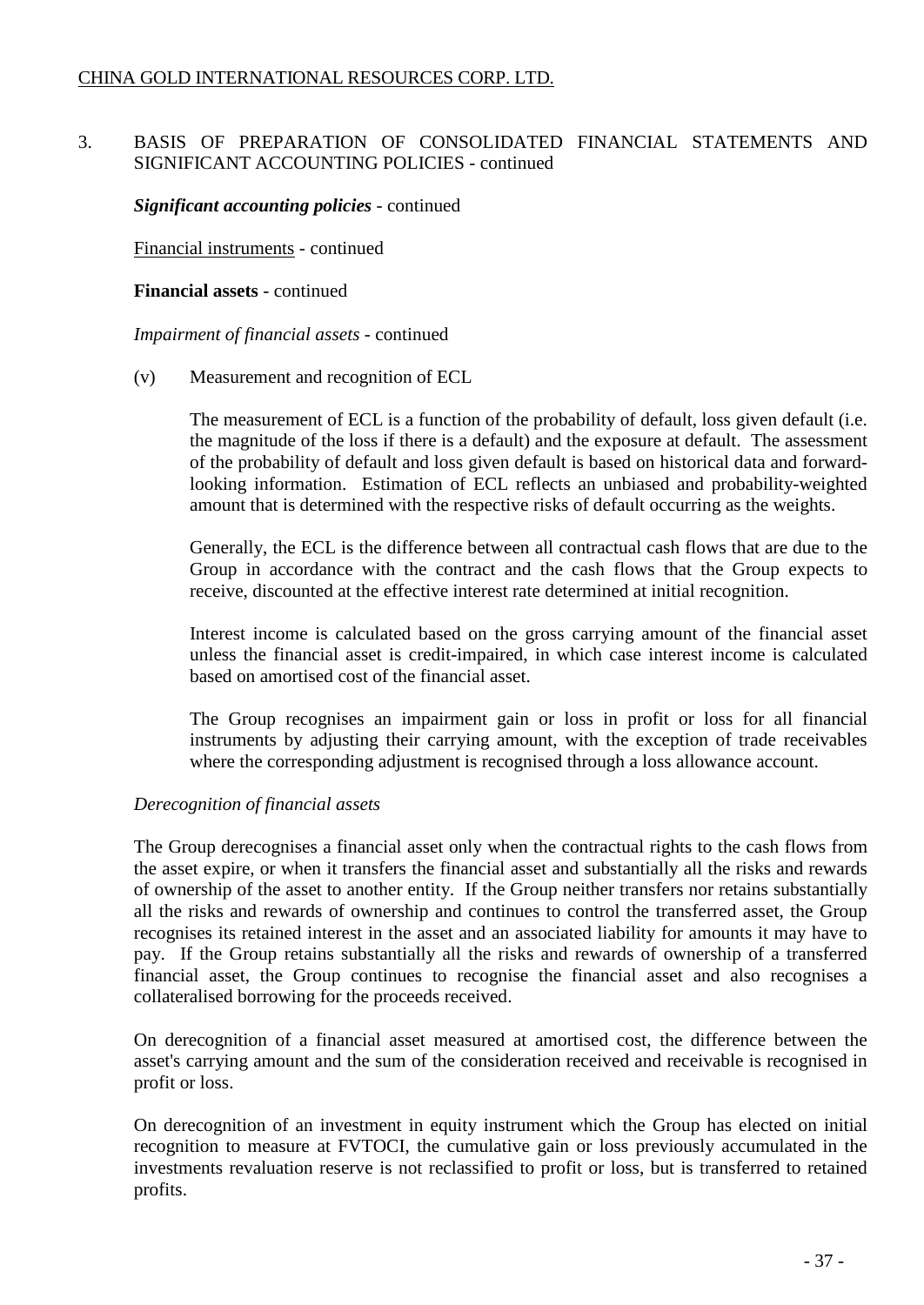### *Significant accounting policies* - continued

#### Financial instruments - continued

### **Financial liabilities and equity instruments**

#### *Classification as debt or equity*

Debt and equity instruments issued by a group entity are classified as either financial liabilities or as equity in accordance with the substance of the contractual arrangements and the definitions of a financial liability and an equity instrument.

#### *Equity instruments*

An equity instrument is any contract that evidences a residual interest in the assets of an entity after deducting all of its liabilities. Equity instruments issued by the Company are recognised at the proceeds received, net of direct issue costs.

### *Financial liabilities at amortised cost*

Financial liabilities including borrowings, entrusted loan payable, accounts and other payables are initially measured at fair value, net of transaction costs, and are subsequently measured at amortised cost using the effective interest method.

### *Derecognition/modification of financial liabilities*

The Group derecognises financial liabilities when, and only when, the Group's obligations are discharged, cancelled or have expired. The difference between the carrying amount of the financial liability derecognised and the consideration paid and payable is recognised in profit or loss.

When the contractual terms of a financial liability are modified, the Group assesses whether the revised terms result in a substantial modification from the original terms taking into account all relevant facts and circumstances including qualitative factors. If the qualitative assessment is not conclusive, the Group considers that the terms are substantially different if the discounted present value of the cash flows under the new terms, including any fees paid net of any fees received, and discounted using the original effective interest rate, is at least 10 per cent different from the discounted present value of the remaining cash flows of the original financial liability. Accordingly, such modification of terms is accounted for as an extinguishment, any costs or fees incurred are recognised as part of the gain or loss on the extinguishment. The exchange or modification is considered as non-substantial modification when such difference is less than 10 per cent.

For non-substantial modifications of financial liabilities that do not result in derecognition, the carrying amount of the relevant financial liabilities will be calculated at the present value of the modified contractual cash flows discounted at the financial liabilities' original effective interest rate. Transaction costs or fees incurred are adjusted to the carrying amount of the modified financial liabilities and are amortised over the remaining term. Any adjustment to the carrying amount of the financial liability is recognised in profit or loss at the date of modification.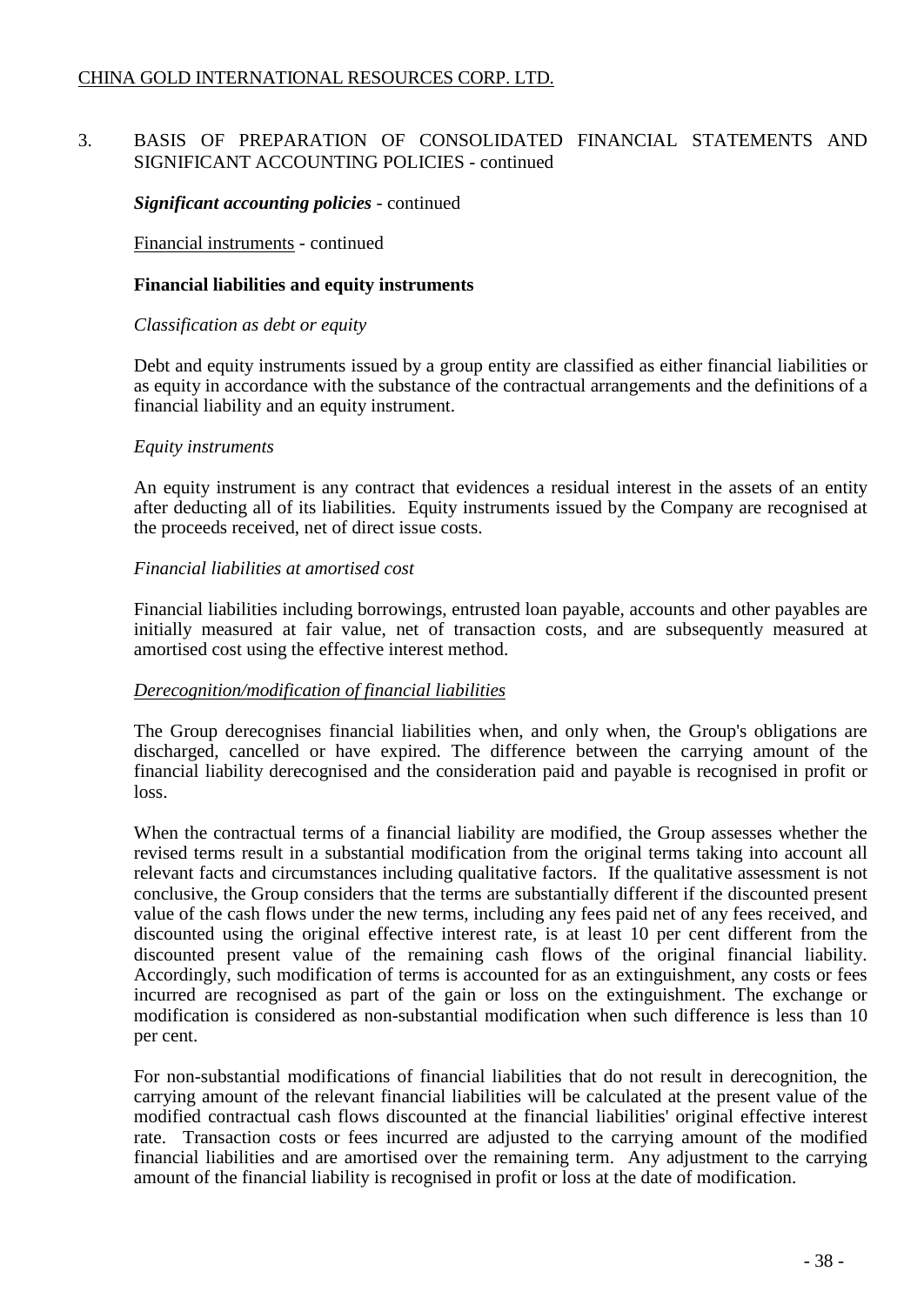## 4. KEY SOURCES OF ESTIMATION UNCERTAINTY

In the application of the Group's accounting policies, which are described in note 3, the directors of the Company are required to make judgements, estimates and assumptions about the carrying amounts of assets and liabilities that are not readily apparent from other sources. The estimates and associated assumptions are based on historical experience and other factors that are considered to be relevant. Actual results may differ from these estimates.

The estimates and underlying assumptions are reviewed on an on-going basis. Revisions to accounting estimates are recognised in the period in which the estimate is revised if the revision affects only that period, or in the period of the revision and future periods if the revision affects both current and future periods.

The following are the key assumptions concerning the future, and other key sources of estimation uncertainty at the end of the reporting period that may have a significant risk of causing a material adjustment to the carrying amounts of assets and liabilities within the next financial year.

### *(a) Impairment of property, plant and equipment, right-of-use assets and mining rights*

While assessing whether any indications of impairment exist for property, plant and equipment, right-of-use assets and mining rights, consideration is given to both external and internal sources of information. The Management consideration includes changes in the market, economic and legal environment in which the Group operates that are not within its control and affect the recoverable amounts of the property, plant and equipment, right-of-use assets and mining rights. The carrying amounts of property, plant and equipment, right-of-use assets and mining rights are reviewed for impairment in accordance with IAS 36 *Impairment of Assets* whenever certain events or changes in circumstances indicate that the carrying amount may not be recoverable. As at December 31, 2021, the market capitalisation of the Company was below the carrying value of its net assets of approximately US\$1,833 million (2020: US\$1,595 million). This may be an indicator that the carrying amounts of the Group's property, plant and equipment, right-of-use assets and mining rights are impaired. The Group's two cashgenerating units ("CGUs") for impairment assessment of the related property, plant and equipment, right-of-use assets and mining rights are two significant mine sites which are producing gold and copper concentrate.

When an impairment review is undertaken, recoverable amount is assessed by reference to the higher of 1) VIU and 2) fair value less costs of disposal. In determining the recoverable amounts of the Group's property, plant and equipment, right-of-use assets and mining rights, the Group estimates the recoverable amount based on VIU and makes estimates of the discounted future pre-tax cash flows expected to be derived from the Group's CGUs and the appropriate discount rates. The key assumptions used in estimating the projected cash flows are future metal selling prices, recoverable reserves, resources, production costs estimates, future operating costs and discount rates.

Reductions in metal price forecasts, increases in estimated future costs of production, increases in estimated future operating costs, reductions in the amount of recoverable reserves, resources, and/or change in economic conditions can result in a write-down of the carrying amounts of the Group's property, plant and equipment, right-of-use assets and mining rights.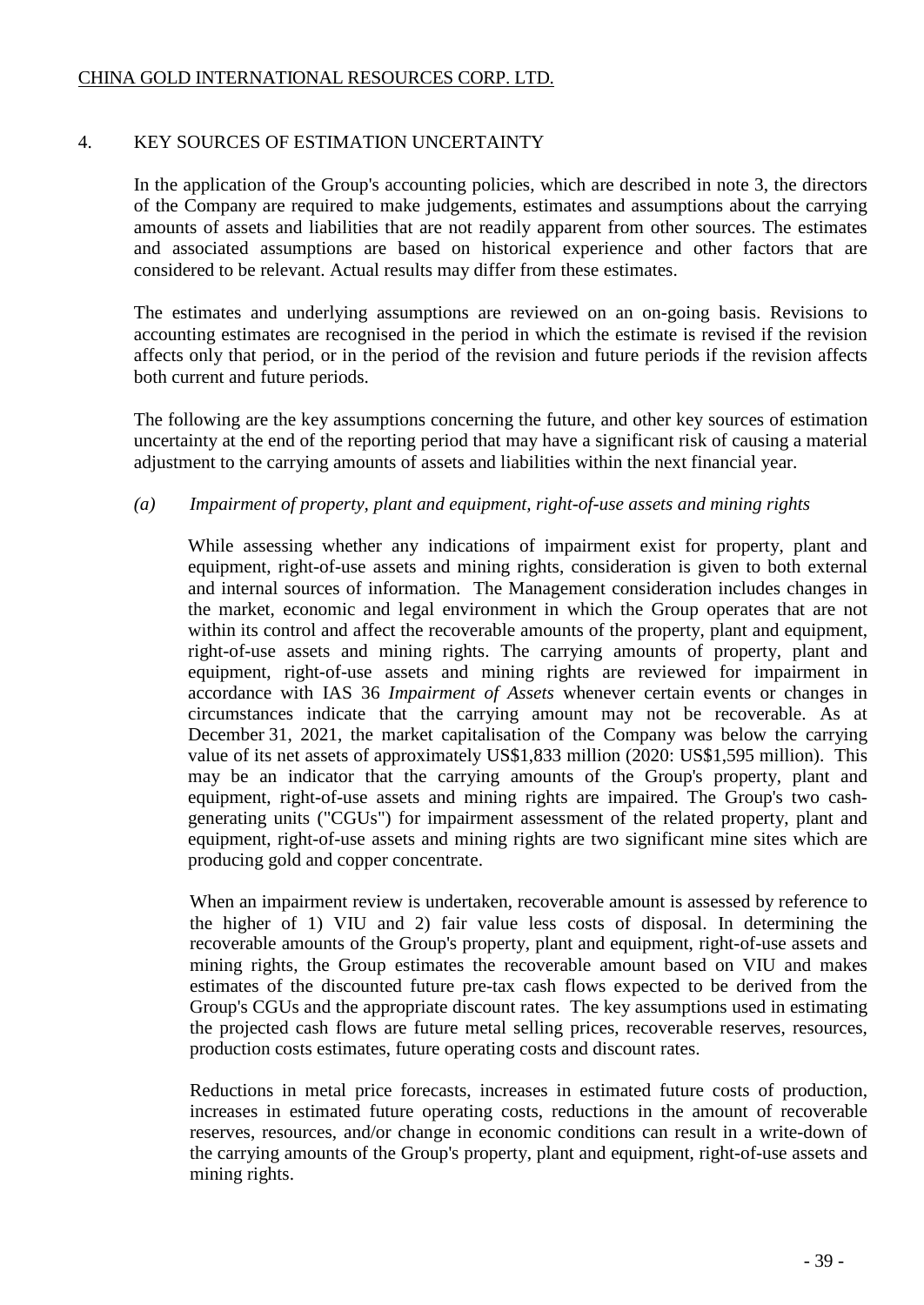### 4. KEY SOURCES OF ESTIMATION UNCERTAINTY - continued

### *(a) Impairment of property, plant and equipment, right-of-use assets and mining rights* continued

The Group uses its internal experts to perform the valuation for the purpose of the impairment assessment with assistance from third party qualified valuers. The Management works closely with internal experts and qualified external valuers to establish the appropriate valuation techniques and inputs to the model to estimate the VIU for the property, plant and equipment, right-of-use assets and mining rights.

The carrying amounts of property, plant and equipment, right-of-use assets and mining rights as at December 31, 2021 and 2020 are disclosed in notes 21, 19 and 22, respectively.

During the years ended December 31, 2021 and 2020, no impairment loss was recognised for the property, plant and equipment, right-of-use assets and mining rights in the Group's gold producing mine and copper producing mine as the recoverable amounts were higher than their respective carrying amounts.

#### *(b) Inventories*

The Group records the cost of gold mining ore placed on its leach pads and in process at its mine as gold in process inventory, and values gold in process inventory at the lower of cost and estimated net realizable value. The assumptions used in the valuation of gold in process inventories include estimates of gold contained in the ore placed on leach pads, assumptions of the amount of gold that is expected to be recovered from the ore placed on leach pads, the amount of gold in the processing plant and an assumption of the gold price expected to be realised when the gold is recovered. If these estimates or assumptions are proven inaccurate, the Group could be required to write down the recorded value of its gold in process inventories. During the year, there is no change in the relevant estimation.

Although the quantities of recoverable gold placed on the leach pad and the processing plant are reconciled by comparing the grades of ore placed on the leach pad to the quantities actually recovered, the nature of the leaching process inherently limits the ability to precisely monitor inventory levels. The actual recovery of gold from the leach pad is not known until the leaching process has concluded at the end of the mine life.

The Management periodically reassesses the assumptions used in the valuation of gold in process and the costing of production of gold doré bars, particularly the assumptions of the amount of gold that is expected to be recovered from the ore placed on leach pads (the "Estimated Recovery Rate"). As a result of such reassessments, an increase/decrease in the Estimated Recovery Rate would lead to a decrease/increase in the average production cost of gold doré bars. During the year, there is no change in the relevant estimation.

The carrying amount of gold in process and gold doré bars as at December 31, 2021 and 2020 are disclosed in note 18.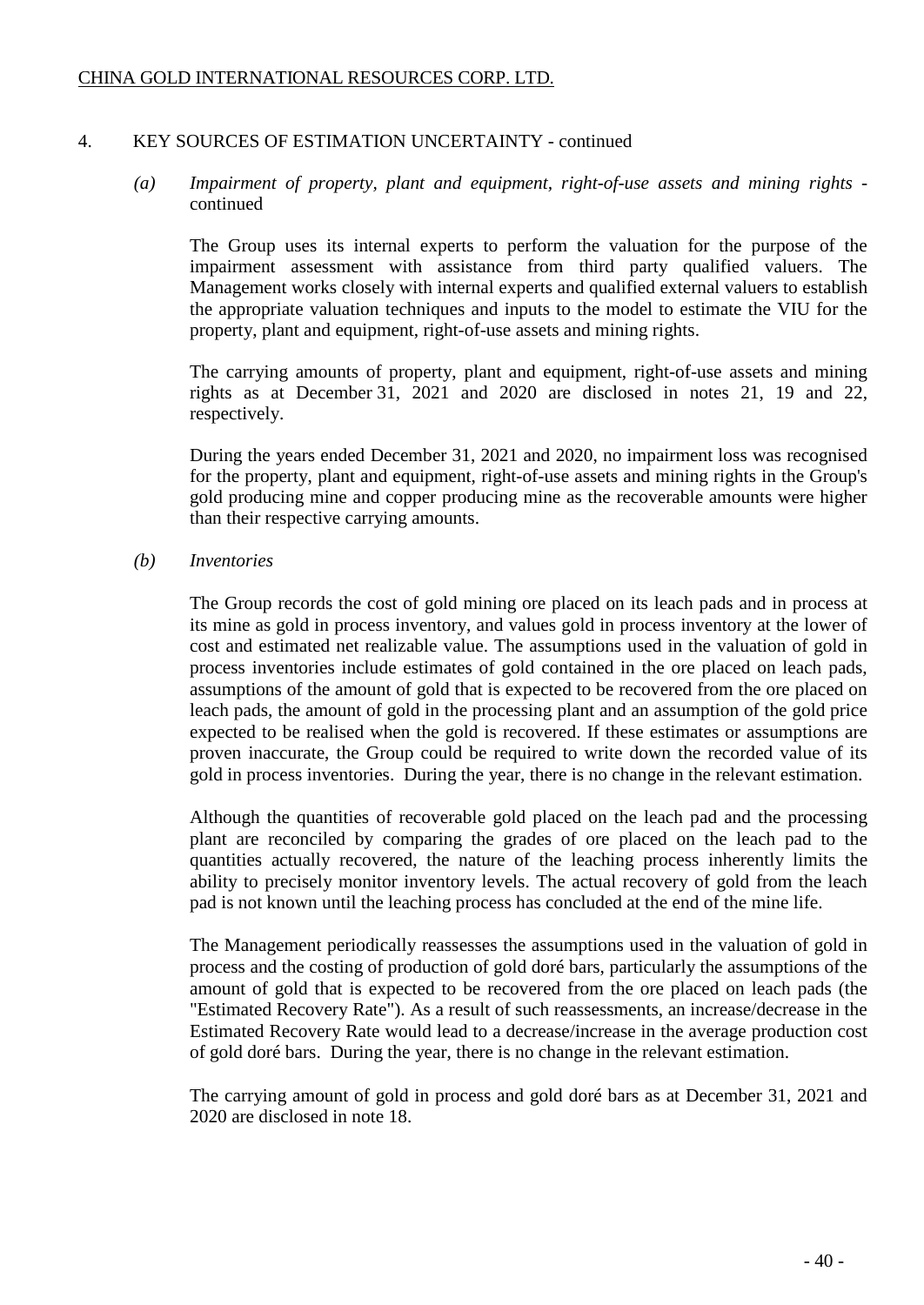## 5. REVENUE AND SEGMENT INFORMATION

### **Revenue**

(i) Disaggregation of revenue from contracts with customers

The following is an analysis of the Group's revenue from its major products and services:

|                    | 2021            | 2020            |
|--------------------|-----------------|-----------------|
|                    | <b>US\$'000</b> | <b>US\$'000</b> |
| At a point in time |                 |                 |
| Gold doré bars     | 266,187         | 260,074         |
| Copper             | 561,593         | 291,182         |
| Other by-products  | 309,576         | 312,776         |
| Total revenue      | 1,137,356       | 864,032         |
|                    |                 |                 |

(ii) Performance obligations for contracts with customers

The Group sells gold doré bars, copper and other by-products directly to customers. Revenue is recognised at a point in time when control of the gold doré bars, copper and other by-products is passed to customers, i.e. when the products are delivered and titles have passed to customers. A contract liability represents the Group's obligation to transfer goods or services to a customer for which the Group has received consideration (or an amount of consideration is due) from the customer.

All sales of gold doré bars, copper and other by-products are for periods of one year or less. As permitted under IFRS 15, the transaction price allocated to these unsatisfied contracts is not disclosed.

### **Segment information**

IFRS 8 *Operating Segment* requires operating segments to be identified on the basis of internal reports that are regularly reviewed by the chief operating decision-maker ("CODM") to allocate resources to the segments and to assess their performance.

The CODM, who is responsible for allocating resources and assessing performance of the operating segments, has been defined as the executive directors of the Company. The CODM has identified two operating and reportable segments as follows:

- (i) The mine-produced gold segment the production of gold doré bars through the Group's integrated processes, i.e., mining, metallurgical processing, production and selling of gold doré bars to external clients.
- (ii) The mine-produced copper concentrate segment the production of copper concentrate including other by-products through the Group's integrated processes, i.e., mining, metallurgical processing, production and selling copper concentrate including other byproducts to external clients.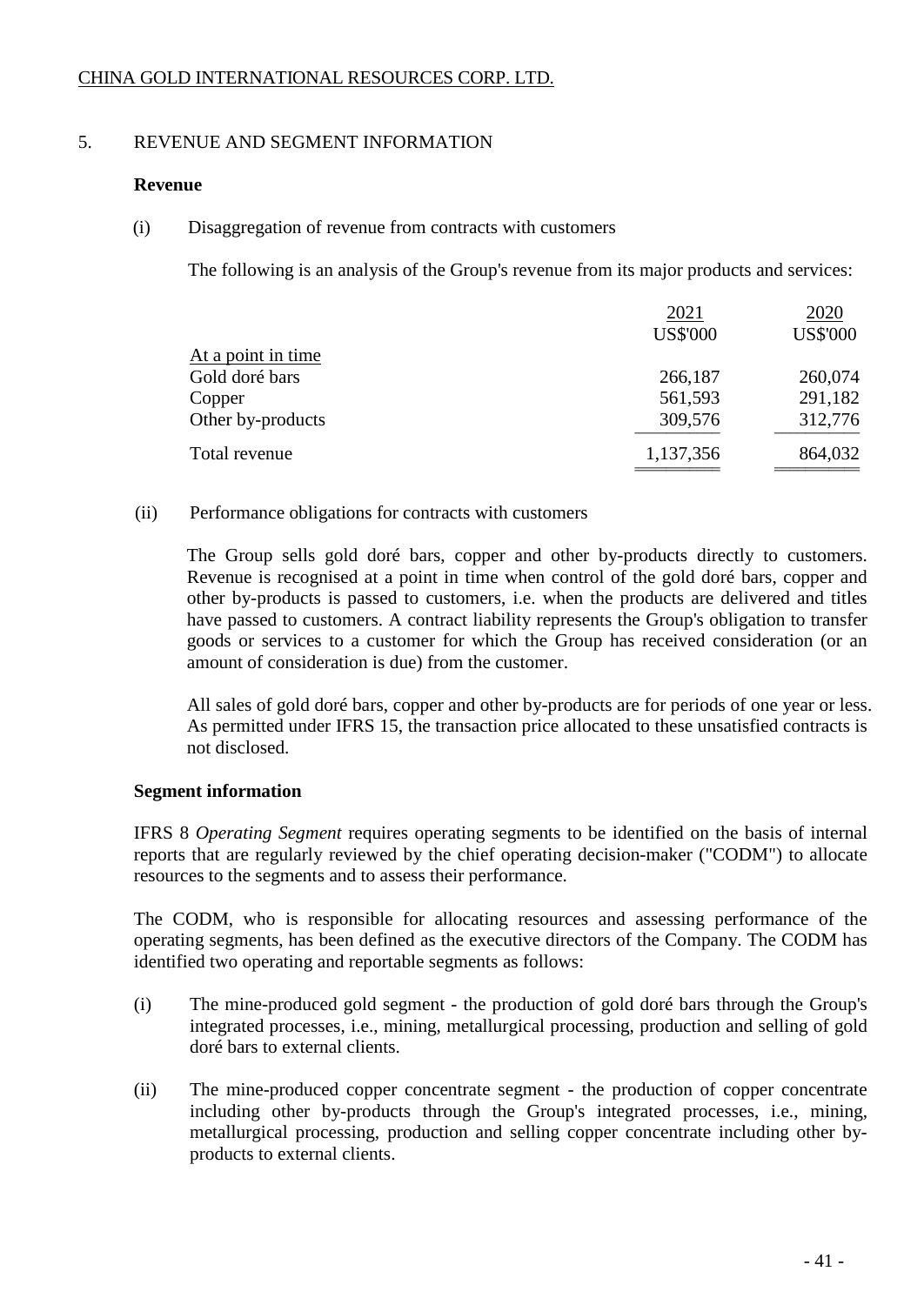## 5. REVENUE AND SEGMENT INFORMATION - continued

#### **Segment information** - continued

Information regarding the above segments is reported below.

#### (a) Segment revenue and results

The following is an analysis of the Group's revenue and results by operating and reportable segment:

#### **For the year ended December 31, 2021**

|                                                                |                 | Mine -          |                 |                 |                 |
|----------------------------------------------------------------|-----------------|-----------------|-----------------|-----------------|-----------------|
|                                                                | Mine -          | produced        |                 |                 |                 |
|                                                                | produced        | copper          | Segment         |                 |                 |
|                                                                | gold            | concentrate     | total           | Unallocated     | Consolidated    |
|                                                                | <b>US\$'000</b> | <b>US\$'000</b> | <b>US\$'000</b> | <b>US\$'000</b> | <b>US\$'000</b> |
| Revenue - external and                                         |                 |                 |                 |                 |                 |
| segment revenue                                                | 266,187         | 871,169         | 1,137,356       |                 | 1,137,356       |
| Cost of sales                                                  | (227, 736)      | (505, 475)      | (733,211)       |                 | (733, 211)      |
| Mining operating earnings                                      | 38,451          | 365,694         | 404,145         |                 | 404,145         |
| Income (loss) from operations<br>Foreign exchange (loss) gain, | 37,733          | 299,997         | 337,730         | (4,764)         | 332,966         |
| net                                                            | (3,852)         | 13,465          | 9,613           | (1,031)         | 8,582           |
| Interest and other income                                      | 1,598           | 3,548           | 5,146           | 1,267           | 6,413           |
| Finance costs                                                  | (3, 447)        | (23,079)        | (26, 526)       | (9,787)         | (36,313)        |
| Profit (loss) before income tax                                | 32,032          | 293,931         | 325,963         | (14,315)        | 311,648         |

### **For the year ended December 31, 2020**

|                                 |                 | Mine -          |                 |                 |                 |
|---------------------------------|-----------------|-----------------|-----------------|-----------------|-----------------|
|                                 | Mine -          | produced        |                 |                 |                 |
|                                 | produced        | copper          | Segment         |                 |                 |
|                                 | gold            | concentrate     | total           | Unallocated     | Consolidated    |
|                                 | <b>US\$'000</b> | <b>US\$'000</b> | <b>US\$'000</b> | <b>US\$'000</b> | <b>US\$'000</b> |
| Revenue - external and          |                 |                 |                 |                 |                 |
| segment revenue                 | 260,074         | 603,958         | 864,032         |                 | 864,032         |
| Cost of sales                   | (208, 152)      | (446, 026)      | (654, 178)      |                 | (654, 178)      |
| Mining operating earnings       | 51,922          | 157,932         | 209,854         |                 | 209,854         |
| Income (loss) from operations   | 51,444          | 107,953         | 159,397         | (5,181)         | 154,216         |
| Foreign exchange (loss) gain,   |                 |                 |                 |                 |                 |
| net                             | (5,028)         | 8,857           | 3,829           | (426)           | 3,403           |
| Interest and other income       | 1,305           | 7,838           | 9,143           | 682             | 9,825           |
| Finance costs                   | (4,282)         | (23, 357)       | (27, 639)       | (14, 375)       | (42, 014)       |
| Profit (loss) before income tax | 43,439          | 101,291         | 144,730         | (19,300)        | 125,430         |
|                                 |                 |                 |                 |                 |                 |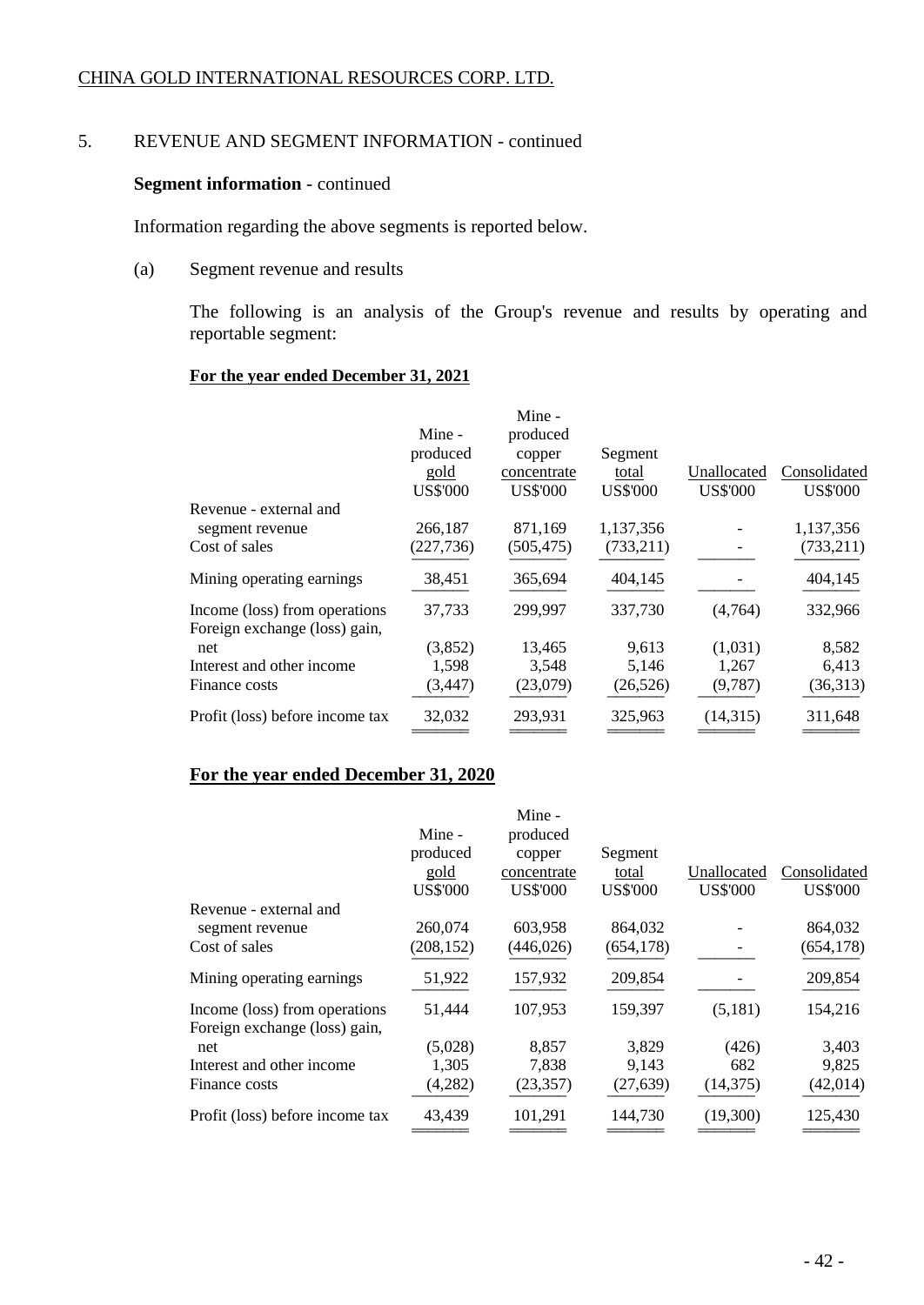# 5. REVENUE AND SEGMENT INFORMATION - continued

#### **Segment information** - continued

(a) Segment revenue and results - continued

The accounting policies of the operating segments are the same as the Group's accounting policies described in note 3. Segment results represent profit (loss) before income tax without allocation of certain general and administrative expenses, foreign exchange gain (loss), interest and other income and finance costs, attributable to the respective segment. This is the measure reported to the CODM for the purposes of resource allocation and performance assessment.

There are no inter-segment sales for the years ended December 31, 2021 and 2020.

(b) Segment assets and liabilities

The following is an analysis of the Group's assets and liabilities by segment representing assets/liabilities directly attributable to the respective segment:

|                          | Mine -<br>produced<br>gold<br><b>US\$'000</b> | Mine -<br>produced<br>copper<br>concentrate<br><b>US\$'000</b> | Segment<br>total<br><b>US\$'000</b> | Unallocated<br><b>US\$'000</b> | Consolidated<br><b>US\$'000</b> |
|--------------------------|-----------------------------------------------|----------------------------------------------------------------|-------------------------------------|--------------------------------|---------------------------------|
| As of December 31, 2021  |                                               |                                                                |                                     |                                |                                 |
| Total assets             | 639.013                                       | 2,584,877                                                      | 3,223,890                           | 33,153                         | 3,257,043                       |
| <b>Total liabilities</b> | 84.130                                        | 1,036,957                                                      | 1,121,087                           | 302,564                        | 1,423,651                       |
| As of December 31, 2020  |                                               |                                                                |                                     |                                |                                 |
| Total assets             | 678,630                                       | 2,612,039                                                      | 3,290,669                           | 31,973                         | 3,322,642                       |
| <b>Total liabilities</b> | 130.613                                       | 1.296.112                                                      | 1.426.725                           | 300,448                        | 1.727.173                       |

For the purposes of monitoring segment performance and allocating resources between segments:

- all assets are allocated to operating segments other than certain cash and cash equivalents, other receivables, prepaid expenses and deposits, right-of-use assets, property, plant and equipment and equity instrument at FVTOCI; and
- all liabilities are allocated to operating segments other than other payables and accrued expenses, lease liabilities, deferred income and certain borrowings.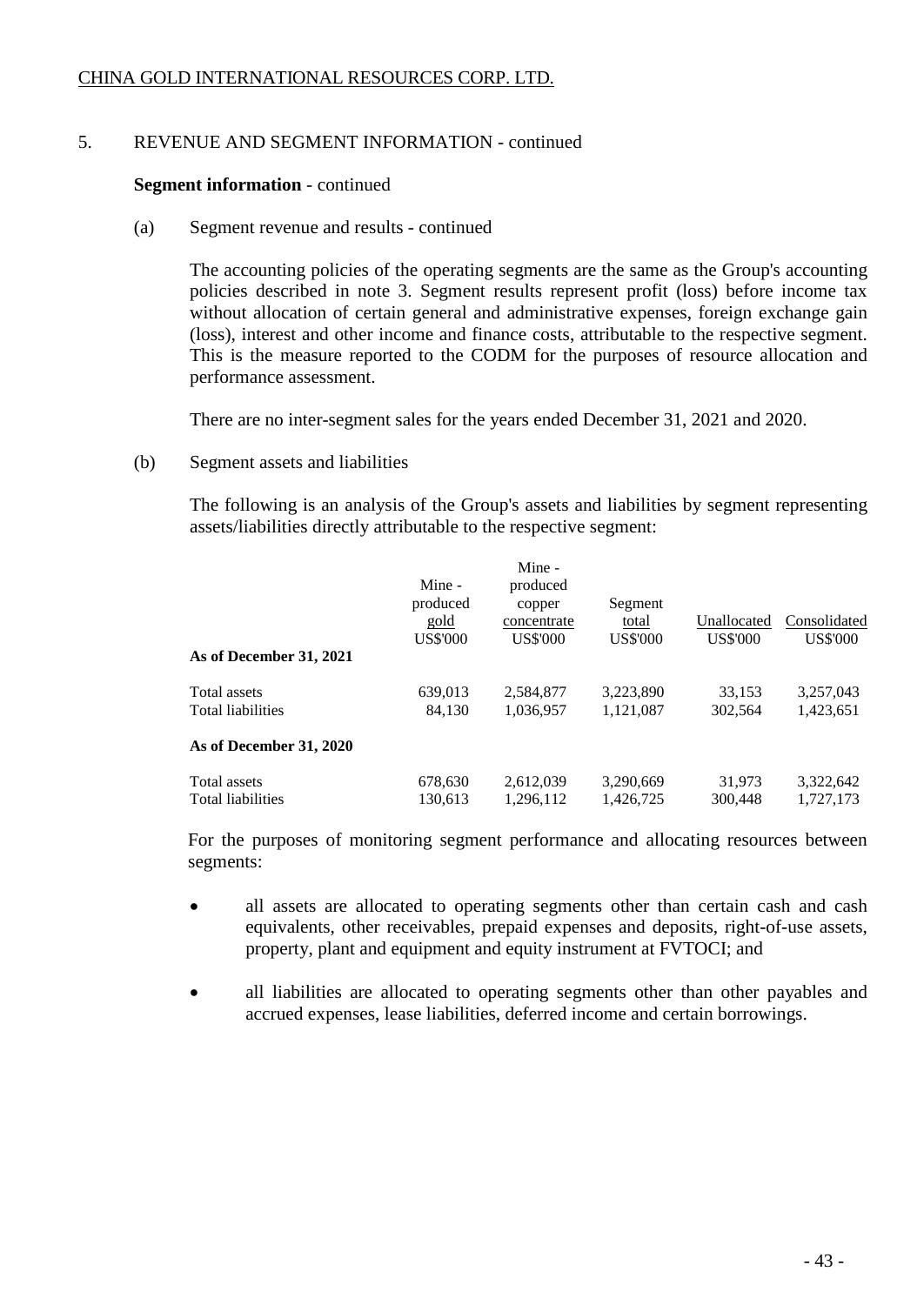### 5. REVENUE AND SEGMENT INFORMATION - continued

#### **Segment information** - continued

(c) Other segment information (included in the measure of segment profit or loss or segment assets regularly provided to the CODM)

| Mine -<br>produced<br>gold<br><b>US\$'000</b> | Mine -<br>produced<br>copper<br>concentrate<br><b>US\$'000</b> | Segment<br>total<br><b>US\$'000</b> | Unallocated<br><b>US\$'000</b> | Consolidated<br><b>US\$'000</b> |
|-----------------------------------------------|----------------------------------------------------------------|-------------------------------------|--------------------------------|---------------------------------|
|                                               |                                                                |                                     |                                |                                 |
|                                               |                                                                |                                     |                                |                                 |
|                                               |                                                                |                                     |                                | 109,761                         |
|                                               |                                                                |                                     |                                | 11,642                          |
|                                               |                                                                |                                     |                                |                                 |
|                                               |                                                                | (137,791)                           | (3)                            | (137, 794)                      |
| (2,054)                                       | (35,311)                                                       | (37, 365)                           |                                | (37, 365)                       |
| (198)                                         | (337)                                                          | (535)                               | (108)                          | (643)                           |
|                                               |                                                                |                                     |                                |                                 |
|                                               |                                                                |                                     |                                |                                 |
| 30,327                                        | 115,401                                                        | 145,728                             |                                | 145,728                         |
|                                               |                                                                |                                     |                                |                                 |
| (67, 434)                                     | (81,238)                                                       | (148,672)                           |                                | (148, 672)                      |
|                                               |                                                                |                                     |                                | (38,021)                        |
| (79)                                          | (317)                                                          | (396)                               | (96)                           | (492)                           |
|                                               | 4,280<br>11,642<br>(71, 723)<br>(2,033)                        | 105,481<br>(66,068)<br>(35,988)     | 109,761<br>11,642<br>(38,021)  |                                 |

#### (d) Geographical information

The Group operated in two geographical areas, Canada and the PRC. The Group's corporate division located in Canada does not have any revenue and therefore is not presented as an operating segment. During the years ended December 31, 2021 and 2020, the Group's revenue was generated from gold sales and copper multi-products to customers in the PRC. Approximately 99% (2020: 99%) of non-current assets of the Group are located in the PRC.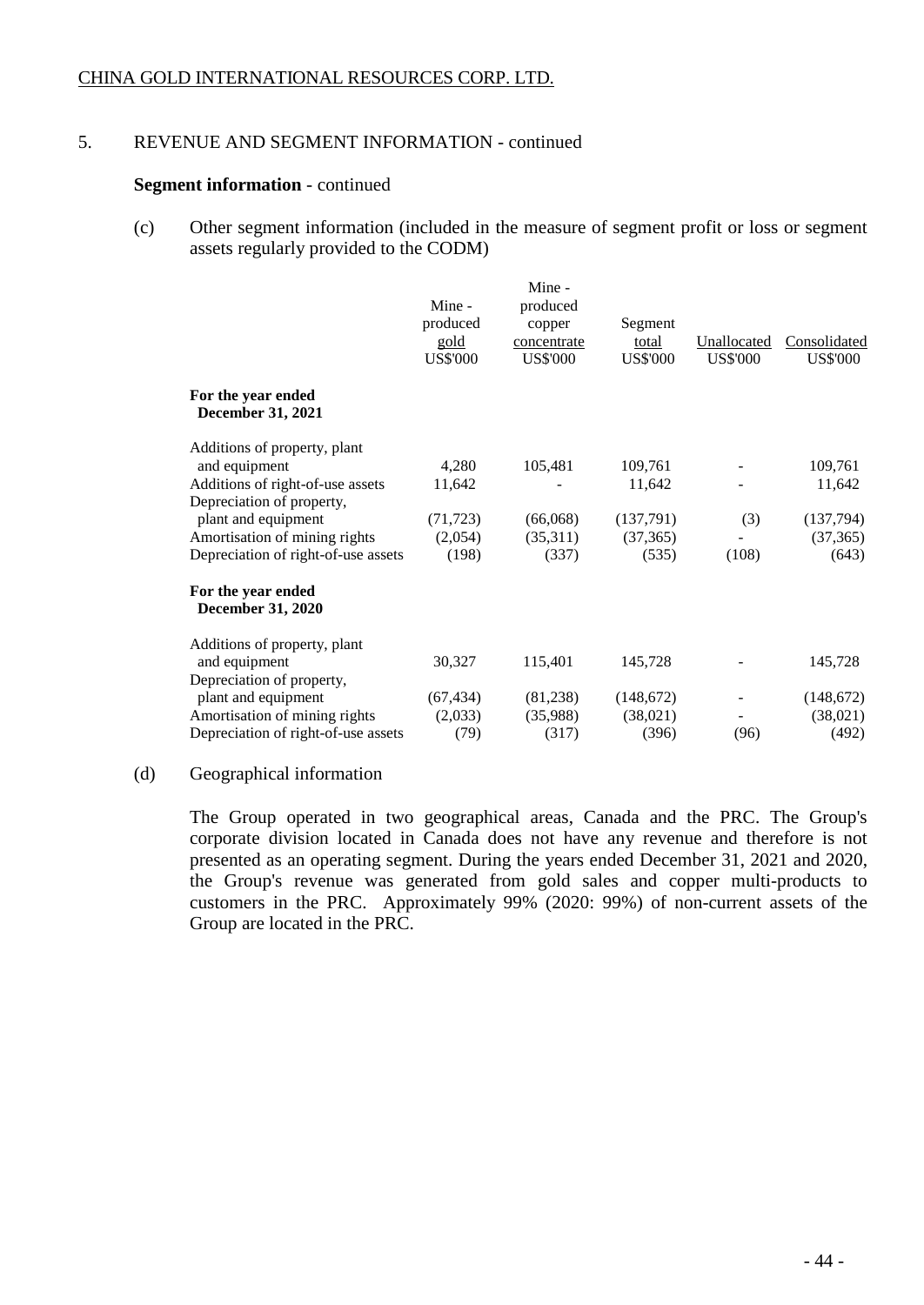## 5. REVENUE AND SEGMENT INFORMATION - continued

#### **Segment information** - continued

(e) Information about major customers

Revenue from major customers which accounts for 10% or more of the Group's total revenue are sales of gold doré bars and copper concentrate including other by-products to CNG and its subsidiaries as disclosed in note 32 (a). In addition, revenue from third-party customers of the corresponding years contributing over 10% of the total sales of the Group are as follows:

|                | Year ended      | Year ended      |
|----------------|-----------------|-----------------|
|                | December 31,    | December 31,    |
|                | 2021            | 2020            |
|                | <b>US\$'000</b> | <b>US\$'000</b> |
| Customer $A^1$ | 198,087         | 171,452         |
| Customer $B1$  | $N/A^2$         | 91,215          |
|                |                 |                 |

<sup>1</sup> Revenue from mine-produced copper concentrate segment.<br><sup>2</sup> The corresponding revenue did not contribute over 10% of the total revenue of the Group.

## 6. GENERAL AND ADMINISTRATIVE EXPENSES

|                                               | Year ended      | Year ended      |
|-----------------------------------------------|-----------------|-----------------|
|                                               | December 31,    | December 31,    |
|                                               | 2021            | 2020            |
|                                               | <b>US\$'000</b> | <b>US\$'000</b> |
| Administration and office.                    | 6,902           | 7,447           |
| Depreciation of property, plant and equipment | 4,566           | 4,060           |
| Depreciation of right-of-use assets           | 107             | 96              |
| Professional fees                             | 3,986           | 3,454           |
| Salaries and benefits                         | 15,219          | 14,121          |
| Others                                        | 13,240          | 7,483           |
| Total general and administrative expenses     | 44,020          | 36,661          |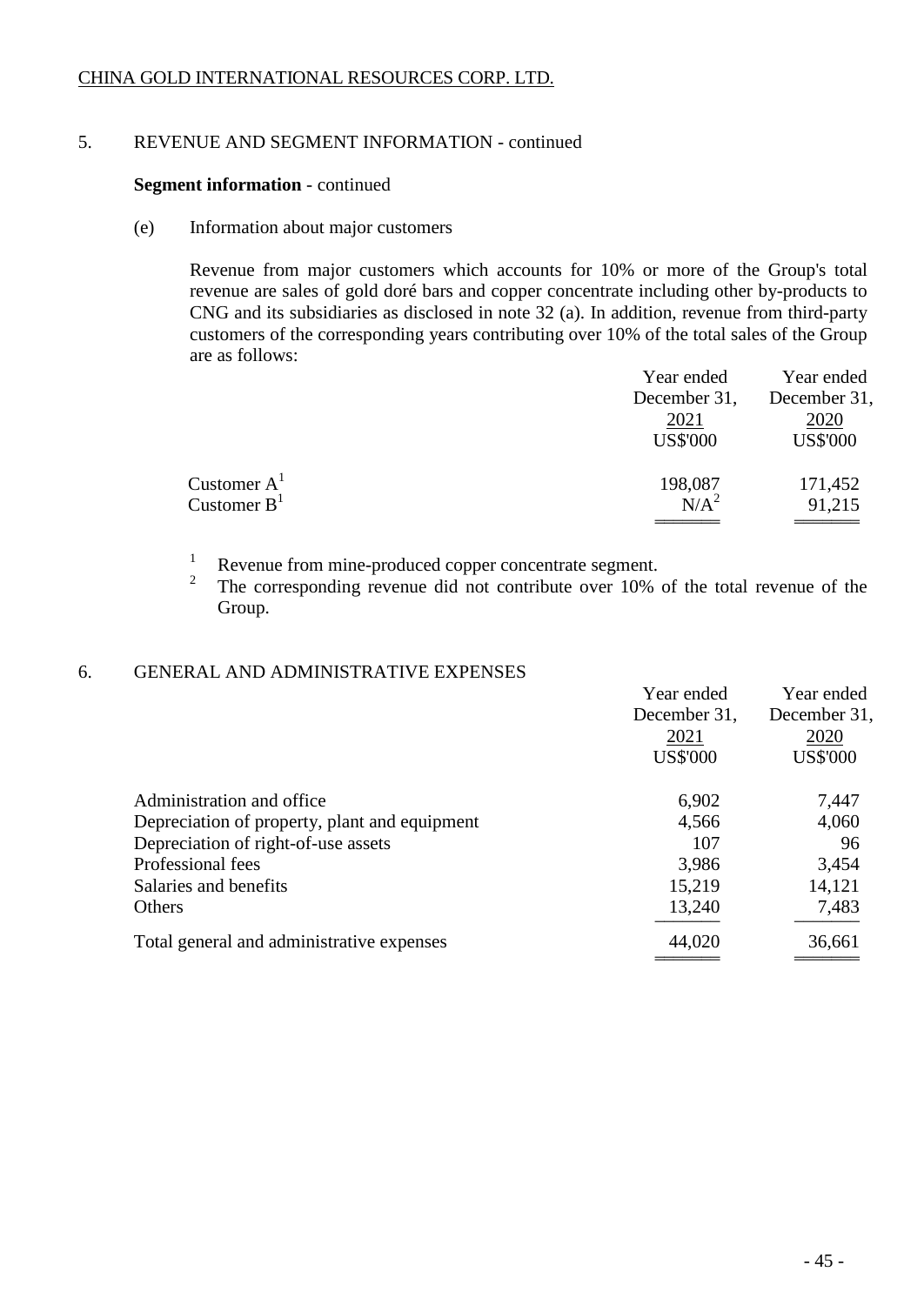### 7. EXPLORATION AND EVALUATION EXPENDITURE

|                                              | Year ended                      | Year ended      |
|----------------------------------------------|---------------------------------|-----------------|
|                                              | December 31,                    | December 31,    |
|                                              | 2021                            | 2020            |
|                                              | <b>US\$'000</b>                 | <b>US\$'000</b> |
| CSH Gold Mine<br>Generative exploration      | 718<br>$\overline{\phantom{a}}$ | 477             |
| Total explorative and evaluation expenditure | 718                             | 477             |

### 8. FINANCE COSTS

|                                                     | Year ended      | Year ended      |
|-----------------------------------------------------|-----------------|-----------------|
|                                                     | December 31,    | December 31,    |
|                                                     | 2021            | 2020            |
|                                                     | <b>US\$'000</b> | <b>US\$'000</b> |
| Interests on borrowings                             | 32,089          | 40,134          |
| Interests on lease liabilities                      | 31              | 16              |
| Accretion on environmental rehabilitation (note 30) | 5,687           | 2,410           |
|                                                     | 37,807          | 42,560          |
| Less: Amounts capitalised to property, plant        |                 |                 |
| and equipment                                       | (1, 494)        | (546)           |
| Total finance costs                                 | 36,313          | 42,014          |
|                                                     |                 |                 |

Interest has been capitalised at a capitalisation rate representing the weighted average interest to general borrowings.

|                     | Year ended<br>December 31, | Year ended<br>December 31, |
|---------------------|----------------------------|----------------------------|
|                     | 2021<br>$\%$               | 2020<br>$\%$               |
| Capitalisation rate | 2.67                       | 2.45                       |

### 9. INCOME TAX EXPENSE

The Company was incorporated in Canada and is subject to Canadian federal and provincial tax requirements which are calculated at 27% (2020: 27%) of the estimated assessable profit for the year ended December 31, 2021. Since its incorporation, the Company had no assessable profit subject to Canadian federal and provincial tax requirements. PRC Enterprise Income Tax ("EIT") is calculated at the prevailing tax rate of 25% (2020: 25%) on the estimated taxable profit of the group entities located in the PRC for the year ended December 31, 2021 except as described below.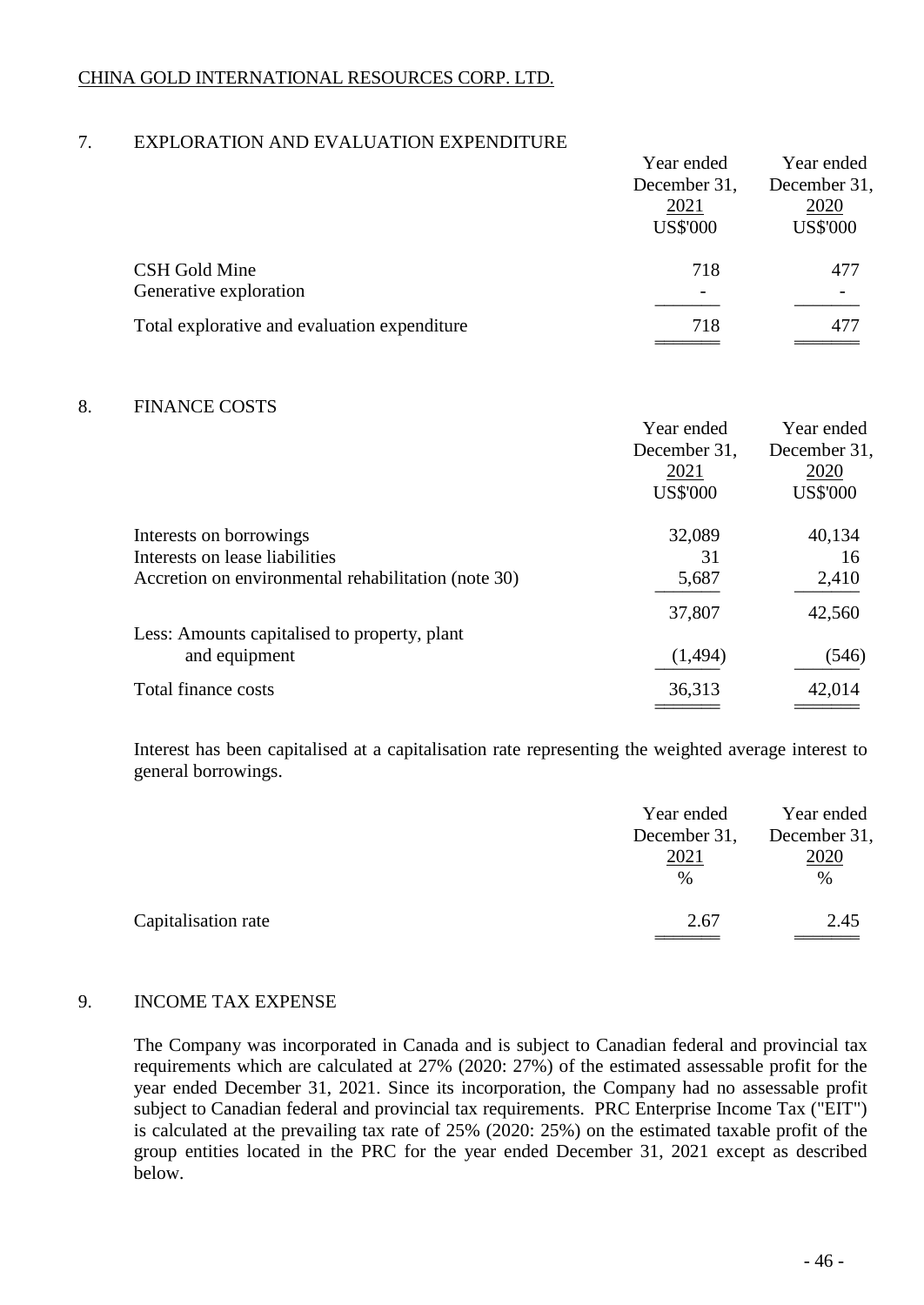## 9. INCOME TAX EXPENSE - continued

Pursuant to the Enterprise Income Tax Law (the "EIT" Law) effective on January 1, 2008, Inner Mongolia Pacific Mining Co., Ltd. ("IMP") is a certified "High and New Technology Enterprise" which is entitled to a preferential tax rate of 15% for three years from the year ended December 31, 2017 and eligible for renewal every three years. For the year ended December 31, 2020, IMP is subject to prevailing tax rate of 25% of taxable profit after expiry of certificate of "High and New Technology Enterprise". For the year ended December 31, 2021, IMP is certified as a "High and New Technology Enterprise", and entitled to a preferential tax rate of 15% for three years from the year ended December 31, 2021, set to expire in 2023.

Tibet Huatailong Mining Development Co., Ltd. ("Huatailong"), Metrorkongka County Jiama Industry and Trade Co., Ltd. ("Jiama Industry and Trade") and Tibet Jia Ertong Minerals Exploration Co., Ltd. ("Jia Ertong") established in the westward development area of the PRC were subject to preferential tax rate of 15 % (2020: 15%) of taxable profit, except as described below.

Pursuant to the Tibet Administration (2018) Notice on Investment Promotion ("No. 25"), effective on June 15, 2018, Huatailong is certified as a "High and New Technology Enterprise", and entitled to a preferential tax rate of 9% for three years from the year ended December 31, 2018, set to expire in 2021. Pursuant to the Tibet Administration (2021) Notice on Investment Promotion ("No. 9"), effective on April 7, 2021, Huatailong is certified as a "High and New Technology Enterprise", and entitled to a preferential tax rate of 9% for three years from the year ended December 31, 2021, set to expire in 2023.

Pursuant to No. 25 and No.9, Jiama Industry and Trade, employs 70% or above of its employees who are Tibet Permanent Residents and thus is entitled to a reduced preferential tax rate of 9% for the years ended December 31, 2021 and 2020.

Under relevant PRC Tax Law, withholding tax is imposed on dividends declared in respect of profits earned by the PRC subsidiaries from January 1, 2008 onwards. Except the Group has recognised deferred tax of US\$10,418,000 (2020: US\$3,779,000) on retained profits of the PRC subsidiary of US\$102,953,000 (2020: US\$35,751,000) for the year ended December 31, 2021, deferred taxation has not been provided for in the consolidated financial statements in respect of temporary differences attributable to accumulated distributable profits of the other PRC subsidiaries amounting to approximately US\$811,265,000 at December 31, 2021 (2020: US\$564,895,000) as the Group is able to control the timing of the reversal of temporary differences and it is probable the temporary differences will not reverse in the foreseeable future.

According to the requirements of the Provisional Regulations of the PRC on Land Appreciation Tax ("LAT") (revised in 2011) effective from January 8, 2011, and the Detailed Implementation Rules on the Provisional Regulations of the PRC on LAT effective from January 27, 1995, all income from the sale or transfer of state-owned land use rights, buildings and their attached facilities in the PRC is subject to LAT at progressive rates ranging from 30% to 60% of the appreciation value.

Taxation for other relevant jurisdictions is calculated at the rates prevailing in each of those jurisdictions respectively.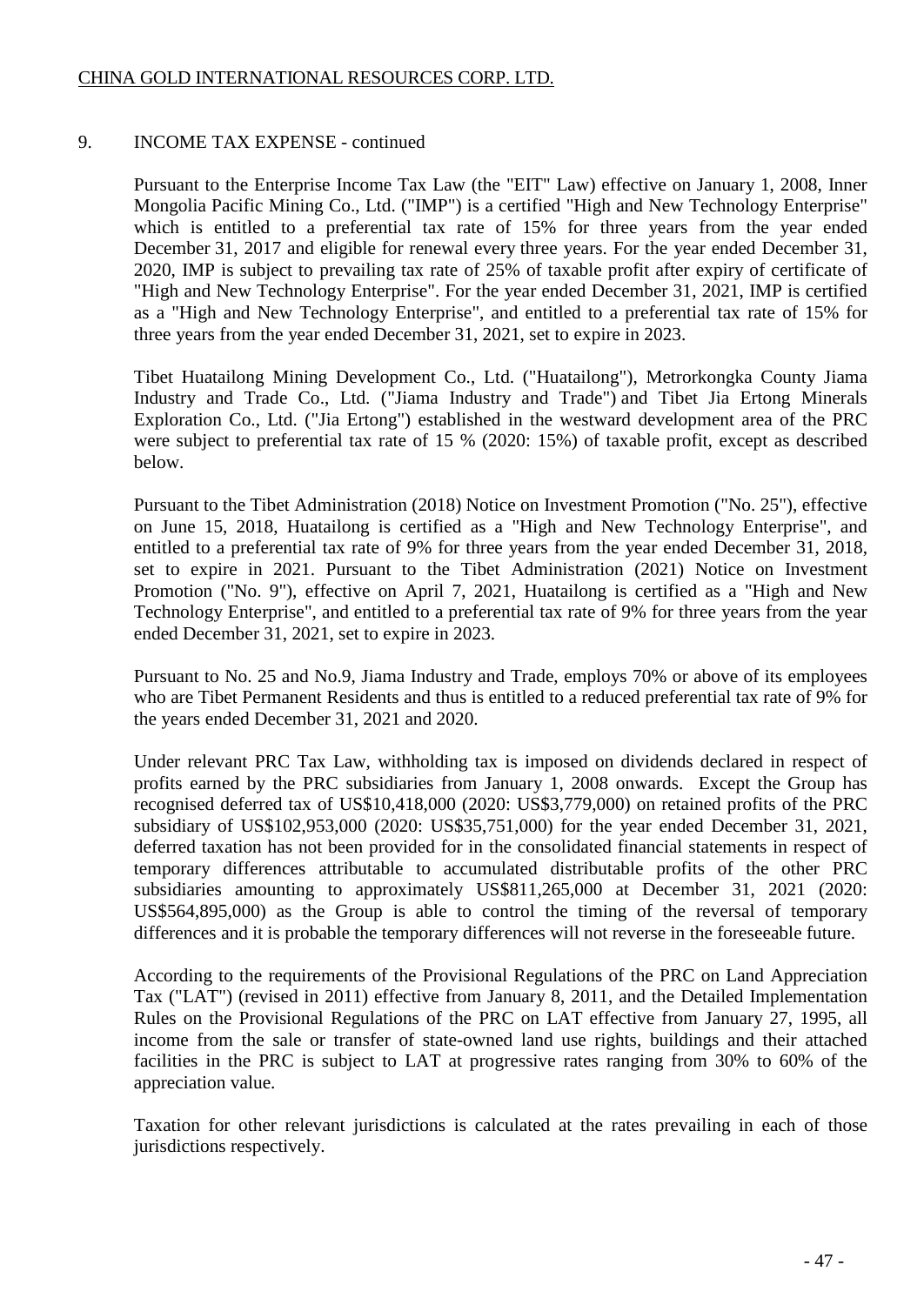## 9. INCOME TAX EXPENSE - continued

Tax expense comprises:

|                                               | Year ended           | Year ended           |
|-----------------------------------------------|----------------------|----------------------|
|                                               | December 31,<br>2021 | December 31,<br>2020 |
|                                               |                      |                      |
|                                               | <b>US\$'000</b>      | <b>US\$'000</b>      |
| Current tax expense - PRC EIT                 | 33,286               | 25,744               |
| Current tax expense - PRC withholding income  |                      |                      |
| tax on profit earned from PRC subsidiaries    | 3,779                |                      |
| Overprovision in prior year - PRC EIT         | (1,087)              | (1,278)              |
| (Reversal of) provision for LAT               |                      | (524)                |
| Deferred tax credit - PRC EIT                 | (3,423)              | (16,229)             |
| Deferred tax expense - PRC withholding income |                      |                      |
| tax on profit earned from PRC subsidiaries    | 10,418               | 3,779                |
| Total income tax expense                      | 42,973               | 11,492               |
|                                               |                      |                      |

The income tax expense for the Group can be reconciled to the profit before income tax for the year as follows:

|                                                             | Year ended<br>December 31,<br>2021<br><b>US\$'000</b> | Year ended<br>December 31,<br>2020<br><b>US\$'000</b> |
|-------------------------------------------------------------|-------------------------------------------------------|-------------------------------------------------------|
| Profit before income tax                                    | 311,648                                               | 125,430                                               |
| PRC EIT tax rates                                           | 25%                                                   | 25%                                                   |
| Tax at the PRC EIT tax rates                                | 77,912                                                | 31,358                                                |
| Tax effect of different tax rates of subsidiaries operating |                                                       |                                                       |
| in other jurisdictions                                      | 1,234                                                 | 447                                                   |
| Tax effect of concessionary tax rate                        | (46,994)                                              | (17,588)                                              |
| Tax effect of tax losses and other deductible               |                                                       |                                                       |
| temporary differences not recognised                        | 100                                                   | 501                                                   |
| Tax effect of non-deductible expenses                       | 4,561                                                 | 5,690                                                 |
| Tax effect of non-taxable income                            | (1,204)                                               | (2,318)                                               |
| Impacts on foreign exchange                                 | (1, 463)                                              | (12, 532)                                             |
| Impacts on opening deferred tax liabilities resulting       |                                                       |                                                       |
| from change in applicable tax rate                          | 343                                                   | 2,157                                                 |
| Utilisation of deductible temporary differences             |                                                       |                                                       |
| previously not recognised                                   | (1, 432)                                              | (1,142)                                               |
| Withholding tax in respect of profit earned from            |                                                       |                                                       |
| PRC subsidiaries                                            | 10,418                                                | 3,779                                                 |
| Withholding tax in respect of interest income earned        |                                                       |                                                       |
| from PRC subsidiaries                                       | 585                                                   | 2,942                                                 |
| Tax effect of LAT                                           |                                                       | (524)                                                 |
| Overprovision of PRC EIT in prior year                      | (1,087)                                               | (1,278)                                               |
|                                                             | 42,973                                                | 11,492                                                |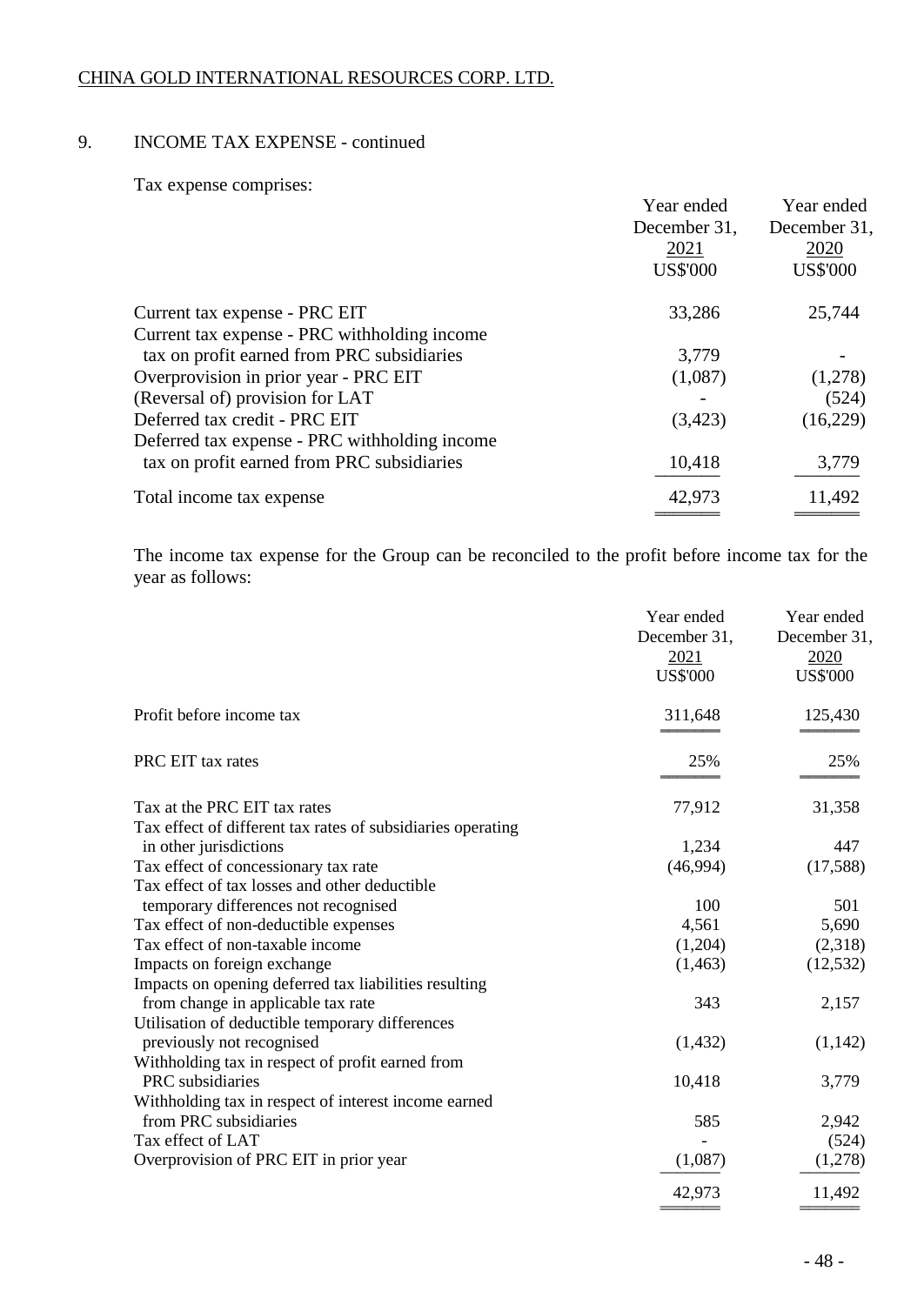### 9. INCOME TAX EXPENSE - continued

The following are the major deferred tax (assets) liabilities recognised and movements thereon during the current and prior years:

|                                                                                         | Property,<br>plant and<br>equipment<br><b>US\$'000</b> | Environmental<br>rehabilitation<br><b>US\$'000</b> | Mining<br>$rights^{(1)}$<br><b>US\$'000</b> | Inventories<br><b>US\$'000</b> | Others<br><b>US\$'000</b>   | Distributable<br>profits of<br>subsidiaries<br><b>US\$'000</b> | Total<br><b>US\$'000</b>     |
|-----------------------------------------------------------------------------------------|--------------------------------------------------------|----------------------------------------------------|---------------------------------------------|--------------------------------|-----------------------------|----------------------------------------------------------------|------------------------------|
| At January 1, 2020<br>(Credit) charge to profit or loss<br>Effect of change in tax rate | (3, 412)<br>(5,623)<br>345                             | (8,990)<br>(3,227)<br>(2,990)                      | 124,523<br>(5,055)                          | 10.273<br>(7,678)<br>6,848     | (3,101)<br>3,197<br>(2,046) | 3,779                                                          | 119,293<br>(14,607)<br>2,157 |
| At December 31, 2020                                                                    | (8,690)                                                | (15,207)                                           | 119,468                                     | 9,443                          | (1,950)                     | 3,779                                                          | 106,843                      |
| (Credit) charge to profit or loss<br>Effect of change in tax rate                       | 7.386<br>556                                           | 75<br>2,848                                        | (4,890)                                     | (3,793)<br>(3,836)             | 1.235<br>775                | 6,639                                                          | 6,652<br>343                 |
| At December 31, 2021                                                                    | (748)                                                  | (12.284)                                           | 114,578                                     | 1,814                          | 60                          | 10.418                                                         | 113,838                      |

<sup>(1)</sup> Amount represents deferred tax liability arising from the fair value adjustment on mining rights during the business acquisition of Skyland Mining Limited and its subsidiaries ("Skyland") in December 2010.

For the purpose of presentation in the consolidated statement of financial position, certain deferred tax assets and liabilities have been offset. The following is the analysis of the deferred tax balances for financial reporting purposes:

|                          | 2021            | 2020            |
|--------------------------|-----------------|-----------------|
|                          | <b>US\$'000</b> | <b>US\$'000</b> |
| Deferred tax assets      | 4,753           | 4,463           |
| Deferred tax liabilities | (118,591)       | (111,306)       |
|                          | (113,838)       | (106, 843)      |
|                          |                 |                 |

The Group's unrecognised deferred income tax assets are as follows:

|                                               | 2021            | 2020            |
|-----------------------------------------------|-----------------|-----------------|
|                                               | <b>US\$'000</b> | <b>US\$'000</b> |
| Deferred income tax assets                    |                 |                 |
| Tax losses carry forwards                     | 23,388          | 23,288          |
| Other deductible temporary differences        | 363             | 1,794           |
| Total unrecognised deferred income tax assets | 23,751          | 25,082          |

Deferred tax asset of US\$23,388,000 (2020: US\$23,288,000) has not been recognised in respect of unused tax losses of US\$98 million (2020: US\$96 million) due to the unpredictability of future profit streams. Under Canadian tax laws, unused tax losses can be carried forward for 20 years if the loss arises in tax years ended after December 31, 2005. Included in unrecognised tax losses are losses of US\$75 million that will expire from 2027 to 2040 (2020: US\$76 million that will expire from 2027 to 2040). Other losses may be carried forward indefinitely.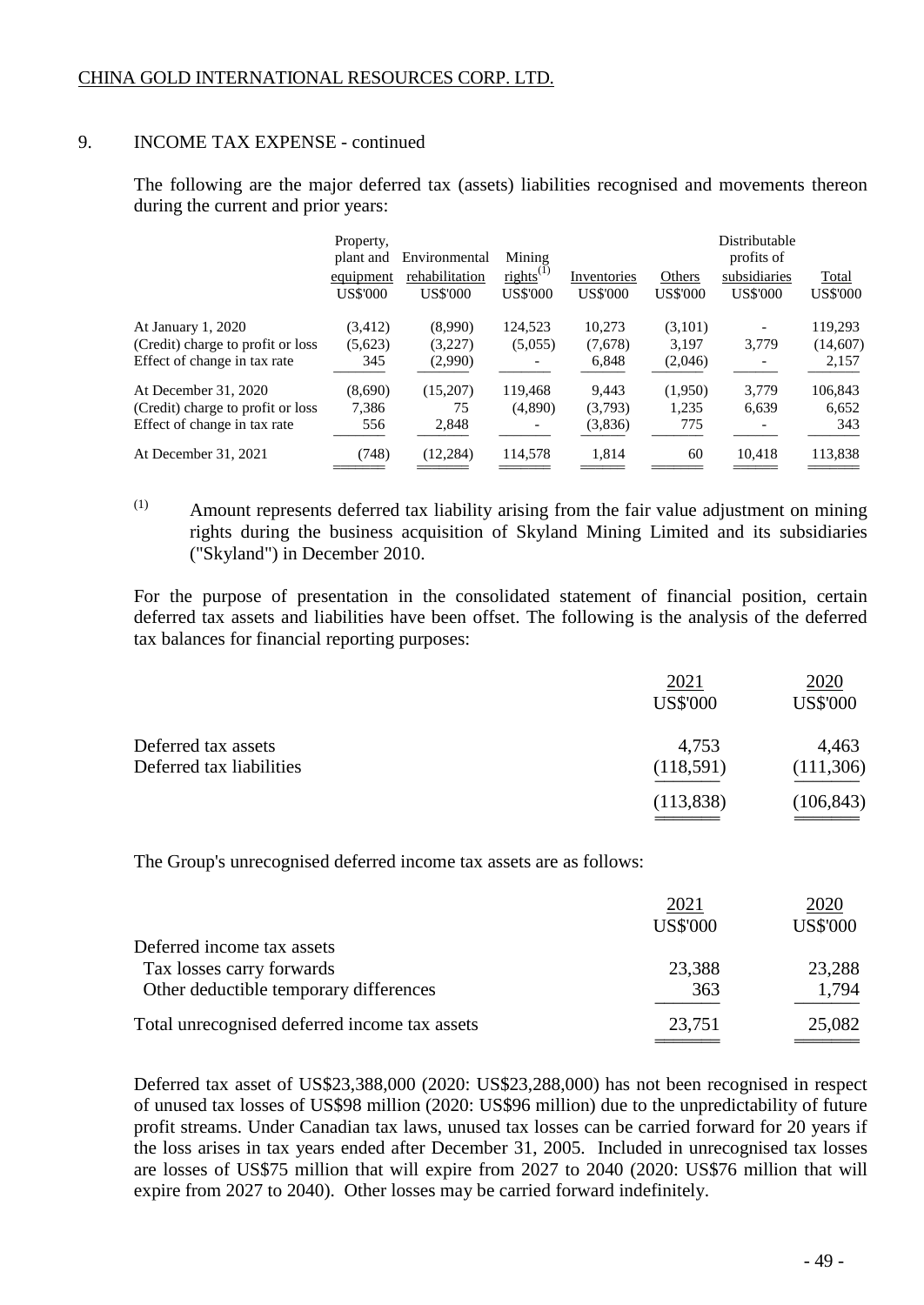#### 9. INCOME TAX EXPENSE - continued

Other deductible temporary differences of US\$1 million (2020: US\$7 million) are primarily comprised of share issue costs and cumulative eligible capital expenditures that were incurred by the Company which are tax deductible according to the relevant tax law in Canada. No deferred tax asset has been recognised because the amount of future taxable profit that will be available to realize such assets is unpredictable and not probable.

#### 10. PROFIT FOR THE YEAR

|                                                                                                                                                                             | Year ended<br>December 31,<br>2021<br><b>US\$'000</b> | Year ended<br>December 31,<br>2020<br><b>US\$'000</b> |
|-----------------------------------------------------------------------------------------------------------------------------------------------------------------------------|-------------------------------------------------------|-------------------------------------------------------|
| Profit for the year has been arrived at<br>after charging (crediting):                                                                                                      |                                                       |                                                       |
| Auditor's remuneration                                                                                                                                                      | 733                                                   | 745                                                   |
| Depreciation included in cost of sales and inventories<br>Depreciation included in research and development expenses<br>Depreciation included in general and administrative | 130,089<br>3,139                                      | 141,891<br>2,721                                      |
| expenses (note 6)                                                                                                                                                           | 4,566                                                 | 4,060                                                 |
| Total depreciation of property, plant and equipment                                                                                                                         | 137,794                                               | 148,672                                               |
| Depreciation included in cost of sales and inventories<br>Depreciation included in general and administrative                                                               | 536                                                   | 396                                                   |
| expenses (note 6)                                                                                                                                                           | 107                                                   | 96                                                    |
| Total depreciation of right-of-use assets                                                                                                                                   | 643                                                   | 492                                                   |
| Amortisation of mining rights (included in cost of sales)                                                                                                                   | 37,365                                                | 38,021                                                |
| Loss on disposal of property, plant and equipment                                                                                                                           | 168                                                   | 10                                                    |
| Staff costs                                                                                                                                                                 |                                                       |                                                       |
| Directors' and chief executive's emoluments (note 11)                                                                                                                       | 644                                                   | 388                                                   |
| Staff salaries and benefits                                                                                                                                                 | 13,829                                                | 13,197                                                |
| Retirement benefits contributions                                                                                                                                           | 746                                                   | 536                                                   |
| Total salaries and benefits included in administrative                                                                                                                      |                                                       |                                                       |
| expenses (note 6)                                                                                                                                                           | 15,219                                                | 14,121                                                |
| Total salaries and benefits included in cost of sales and inventories<br>Total salaries and benefits included in research and                                               | 58,250                                                | 41,151                                                |
| development expenses                                                                                                                                                        | 6,438                                                 | 4,616                                                 |
| Total staff costs                                                                                                                                                           | 79,907                                                | 59,888                                                |
| Bank interest income                                                                                                                                                        | (3,662)                                               | (3,889)                                               |
| Government subsidies                                                                                                                                                        | (1,671)                                               | (1,167)                                               |
| Allowance for credit losses of trade, bills and other receivables, net                                                                                                      | 44                                                    | 37                                                    |
|                                                                                                                                                                             |                                                       |                                                       |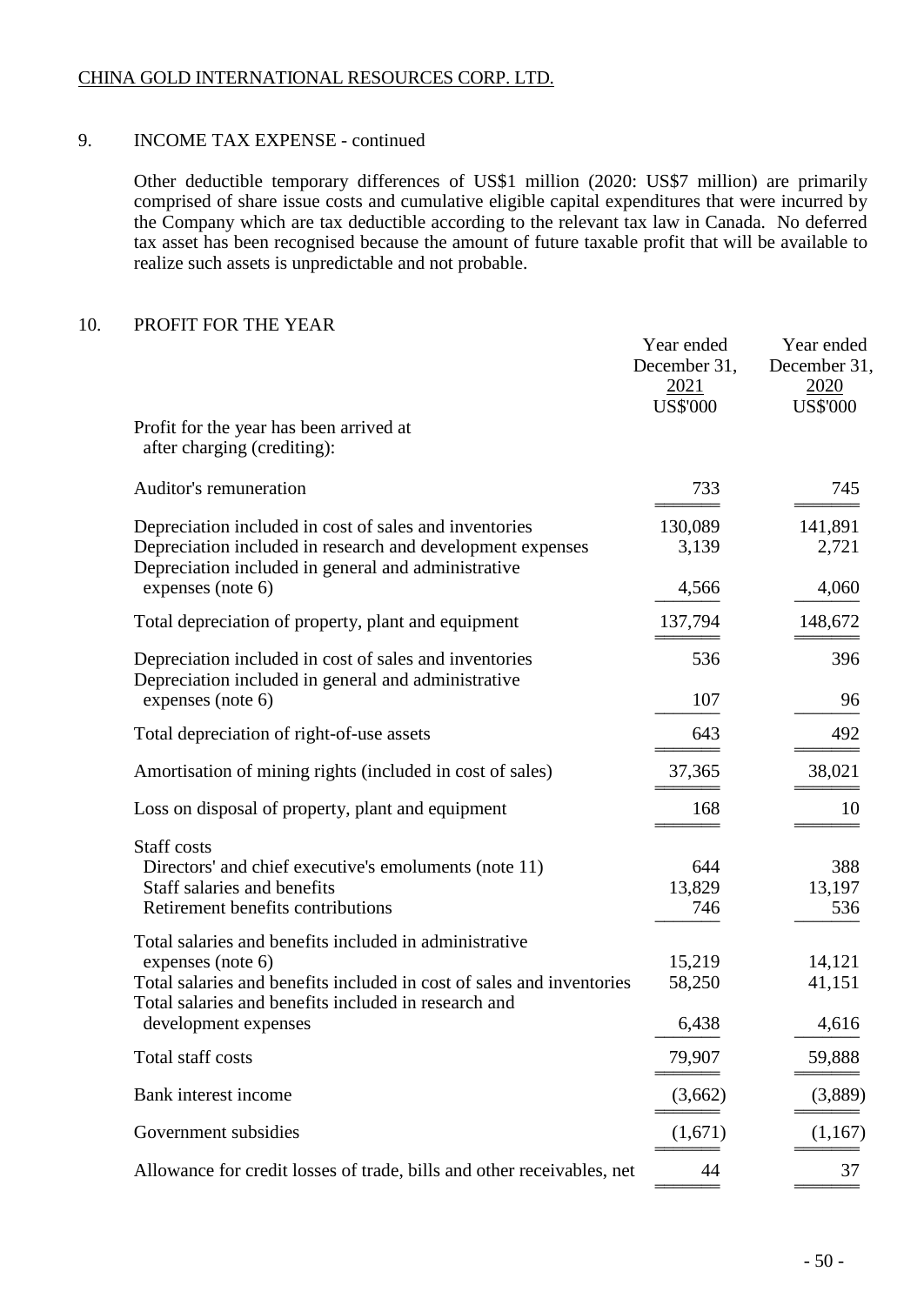### 10. PROFIT (LOSS) FOR THE YEAR - continued

During the year ended December 31, 2021, the Group had entered into barter transactions of RMB114 million (equivalent to US\$18 million) (2020: RMB105 million (equivalent to US\$15 million)) with independent third parties regarding exchange of gold bearing materials. The directors estimated the fair values of the inventories given up and received approximated the same and no gain or loss was recognised.

### 11. DIRECTORS' AND CHIEF EXECUTIVE'S EMOLUMENTS AND FIVE HIGHEST PAID EMPLOYEES

(a) Directors' and chief executive's emoluments

Directors' and chief executive's remuneration for the year, disclosed pursuant to the applicable Listing Rules and CO, is as follows:

For the year ended December 31, 2021

|                                                        |                 | <b>Salaries</b><br>and other | Retirement<br>benefits |                 |
|--------------------------------------------------------|-----------------|------------------------------|------------------------|-----------------|
|                                                        | Fees            | benefits                     | contributions          | Total           |
|                                                        | <b>US\$'000</b> | <b>US\$'000</b>              | <b>US\$'000</b>        | <b>US\$'000</b> |
| <b>Executive Director and Chief Executive</b> (Note a) |                 |                              |                        |                 |
| Liangyou Jiang                                         |                 |                              |                        |                 |
| <b>Executive Directors</b> (Note b)                    |                 |                              |                        |                 |
| <b>Shiliang Guan</b>                                   |                 | 288                          | 9                      | 297             |
| Weibin Zhang                                           |                 | 115                          | 5                      | 120             |
| Na Tian                                                |                 | 20                           |                        | 20              |
| <b>Non-executive Directors</b> (Note c)                |                 |                              |                        |                 |
| Junhu Tong                                             |                 |                              |                        |                 |
| <b>Independent Non-executive Directors (Note d)</b>    |                 |                              |                        |                 |
| Ian He                                                 | 59              |                              | 3                      | 62              |
| Wei Shao                                               | 50              |                              | 3                      | 53              |
| Bielin Shi                                             | 46              |                              |                        | 46              |
| Ruixia (Rane) Han                                      | 46              |                              |                        | 46              |
|                                                        | 201             | 423                          | 20                     | 644             |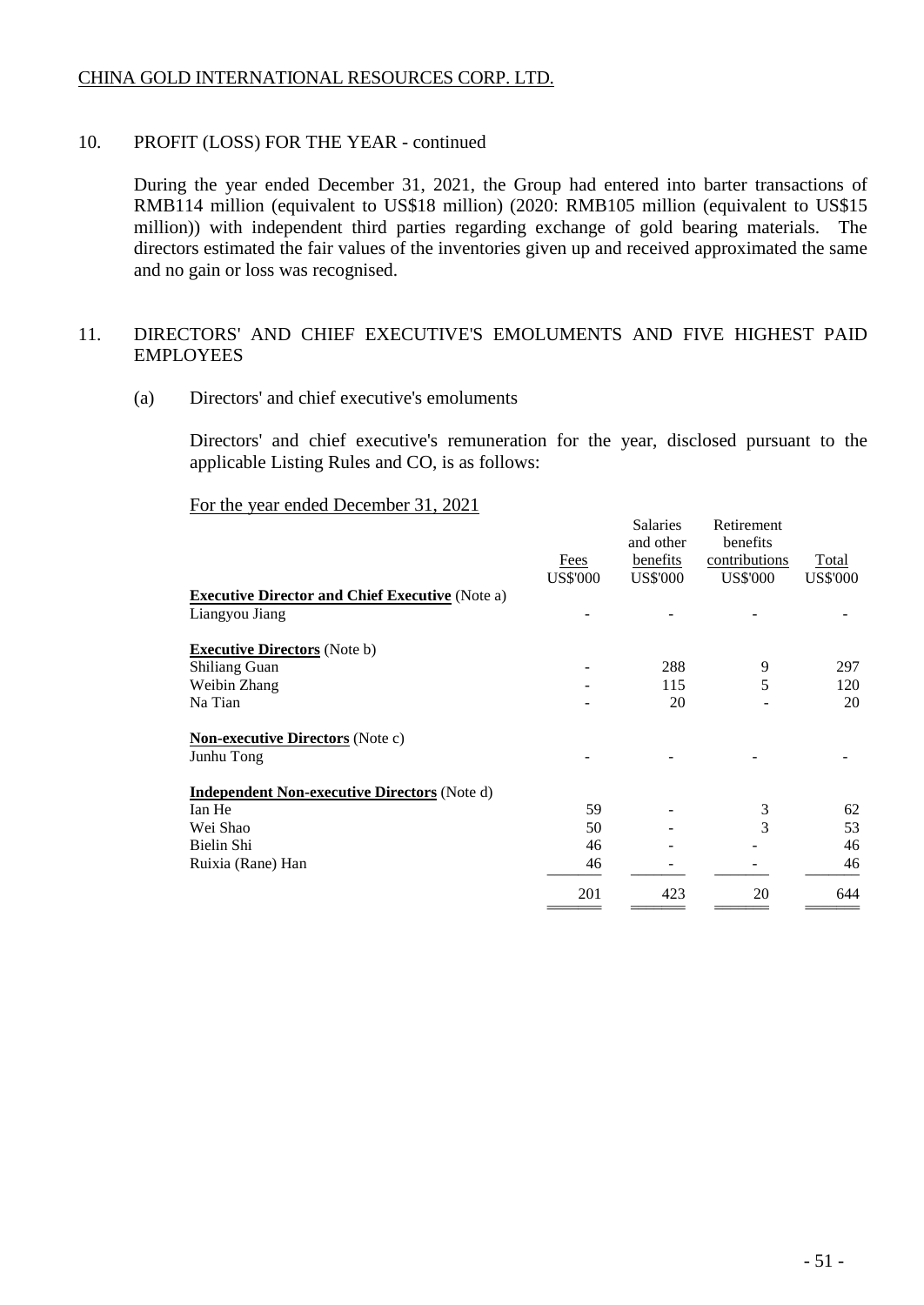### 11. DIRECTORS' AND CHIEF EXECUTIVE'S EMOLUMENTS AND FIVE HIGHEST PAID EMPLOYEES - continued

#### (a) Directors' and chief executive's emoluments - continued

#### For the year ended December 31, 2020

|                                                        |                 | Salaries        | Retirement      |                 |
|--------------------------------------------------------|-----------------|-----------------|-----------------|-----------------|
|                                                        |                 | and other       | benefits        |                 |
|                                                        | Fees            | benefits        | contributions   | Total           |
|                                                        | <b>US\$'000</b> | <b>US\$'000</b> | <b>US\$'000</b> | <b>US\$'000</b> |
| <b>Executive Director and Chief Executive</b> (Note a) |                 |                 |                 |                 |
| Liangyou Jiang                                         |                 |                 |                 |                 |
| <b>Executive Directors</b> (Note b)                    |                 |                 |                 |                 |
| <b>Shiliang Guan</b>                                   |                 | 87              | 1               | 88              |
| Weibin Zhang                                           |                 | 27              |                 | 28              |
| Na Tian                                                |                 | 47              | $\overline{2}$  | 49              |
| <b>Non-executive Directors</b> (Note c)                |                 |                 |                 |                 |
| Yongqing Teng                                          |                 |                 |                 |                 |
| Fuzhen Kang                                            |                 | 24              | 2               | 26              |
| Junhu Tong                                             |                 |                 |                 |                 |
| <b>Independent Non-executive Directors (Note d)</b>    |                 |                 |                 |                 |
| Ian He                                                 | 55              |                 |                 | 57              |
| Wei Shao                                               | 46              |                 | $\mathfrak{D}$  | 48              |
| Bielin Shi                                             | 46              |                 |                 | 46              |
| Ruixia (Rane) Han                                      | 46              |                 |                 | 46              |
|                                                        | 193             | 185             | 10              | 388             |
|                                                        |                 |                 |                 |                 |

#### Notes:

- (a) Mr. Liangyou Jiang is the Chief Executive Officer ("CEO") and an executive director of the Company. He is also an employee of CNG and his emolument payments are centralised by CNG as of his CEO appointment.
- (b) The executive directors' emoluments shown above were for their services in connection with the management of the affairs of the Company and the Group. Effective from June 17, 2020, Mr. Weibin Zhang and Ms. Na Tian were appointed as executive directors.
- (c) The non-executive directors' emoluments shown above were mainly for their services as directors of the Company. Effective from June 17, 2020, Mr. Junhu Tong was appointed as a non-executive director. Mr. Junhu Tong is employed by CNG and the payment of his emoluments are centralised and made by CNG for the years ended December 31, 2021 and 2020, in which the amounts are considered as insignificant. During 2020, Mr. Yongqing Teng and Ms. Fuzhen Kang resigned as non-executive directors of the Company as of June 17, 2020. Mr. Yongqing Teng is employed by CNG and the payment of his emoluments are centralised and made by CNG for the year ended December 31, 2020, in which the amounts are considered as insignificant.
- (d) The independent non-executive directors' emoluments shown above were mainly for their services as directors of the Company.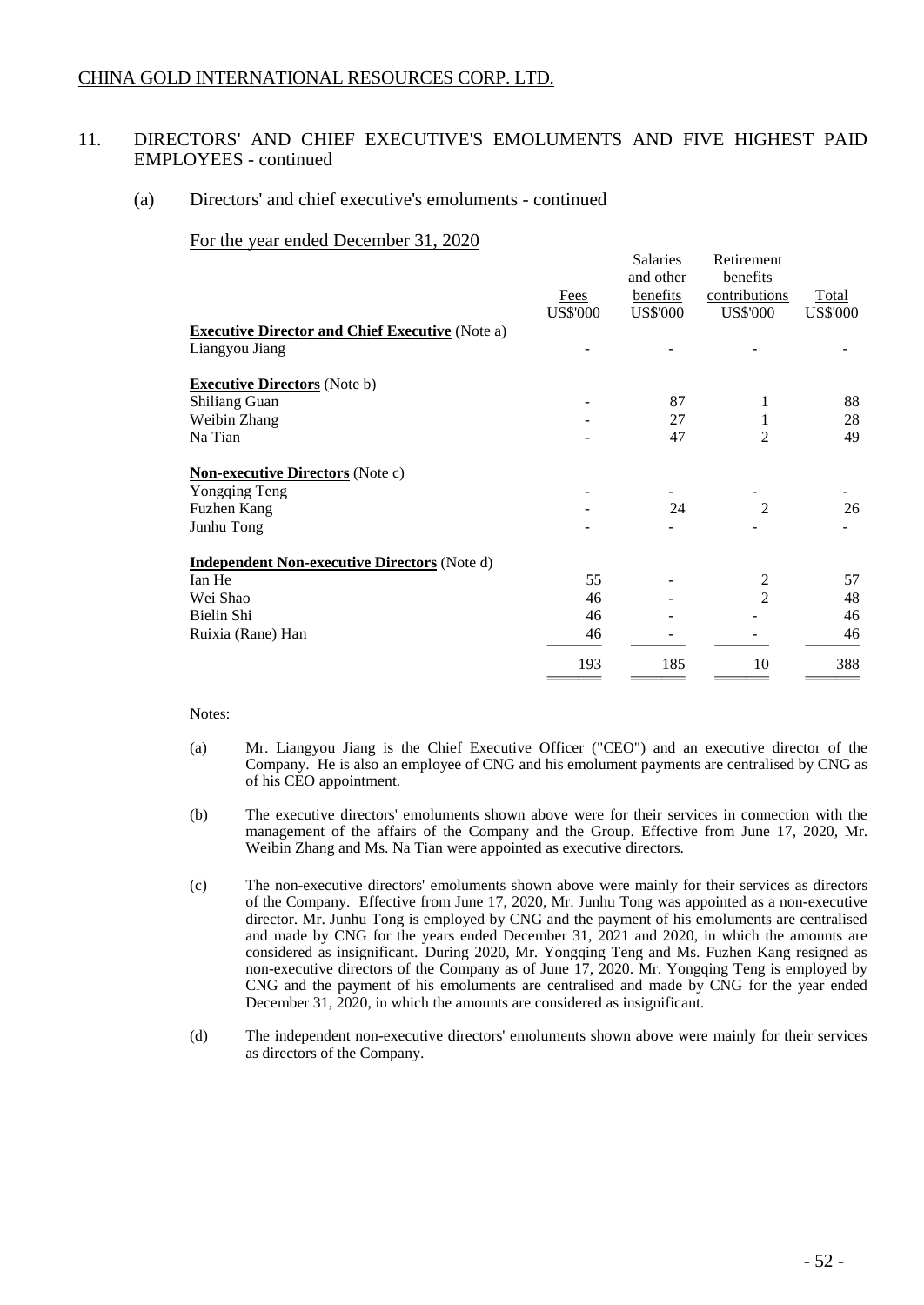# 11. DIRECTORS' AND CHIEF EXECUTIVE'S EMOLUMENTS AND FIVE HIGHEST PAID EMPLOYEES - continued

(a) Directors' and chief executive's emoluments - continued

For the years ended December 31, 2021 and 2020, none of the directors of the Company waived or agreed to waive any emoluments.

(b) Five highest paid employees

The five highest paid employees included nil (2020: nil) directors for the year ended December 31, 2021. The emoluments of the five (2020: five) non-director employees for the year ended December 31, 2021, are as follows:

|                                   | Year ended      | Year ended      |
|-----------------------------------|-----------------|-----------------|
|                                   | December 31,    | December 31,    |
|                                   | 2021            | 2020            |
|                                   | <b>US\$'000</b> | <b>US\$'000</b> |
| <b>Employees</b>                  |                 |                 |
| Salaries and other benefits       | 739             | 818             |
| Retirement benefits contributions | 10              | 6               |
|                                   | 749             | 824             |
|                                   |                 |                 |

The number of the highest paid employees who are not the directors of the Company whose remuneration fell within the following band is as follows:

|                                               | No. of individuals |      |
|-----------------------------------------------|--------------------|------|
|                                               | 2021               | 2020 |
| Nil to HK\$1,000,000 (equivalent to           |                    |      |
| approximately US\$129,000)                    |                    |      |
| HK\$1,000,001 to HK\$1,500,000 (equivalent to |                    |      |
| approximately US\$129,001 to US\$193,000)     | $\mathcal{R}$      |      |
|                                               |                    |      |

During the years ended December 31, 2021 and 2020, no emoluments were paid by the Group to the directors of the Company or the five highest paid individuals as an inducement to join or upon joining the Group or as compensation for loss of office.

# 12. DIVIDEND

During the year ended December 31, 2021, a special dividend in respect of the year ended December 31, 2020 of US\$0.12 (2020: nil) per common share amounting to US\$47,570,000 (2020: nil ) was paid to the shareholders of the Company.

Subsequent to the end of the reporting period, a special dividend in respect of the year ended December 31, 2021 of US\$0.25 (2020: US\$0.12) per common share, in an aggregate amount of US\$99,103,000 (2020: US\$47,570,000), has been declared by the directors of the Company upon the approval of the board resolution dated March 30, 2022.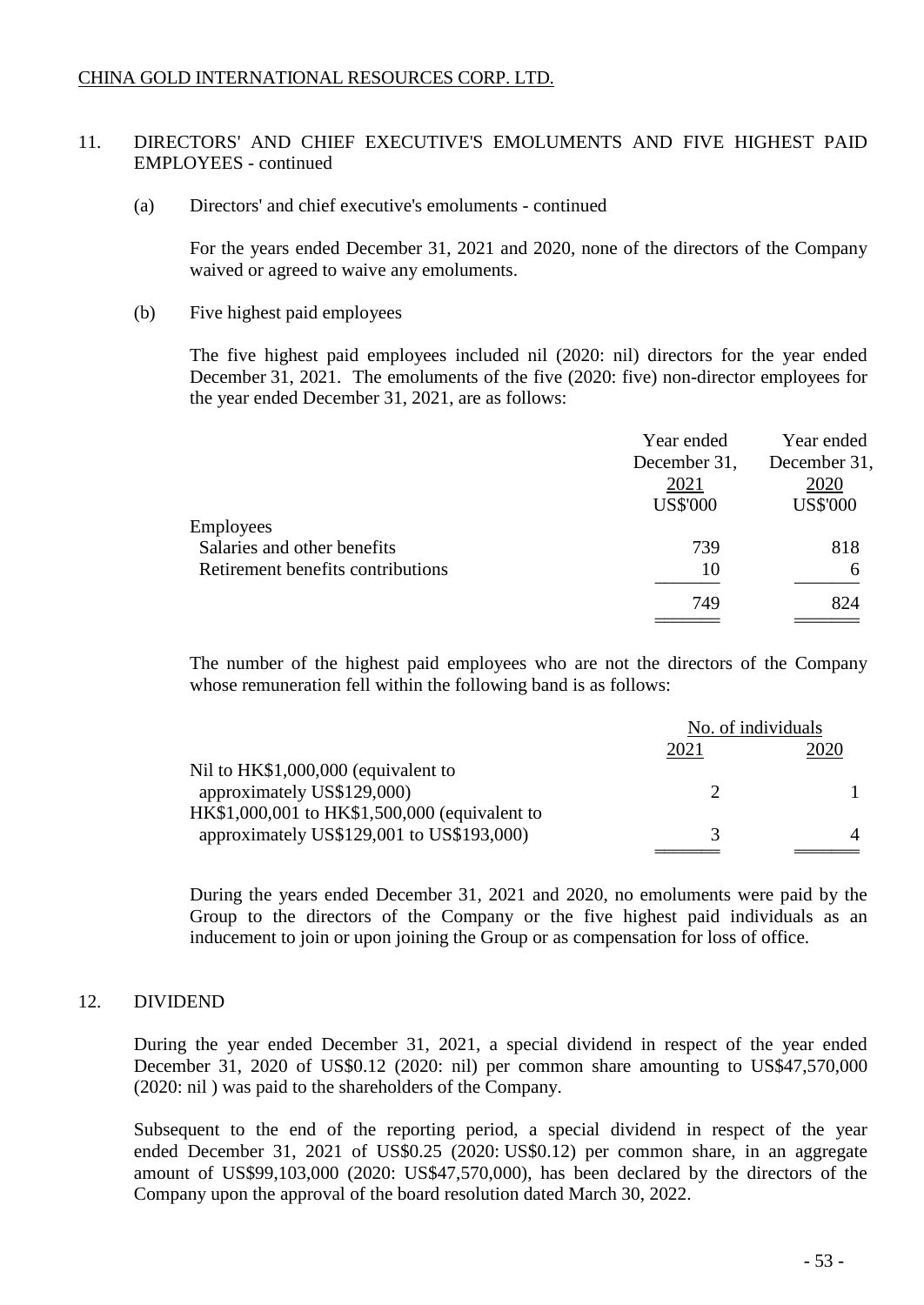# 13. EARNINGS PER SHARE

Profit used in determining earnings per share are presented below:

|                                                                                                         | Year ended<br>December 31,<br>2021 | Year ended<br>December 31,<br>2020 |
|---------------------------------------------------------------------------------------------------------|------------------------------------|------------------------------------|
| Profit attributable to owners of the Company for the<br>purposes of basic earnings per share (US\$'000) | 267,361                            | 111,962                            |
| Weighted average number of common shares, basic                                                         | 396,413,753                        | 396,413,753                        |
| Basic earnings per share (US cents)                                                                     | 67.44                              | 28.24                              |

The Group had no outstanding potential dilutive instruments issued as at December 31, 2021 and 2020 and during the years ended December 31, 2021 and 2020. Therefore, no diluted earnings per share is presented.

## 14. CASH AND CASH EQUIVALENTS/RESTRICTED BANK BALANCES

Cash and cash equivalents of the Group are comprised of bank balances and bank deposits with an original maturity of three months or less. The Group's bank balances, cash equivalents and restricted bank balances denominated in the foreign currencies other than the respective group entities' functional currencies are presented below:

|                   | December 31,<br>2021<br><b>US\$'000</b> | December 31,<br>2020<br><b>US\$'000</b> |
|-------------------|-----------------------------------------|-----------------------------------------|
| Denominated in:   |                                         |                                         |
| Canadian dollars  | 76                                      | 214                                     |
| Renminbi ("RMB")  | 47,859                                  | 20,577                                  |
| US\$              | 6                                       | 13                                      |
| Hong Kong dollars | 1,698                                   | 1,680                                   |
|                   | 49,639                                  | 22,484                                  |
|                   |                                         |                                         |

The bank balances and bank deposits carry interest rates ranging from 0.001% to 2.22% (2020: 0.001% to 2.45%) per annum.

Restricted bank balances carry interest at market rates ranging from 0.30% to 1.55% (2020: 0.30% to 1.55%) per annum. The balance represents deposits pledged to banks to secure bills payable issued to suppliers for mining costs.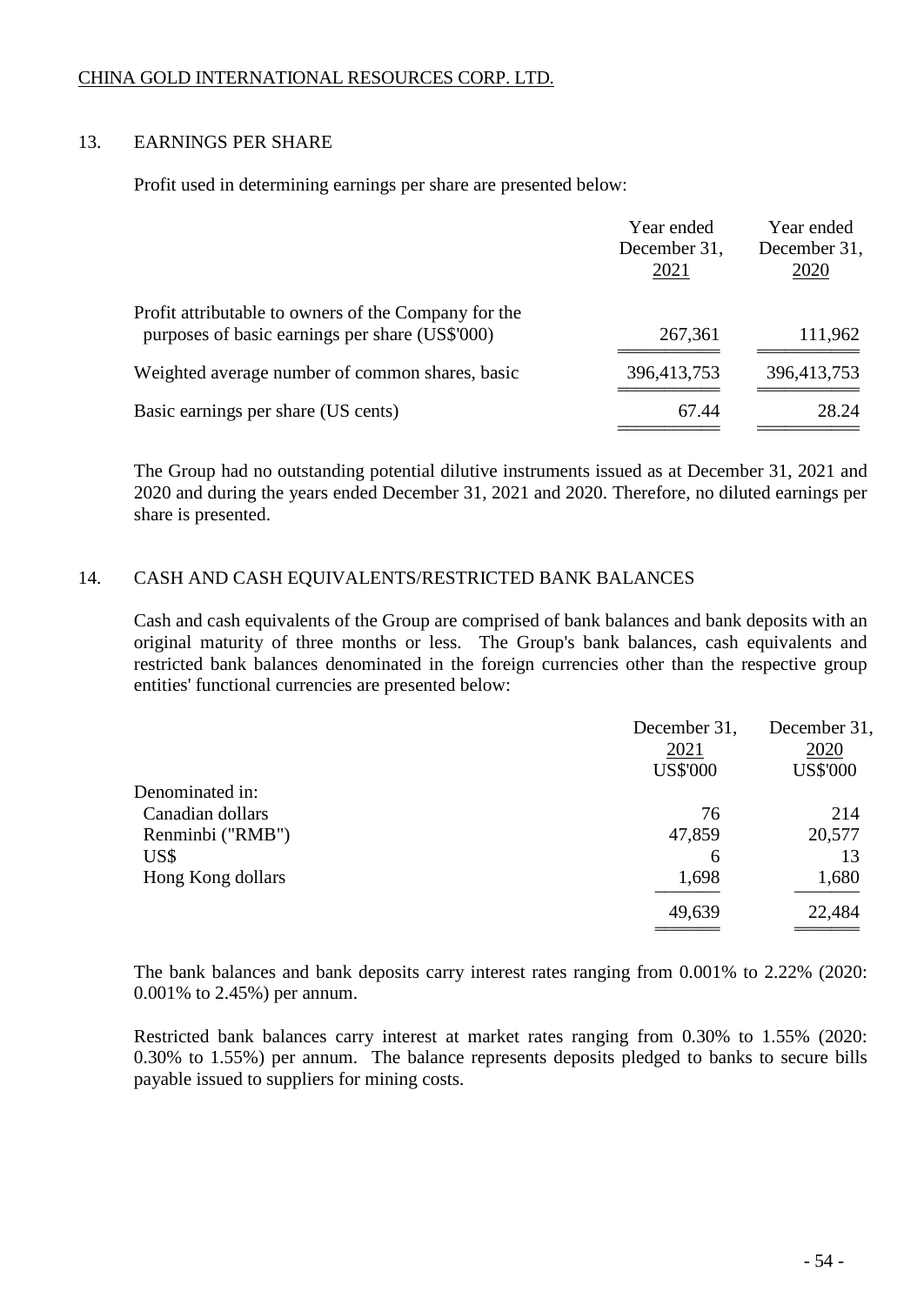# 15. TRADE, BILLS AND OTHER RECEIVABLES

|                                                                   | December 31,<br>2021<br><b>US\$'000</b> | December 31,<br>2020<br><b>US\$'000</b> |
|-------------------------------------------------------------------|-----------------------------------------|-----------------------------------------|
| Trade receivables                                                 | 1,311                                   | 1,603                                   |
| Less: allowance for credit losses                                 | (163)                                   | (119)                                   |
|                                                                   | 1,148                                   | 1,484                                   |
| Bills receivables (note 16)                                       |                                         | 15,316                                  |
| Amounts due from related companies (note $32(a)$ ) <sup>(1)</sup> | 1,883                                   | 1,498                                   |
| Other receivables <sup><math>(2)</math></sup>                     | 22,881                                  | 17,462                                  |
| Total trade, bills and other receivables                          | 25,912                                  | 35,760                                  |
|                                                                   |                                         |                                         |

At January 1, 2020, trade receivables from contracts with customers amounted to US\$880,000.

- $(1)$  The amounts are unsecured, interest free and repayable on demand.
- $(2)$  Included in the balance as at December 31, 2021 are value-added tax recoverable of approximately US\$12,980,000 (2020: US\$7,257,000) and tax and other surcharges of US\$7,161,000 (2020: US\$9,211,000) to be recovered from Zhongxinfang Tibet Construction Investment Co. Ltd. ("Zhongxinfang") as set out in note 23. As disclosed in note 33, the lawsuit related to settlement of the tax reimbursement from Zhongxinfang is still in process but the Group assessed that there is no impairment of the receivable amount of US\$7,161,000 (equivalent to RMB45,655,000) as at December 31, 2021 (2020: US\$9,211,000 (equivalent to RMB60,104,000).

The Group allows an average credit period of 30 days and 180 days to its trade customers including CNG for gold doŕe bar sales and copper concentrate trade business, respectively.

Below is an aged analysis of trade receivables (net of allowance for credit losses) presented based on invoice dates, which approximated the respective revenue recognition dates, at the end of the reporting period:

|                         | December 31,    | December 31,    |
|-------------------------|-----------------|-----------------|
|                         | 2021            | 2020            |
|                         | <b>US\$'000</b> | <b>US\$'000</b> |
| Less than 30 days       | 372             | 745             |
| $31$ to 90 days         | 605             | 348             |
| 91 to 180 days          |                 | 127             |
| Over 180 days           | 169             | 264             |
| Total trade receivables | 1,148           | 1,484           |
|                         |                 |                 |

In determining the recoverability of a trade receivable, the Group considers any change in the credit quality of the trade receivable from the date credit was initially granted up to the reporting date.

As at December 31, 2021, no bills receivable is held by the Group for future settlement of trade receivables.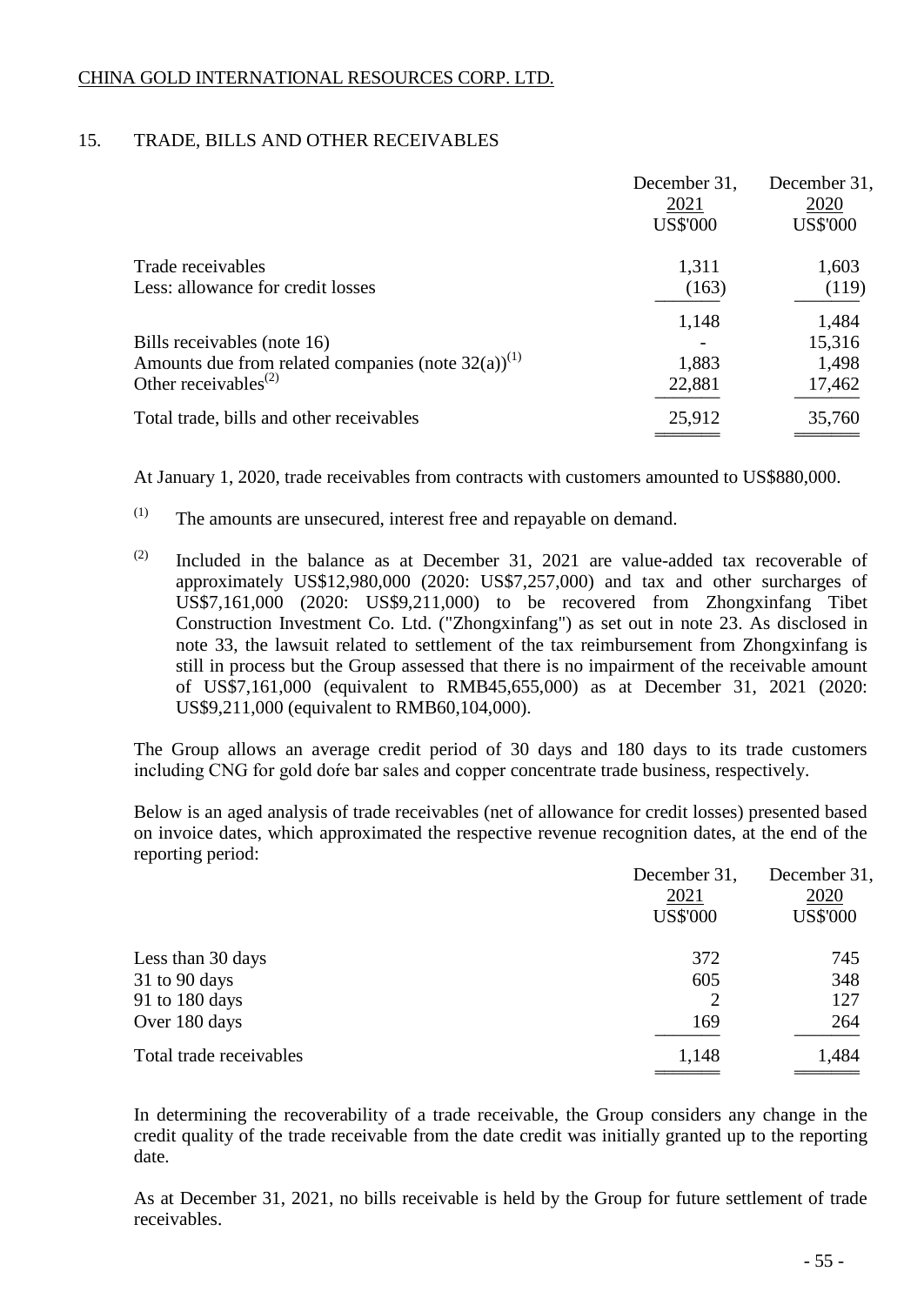# 15. TRADE, BILLS AND OTHER RECEIVABLES - continued

As at 31 December 2020, bills receivable amounting to US\$15,316,000 were held by the Group for future settlement of trade receivables, which were further discounted to a CNG's subsidiary by the Group and the Group continues to recognise their full carrying amounts of US\$15,316,000 at the end of the reporting period and details are disclosed in note 16. All bills received by the Group were matured during the year ended December 31, 2021.

Other than bills received amounting to US\$15,316,000 as at December 31, 2020, the Group does not hold any collateral over these balances. Details of impairment assessment of trade, bills and other receivables are set out in note 35(d).

## 16. TRANSFERS OF FINANCIAL ASSETS

The following were the Group's financial assets as at 31 December 2021 and 2020 that were transferred to banks by discounting on a full recourse basis. As the Group has not transferred the significant risks and rewards, it continues to recognise the full carrying amount and has recognised the cash received on the transfer as a secured borrowing (see note 26). These financial assets are carried at amortised cost in the consolidated statement of financial position.

|                                                                                    |                                         | Bills receivable discounted<br>to bank with full recourse |
|------------------------------------------------------------------------------------|-----------------------------------------|-----------------------------------------------------------|
|                                                                                    | December 31,<br>2021<br><b>US\$'000</b> | December 31,<br>2020<br><b>US\$'000</b>                   |
| Carrying amount of transferred assets<br>Carrying amount of associated liabilities |                                         | 15,316<br>(15,316)                                        |
| Net position                                                                       |                                         |                                                           |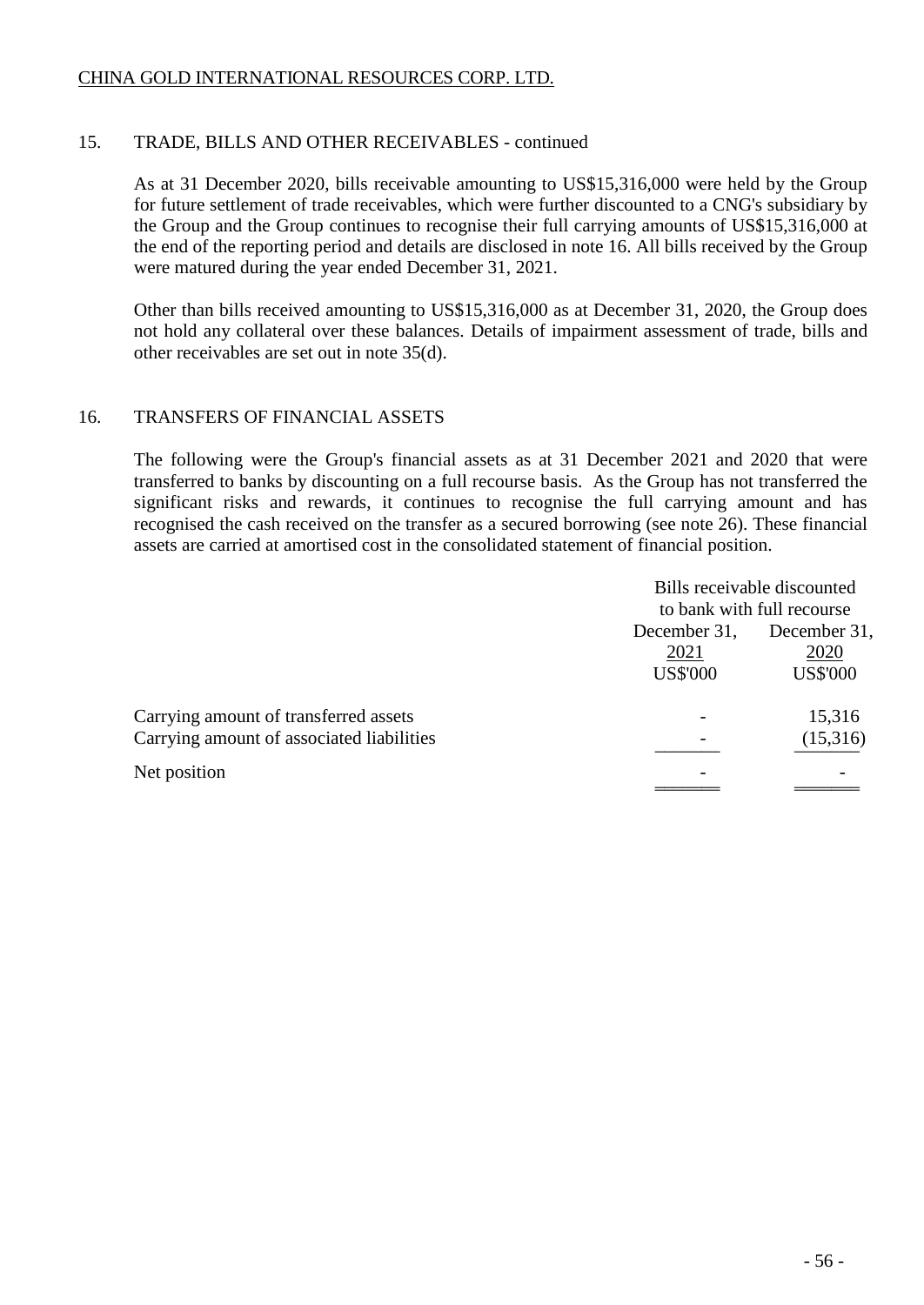# 17. PREPAID EXPENSES AND DEPOSITS

|                                                   | December 31,            | December 31,            |
|---------------------------------------------------|-------------------------|-------------------------|
|                                                   | 2021<br><b>US\$'000</b> | 2020<br><b>US\$'000</b> |
| Deposits for mine supplies and services (Note a)  | 118                     | 429                     |
| Deposits for spare parts (Note a)                 | 176                     | 382                     |
| Deposit for acquisition of property, plant and    |                         |                         |
| equipment (Note b)                                | 1,175                   | 2,199                   |
| Prepaid property and machinery insurance          | 24                      | 23                      |
| Amount due from a non-controlling shareholder     |                         |                         |
| of a subsidiary (Note c)                          |                         | 376                     |
| Other prepayment and deposits                     | 1,019                   | 2,475                   |
|                                                   | 2,512                   | 5,884                   |
| Less: Amounts that will be settled or utilised    |                         |                         |
| within one year shown under current assets        | (1, 337)                | (3,309)                 |
| Amounts that will be settled or utilised for      |                         |                         |
| more than one year shown under non-current assets | 1,175                   | 2,575                   |
|                                                   |                         |                         |

#### Notes:

- a. As at December 31, 2021 and 2020, the amount represents deposits paid to third party vendors and related companies (note 32) for purchasing of raw materials, consumable, spare parts and mine services.
- b. The amount represents deposits paid to third party contractors for the acquisition of property, plant and equipment to expand its mining capacity in Tibet, the PRC. The amount is shown as non-current asset.
- c. The amount due from a non-controlling shareholder is non-interest bearing, unsecured and was settled during the year ended December 31, 2021.

### 18. INVENTORIES

|                    | December 31,    | December 31,    |
|--------------------|-----------------|-----------------|
|                    | 2021            | 2020            |
|                    | <b>US\$'000</b> | <b>US\$'000</b> |
| Gold in process    | 229,049         | 220,059         |
| Gold doré bars     | 24,263          | 22,665          |
| Consumables        | 18,086          | 23,255          |
| Copper concentrate | 3,599           | 9,016           |
| Spare parts        | 24,648          | 22,699          |
| Total inventories  | 299,645         | 297,694         |
|                    |                 |                 |

Inventories totalling US\$717,454,000 (2020: US\$621,414,000) for the year ended December 31, 2021 was recognised in cost of sales.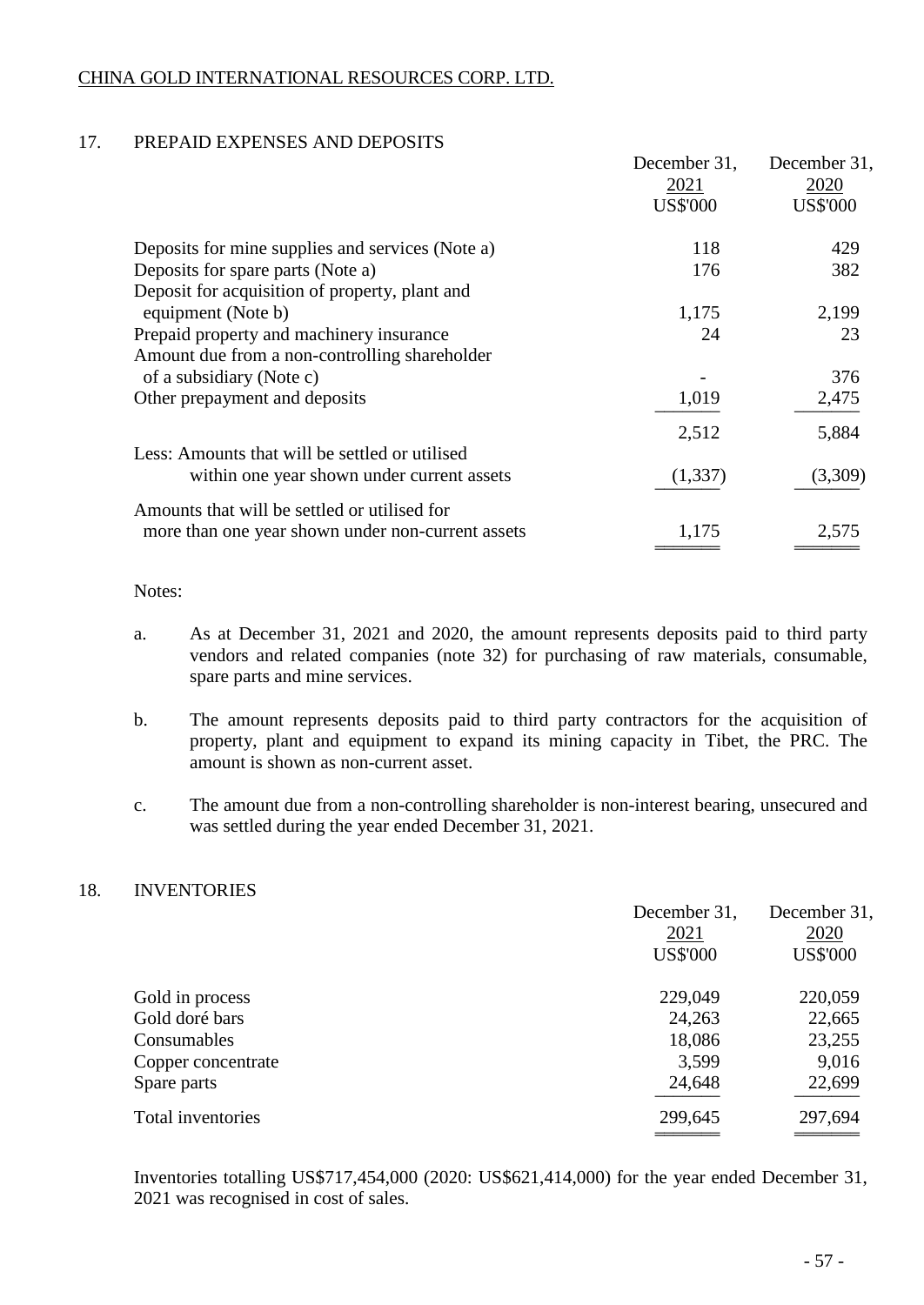# 19. RIGHT-OF-USE ASSETS

|                                                                       | Leasehold<br>lands<br><b>US\$'000</b> | Leased<br>equipment<br><b>US\$'000</b> | Leased<br>properties<br><b>US\$'000</b>               | Total<br><b>US\$'000</b>                              |
|-----------------------------------------------------------------------|---------------------------------------|----------------------------------------|-------------------------------------------------------|-------------------------------------------------------|
| At December 31, 2021<br>Carrying amount                               | 22,906                                | 2,313                                  | 330                                                   | 25,549                                                |
| <b>At December 31, 2020</b><br>Carrying amount                        | 13,806                                |                                        | 438                                                   | 14,244                                                |
| For the year ended<br><b>December 31, 2021</b><br>Depreciation charge | 496                                   | 39                                     | 108                                                   | 643                                                   |
| For the year ended<br><b>December 31, 2020</b><br>Depreciation charge | 396                                   |                                        | 96                                                    | 492                                                   |
|                                                                       |                                       |                                        | Year ended<br>December 31,<br>2021<br><b>US\$'000</b> | Year ended<br>December 31,<br>2020<br><b>US\$'000</b> |
| Total cash outflow for leases                                         |                                       |                                        | 9,409                                                 | 102                                                   |
| Additions to right-of-use assets                                      |                                       |                                        | 11,642<br>===                                         |                                                       |

For both years, the Group leases leasehold lands, equipment and office premises for its operations. The lease terms of leasehold lands are 50 years to in perpetuity (2020: 50 years). Lease contracts of office premises and equipment are entered into for a fixed term of 5 years (2020: 5 years). Lease terms are negotiated on an individual basis and contain a wide range of different terms and conditions. In determining the lease term and assessing the length of the non-cancellable period, the Group applies the definition of a contract and determines the period for which the contract is enforceable.

In addition, the Group obtained several land use right certificates for leasehold lands where its mining facilities are primarily located. Lump sum payments were made upfront to acquire these leasehold lands. The leasehold lands are presented separately.

During the year ended December 31, 2021, the additions of right-of-use assets resulting from a new lease entered for equipment and lease modification of leasehold land. On the date of lease modification, the Group recognised right-of-use assets of US\$9,290,000 (2020: nil) and depreciated using the straight-line method over the estimated useful lives of the leasehold land. Details of new lease entered are set out in note 32(a).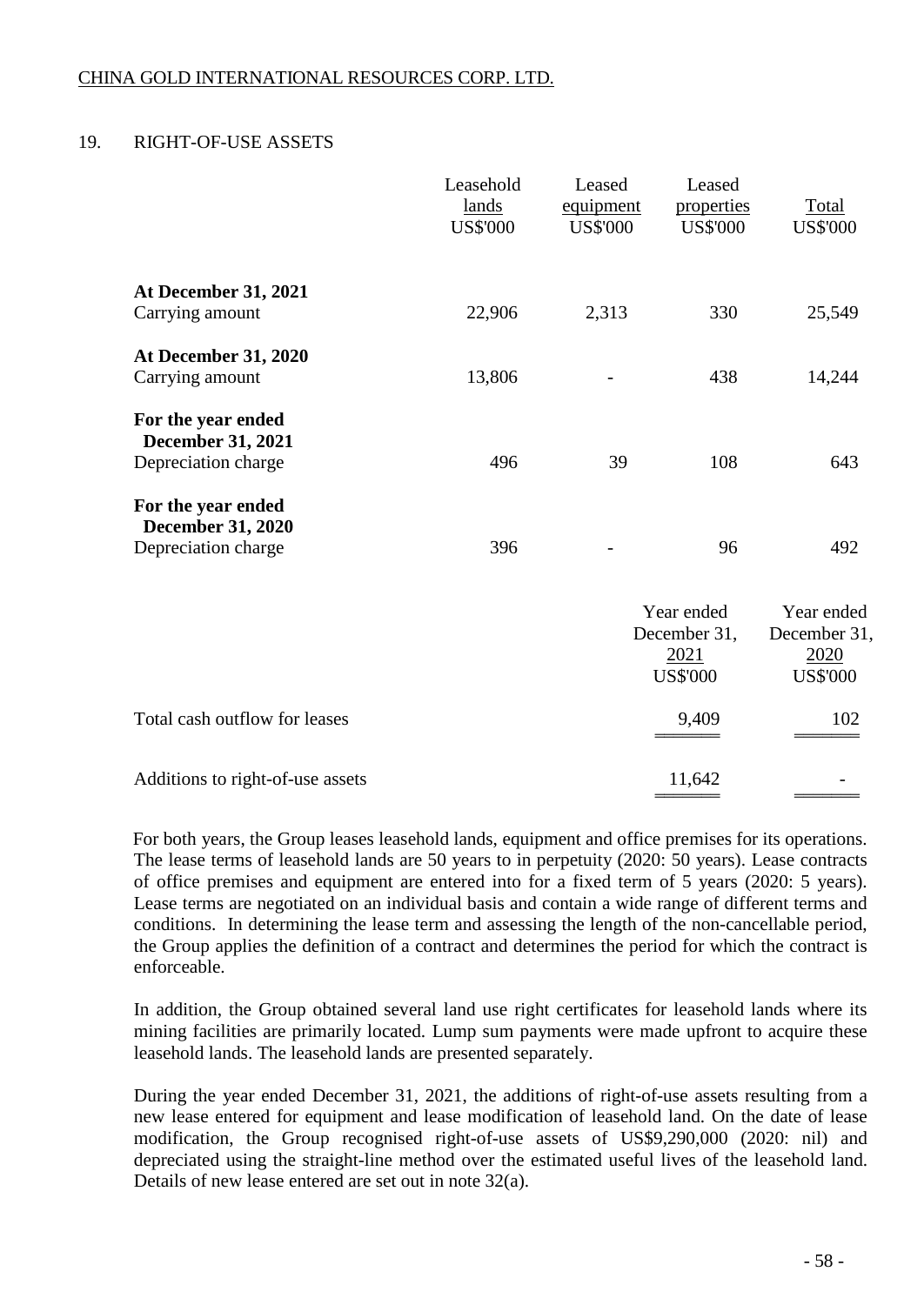## 19. RIGHT-OF-USE ASSETS - continued

#### **Restrictions or covenants on leases**

In addition, lease liabilities of US\$2,711,000 are recognised with related right-of-use assets of US\$2,643,000 as at December 31, 2021 (2020: lease liabilities of US\$447,000 are recognised with related right-of-use assets of US\$438,000). The lease agreements do not impose any covenants other than the security interests in the leased assets that are held by the lessor. Leased assets may not be used as security for borrowing purposes.

## 20. EQUITY INSTRUMENTS AT FAIR VALUE THROUGH OTHER COMPREHENSIVE INCOME

|                                                                       | December 31,<br>2021<br><b>US\$'000</b> | December 31,<br>2020<br><b>US\$'000</b> |
|-----------------------------------------------------------------------|-----------------------------------------|-----------------------------------------|
| Listed investments:<br>Equity securities listed in Hong Kong (Note a) | 28,041                                  | 20,015                                  |
| Unlisted investments:<br>Equity securities (Note b)                   | 917                                     | 809                                     |
| Total                                                                 | 28,958                                  | 20,824                                  |

Notes:

a. The above listed equity investments represent ordinary shares of an entity listed in Hong Kong. These investments are not held for trading, instead, they are held for long-term strategic purposes. The directors of the Company have elected to designate these investments in equity instruments as at FVTOCI as they believe that recognising shortterm fluctuations in these investments' fair value in profit or loss would not be consistent with the Group's strategy of holding these investments for long-term purposes and realising their performance potential in the long run.

The investment of China Nonferrous Mining Corporation Limited ("CNMC"), a listed company in Hong Kong, represents 2.03% equity interest in CNMC. CNMC is engaged in mining, processing and trading of nonferrous metals in Zambia. During the year ended December 31, 2021, a fair value gain of US\$8,026,000 (2020: a fair value gain of US\$3,530,000) was recognised in other comprehensive income and accumulated under the heading of investments revaluation reserve in accordance with the Group's accounting policies.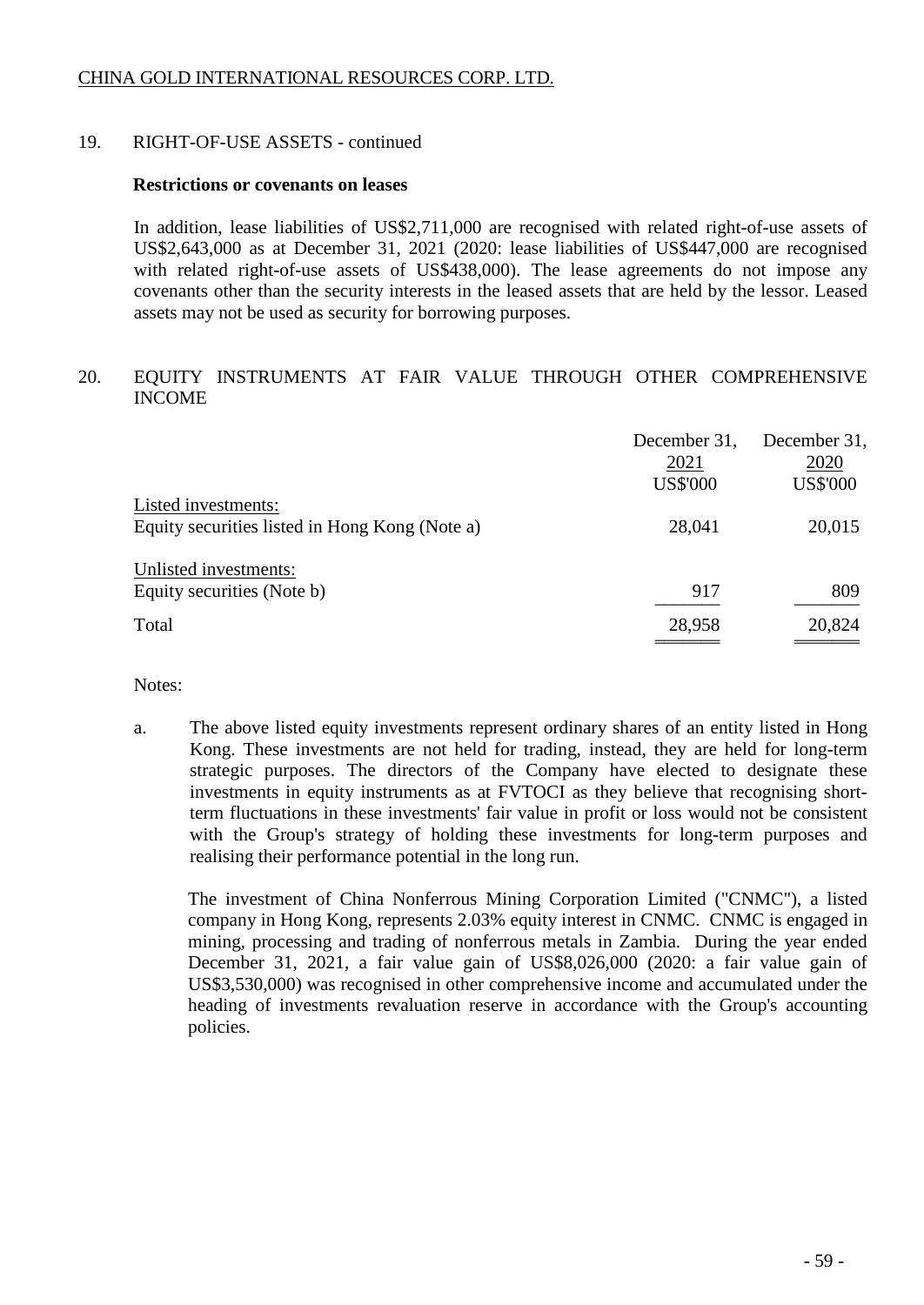## 20. EQUITY INSTRUMENTS AT FAIR VALUE THROUGH OTHER COMPREHENSIVE INCOME - continued

Notes: - continued

b. The above unlisted equity investments represent the Group's equity interests in two (2020: two) private entities established in the PRC. The directors of the Company have elected to designate these investments in equity instruments as at FVTOCI as they believe that recognising short-term fluctuations in these investments' fair value in profit or loss would not be consistent with the Group's strategy of holding these investments for long-term purposes and realising their performance potential in the long run.

During year ended December 31, 2020, the Company invested in 4% share interest in Tibet Electric Power Trading Center Co., Ltd. ("Tibet Electric") for RMB1,272,000, approximately US\$184,000. Tibet Electric is established in the PRC and is principally engaged in the trading of electric power in the PRC.

During year ended December 31, 2021, the Company paid additional RMB566,000, approximately US\$88,000 to Tibet Electric for its capital increase arrangement, upon the end of the capital increase, the Company held 4% share interest in Tibet Electric as at December 31, 2021.

As at December 31, 2021, the carrying amount of RMB5,838,000, approximately US\$917,000 (2020: RMB5,272,000, approximately US\$809,000), representing 7.425% share interest in Mozu Gongka Jiulian Industrial Explosives Material Co. Ltd. ("Mozu Explosives") and 4% share interest in Tibet Electric. Mozu Explosives is established in the PRC and principally engaged in the development and manufacturing of explosives. The directors of the Company are of the opinion that the fair value change of unlisted investments are insignificant and has not been recognised for the year ended December 31, 2021 and 2020.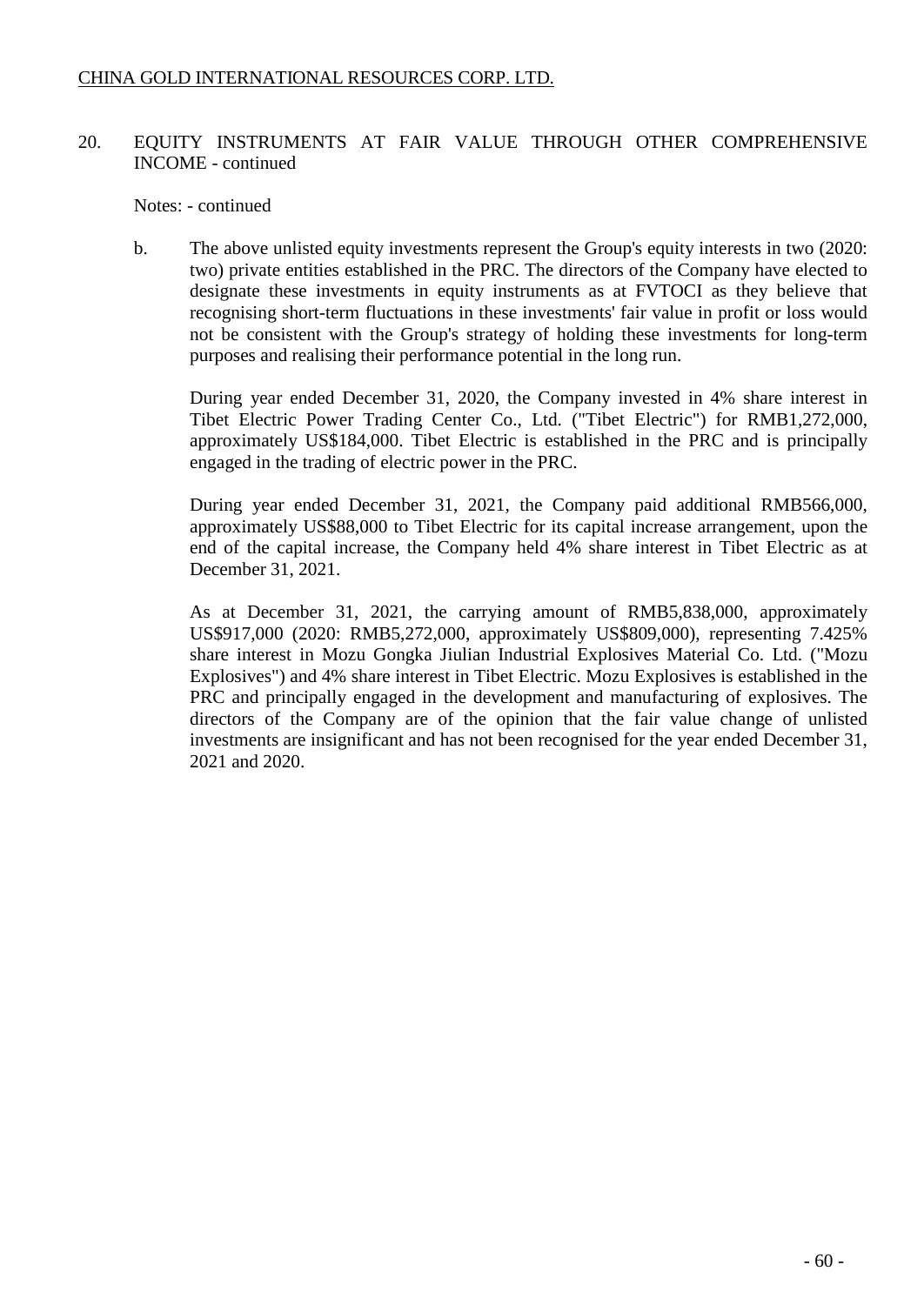# 21. PROPERTY, PLANT AND EQUIPMENT

|                                                          | <b>Buildings</b><br><b>US\$'000</b> | Crushers<br><b>US\$'000</b> | Furniture<br>and office<br>equipment<br><b>US\$'000</b> | Machinery<br>and<br>equipment<br><b>US\$'000</b> | Motor<br>vehicles<br><b>US\$'000</b> | Leasehold<br>improvements<br><b>US\$'000</b> | Mineral<br>assets<br><b>US\$'000</b> | Construction<br>in progress<br>(TCIP'')<br><b>US\$'000</b> | Total<br><b>US\$'000</b> |
|----------------------------------------------------------|-------------------------------------|-----------------------------|---------------------------------------------------------|--------------------------------------------------|--------------------------------------|----------------------------------------------|--------------------------------------|------------------------------------------------------------|--------------------------|
| COST                                                     |                                     |                             |                                                         |                                                  |                                      |                                              |                                      |                                                            |                          |
| At January 1, 2020                                       | 827.696                             | 227,332                     | 8.826                                                   | 308.942                                          | 10.490                               | 98                                           | 950,429                              | 18.718                                                     | 2,352,531                |
| <b>Additions</b>                                         | 1,224                               |                             | 1,945                                                   | 5,206                                            | 742                                  | ÷.                                           | 116,262                              | 20,349                                                     | 145,728                  |
| Costs adjustment                                         | 4,442                               |                             | $\blacksquare$                                          | (7,100)                                          |                                      | ÷.                                           | (184)                                | $\overline{\phantom{a}}$                                   | (2, 842)                 |
| Disposals                                                |                                     |                             |                                                         | ÷.                                               | (155)                                |                                              |                                      |                                                            | (155)                    |
| <b>Transfer from CIP</b><br>Environmental rehabilitation | 4,004                               |                             | 900                                                     | 2,438                                            |                                      |                                              | $\sim$                               | (7, 342)                                                   |                          |
| adjustment (note 30)                                     |                                     |                             | $\sim$                                                  |                                                  |                                      | ä,                                           | 14.492                               |                                                            | 14,492                   |
| Exchange realignment                                     | 54,949                              |                             | 581                                                     | 16,993                                           | 548                                  | ÷.                                           | 35,346                               | 2,021                                                      | 110,438                  |
|                                                          |                                     |                             |                                                         |                                                  |                                      |                                              |                                      |                                                            |                          |
| At December 31, 2020                                     | 892,315                             | 227,332                     | 12,252                                                  | 326,479                                          | 11,625                               | 98                                           | 1,116,345                            | 33.746                                                     | 2,620,192                |
| <b>Additions</b>                                         | 723                                 |                             | 1,190                                                   | 3,706                                            | 1,954                                | ÷.                                           | 58,388                               | 43,800                                                     | 109,761                  |
| Costs adjustment                                         | (267, 917)                          |                             | (983)                                                   | (10, 329)                                        | (832)                                | ٠                                            | 276,592                              |                                                            | (3, 469)                 |
| Disposals                                                | (43)                                |                             | (133)                                                   | (156)                                            | (779)                                |                                              |                                      |                                                            | (1, 111)                 |
| Transfer from CIP                                        | 65,127                              |                             | 226                                                     | 785                                              |                                      |                                              | 9,778                                | (75,916)                                                   |                          |
| Environmental rehabilitation                             |                                     |                             |                                                         |                                                  |                                      |                                              |                                      |                                                            |                          |
| adjustment (note 30)                                     |                                     |                             |                                                         |                                                  |                                      |                                              | (7, 407)                             | $\sim$                                                     | (7, 407)                 |
| Exchange realignment                                     | 17,823                              |                             | 218                                                     | 6,278                                            | 204                                  | $\overline{\phantom{a}}$                     | 17,430                               | 366                                                        | 42,319                   |
| At December 31, 2021                                     | 708,028                             | 227,332                     | 12,770                                                  | 326,763                                          | 12,172                               | 98                                           | 1,471,126                            | 1,996                                                      | 2,760,285                |
| <b>ACCUMULATED</b>                                       |                                     |                             |                                                         |                                                  |                                      |                                              |                                      |                                                            |                          |
| <b>DEPRECIATION</b>                                      |                                     |                             |                                                         |                                                  |                                      |                                              |                                      |                                                            |                          |
| At January 1, 2020                                       | (124, 395)                          | (113, 422)                  | (4,834)                                                 | (102, 905)                                       | (5,959)                              | (98)                                         | (291.469)                            |                                                            | (643,082)                |
| Provided for the year                                    | (38, 325)                           | (18, 512)                   | (1,064)                                                 | (24, 377)                                        | (857)                                | $\frac{1}{2}$                                | (65, 537)                            | ÷,                                                         | (148, 672)               |
| Eliminated on disposals                                  |                                     |                             |                                                         |                                                  | 135                                  | ٠                                            |                                      |                                                            | 135                      |
| Exchange realignment                                     | (9,769)                             |                             | (272)                                                   | (5,672)                                          | (298)                                | ÷.                                           | (3,601)                              | $\sim$                                                     | (19,612)                 |
| At December 31, 2020                                     | (172, 489)                          | (131, 934)                  | (6,170)                                                 | (132, 954)                                       | (6,979)                              | (98)                                         | (360, 607)                           |                                                            | (811, 231)               |
| Provided for the year                                    | (28,034)                            | (18, 505)                   | (1,706)                                                 | (23,983)                                         | (918)                                | ÷.                                           | (64, 648)                            | ÷.                                                         | (137, 794)               |
| Eliminated on disposals                                  | 40                                  |                             | 121                                                     | 42                                               | 740                                  | ٠                                            |                                      |                                                            | 943                      |
| Reclassification                                         | 34,727                              |                             | 256                                                     | 2,888                                            | 15                                   | ÷                                            | (37, 886)                            |                                                            |                          |
| Exchange realignment                                     | (3,581)                             |                             | (117)                                                   | (2,360)                                          | (111)                                | $\overline{\phantom{a}}$                     | (2,052)                              | ٠                                                          | (8,221)                  |
| At December 31, 2021                                     | (169, 337)                          | (150, 439)                  | (7,616)                                                 | (156, 367)                                       | (7,253)                              | (98)                                         | (465, 193)                           |                                                            | (956, 303)               |
| <b>CARRYING VALUE</b>                                    |                                     |                             |                                                         |                                                  |                                      |                                              |                                      |                                                            |                          |
| At December 31, 2021                                     | 538,691                             | 76,893                      | 5,154                                                   | 170,396                                          | 4,919                                |                                              | 1,005,933                            | 1,996                                                      | 1,803,982                |
|                                                          |                                     |                             |                                                         |                                                  |                                      |                                              |                                      |                                                            |                          |
| At December 31, 2020                                     | 719,826                             | 95,398<br>$=$               | 6,082                                                   | 193,525                                          | 4,646                                |                                              | 755,738                              | 33,746                                                     | 1,808,961                |
|                                                          | ==                                  |                             |                                                         |                                                  | =                                    |                                              |                                      |                                                            |                          |

The above items of property, plant and equipment, except for mineral assets, taking into account the residual value, are depreciated using the straight-line method over the estimated useful lives of the related assets as follows:

| <b>Buildings</b>               | Over the shorter of the term of lease, or 24 years  |
|--------------------------------|-----------------------------------------------------|
| Crushers                       | 10 to 14 years                                      |
| Furniture and office equipment | 2 to 5 years                                        |
| Machinery and equipment        | 2 to 10 years                                       |
| Motor vehicles                 | 5 to 10 years                                       |
| Leasehold improvements         | Over the shorter of the term of lease, or 5.5 years |

Mineral assets mainly represent drilling, stripping and related costs incurred on sites with an existing mine and on areas within the boundary of a known mineral deposit which contains proven and probable reserves and are capitalised when they are incurred to improve access to the future ores. Mineral assets are depreciated using the unit-of-production method based on the actual production volume over the estimated total proven and probable reserves of the mines.

#### *Mineral Assets*

#### (a) CSH Gold Mine

CSH Gold Mine, in which the Group holds a 96.5% equity interest, consists of a licensed area of 36 square kilometers (" $km<sup>2</sup>$ ") in the western part of Inner Mongolia, northern China. The site is centrally positioned within the east-west-trending Tian Shan Gold Belt and is approximately 650 kilometers ("km") northwest of Beijing. The carrying value of the CSH Gold Mine in relation to mineral assets is US\$210,148,000 as at December 31, 2021 (December 31, 2020: US\$275,068,000).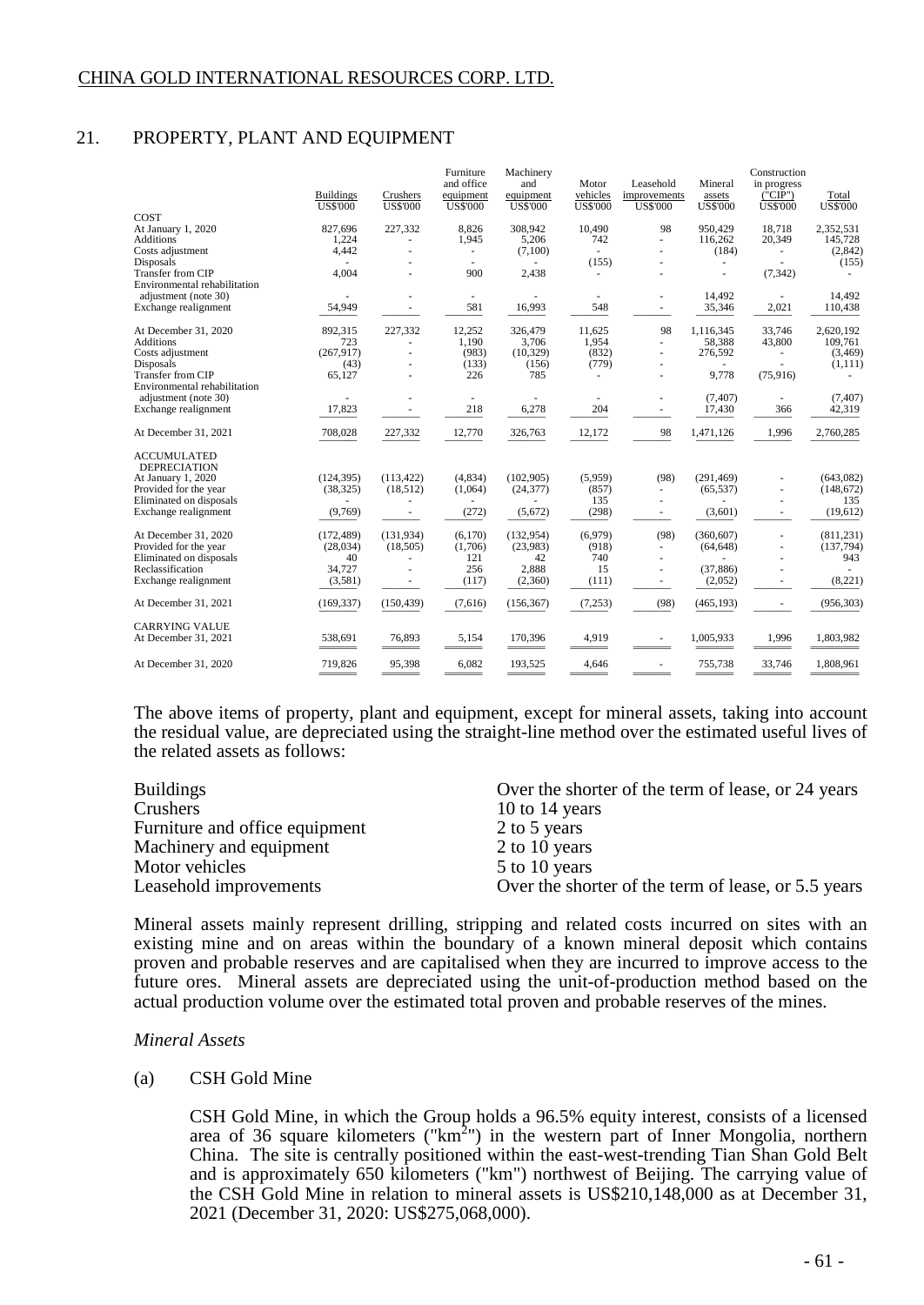## 21. PROPERTY, PLANT AND EQUIPMENT - continued

#### *Mineral Assets* - continued

#### (b) Jiama Mine

The Jiama Mine, a large copper-gold polymetallic deposit consisting of skarn-type and hornfels-type mineralization located in Metrorkongka County in Tibet, in which the Group holds 100% equity interest through its wholly-owned subsidiary, Skyland. The Group acquired Skyland on December 1, 2010. The carrying value of the Jiama Mine in relation to mineral assets is US\$795,785,000 as at December 31, 2021 (December 31, 2020: US\$480,670,000).

#### 22. MINING RIGHTS

|                                                                                                        | <b>US\$'000</b>                  |
|--------------------------------------------------------------------------------------------------------|----------------------------------|
| <b>COST</b><br>At January 1, 2020<br>Exchange realignment                                              | 1,010,572<br>5,604               |
| At December 31, 2020<br>Exchange realignment                                                           | 1,016,176<br>2,028               |
| At December 31, 2021                                                                                   | 1,018,204                        |
| <b>ACCUMULATED AMORTISATION</b><br>At January 1, 2020<br>Provided for the year<br>Exchange realignment | (110, 199)<br>(38,021)<br>(697)  |
| At December 31, 2020<br>Provided for the year<br>Exchange realignment                                  | (148, 917)<br>(37, 365)<br>(366) |
| At December 31, 2021                                                                                   | (186, 648)                       |
| <b>CARRYING VALUE</b><br>At December 31, 2021                                                          | 831,556                          |
| At December 31, 2020                                                                                   | 867,259                          |
|                                                                                                        |                                  |

#### Notes:

The amounts represent two mining rights in the Jiama Mine and CSH Gold Mine. Mining rights in the Jiama Mine are in relation to the copper and other by-products production, acquired through the acquisition of Skyland. The mining permit will expire in 2023. The Group acquired mining rights in the CSH Gold Mine from the Department of Natural Resources of Inner Mongolia in relation to gold production at a consideration of US\$11.1 million during the year ended December 31, 2019. The mining permit will expire in 2026. The Group considers that it will be able to renew the mining rights with the relevant government authority continuously until the end of mine life.

Amortisation on mining rights acquired is provided to write off the cost of the mining rights using the unit-of-production method based on the actual production volume over the estimated total proven and probable reserves of the mines.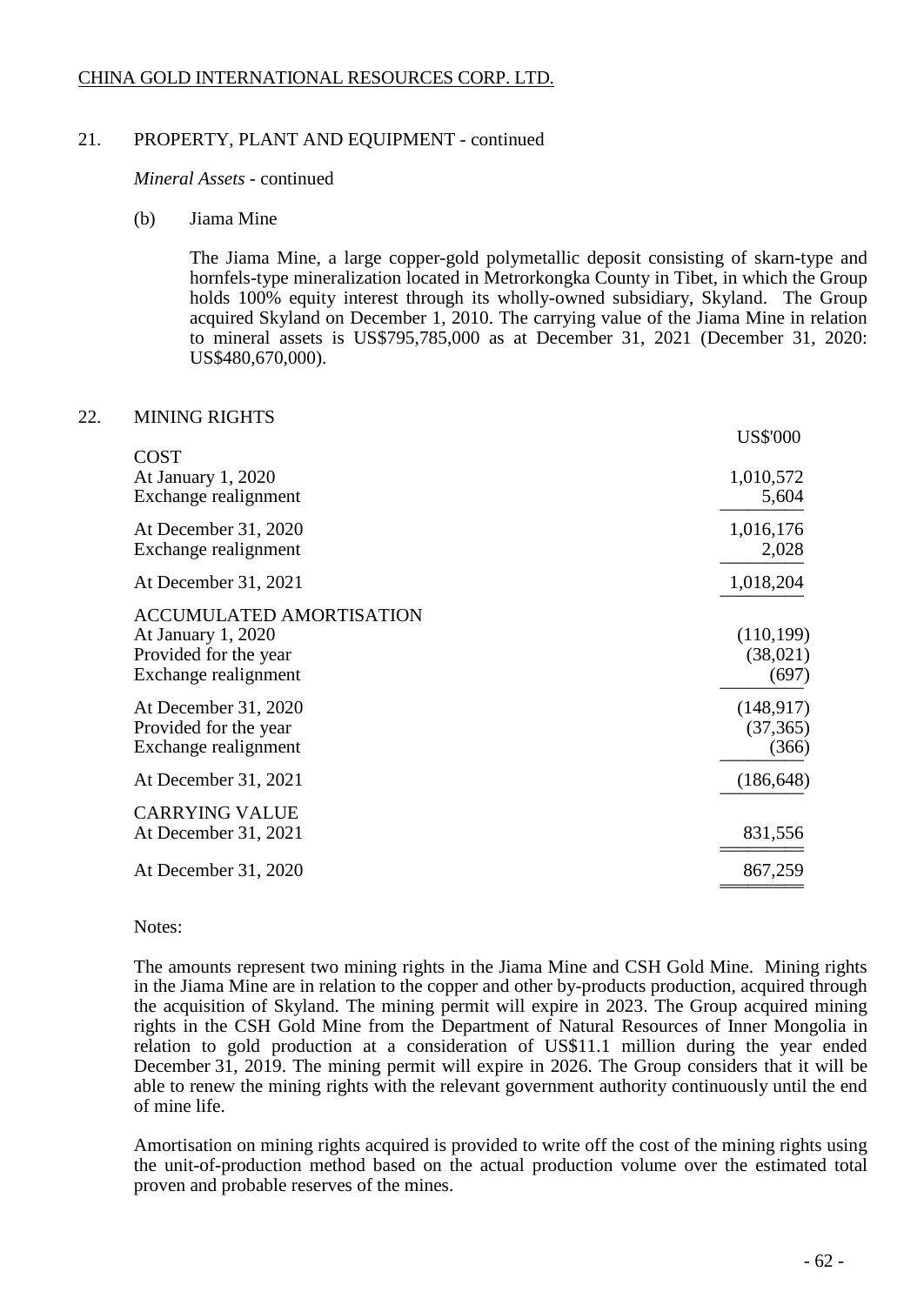## 23. OTHER NON-CURRENT ASSETS

During the year ended December 31, 2019, the Group entered into a cooperation agreement (the "Cooperation Agreement") with an independent third party property developer, Zhongxinfang in relation to the development of a composite project in Lhasa, Tibet, China. Pursuant to the Cooperation Agreement, the Group agreed to transfer the land use right for the development and Zhongxinfang agreed to compensate the Group by transferring a block of the buildings and twenty car parks (the "New Premises") within two years from the date of the Cooperation Agreement (the "Land Exchange") and all related tax exposures including but not limited to LAT, EIT and other related tax. During the year ended December 31, 2019, the land use right was transferred to Zhongxinfang. Accordingly, the Group derecognised the right-of-use assets with a carrying amount of approximately US\$999,000 (equivalent to RMB6,970,000) at the date of transfer, and recognised the right to receive the a block of the buildings and twenty car parks (the "New Premises") of approximately US\$17,954,000 (equivalent to RMB125,252,000), which approximates the fair value of the New Premises at the date of transfer and the other receivables of US\$7,980,000 (equivalent to RMB55,669,000) relating to the tax reimbursement from the Developer. The related gain and income tax expenses of approximately US\$25,312,000 (equivalent to RMB174,502,000) and US\$8,155,000 (equivalent to RMB56,220,000) has been recognised in the profit or loss respectively during the year ended December 31, 2019. The right to receive the New Premises was initially recognised at its fair value and subsequently carried at cost less impairment. Based on the Cooperation Agreement, Zhongxinfang is obligated to deliver the New Premises to the Group no later than 2021. As at December 31, 2021 and up to the date these consolidated financial statements are authorised for issue, the composite project is still suspended due to litigations against Zhongxinfang and the New Premises are not delivered to Huatailong on May 31, 2021, the original contractual delivery date. Based on Group's assessment on the completion status of the New Premises, the construction of the New Premises has been substantially completed pending for installation of plumbing, electrical wiring, interior walls and decoration, there has been no significant market value decline of comparable properties during the current year and the Group has first priority of claim over the New Premises under New Premises Pre-litigation Preservation (as defined in note 33). Accordingly, no impairment loss (2020: nil) has been made on the other non-current assets as the management of the Company are of the opinion that the recoverable amount of the non-current assets is above its carrying amount of US\$19,645,000 (equivalent to RMB125,252,000) as at December 31, 2021 (2020: US\$19,196,000 (equivalent to RMB125,252,000).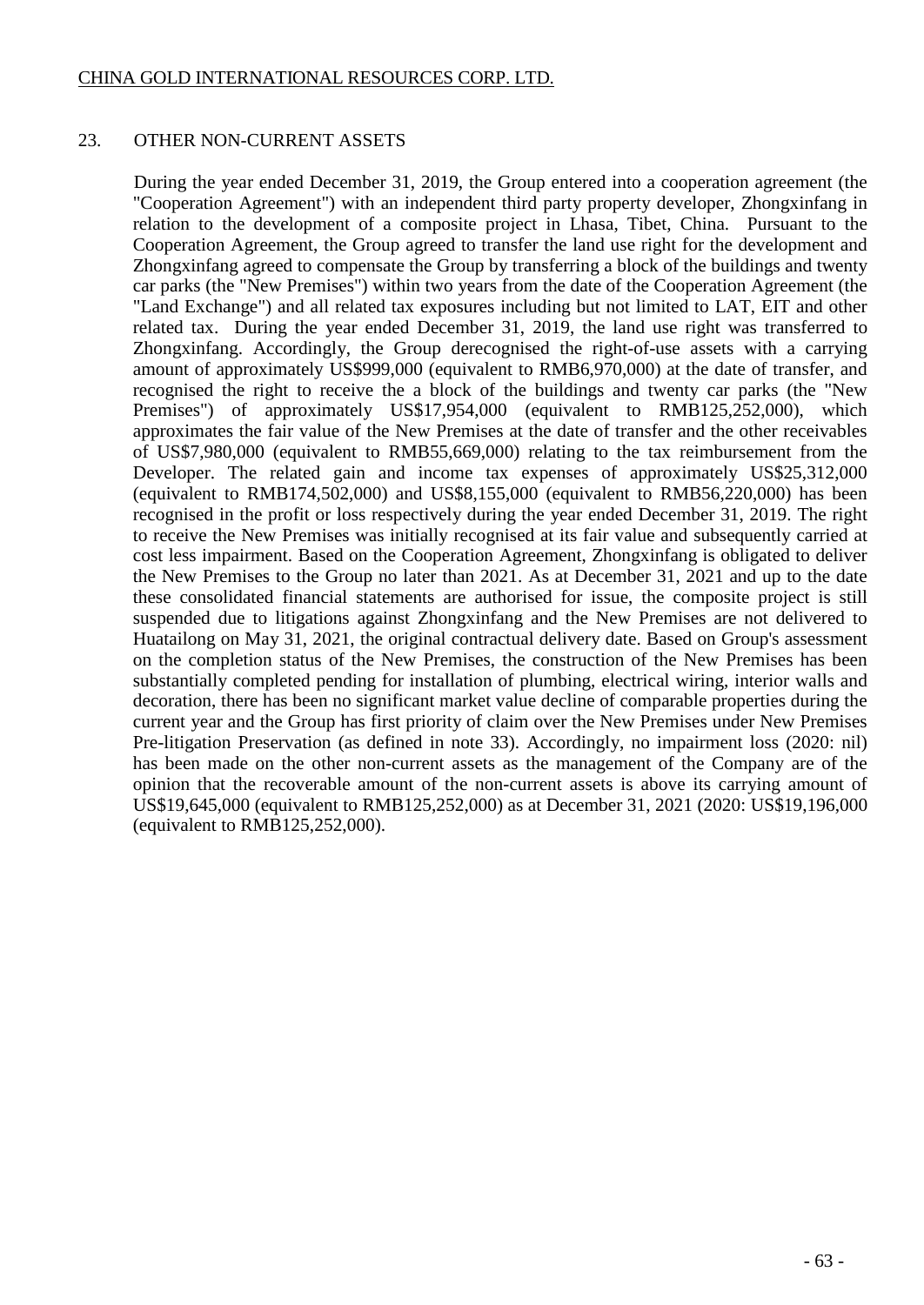# 24. ACCOUNTS AND OTHER PAYABLES AND ACCRUED EXPENSES

Accounts and other payables of the Group are principally comprised of amounts outstanding for trade purchases relating to minerals production activities and construction activities. The average credit period taken for trade purchases is between 120 to 150 days.

Accounts and other payables and accrued expenses comprise the following:

|                                                        | December 31.<br>2021<br><b>US\$'000</b> | December 31,<br>2020<br><b>US\$'000</b> |
|--------------------------------------------------------|-----------------------------------------|-----------------------------------------|
|                                                        |                                         |                                         |
| Accounts payable                                       | 43,266                                  | 45,634                                  |
| Bills payable                                          | 48,144                                  | 63,494                                  |
| Construction costs payable                             | 106,100                                 | 145,973                                 |
| Mining cost accrual                                    | 2,213                                   | 3,524                                   |
| Payroll and benefit payable                            | 337                                     | 257                                     |
| Other accruals                                         | 4,437                                   | 3,306                                   |
| Other tax payables                                     | 5,388                                   | 3,053                                   |
| Other payables                                         | 5,449                                   | 7,589                                   |
| Payable for acquisition of a mining right              | 6,620                                   | 7,762                                   |
| Total accounts and other payables and accrued expenses | 221,954                                 | 280,592                                 |
|                                                        |                                         |                                         |

The following is an aging analysis of the accounts payable presented based on the invoice date at the end of the reporting period:

|                        | December 31,    | December 31.    |
|------------------------|-----------------|-----------------|
|                        | 2021            | 2020            |
|                        | <b>US\$'000</b> | <b>US\$'000</b> |
| Less than 30 days      | 20,961          | 26,263          |
| $31$ to 90 days        | 11,357          | 9,628           |
| 91 to 180 days         | 2,614           | 2,496           |
| Over 180 days          | 8,334           | 7,247           |
| Total accounts payable | 43,266          | 45,634          |
|                        |                 |                 |

The credit period for bills payable is 180 days from the bills issue date.

The following is an ageing analysis of bills payable, presented based on bills issue date at the end of the reporting period:

|                     | December 31,    | December 31,    |
|---------------------|-----------------|-----------------|
|                     | 2021            | 2020            |
|                     | <b>US\$'000</b> | <b>US\$'000</b> |
| Less than 30 days   | 10,942          | 27,720          |
| $31$ to 60 days     | 12,140          | 6,832           |
| 61 to 90 days       | 2,144           | 13,867          |
| 91 to 180 days      | 22,918          | 15,075          |
| Total bills payable | 48,144          | 63,494          |
|                     |                 |                 |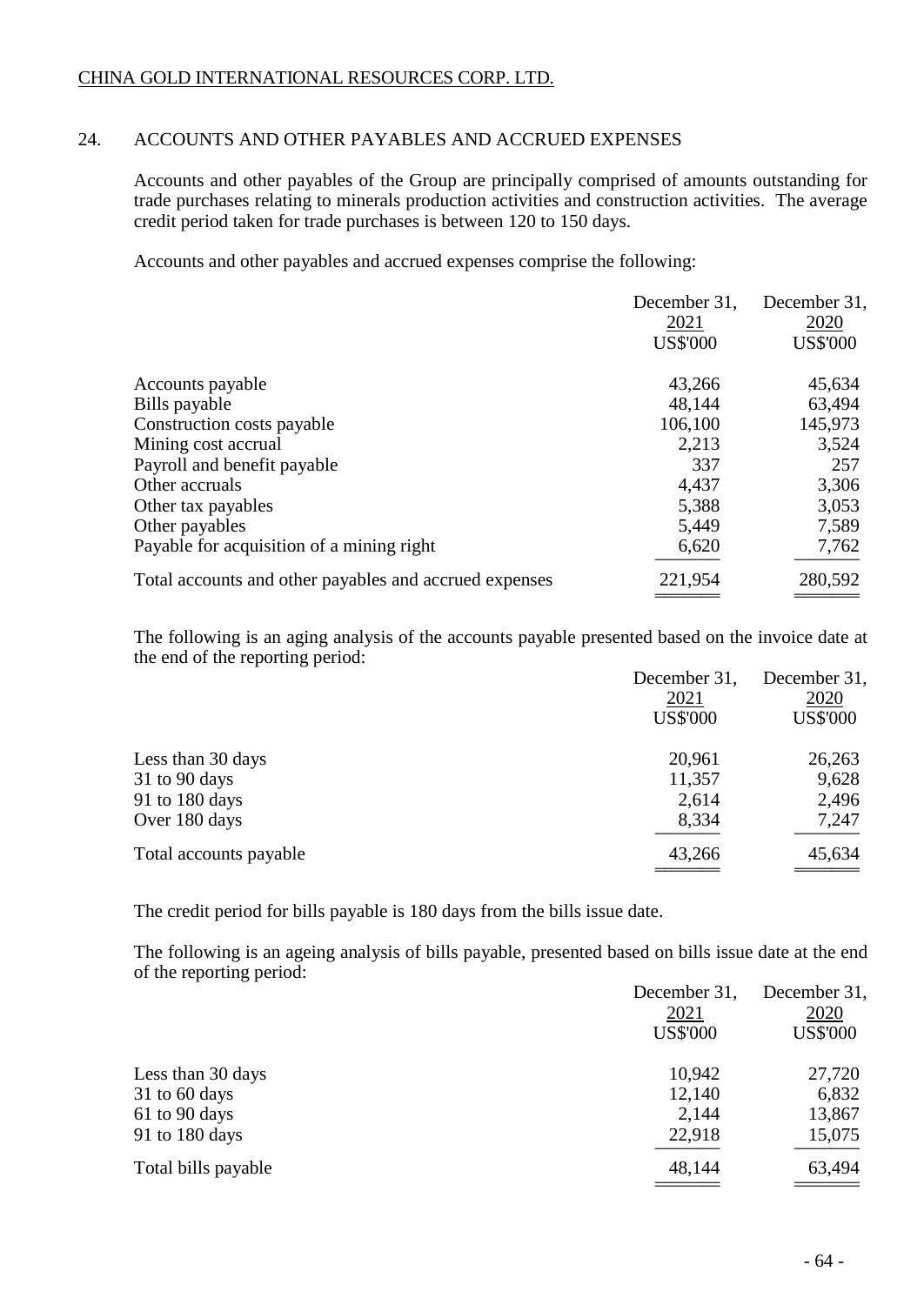# 25. CONTRACT LIABILITIES

|                    | December 31, December 31, |                 |
|--------------------|---------------------------|-----------------|
|                    | 2021                      | 2020            |
|                    | <b>US\$'000</b>           | <b>US\$'000</b> |
| Copper concentrate | 10,265                    | 2,878           |
|                    |                           |                 |

At January 1, 2020, contract liabilities amounted to US\$6,783,000.

The following table shows how much of the revenue recognised relates to carried-forward contract liabilities.

|                                                      | Copper                    |                 |
|------------------------------------------------------|---------------------------|-----------------|
|                                                      | concentrate               |                 |
|                                                      | December 31, December 31, |                 |
|                                                      | 2021                      | 2020            |
|                                                      | <b>US\$'000</b>           | <b>US\$'000</b> |
| Revenue recognised that was included in the contract |                           |                 |
| liability balance at the beginning of the year       | 2,878                     | 6,783           |
|                                                      |                           |                 |

Typical payment terms which have an impact on the amount of contract liabilities recognised are as follows:

When the Group receives a deposit before the goods are delivered, this will give rise to contract liabilities at the start of a contract, until the revenue recognised on the relevant contract exceeds the amount of the deposit. The Group typically receives 100% deposit on acceptance of sales orders for copper concentrate including other by-products.

### 26. BORROWINGS

|                                                                        | December 31,<br>2021<br><b>US\$'000</b> | December 31,<br>2020<br><b>US\$'000</b> |
|------------------------------------------------------------------------|-----------------------------------------|-----------------------------------------|
| <b>Bank</b> loans<br>Loans payable to a CNG subsidiary<br><b>Bonds</b> | 672,579<br>297,980                      | 859,476<br>38,305<br>296,616            |
|                                                                        | 970,559                                 | 1,194,397                               |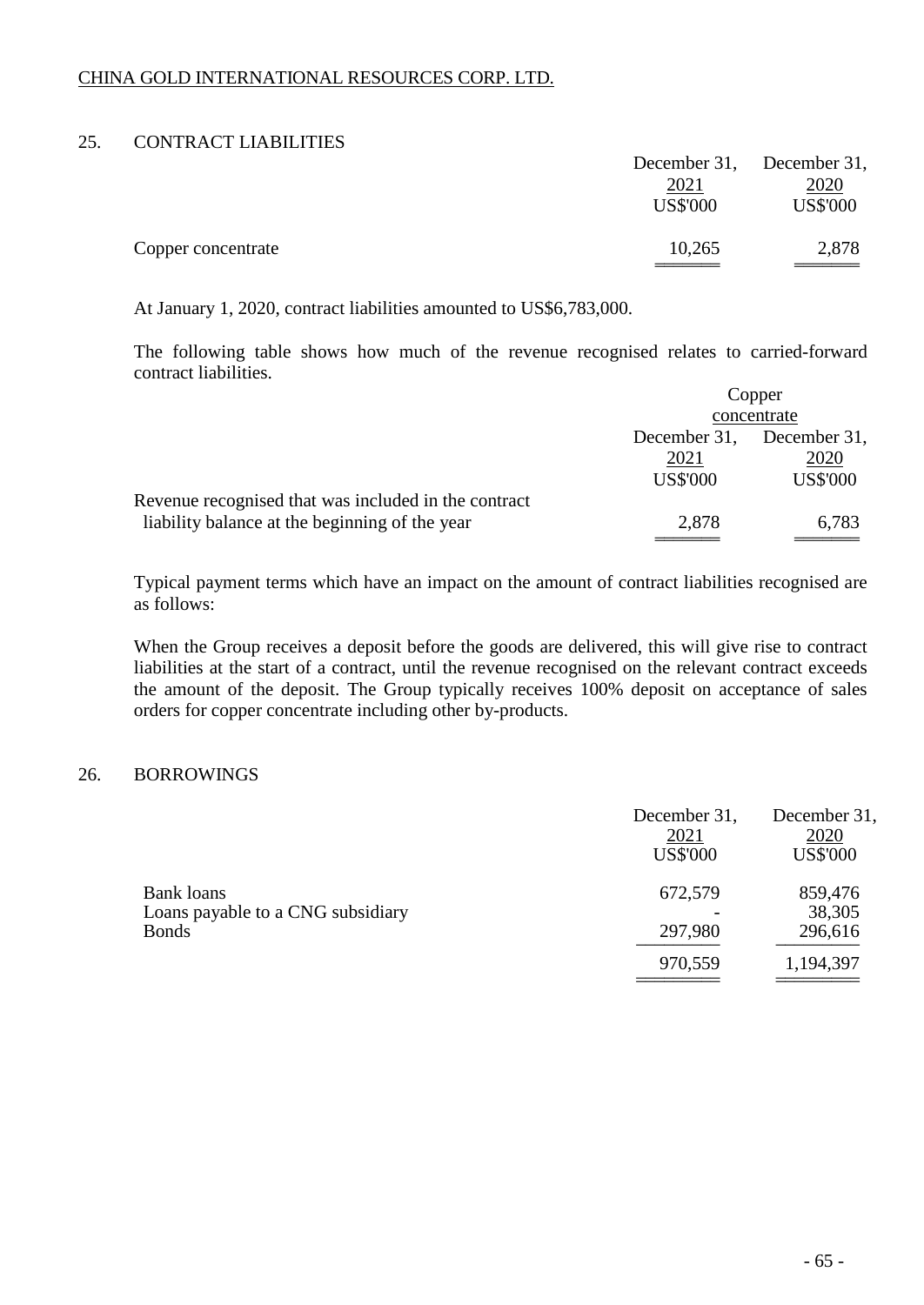## 26. BORROWINGS - continued

The borrowings are repayable as follows:

|                                                                  | December 31,    | December 31,    |
|------------------------------------------------------------------|-----------------|-----------------|
|                                                                  | 2021            | 2020            |
|                                                                  | <b>US\$'000</b> | <b>US\$'000</b> |
| Carrying amount repayable within one year $(1)(3)(4)$            | 97,606          | 140,303         |
| Carrying amount repayable within one to two years $(1)(2)(3)(4)$ | 399,412         | 118,228         |
| Carrying amount repayable within two to five years $(3)$ (4)     | 200,762         | 519,002         |
| Carrying amount repayable over five years $(3)(4)$               | 272,779         | 416,864         |
|                                                                  | 970,559         | 1,194,397       |
| Less: Amounts due within one year (shown under                   |                 |                 |
| current liabilities)                                             | (97,606)        | (140, 303)      |
| Amounts shown under non-current liabilities                      | 872,953         | 1,054,094       |
|                                                                  |                 |                 |

- $(1)$  On June 23, 2020, the Company (as "Guarantor"), through its wholly-owned subsidiary, Skyland Mining (BVI) Limited ("Skyland (BVI)"), completed the issuance of bonds to independent third parties in an aggregate principal amount of US\$300 million, listed on the Stock Exchange and ChongWa (Macao) Financial Asset Exchange CO., Limited. The bonds were issued at a price of 99.886%, bearing coupon rate of 2.80% with a maturity date of June 23, 2023. Interest is payable in equal semi-annual instalments on December 23 and June 23 in each year.
- $(2)$  As at December 31, 2020, included in the Group's borrowing balance are loans payable to a CNG's subsidiary with an amount of RMB249,934,000 (equivalent to approximately US\$38,305,000). Details of balances with related parties are set out in note 32(a).
- (3) Skyland entered into a syndicated long term loan facility agreement with a syndicate of banks, on November 3, 2015 which is available for Skyland to draw down up to October 30, 2018. Subsequently, a supplementary agreement was signed for the extension of the draw down period to October 30, 2020. As at December 31, 2021, Skyland has the outstanding loan amount of RMB2,949,159,000 (equivalent to approximately US\$462,562,000) (2020: RMB3,360,000,000 (equivalent to approximately US\$514,950,000)). The loan carries a floating rate, currently set at 2.65% per annum, set by the People's Bank of China National Interbank Funding Center Loan Prime Rate bench mark, discounted by 200 base points (or 2.00%) effective from June 30, 2020. Repayment of the loan is scheduled to begin in May 2019 and will reach full maturity and repayment in November 2028.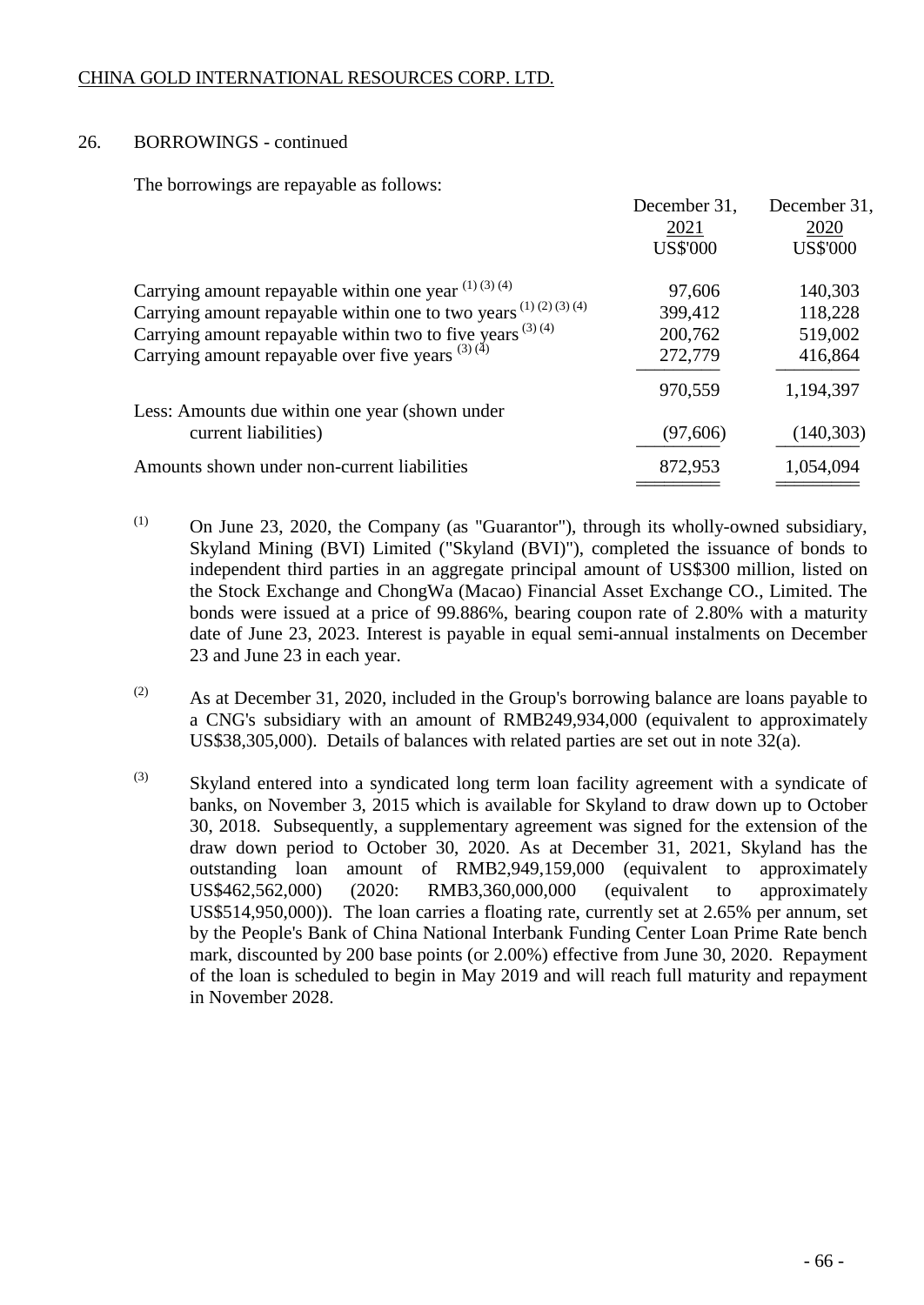### 26. BORROWINGS - continued

(4) Skyland entered into a syndicated long term loan facility agreement with a syndicate of banks, on April 27, 2020 which is available for Skyland to draw down up to May 31, 2020. As at December 31, 2021, Skyland has the outstanding loan amount of RMB840,000,000 (equivalent to approximately US\$131,750,000) (2020: RMB1,370,000,000 (equivalent to approximately US\$209,965,000)). The loan carries a floating rate, currently set at 2.65% per annum, set by the People's Bank of China National Interbank Funding Center Loan Prime Rate benchmark, discounted by 200 base points (or 2.00%) as at December 31, 2021 and 2020. Repayment of the loan is scheduled to begin in October 2020 and will reach full maturity and repayment in April 2034.

Analysed as:

|           | December 31,    | December 31,    |
|-----------|-----------------|-----------------|
|           | 2021            | 2020            |
|           | <b>US\$'000</b> | <b>US\$'000</b> |
| Secured   | 594,312         | 740,231         |
| Unsecured | 376,247         | 454,166         |
|           | 970,559         | 1,194,397       |
|           |                 |                 |

Fixed rate loans amounting to approximately US\$321,350,000 (December 31, 2020: US\$365,266,000), carry weighted average effective interest rate of 3.40% (2020: 2.68%) per annum.

The carrying values of the pledged assets to secure borrowings by the Group are as follows:

|                             | December 31,    | December 31,    |
|-----------------------------|-----------------|-----------------|
|                             | 2021            | 2020            |
|                             | <b>US\$'000</b> | <b>US\$'000</b> |
| Mining rights               | 825,995         | 859,793         |
| Bills receivables (note 16) |                 | 15,316          |
|                             | 825,995         | 875,109         |
|                             |                 |                 |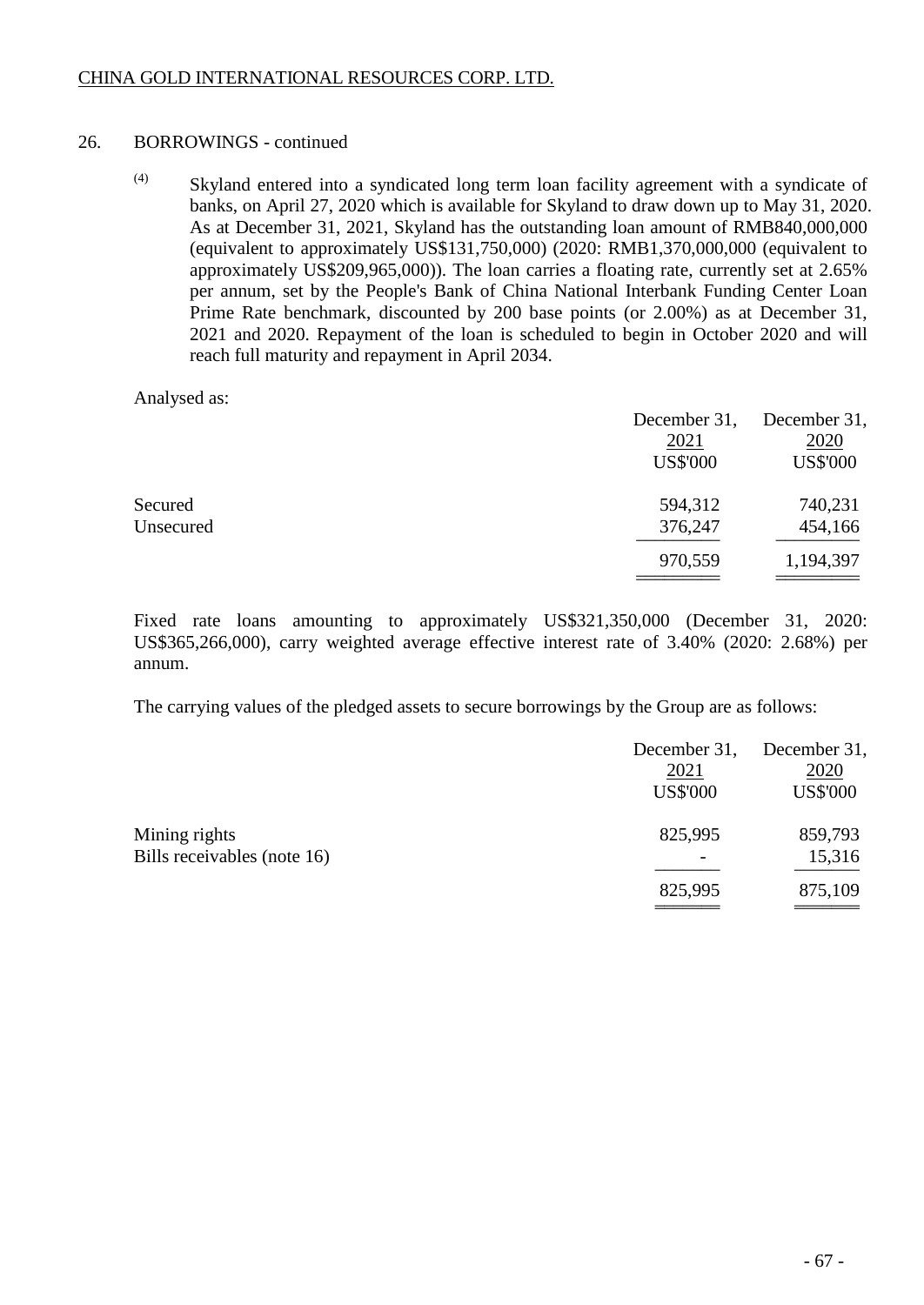# 27. ENTRUSTED LOAN PAYABLE

On January 16, 2017, the Group entered into a three-year entrusted loan agreement with CNG (note 32) and China National Gold Group Finance Company Limited ("China Gold Finance"), a subsidiary of CNG, in which CNG provided a loan of RMB200 million (equivalent to approximately US\$29,186,000 based on the spot rate at the withdrawal date) to the Group through China Gold Finance as the entrusted bank. The entrusted loan is unsecured and carries interest at a fixed rate of 2.75% per annum. The principal amount was repayable on January 15, 2020 and extended during the year ended December 31, 2020, for another 3 years until January 15, 2023.

During the year ended December 31, 2021, the amount of RMB200 million (equivalent to approximately US\$30,652,000) was early repaid in full.

### 28. LEASE LIABILITIES

|                                                | Year ended      | Year ended      |
|------------------------------------------------|-----------------|-----------------|
|                                                | December 31,    | December 31,    |
|                                                | 2021            | 2020            |
|                                                | <b>US\$'000</b> | <b>US\$'000</b> |
| Lease liabilities payable:                     |                 |                 |
| Within one year                                | 533             | 95              |
| Within a period of more than one year          |                 |                 |
| but not more than two years                    | 562             | 104             |
| Within a period of more than two years         |                 |                 |
| but not more than five years                   | 1,616           | 248             |
|                                                | 2,711           | 447             |
| Less: Amount due for settlement with 12 months |                 |                 |
| shown under current liabilities                | (533)           | (95)            |
| Amount due for settlement after 12 months      |                 |                 |
| shown under non-current liabilities            | 2,178           | 352             |
|                                                |                 |                 |

The weighted average incremental borrowing rate applied to lease liabilities range is 4.76% (2020: 5.24%).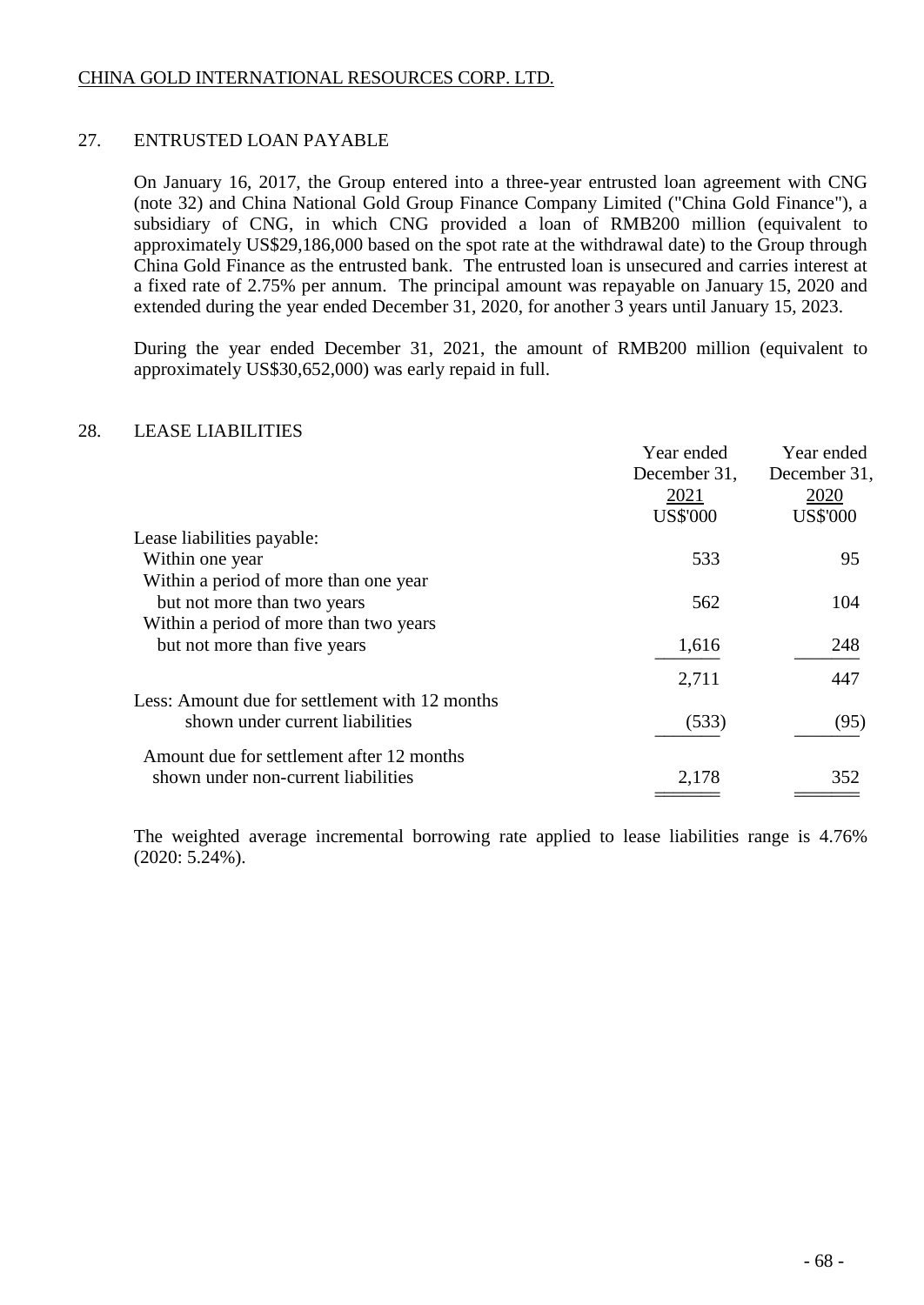### 29. DEFERRED INCOME

| 1,123<br>Deferred income - government grants<br>Deferred lease inducement<br>19<br>Total deferred income<br>1,142<br>Movement in the deferred income - government grants:<br>2021<br><b>US\$'000</b><br>2,314<br>At January 1<br>Addition<br>Credited to other income<br>(1,196)<br>Exchange realignment<br>5<br>At December 31<br>1,123 | December 31,<br>2021<br><b>US\$'000</b> | December 31,<br>2020<br><b>US\$'000</b> |
|------------------------------------------------------------------------------------------------------------------------------------------------------------------------------------------------------------------------------------------------------------------------------------------------------------------------------------------|-----------------------------------------|-----------------------------------------|
|                                                                                                                                                                                                                                                                                                                                          |                                         | 2,314<br>19                             |
|                                                                                                                                                                                                                                                                                                                                          |                                         | 2,333                                   |
|                                                                                                                                                                                                                                                                                                                                          |                                         | 2020<br><b>US\$'000</b>                 |
|                                                                                                                                                                                                                                                                                                                                          |                                         | 2,667<br>79<br>(772)<br>340             |
|                                                                                                                                                                                                                                                                                                                                          |                                         | 2,314                                   |

## 30. ENVIRONMENTAL REHABILITATION

The environmental rehabilitation relates to reclamation and closure costs relating to the Group's mine operations at the CSH Gold Mine and Jiama Mine. The environmental rehabilitation is calculated as the net present value of estimated future net cash flows of the reclamation and closure costs of US\$151,686,000 (2020: US\$128,375,000), discounted at 7.1% (2020: 6.5%) per annum at December 31, 2021.

The following is an analysis of the environmental rehabilitation:

|                                                      | 2021            | 2020            |
|------------------------------------------------------|-----------------|-----------------|
|                                                      | <b>US\$'000</b> | <b>US\$'000</b> |
| At January 1                                         | 85,663          | 63,145          |
| Additions to site reclamation                        | 12,996          | 23,134          |
| Decrease to site reclamation                         | (19, 288)       |                 |
| Changes from change in discount rate during the year | (1,115)         | (8,582)         |
| Accretion incurred in the current year               | 5,687           | 2,410           |
| Payment during the year                              | (1,048)         | (60)            |
| Exchange realignment                                 | 2,217           | 5,616           |
| At December 31                                       | 85,112          | 85,663          |
|                                                      |                 |                 |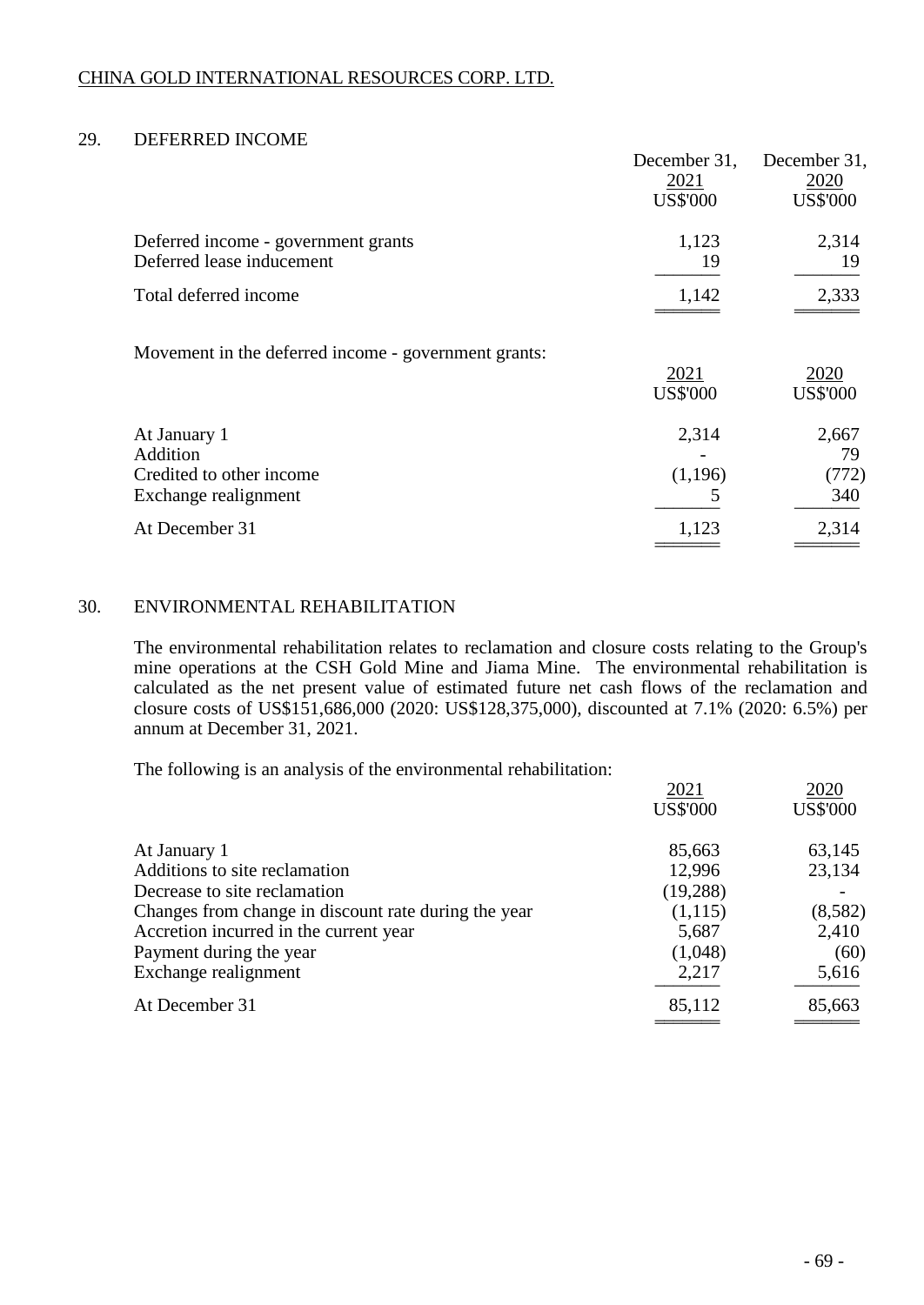### 30. ENVIRONMENTAL REHABILITATION - continued

In compliance with the prevailing regulations regulatory and requirements of Metrorkongka County Natural Resources Bureau and Bayannur Natural Resources Bureau, the Group updated the estimated future cash flows of reclamation and closure costs with decrement of RMB122,975,000 (equivalent to US\$19,288,000) (2020: nil) in CSH Gold Mine and increment of RMB83,844,000 (equivalent to US\$12,996,000) (2020: RMB159,560,000 (equivalent to US\$23,134,000)), with the assistance of an independent specialist during the year ended December 31, 2021. The environmental rehabilitation is determined based on the CSH Gold Mine's latest closure plan being approved by Bayannur Natural Resources Bureau during the year ended December 31, 2021 and Jiama Mine's latest closure plan being approved by Tibet Land and Mineral Rights Transaction and Resource Reserve Evaluation Center during the year ended December 31, 2020 with updated cost estimates made during 2021.

#### 31. SHARE CAPITAL

#### Common shares

### (i) Authorized - Unlimited common shares without par value

(ii) Issued and outstanding

|                                                               | Number      |                           |
|---------------------------------------------------------------|-------------|---------------------------|
|                                                               | of shares   | Amount<br><b>US\$'000</b> |
| Issued & fully paid:<br>At January 1, 2020, December 31, 2020 |             |                           |
| and 2021                                                      | 396,413,753 | 1,229,061                 |
|                                                               |             |                           |

### 32. RELATED PARTY TRANSACTIONS

Related parties are those parties that have the ability to control the other party or exercise significant influence in making financial and operation decisions. Parties are also considered to be related if they are subject to common control. CNG, a state owned company registered in Beijing, PRC, which is controlled by State-owned Assets Supervision and Administration Commission of the State Council of the PRC, is able to exercise significant influence over the Company.

The management believes that information relating to related party transactions have been adequately disclosed in accordance with the requirements of IAS 24 "Related party disclosures".

In addition to the related party transactions and balances shown elsewhere in these consolidated financial statements, the following is a summary of significant related party transactions entered into in the ordinary course of business between the Group and its related parties for the years ended December 31, 2021 and 2020 and related party balances as at December 31, 2021 and 2020.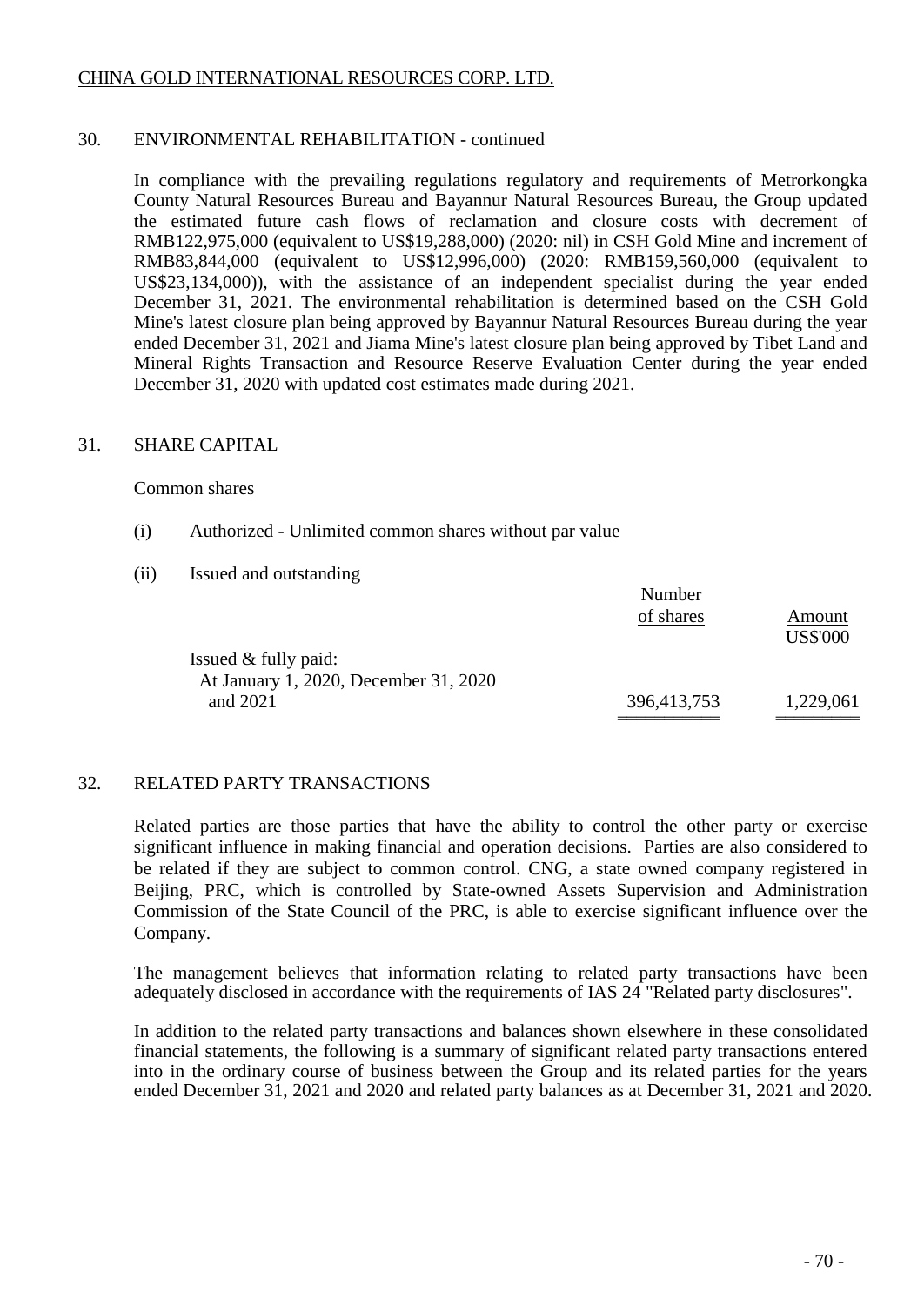# 32. RELATED PARTY TRANSACTIONS - continued

Name and relationship with related parties during the years are as follows:

CNG owned the following percentages of outstanding common shares of the Company:

|            | December 31, December 31,<br>2021<br>% | 2020<br>$\%$ |
|------------|----------------------------------------|--------------|
| <b>CNG</b> | 40.01                                  | 40.01        |

# (a) Transactions/balances with CNG and its subsidiaries

The Group had the following transactions with CNG and CNG's subsidiaries:

|                                                                               | December 31,<br>2021<br><b>US\$'000</b> | December 31,<br>2020<br><b>US\$'000</b> |
|-------------------------------------------------------------------------------|-----------------------------------------|-----------------------------------------|
| Gold doré bars sales by the Group (Note a)                                    | 266,187                                 | 260,074                                 |
| Copper and other by-product sales by the Group<br>(Note b)                    | 568,373                                 | 166,671                                 |
| Provision of transportation services by the Group<br>(Note b)                 | 1,313                                   | 658                                     |
| Construction, stripping and mining services<br>provided to the Group (Note b) | 7,239                                   | 16,627                                  |
| Accrued expenses for short-term property<br>management fee (Note b)           | 504                                     | 459                                     |
| Commitment fee                                                                | 1,066                                   | 695                                     |
| Interest income                                                               | 1,380                                   | 113                                     |
| Interest expense on borrowings and<br>entrusted loan payable                  | 860                                     | 2,676                                   |
| Interest expense on lease liabilities                                         | 9                                       |                                         |
| Loans provided to the Group (Note c)                                          |                                         | 15,316                                  |
| Cash and cash equivalents held by the Group<br>(Note c)                       | 180,049                                 | 14,304                                  |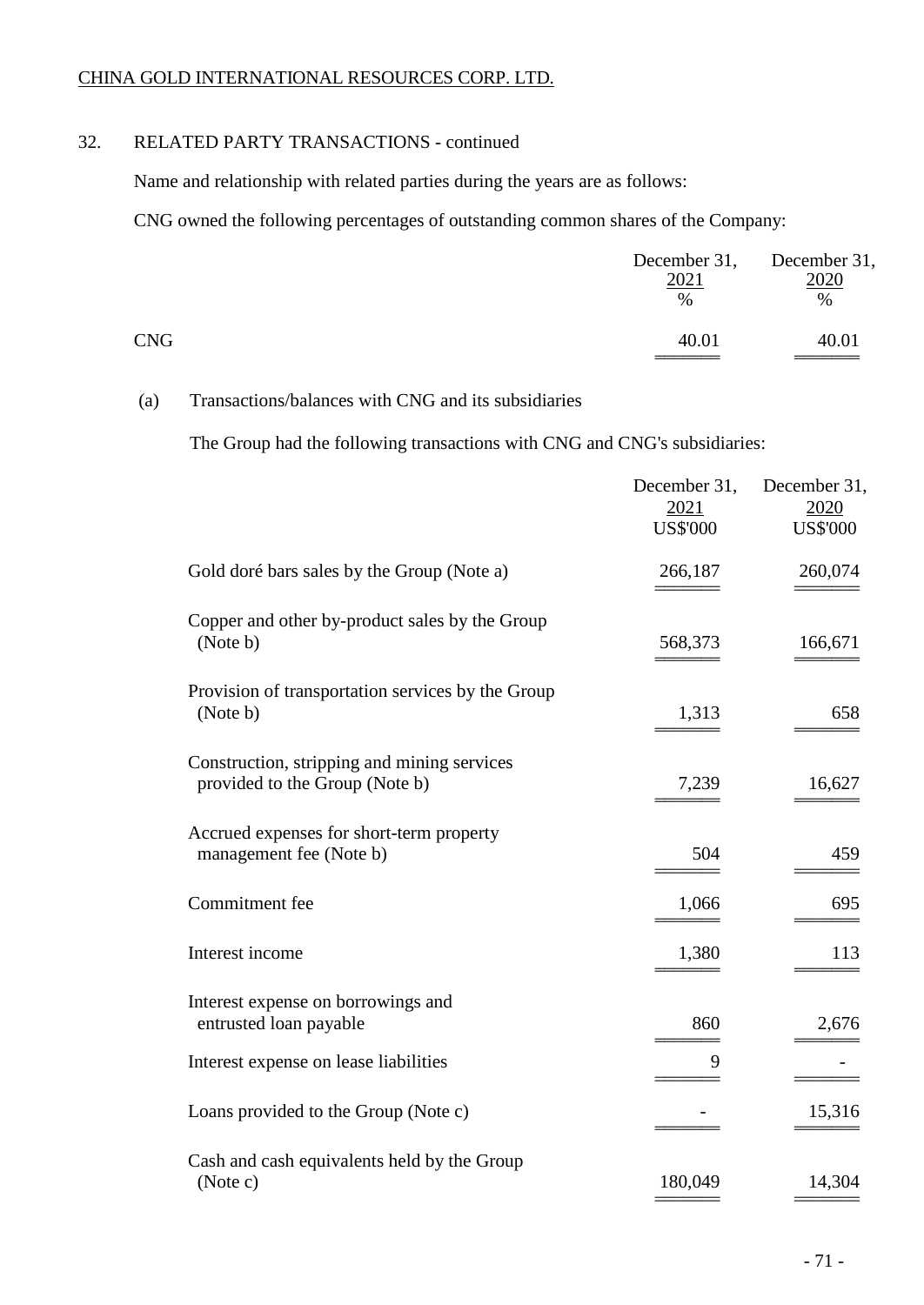# 32. RELATED PARTY TRANSACTIONS - continued

(a) Transactions/balances with CNG and its subsidiaries - continued

Notes:

a. On May 7, 2014, the Company's subsidiary, IMP entered into an exclusive contract for the sale of doré with CNG pursuant to which IMP sells gold doré bars to CNG for the period up to December 31, 2017. On May 26, 2017, the Company and IMP entered into the Supplemental Contract for Purchase and Sale of Dore for an extended term commencing on January 1, 2018 and expiring on December 31, 2020. On May 6, 2020, the Company and IMP entered into the third Supplemental Contract for Purchase and Sale of Dore for an extended term commencing on January 1, 2021 and expiring on December 31, 2023.

The extent of the continuing connected transactions for the years ended December 31, 2021 and 2020 did not exceed the limit as set out in the announcements of the Company on May 7, 2020 and May 31, 2017, respectively.

b. On April 26, 2013, the Company entered into a product and service framework agreement with CNG for the provision of mining related services and products to the Company for three years until June 18, 2016. The agreement was amended to extend the term of the agreement to December 31, 2017 and to include copper concentrates sales contract and office lease contract with CNG since May 29, 2015. On May 26, 2017, the Company and CNG entered into the second supplemental product and service framework agreement to extend the term to December 31, 2020 and to extend the scope of the supplemental product and service framework agreement to include leasing services to be provided by Zhongxin International Financial Leasing (Shenzhen) Co. Ltd., the shares of which are 80% owned by CNG. On May 6, 2020, the Company and CNG entered into the third supplemental product and service framework agreement to extend the term to December 31, 2023.

The extent of the continuing connected transactions for the years ended December 31, 2021 and 2020 did not exceed the limit as set out in the announcements of the Company on May 7, 2020 and May 31, 2017, respectively.

c. On December 18, 2017, the Company and China Gold Finance entered into a deposit services agreement ("Deposit Services Agreement") pursuant to which the Company and its subsidiaries may, from time to time, make withdrawals and deposits with China Gold Finance up to a daily maximum deposit balance (including interest) not exceeding RMB100 million (approximately equivalent to US\$15 million) and commencing from January 1, 2018 for one year.

On December 18, 2018, the Deposit Services Agreement has been extended for a one year term to December 31, 2019 pursuant to the supplemental deposit services agreement.

On December 31, 2019, the Deposit Services Agreement have been extended for a one year term to December 31, 2020 pursuant to the supplemental deposit services agreement, all other terms and conditions remain the same.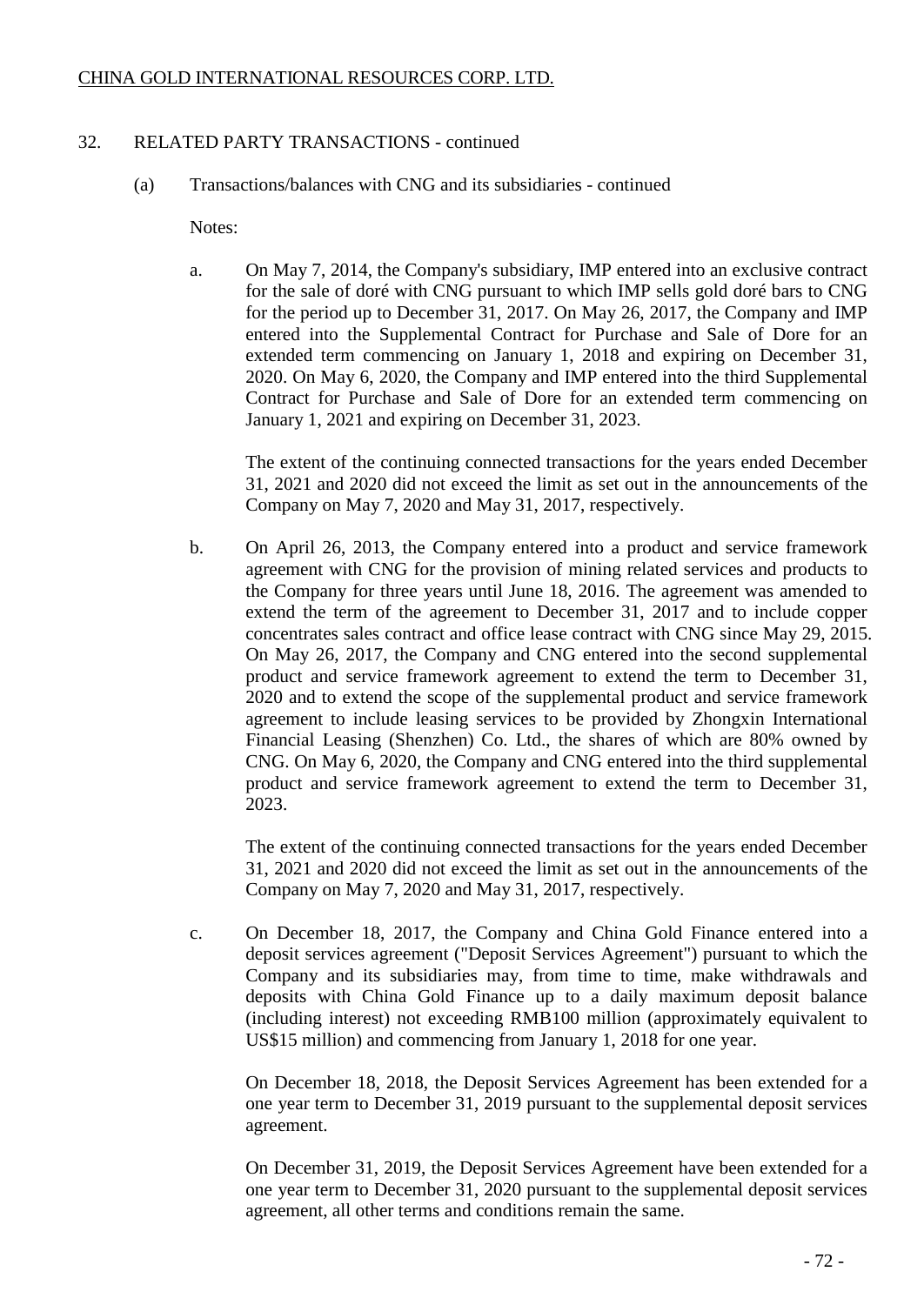## 32. RELATED PARTY TRANSACTIONS - continued

(a) Transactions/balances with CNG and its subsidiaries - continued

Notes: - continued

c. - continued

On December 22, 2020, the Company and China Gold Finance entered into a second Deposit Services Agreement pursuant to which the Company and its subsidiaries may, from time to time, make withdrawals and deposits with China Gold Finance up to a daily maximum deposit balance (including interest) not exceeding RMB180 million (approximately equivalent to US\$28 million) and extend for one year term to December 31, 2021 with all other terms and conditions remaining the same. The second Deposit Services Agreement was expired with the effective of the third Deposit Services Agreement on June 30, 2021 as described below.

On May 5, 2021, the Company and China Gold Finance entered into a third Deposit Services Agreement pursuant to which the Company and its subsidiaries may, from time to time, make withdrawals and deposits with China Gold Finance up to a daily maximum deposit balance (including interest) not exceeding RMB3,000 million (approximately equivalent to US\$465 million) and extend for three year term to December 31, 2023 with all other terms and conditions remaining the same and the third Deposit Services Agreement was effective on June 30, 2021.

The extend of the connected transaction for deposit services for the year ended December 31, 2021 did not exceed the limit as set out in the announcement of the Company on December 23, 2020 and May 6, 2021. The extend of the connected transaction for deposit services for the year ended December 31, 2020 did not exceed the limit as set out in the announcement of the Company on December 19, 2017.

On March 25, 2019, IMP and China Gold Finance entered into a loan agreement pursuant to which China Gold Finance agreed to provide financial assistance to be used towards daily operation working capital of RMB350 million (approximately equivalent to US\$50 million) for a term of 36 months, and detail of terms as set out in loans payable to a CNG subsidiary below.

On December 31, 2020, the Group discounted the bills received of RMB100 million (approximately equivalent to US\$15,316,000) to China Gold Finance with recourse. As the Group has not transferred substantially all the risks and rewards of ownership of the bills receivables, the carrying values of bills received continue to be recognised as assets in the consolidated financial statements as set out in note 15 and accordingly, the liabilities associated with such bills are recognised as secured borrowing repayable within one year (note 26) based on the matured dates of bills. During the year ended December 31, 2021, the amount of RMB100 million (equivalent to approximately US\$15,316,000) was accepted in full.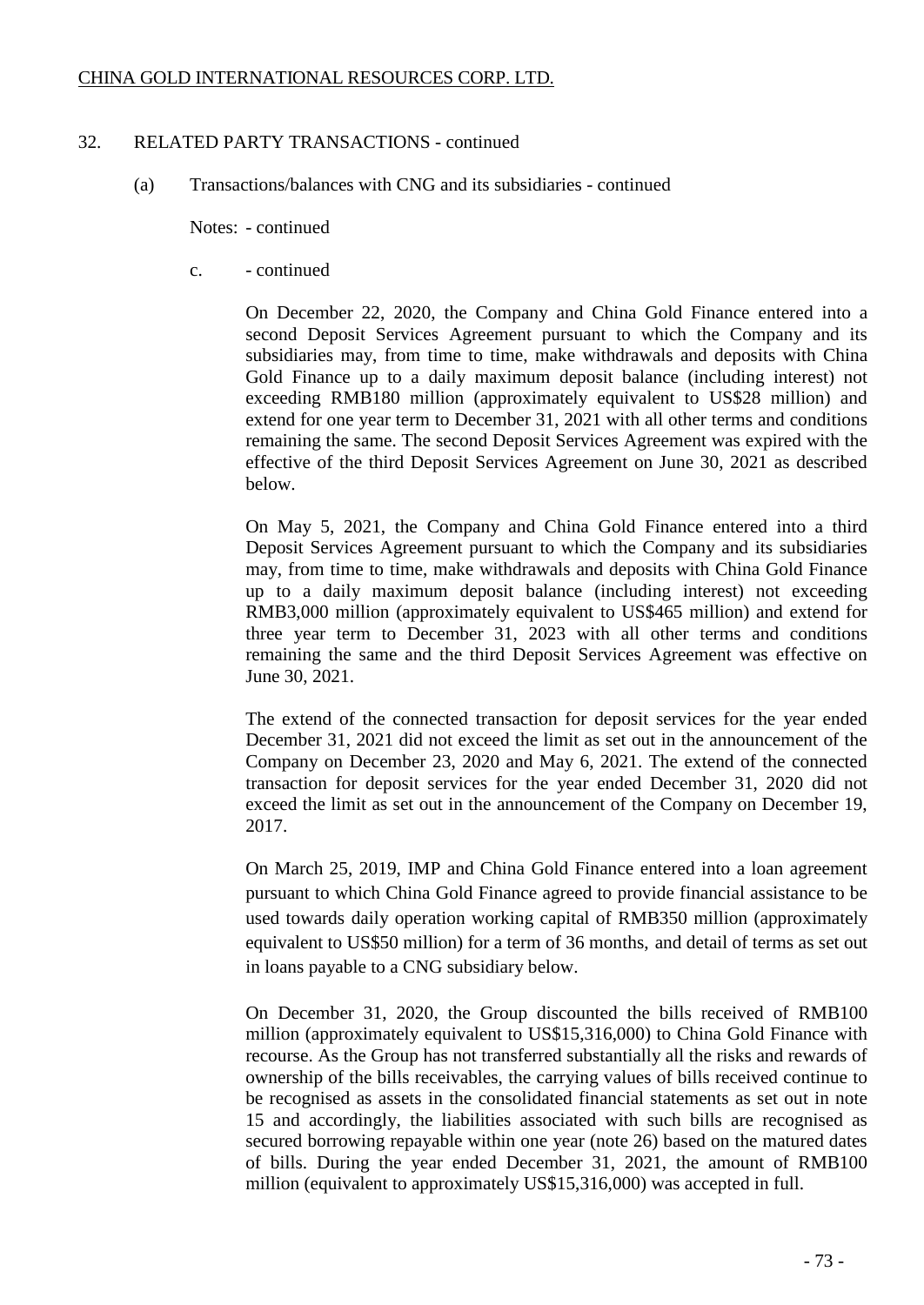# 32. RELATED PARTY TRANSACTIONS - continued

### (a) Transactions/balances with CNG and its subsidiaries - continued

The Group has the following significant balances with CNG and its subsidiaries at the end of each reporting period:

|                                                      | December 31,<br>2021<br><b>US\$'000</b> | December 31,<br>2020<br><b>US\$'000</b> |
|------------------------------------------------------|-----------------------------------------|-----------------------------------------|
| Assets                                               |                                         |                                         |
| Amounts due from related companies (note 15)         | 1,883                                   | 1,498                                   |
| Cash and cash equivalents held in a CNG's subsidiary | 180,049                                 | 14,304                                  |
| Total amounts due from CNG and its subsidiaries      | 181,932                                 | 15,802                                  |
|                                                      |                                         |                                         |

Other than the cash and cash equivalents held in a CNG subsidiary and deposits paid to CNG subsidiaries, the remaining amounts due from CNG and its subsidiaries as at December 31, 2021 and 2020, which are included in trade, bills and other receivables is non-interest bearing, unsecured and repayable on demand.

|                                                       | December 31,    | December 31,    |
|-------------------------------------------------------|-----------------|-----------------|
|                                                       | 2021            | 2020            |
|                                                       | <b>US\$'000</b> | <b>US\$'000</b> |
| Liabilities                                           |                 |                 |
| Loans payable to a CNG's subsidiary (Note a, note 26) |                 | 38,305          |
| Entrusted loan payable (note 27)                      |                 | 30,652          |
| Construction costs payable to CNG's subsidiaries      | 335             | 7,296           |
| Trade payable to CNG's subsidiaries                   | 1,138           | 280             |
| Amount due to CNG                                     | 755             | 258             |
| Contract liabilities with a CNG's subsidiary          | 9,538           | 2,539           |
| Lease liabilities to a CNG's subsidiary (Note b)      | 2,361           |                 |
| Total amounts due to CNG and its subsidiaries         | 14,127          | 79,330          |
|                                                       |                 |                 |

### Notes:

a. As at December 31, 2020, the loans payable to a CNG's subsidiary, which are included in borrowings, represent borrowings of RMB150 million (equivalent to approximately US\$22,989,000) carrying fixed interest rates at 4.51% per annum and are unsecured and repayable in two years and classified as non-current, and bills receivable of RMB100 million (equivalent to approximately US\$15,316,000) discounted for future settlement of trade receivables. The loans payable to a CNG's subsidiary was settled in full during the year ended December 31, 2021.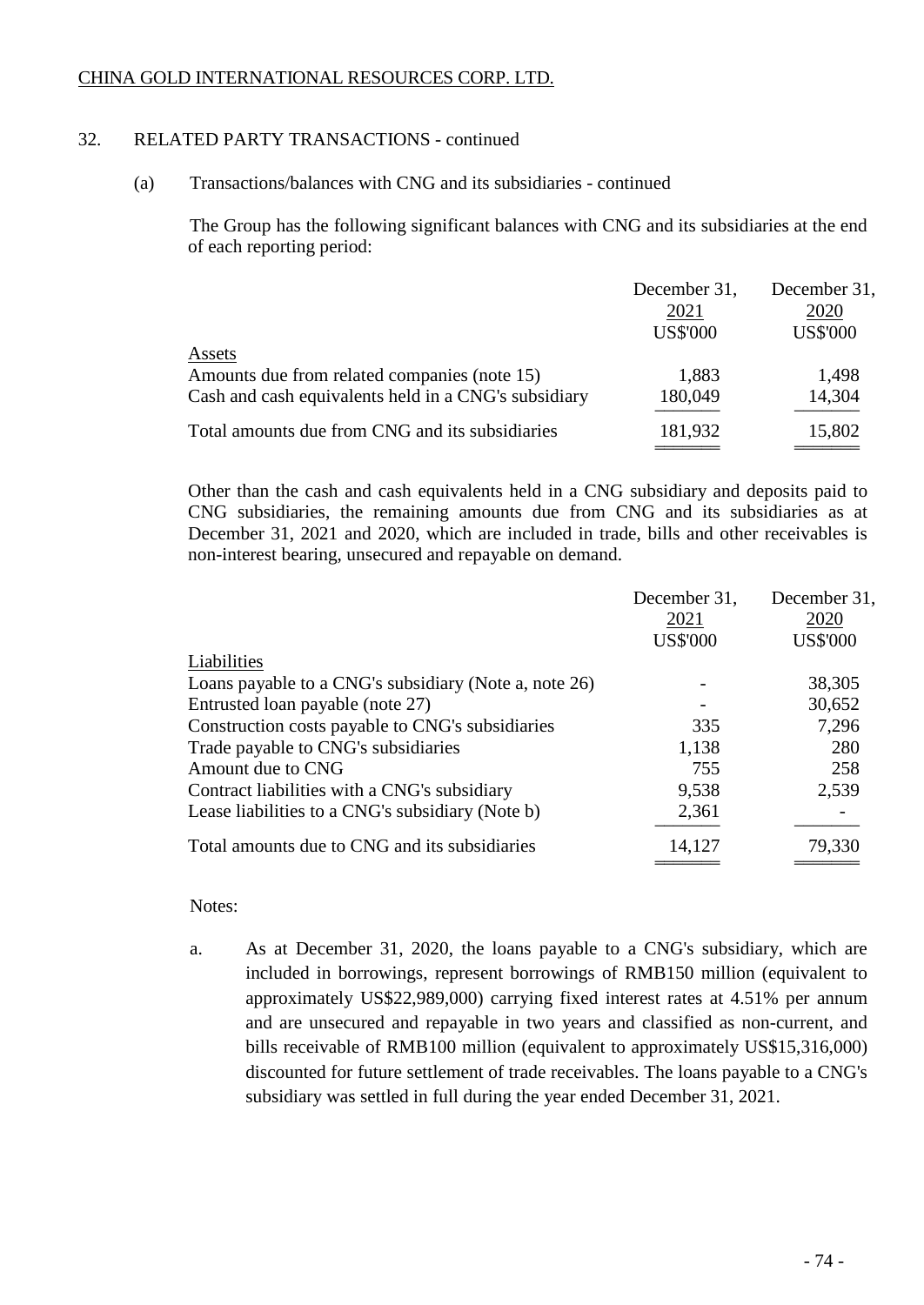## 32. RELATED PARTY TRANSACTIONS - continued

(a) Transactions/balances with CNG and its subsidiaries - continued

Notes: - continued

b. During the year ended 31 December 2021, the Group entered into a new lease agreement for the use of equipments with a subsidiary of CNG for 5 years, the Group has recognised an addition of right-of-use assets and lease liabilities of US\$2,352,000 and US\$2,352,000 respectively.

With the exception of the entrusted loan payable to CNG (terms are set out in note 27), loans payable to a CNG's subsidiary and lease liabilities to a CNG's subsidiary, the amounts due to CNG and its subsidiaries which are included in other payables and construction costs payable, are non-interest bearing, unsecured and have no fixed terms of repayments.

(b) Compensation of key management personnel

Other than the directors' emoluments disclosed in note  $11(a)$ , the Group has the following compensation to other key management personnel during the years:

|                                                         | Year ended<br>December 31,<br>2021<br><b>US\$'000</b> | Year ended<br>December 31,<br>2020<br><b>US\$'000</b> |
|---------------------------------------------------------|-------------------------------------------------------|-------------------------------------------------------|
| Salaries and other benefits<br>Post-employment benefits | 506<br>14                                             | 653<br>8                                              |
|                                                         | 520                                                   | 661                                                   |

### 33. CONTINGENCIES

During the year ended December 31, 2020, there was a construction contract dispute between independent third parties including the constructor, Huaxin Construction Group Co., Ltd. (formerly named as "Nantong Huaxin Construction Group Co., Ltd.") ("Huaxin"), Zhongxinfang, and the Group's subsidiary, Huatailong. The land use right was transferred from Huatailong to Zhongxinfang in 2019 pursuant to the Cooperation Agreement in relation to the Land Exchange (note 23).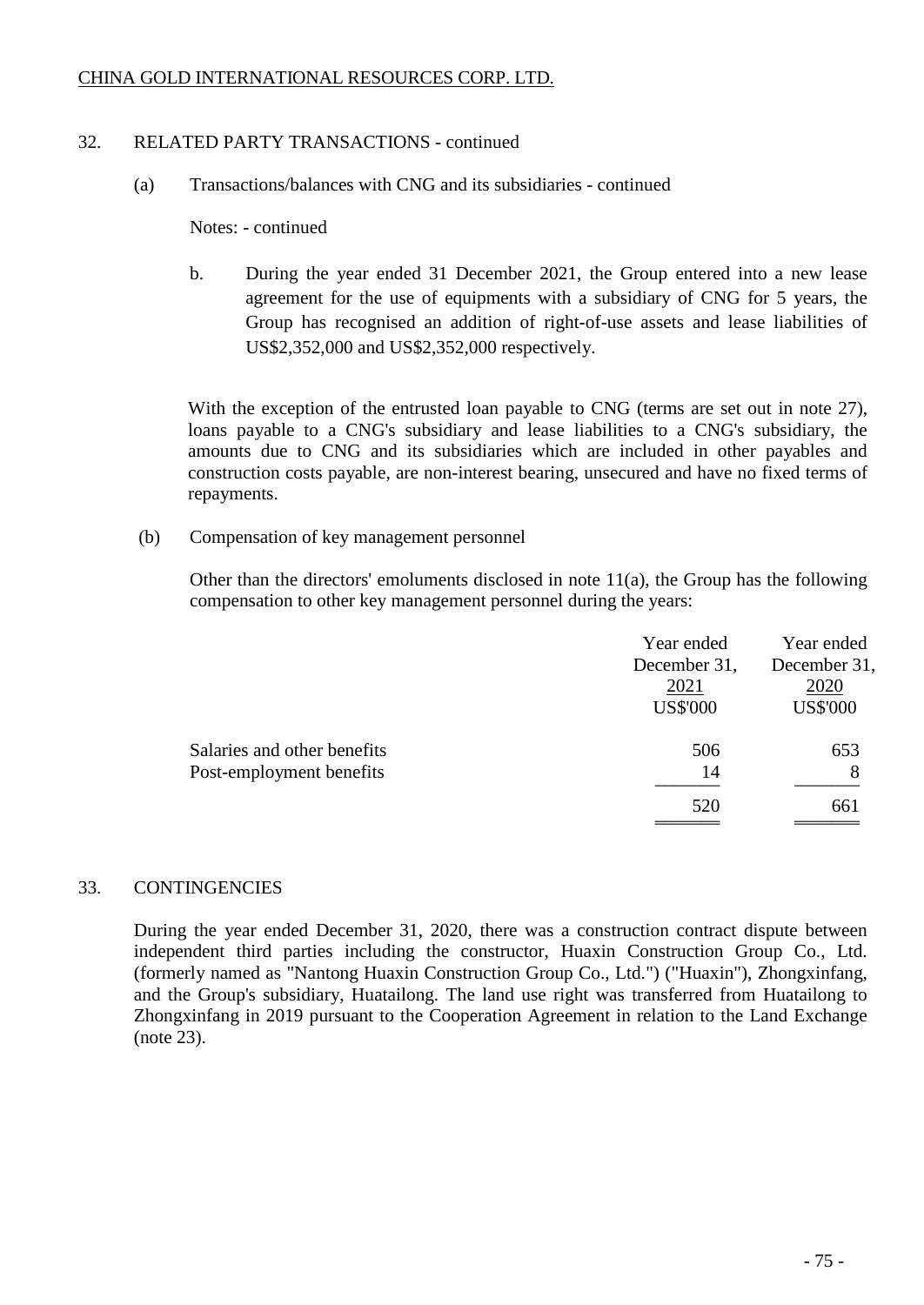# 33. CONTINGENCIES - continued

As disclosed in note 23, the composite project is still suspended due to litigations against Zhongxinfang and the New Premises are not delivered to Huatailong on May 31, 2021, the original contractual delivery date. On June 21, 2021, Huatailong applied for pre-litigation preservation of the New Premises from Zhongxinfang, the Intermediate People's Court of Lhasa City, Tibet, adjudicated that the value of New Premises limited to RMB137 million (equivalent to US\$21 million), and a block of the buildings and twenty car parks from Zhongxinfang were frozen for three and two years respectively (the "New Premises Pre-litigation Preservation"). On July 21, 2021, pursuant to the New Premises Pre-litigation Preservation, Huatailong proceeded a lawsuit against Zhongxinfang for the delivery of New Premises and penalty amounting to RMB5 million (equivalent to US\$773,000), and on 18 October 2021, Huatailong submitted further application to the court and requested assessment on the level of rent to be used for determining the penalty, [the lawsuit is currently under processing and the result is not ascertain as at the date these consolidated financial statements are authorised for issue.]

In addition, Huatailong has paid the tax and other surcharges related to the Land Exchange during the year ended December 31, 2020 and expects to recover such payments from Zhongxinfang in accordance with the Cooperation Agreement. On July 8, 2020, Huatailong applied for prelitigation preservation of assets from Zhongxinfang, the Intermediate People's Court of Lhasa City, Tibet, adjudicated that the value of certain properties limited to RMB46 million (equivalent to US\$6,609,000) from Zhongxinfang was frozen for one year (the "Pre-litigation Preservation"). Based on the first instance adjudication dated November 20, 2020 in relation to the lawsuit against Zhongxinfang for the recoverability of the tax and other surcharges (the "Tax and Other Surcharge") paid by Huatailong, which became final adjudication upon expiry of appeal application in December 2020, the litigation ruling adjudicated that Zhongxinfang shall repay the Tax and Other Surcharge of RMB46 million (equivalent to US\$6,997,000) to Huatailong (the "November Adjudication") within 30 days from the effective date of the November Adjudication (the "Due Date"). As Zhongxinfang has not settled such amount within the Due Date, Huatailong applied for an enforcement of the November Adjudication in January 2021 (the "Enforcement"). On June 24 2021, the Intermediate People's Court of Lhasa City, Tibet, adjudicated the Enforcement is suspended as there are no executable properties from Zhongxinfang as all of the assets owned by Zhongxinfang have been sealed up or frozen. Based on legal advice, the Enforcement is currently suspended and the Group's first priority of claim over one of the assets under Pre-litigation Preservation has been extended for three years till May 24, 2024. Furthermore, in order to recover Tax and Other Surcharge from Zhongxinfang, Huatailong has applied for participation of enforcement procedures over certain asset sealed up together with the other plaintiffs, which the Higher People's Court of Lhasa City has completed the auctions of the asset. The Group will also reapply for enforcement when there are executable properties of Zhongxinfang being made available, as such that the result is not ascertain as at the date these consolidated financial statements are authorised for issue. Based on the best available information to the Group as of December 31, 2021 and up to the date these consolidated financial statements are authorised for issue, the Group estimated that the fair value of total assets owned by Zhongxinfang exceeded the outstanding liabilities that the courts adjudicated to Zhongxinfang's plaintiffs. In the opinion of the management, ECL on other receivables is insignificant based on the credit risk assessment for the year ended December 31, 2021, taking into account the Group has first priority of claim over one of the assets under Pre-Litigation Preservation, which has estimated fair value exceeding the carry amount of the other receivable related to the Tax and Other Surcharge.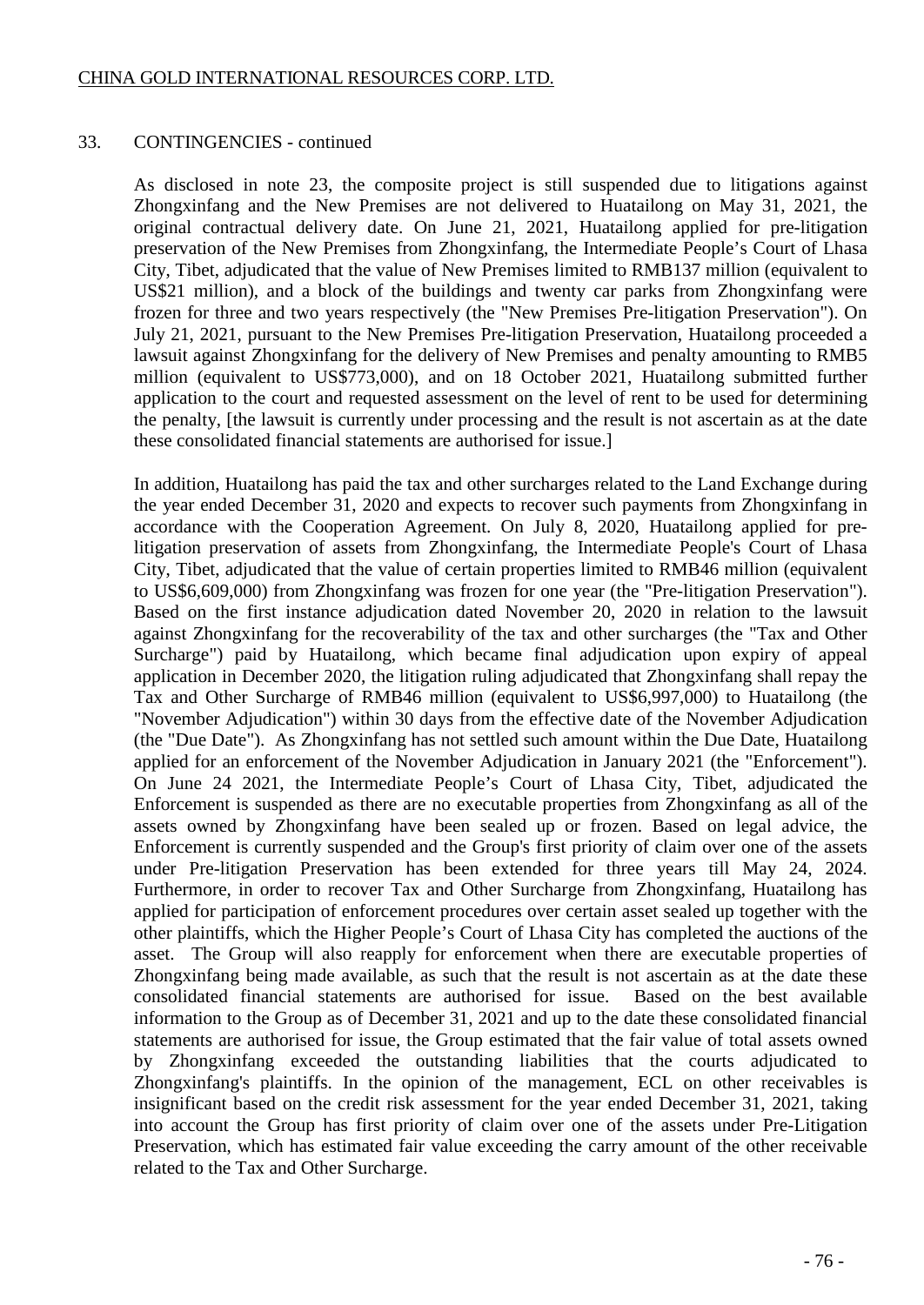## 34. CAPITAL RISK MANAGEMENT

The Group's objectives when managing capital are to safeguard the Group's ability to continue as a going concern in order to operate its mines, pursue the development of its mineral properties and to maintain a flexible capital structure which optimizes the costs of capital at an acceptable risk. The Group's overall strategy remains unchanged from prior years.

The capital structure of the Group consists of net debt, which includes the borrowings and lease liabilities disclosed in notes 26 and 28 respectively, net of bank balance and cash, restricted bank deposits and equity attributable to owners of the Company, comprising issued share capital, retained profits and other reserves. The Group manages the capital structure and makes adjustments to it in light of operating results, changes in economic conditions and the risk characteristics of the underlying assets. To maintain or adjust the capital structure, the Group may attempt to issue new shares, issue of new debt, redemption of existing debt.

In order to facilitate the management of its capital requirements, the Group prepares annual expenditure budgets that are updated as necessary depending on various factors, including operating results, successful capital deployment and general industry conditions. The annual and updated budgets are approved by the board of directors of the Company.

In order to maximize ongoing development efforts, the Group does not currently have a recurring dividend policy. The Group's policy is to invest its short-term excess cash in fixed bank deposits with maturities of 90 days or less from the original date of acquisition, selected with regards to the expected timing of expenditures from its operations.

### 35. FINANCIAL INSTRUMENTS

|                                                                                               | December 31,<br>2021<br><b>US\$'000</b> | December 31,<br>2020<br><b>US\$'000</b> |
|-----------------------------------------------------------------------------------------------|-----------------------------------------|-----------------------------------------|
| <i>Financial assets</i><br>Financial assets at amortised cost<br>Equity instruments at FVTOCI | 227,463<br>28,958                       | 277,236<br>20,824                       |
| <b>Financial liabilities</b><br>At amortised cost<br>Lease liabilities                        | 1,180,138<br>2,711                      | 1,495,501<br>477                        |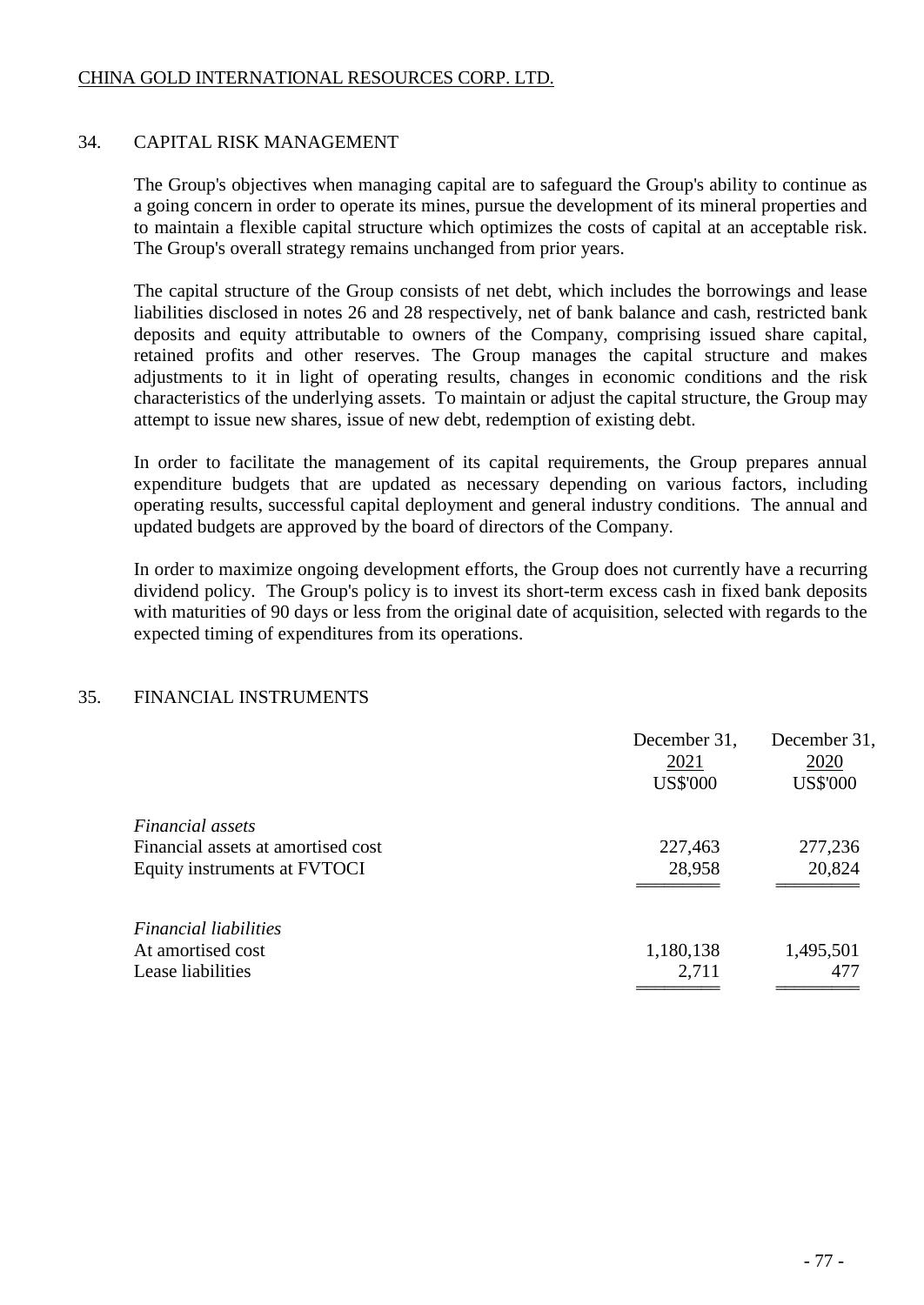# 35. FINANCIAL INSTRUMENTS - continued

Financial assets at amortised cost as at December 31, 2021 and 2020 respectively are as follows:

|                                                   | December 31,    | December 31.    |
|---------------------------------------------------|-----------------|-----------------|
|                                                   | 2021            | 2020            |
|                                                   | <b>US\$'000</b> | <b>US\$'000</b> |
| Cash and cash equivalents                         | 208,128         | 243,288         |
| Restricted bank balances                          | 6,403           | 5,069           |
| Trade, bills and other receivables <sup>(1)</sup> | 12,932          | 28,503          |
| Amount due from a non-controlling                 |                 |                 |
| shareholder of a subsidiary                       |                 |                 |
| (included in prepaid expenses)                    |                 | 376             |
|                                                   | 227,463         | 277,236         |
|                                                   |                 |                 |

Financial liabilities at amortised cost as at December 31, 2021 and 2020 are as follows:

|                                            | December 31,<br>2021<br><b>US\$'000</b> | December 31,<br>2020<br><b>US\$'000</b> |
|--------------------------------------------|-----------------------------------------|-----------------------------------------|
| Accounts and other payables <sup>(2)</sup> | 209,579                                 | 270,452                                 |
| <b>Borrowings</b>                          |                                         |                                         |
| - Loans, other than syndicated loan        | 376,247                                 | 469,482                                 |
| - Syndicated loan                          | 594,312                                 | 724,915                                 |
| Entrusted loan payable                     |                                         | 30,652                                  |
|                                            | 1,180,138                               | 1,495,501                               |

(1) Excluded VAT recoverables.

(2) Excluded mining cost accrual, other accruals, payroll and benefit payable and other tax payables.

The Group's financial instruments are exposed to certain financial risks including market risk (e.g. currency risk, interest rate risk and other price risk), credit risk and liquidity risk.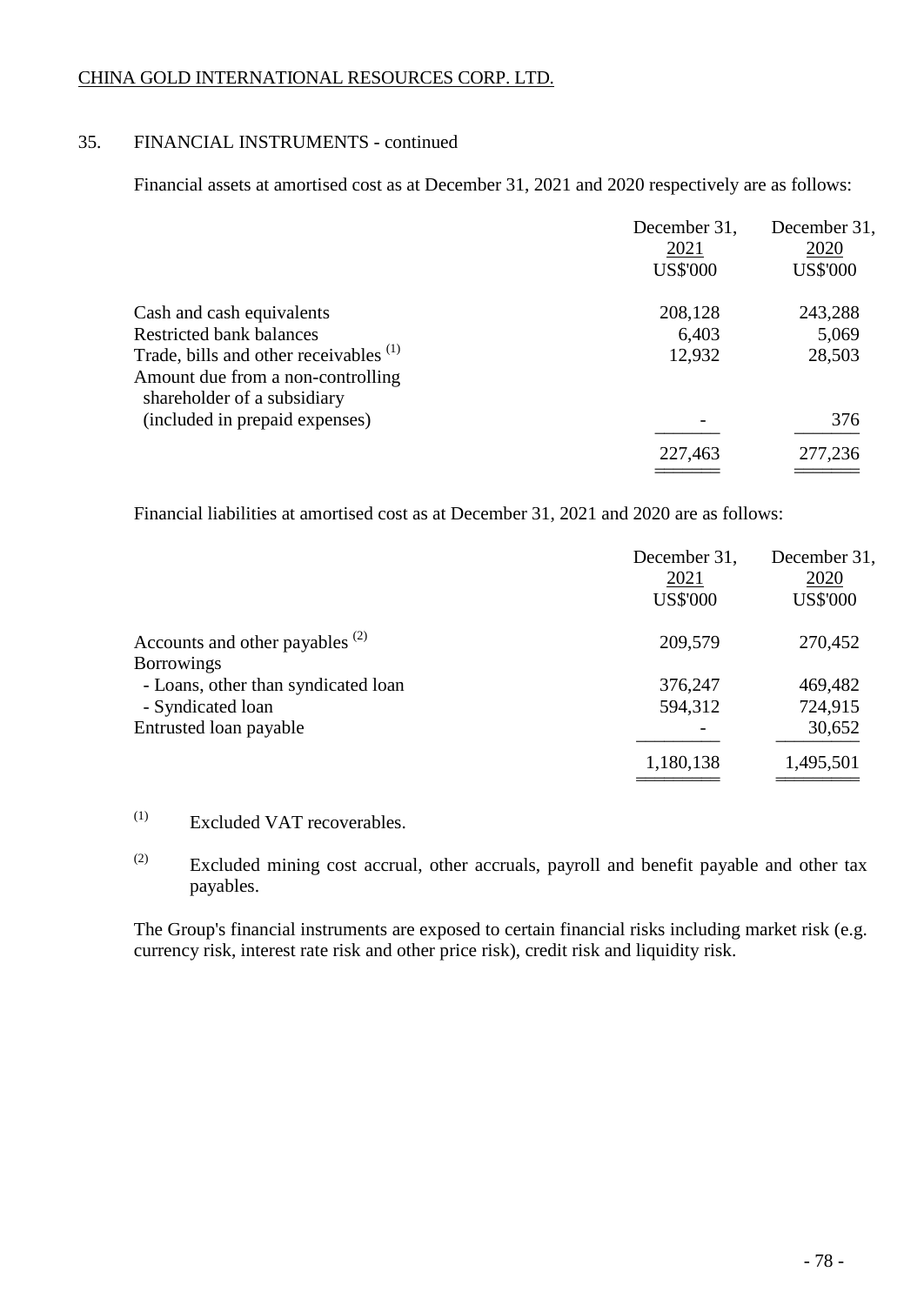#### 35. FINANCIAL INSTRUMENTS - continued

#### (a) Currency risk

The Group is exposed to the financial risk related to the fluctuation of foreign exchange rates for the monetary assets and liabilities denominated in the currencies other than the functional currencies to which they related. The Group has not hedged its exposure to currency fluctuations. However, the Management monitors foreign exchange exposure and will consider hedging significant foreign currency exposure should the need arise.

At the end of each reporting period, Huatailong of which its functional currency is RMB, had US\$ denominated intra-group borrowings from Skyland (BVI). The intra-group borrowing is approximately US\$42,961,000 (2020: US\$42,961,000) as at December 31, 2021.

The Group is mainly exposed to exchange rate fluctuation of RMB and US\$.

#### *RMB monetary assets and (liabilities)*

|                                    | December 31,    | December 31,    |
|------------------------------------|-----------------|-----------------|
|                                    | 2021            | 2020            |
|                                    | <b>US\$'000</b> | <b>US\$'000</b> |
| Cash and cash equivalents          | 41,961          | 15,508          |
| Restricted bank balances           | 5,897           | 5,069           |
| Trade, bills and other receivables | 373             | 352             |
| Accounts and other payables        | (40, 934)       | (38, 108)       |
| <b>Borrowings</b>                  | (23, 370)       | (53, 334)       |
|                                    | (16,073)        | (70, 513)       |
|                                    |                 |                 |

Based on the above net exposures, and assuming that all other variables remain constant, a 5% (2020: 5%) depreciation/appreciation of the RMB against the US\$ would result in an increase/decrease in the Group's profit for the year of approximately US\$683,000 (2020: increase/decrease in the Group's profit for the year of approximately US\$2,644,000) for the year ended December 31, 2021.

*US\$ monetary assets and (liabilities)*

|                           | December 31,    | December 31,    |
|---------------------------|-----------------|-----------------|
|                           | 2021            | 2020            |
|                           | <b>US\$'000</b> | <b>US\$'000</b> |
| Cash and cash equivalents | 6               | 13              |
| Inter-company loans       | (42,961)        | (42,961)        |
| Other payables            | (146, 851)      | (140, 725)      |
|                           | (189, 806)      | (183, 673)      |
|                           |                 |                 |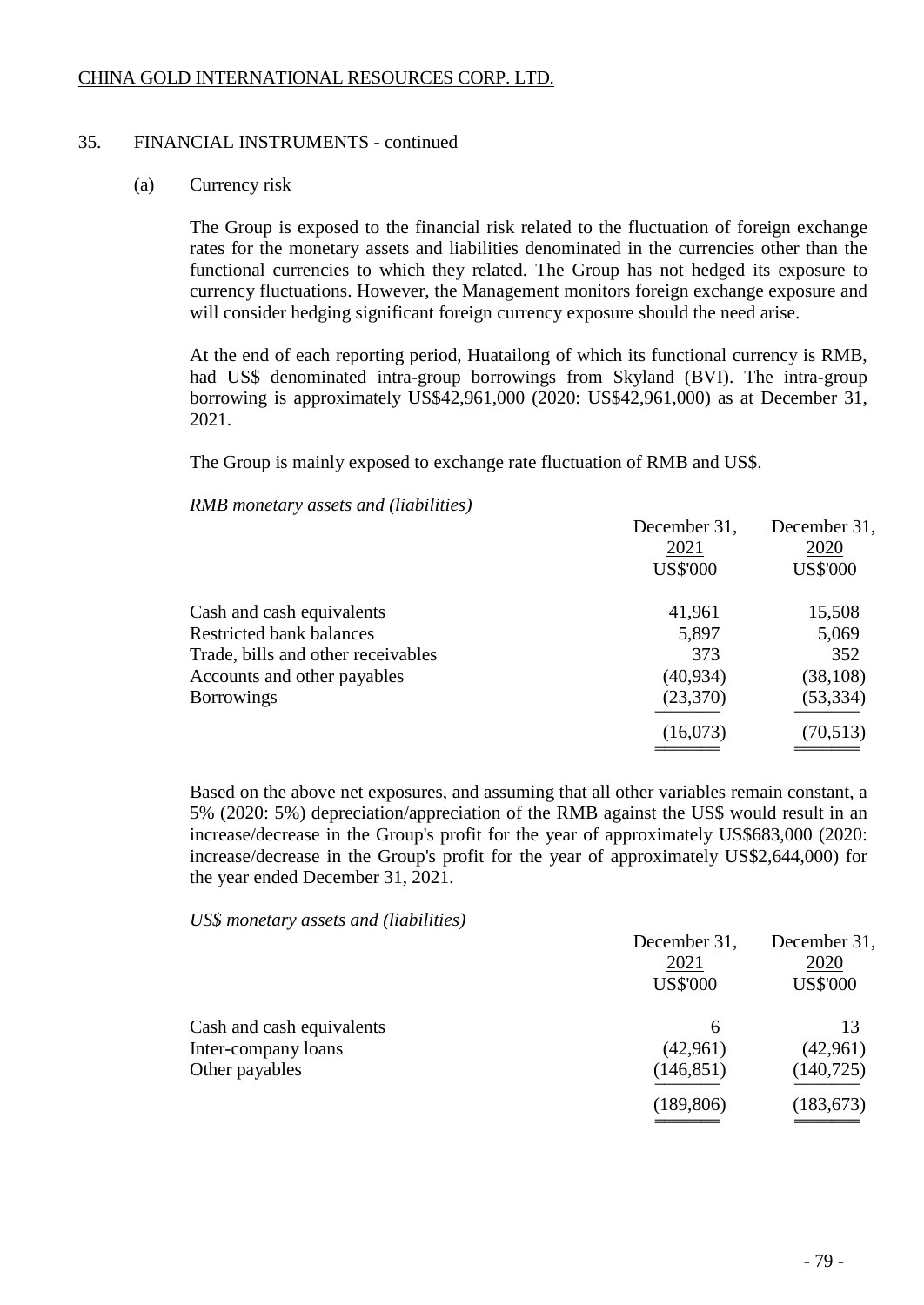## 35. FINANCIAL INSTRUMENTS - continued

### (a) Currency risk - continued

Based on the above net exposures, and assuming that all other variables remain constant, a 5% (2020: 5%) depreciation/appreciation of the US\$ against the RMB would result in an increase/decrease in the Group's profit for the year of approximately US\$8,636,000 (2020: increase/decrease in the Group's profit for the year of approximately US\$8,357,000) for the year ended December 31, 2021.

In the Management's opinion, the sensitivity analysis is unrepresentative of the inherent foreign exchange risk as the year end exposure does not reflect the exposure during the year.

(b) Interest rate risk

Interest rate risk is the risk that the fair value in relation to bank balances, borrowings, entrusted loan payable, loans payable to a CNG subsidiary and lease liabilities with total net carrying amounts of US\$324,062,000 (2020: US\$394,998,000) bearing fixed interest rate or future cash flows of a financial instrument will fluctuate because of changes in market interest rates. The Group is exposed to cash flow interest rate risk on the variable rate bank balances and variable-rate bank borrowings (see note 26 for details of these borrowings).

#### **Sensitivity analysis**

The following analysis is prepared assuming the variable rate bank balances and borrowings outstanding at the end of the reporting period were outstanding for the whole year and all other variables were held constant. A 25 basis point (2020: 25 basis points) increase or decrease is used when reporting interest rate risk internally to key management personnel and represents the Management's assessment of the reasonably possible change in interest rates.

The analysis below reflects the sensitivity that the interest rate may be higher/lower by 25 basis points (2020: 25 basis points).

|                                                              | Year ended      | Year ended      |  |
|--------------------------------------------------------------|-----------------|-----------------|--|
|                                                              | December 31,    | December 31.    |  |
|                                                              | 2021            | 2020            |  |
|                                                              | <b>US\$'000</b> | <b>US\$'000</b> |  |
| 25 basis points (2020: 25 basis points) higher               |                 |                 |  |
| - decrease in profit (2020: decrease in profit) for the year | (758)           | (1,070)         |  |
| - addition in finance costs capitalised                      | 76              | 28              |  |
|                                                              |                 |                 |  |
| 25 basis points (2020: 25 basis points) lower                |                 |                 |  |
| - increase in profit (2020: increase in profit) for the year | 758             | 1,070           |  |
| - reduction in finance costs capitalised                     | (76)            | (28)            |  |
|                                                              |                 |                 |  |

The Group monitors interest rate exposure and will consider hedging significant interest rate exposure should the need arise.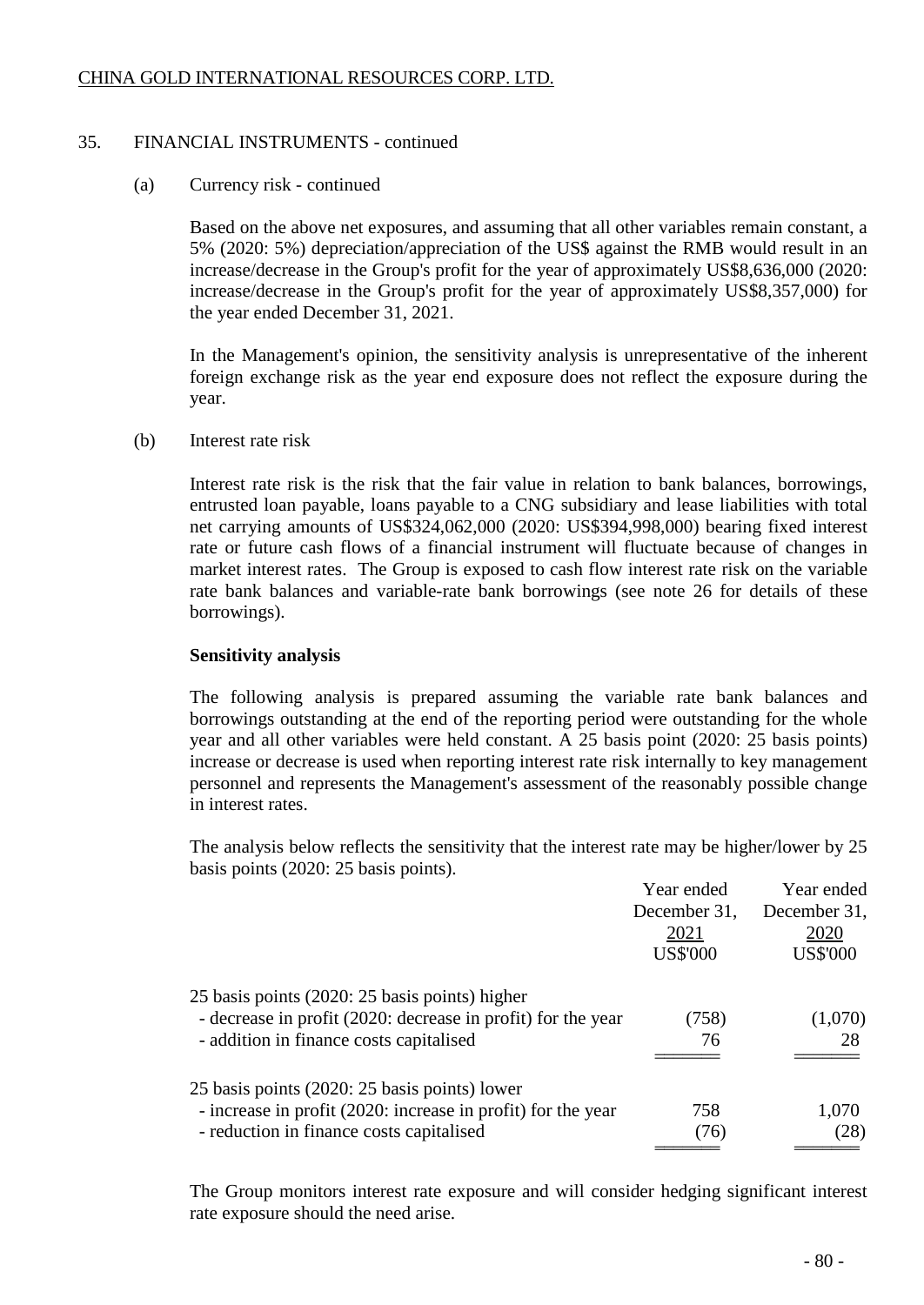### 35. FINANCIAL INSTRUMENTS - continued

#### (c) Other price risk

The Group is exposed to equity price risk through its investments in equity securities listed in Hong Kong. The Group's equity price risk is mainly concentrated on equity instruments operating in the mining industry sector quoted on the Stock Exchange. In addition, the Group also invested in unquoted equity securities for an investee operating in the chemical and public utility industries for long term strategic purposes which had been designated as FVTOCI. The Group has formed a team led by the Chief Financial Officer to monitor the price risk and will consider hedging the risk exposure should the need arise.

#### *Sensitivity analysis*

The sensitivity analyses below have been determined based on the exposure to equity price risk at the reporting date. No sensitivity analysis is presented for unlisted investments as the directors of the Company consider the amounts of unlisted investments to be insignificant. If the prices of the respective listed equity instruments had been 10% (2020: 10%) higher/lower, investments revaluation reserve would increase/decrease by US\$2,804,000(2020: increase/decrease by US\$2,002,000) for the Group as a result of the changes in fair value of listed investment at FVTOCI (2020: investment at FVTOCI).

#### (d) Credit risk and impairment assessment

Credit risk is the risk of an unexpected loss if a customer or third party to a financial asset fails to meet its contractual obligations. The Group sold approximately 100% (2020: 100%) of its gold to one creditworthy customer, CNG, and approximately 65% (2020: 28%) of its copper and other by-product to CNG subsidiaries for the year ended December 31, 2021. The Group sold 23% (2020: 43%) of its copper and other by-product to thirdparty customers that represent 10% (2020: 10%) or more of the Group's revenue for the year ended December 31, 2021. The failure of these customers to make required payments could have a negative impact on the Group's results. The Group manages this risk by demanding upfront payment for sales of copper and other by-products and has set up monitoring procedures to ensure that follow-up action is taken for timely settlement of receivables from CNG, the CNG subsidiary and third-party customers. The Group reviews the recoverable amount of each individual trade debt at the end of the reporting period to ensure the adequate impairment losses are made for irrecoverable amounts. In addition, the Group performs impairment assessments using the ECL model on trade balances individually. In this regard, Management considers the Group's credit risk is significantly reduced. The Group does not hold any collateral over these balances.

The Group applies the simplified approach to provide for ECL on trade receivables as permitted and prescribed by IFRS 9.

The Management assessed the ECL on trade receivables individually. Based on the historical experience of the Group, these trade receivables are generally recoverable due to the long term/on-going relationship and good repayment record.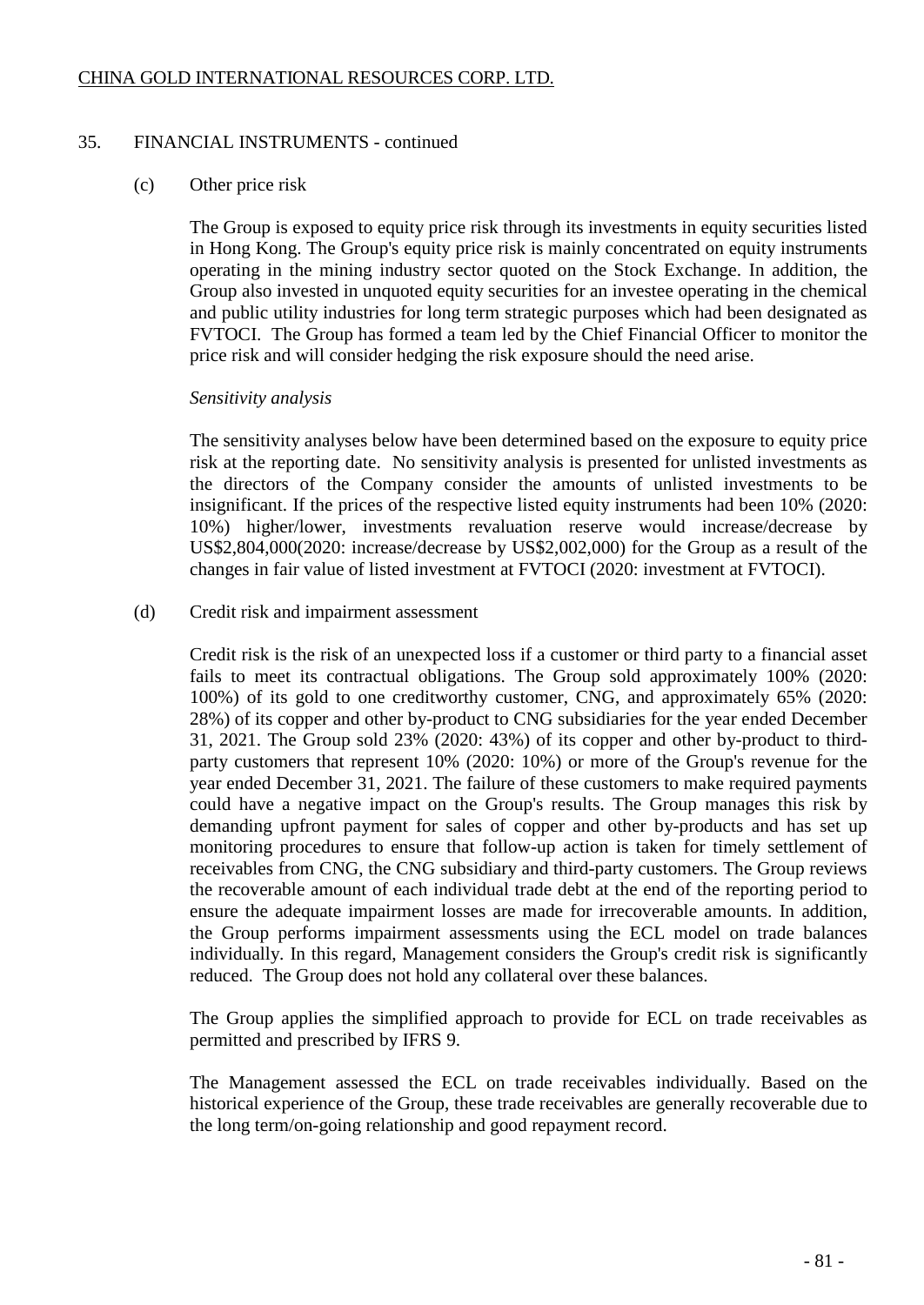### 35. FINANCIAL INSTRUMENTS - continued

#### (d) Credit risk and impairment assessment - continued

As at December 31, 2021, included in the Group's trade receivables balance are debtors with aggregate carrying amount of US\$169,000 (2020: US\$264,000) which are past due over 90 days as at the reporting date. The directors of the Company are of the opinion that no default has occurred for the past due balances and the balances are still considered fully recoverable due to long-term/on-going relationships and good repayment records from these customers.

Movement in the allowance for credit losses of trade receivables:

| December 31,<br>2021<br><b>US\$'000</b> | December 31,<br>2020<br><b>US\$'000</b> |
|-----------------------------------------|-----------------------------------------|
| 119                                     | 78                                      |
| 41                                      | 34                                      |
| 3                                       |                                         |
| 163                                     | 119                                     |
|                                         |                                         |

In order to minimise the credit risk on bills received from customers, the Group will only accept bills issued by certain licensed banks. Before accepting any bills from customers, the Group will verify the validity of each bill. In this regard, the directors of the Company consider that the Group's credit risk associated with its bills receivable is limited.

The Group was also exposed to credit risk on amount due from related parties and other receivables. The Management periodically monitors the financial position of each of the related companies to ensure each related company is financially viable to settle the amount due to the Group. The Management makes individual assessment on the recoverability of other receivables based on historical settlement records and past experience. The directors of the Company believe that there is no material credit risk inherent in the Group's outstanding balance of other receivables except the receivable of the Tax and Other Surcharge, of which the impairment assessment has been disclosed in note 33.

The Group's cash and short-term bank deposits are held in large PRC and Canadian financial institutions, where the credit risks on cash and short-term bank deposits are limited.

The Group had concentration of credit risk by geographical locations as the financial assets at amortised cost comprise various debtors which are located either in the PRC or Canada for the years ended December 31, 2021 and 2020.

Other than the concentration of the credit risk on bank balances and accounts receivable, the Group does not have any other significant concentration of credit risk.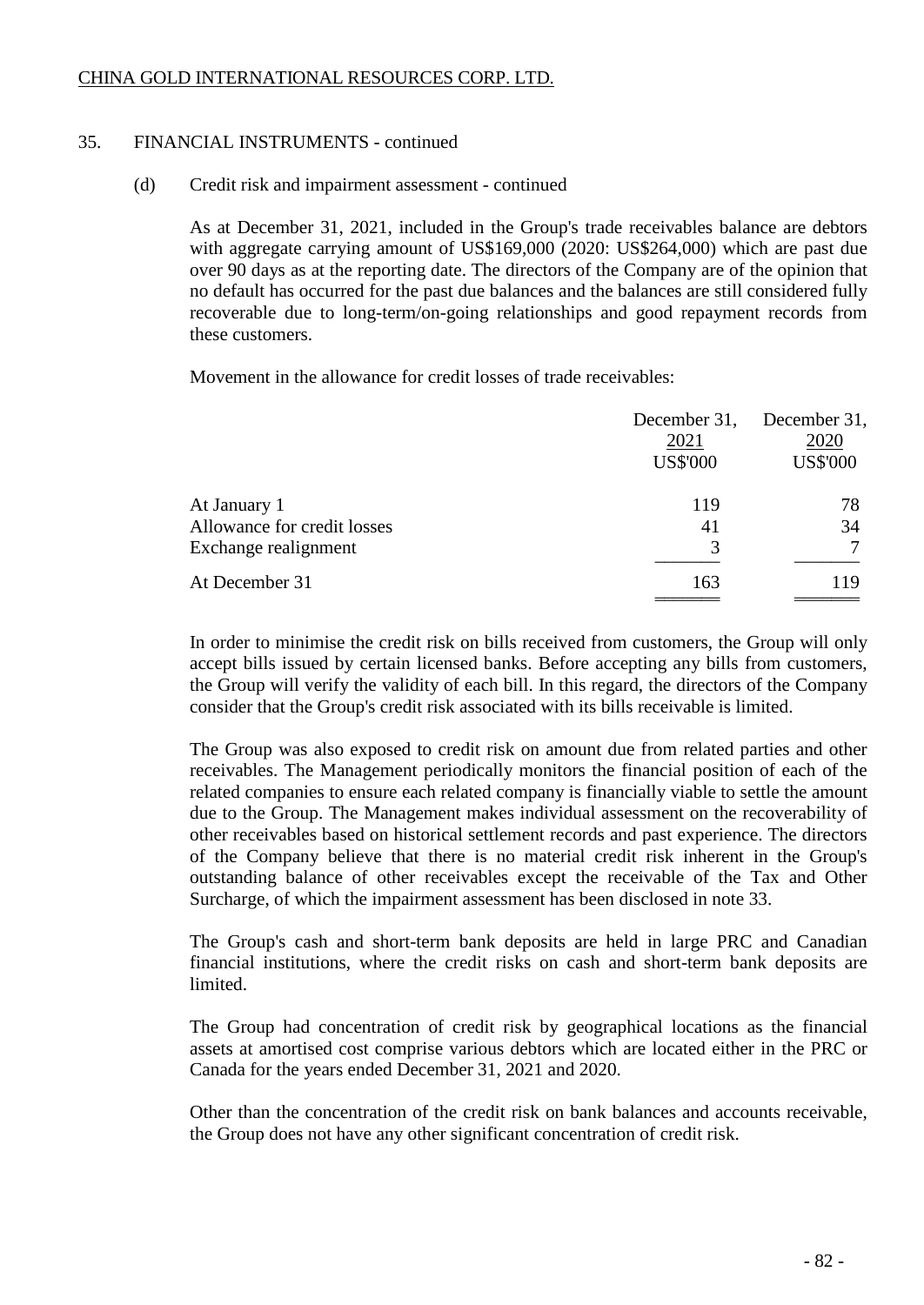#### 35. FINANCIAL INSTRUMENTS - continued

#### (e) Liquidity risk

The Group operates in a capital intensive industry. The Group's liquidity requirements arise principally from the need for financing the expansion of its mining and processing operations.

Liquidity risk is the risk that the Group will not be able to meet its financial obligations as they fall due. The Group manages liquidity risk through the management of its capital structure and financial leverage as outlined in note 34.

The Group manages its liquidity primarily through maintaining an adequate level of cash and cash equivalents and borrowings.

In the management of the liquidity risk, the Group monitors and maintains a level of cash and cash equivalents deemed adequate by the management to finance the Group's operations and mitigate the effects of fluctuations in cash flows. The Management monitors the utilisation of borrowings and ensures compliance with loan covenants.

The Group relies on borrowings as a significant source of liquidity, details of which are set out in note 26.

The following table details the Group's remaining contractual maturities for its financial liabilities. The table is based on the undiscounted cash flows of financial liabilities based on the earliest date on which the Group can be required to satisfy the liabilities.

To the extent that interest flows are floating rate, the undiscounted amount is derived from interest rate at the end of the reporting period:

|                                                                                                                            | Weighted<br>average<br>interest rate<br>$\%$ | On demand<br>or within<br>1 year<br><b>US\$'000</b> | $1 - 2$<br>years<br><b>US\$'000</b> | $2 - 5$<br>years<br><b>US\$'000</b> | Over 5<br>years<br><b>US\$'000</b> | Total<br>undiscounted<br>cash flow<br><b>US\$'000</b> | Carrying<br>amount<br><b>US\$'000</b>              |
|----------------------------------------------------------------------------------------------------------------------------|----------------------------------------------|-----------------------------------------------------|-------------------------------------|-------------------------------------|------------------------------------|-------------------------------------------------------|----------------------------------------------------|
| At December 31, 2021<br>Accounts and other<br>payables<br><b>Borrowings</b><br>Lease liabilities                           | 2.86<br>4.76                                 | 209,579<br>99,031<br>660<br>309,270                 | 429,176<br>663<br>429,839           | 232,256<br>1,758<br>234,014         | 290,016<br>290,016                 | 209,579<br>1,050,479<br>3,081<br>1,263,139            | 209,579<br>970,559<br>2,711<br>1,182,849           |
|                                                                                                                            | Weighted<br>average<br>interest rate<br>$\%$ | On demand<br>or within<br>1 year<br><b>US\$'000</b> | $1 - 2$<br>years<br><b>US\$'000</b> | $2 - 5$<br>years<br><b>US\$'000</b> | Over 5<br>years<br><b>US\$'000</b> | Total<br>undiscounted<br>cash flow<br><b>US\$'000</b> | Carrying<br>amount<br><b>US\$'000</b>              |
| At December 31, 2020<br>Accounts and other<br>payables<br><b>Borrowings</b><br>Entrusted loan payable<br>Lease liabilities | 2.51<br>2.75<br>5.24                         | 270,452<br>163,207<br>857<br>116<br>434,632         | 137,636<br>904<br>119<br>138,659    | 561,403<br>30,699<br>265<br>592,367 | 458,473<br>458,473                 | 270,452<br>1,320,719<br>32,460<br>500<br>1,624,131    | 270,452<br>1,194,397<br>30,652<br>447<br>1,495,948 |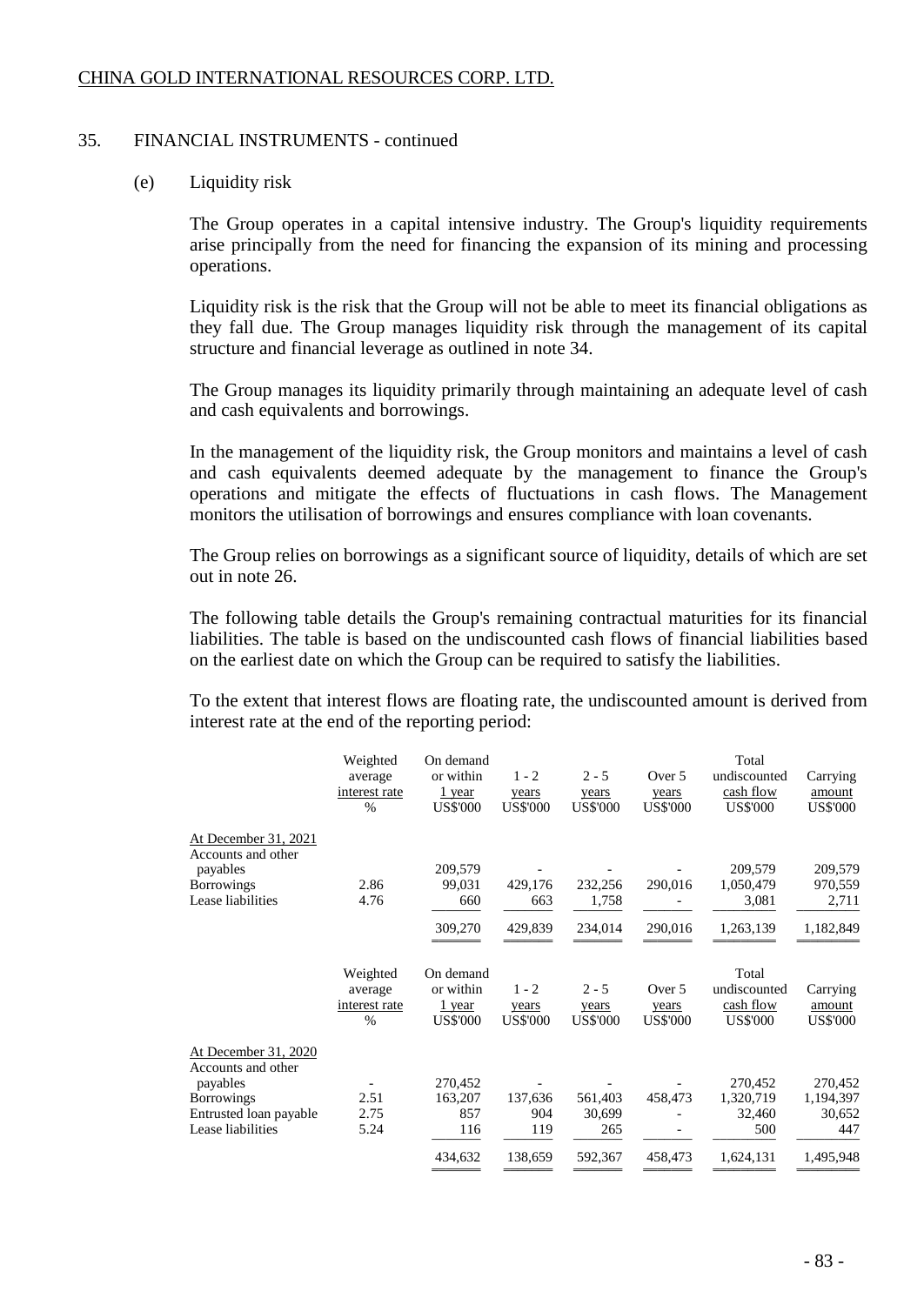### 35. FINANCIAL INSTRUMENTS - continued

#### (f) Fair value

Equity instruments at FVTOCI - listed equity securities and equity instruments at FVTOCI - unlisted equity securities which are measured at fair value based on the quoted bid price in an active market (Level 1) and the discounted cash flow model are considered insignificant respectively. The fair values of other financial assets and financial liabilities measured at amortised cost are determined in accordance with generally accepted pricing models based on discounted cash flow analysis.

The Group considers that the carrying amounts of financial assets and financial liabilities recorded at amortised cost in the consolidated financial statements approximate their fair values. There was no transfer amongst 1, 2 and 3 in the current and prior years.

### 36. COMMITMENTS

|                                                                                                                                                                 | December 31,<br>2021<br><b>US\$'000</b> | December 31,<br>2020<br><b>US\$'000</b> |  |
|-----------------------------------------------------------------------------------------------------------------------------------------------------------------|-----------------------------------------|-----------------------------------------|--|
| Capital expenditure in respect of acquisition of property, plant<br>and equipment in the consolidated financial statements<br>- contracted but not provided for | 13,472                                  | 35,966                                  |  |
|                                                                                                                                                                 |                                         |                                         |  |

### 37. RETIREMENT BENEFITS SCHEMES

The employees of the Group's subsidiaries are members of a state-managed retirement benefits scheme operated by the PRC government. The subsidiaries are required to contribute a certain percentage of payroll cost to the retirement benefits scheme to fund the benefits. The only obligation of the Group with respect to the retirement benefits scheme is to make the specified contributions.

The total cost charged to the consolidated statement of profit or loss and other comprehensive income of approximately US\$6,895,000 and US\$3,353,000 for the years ended December 31, 2021 and 2020, respectively, represent contributions payable to the scheme by the Group.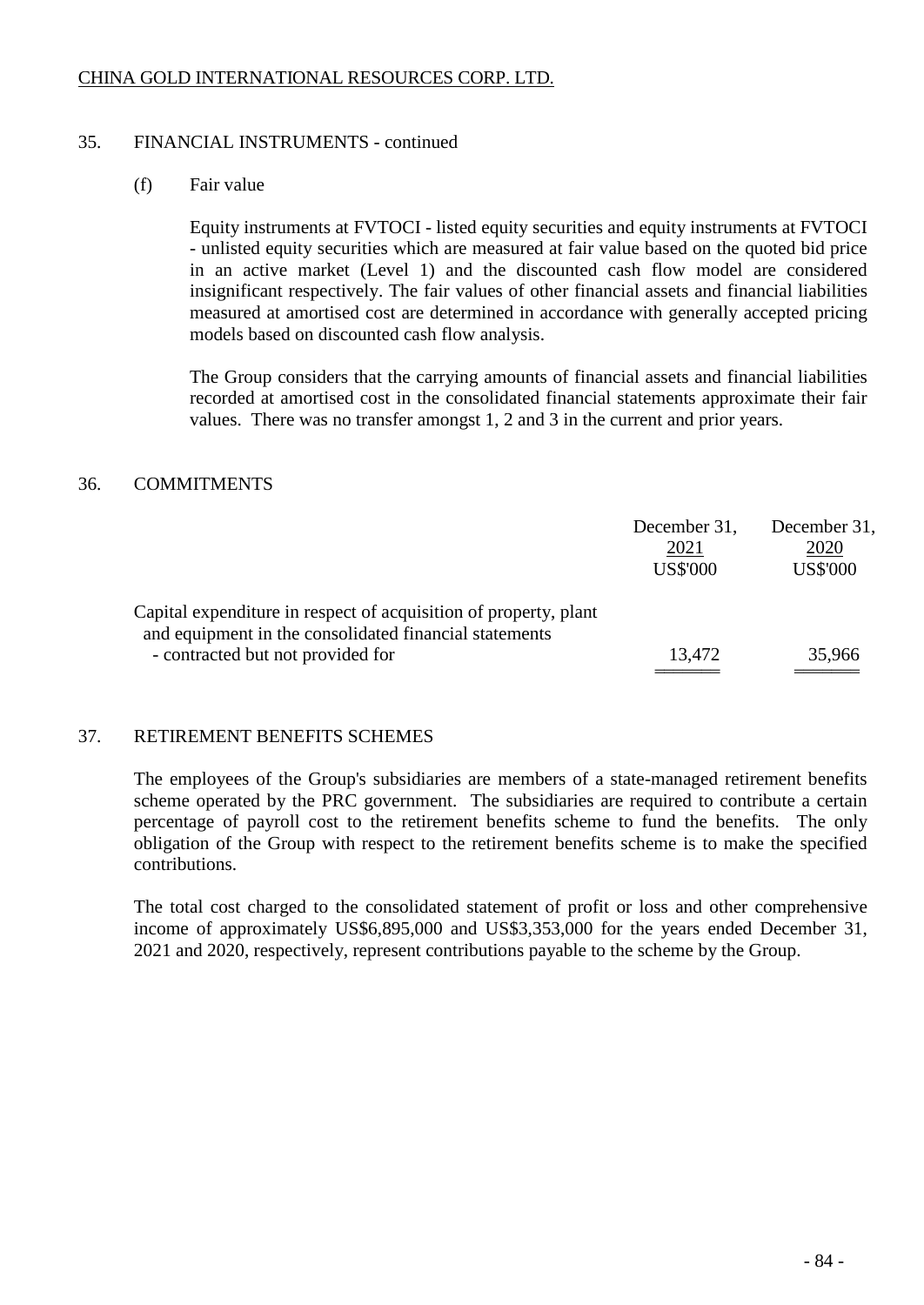#### 38. RECONCILIATION OF LIABILITIES ARISING FROM FINANCING ACTIVITIES

The table below details changes in the Group' liabilities arising from financing activities, including both cash and non-cash changes. Liabilities arising from financing activities are those for which cash flows were, or future cash flows will be, classified in the Group's consolidated statement of cash flows as cash flows from financing activities.

|                                            | <b>Borrowings</b><br><b>US\$'000</b><br>(note 26) | <b>Entrusted</b> loan<br>payable<br><b>US\$'000</b><br>(note 27) | Lease<br>liabilities<br><b>US\$'000</b><br>(note 28) | Dividend<br>payables<br><b>US\$'000</b> |
|--------------------------------------------|---------------------------------------------------|------------------------------------------------------------------|------------------------------------------------------|-----------------------------------------|
| At January 1, 2021                         | 1,194,397                                         | 30,652                                                           | 447                                                  |                                         |
| Financing cash flows                       | (228,003)                                         | (30, 592)                                                        | (119)                                                | (48, 829)                               |
| Dividend declared                          |                                                   |                                                                  |                                                      | 48,361                                  |
| New leases entered                         |                                                   |                                                                  | 2,352                                                |                                         |
| Exchange difference arising                |                                                   |                                                                  |                                                      |                                         |
| on translation                             | 17,235                                            | (60)                                                             |                                                      |                                         |
| Unrealised foreign                         |                                                   |                                                                  |                                                      |                                         |
| exchange loss, net                         | 881                                               |                                                                  |                                                      | 846                                     |
| Interest expenses                          | 1,365                                             |                                                                  | 31                                                   |                                         |
| Bills receivables accepted (note $32(a)$ ) | (15,316)                                          |                                                                  |                                                      |                                         |
| Others <sup>1</sup>                        |                                                   |                                                                  |                                                      | (378)                                   |
| At December 31, 2021                       | 970,559                                           |                                                                  | 2,711                                                |                                         |
|                                            |                                                   |                                                                  |                                                      |                                         |

<sup>1</sup> During the year ended December 31, 2021, dividend paid to a non-controlling shareholder amounting to US\$378,000 was offset with amount from a non-controlling shareholder included in other prepayment and deposits.

|                                               | <b>Borrowings</b><br><b>US\$'000</b><br>(note 26) | <b>Entrusted</b> loan<br>payable<br><b>US\$'000</b><br>(note 27) | Lease<br>liabilities<br><b>US\$'000</b><br>(note 28) | Dividend<br>payables<br><b>US\$'000</b> |
|-----------------------------------------------|---------------------------------------------------|------------------------------------------------------------------|------------------------------------------------------|-----------------------------------------|
| At January 1, 2020                            | 1,215,101                                         | 28,669                                                           | 533                                                  |                                         |
| Financing cash flows                          | (71, 179)                                         |                                                                  | (102)                                                | (355)                                   |
| Dividend declared                             |                                                   |                                                                  |                                                      | 355                                     |
| Exchange difference arising<br>on translation | 52,789                                            | 1,983                                                            |                                                      |                                         |
| Unrealised foreign<br>exchange loss, net      | 3,782                                             |                                                                  |                                                      |                                         |
| Interest expenses                             | (6,096)                                           |                                                                  | 16                                                   |                                         |
| At December 31, 2020                          | 1,194,397                                         | 30,652                                                           | 447                                                  |                                         |
|                                               |                                                   |                                                                  |                                                      |                                         |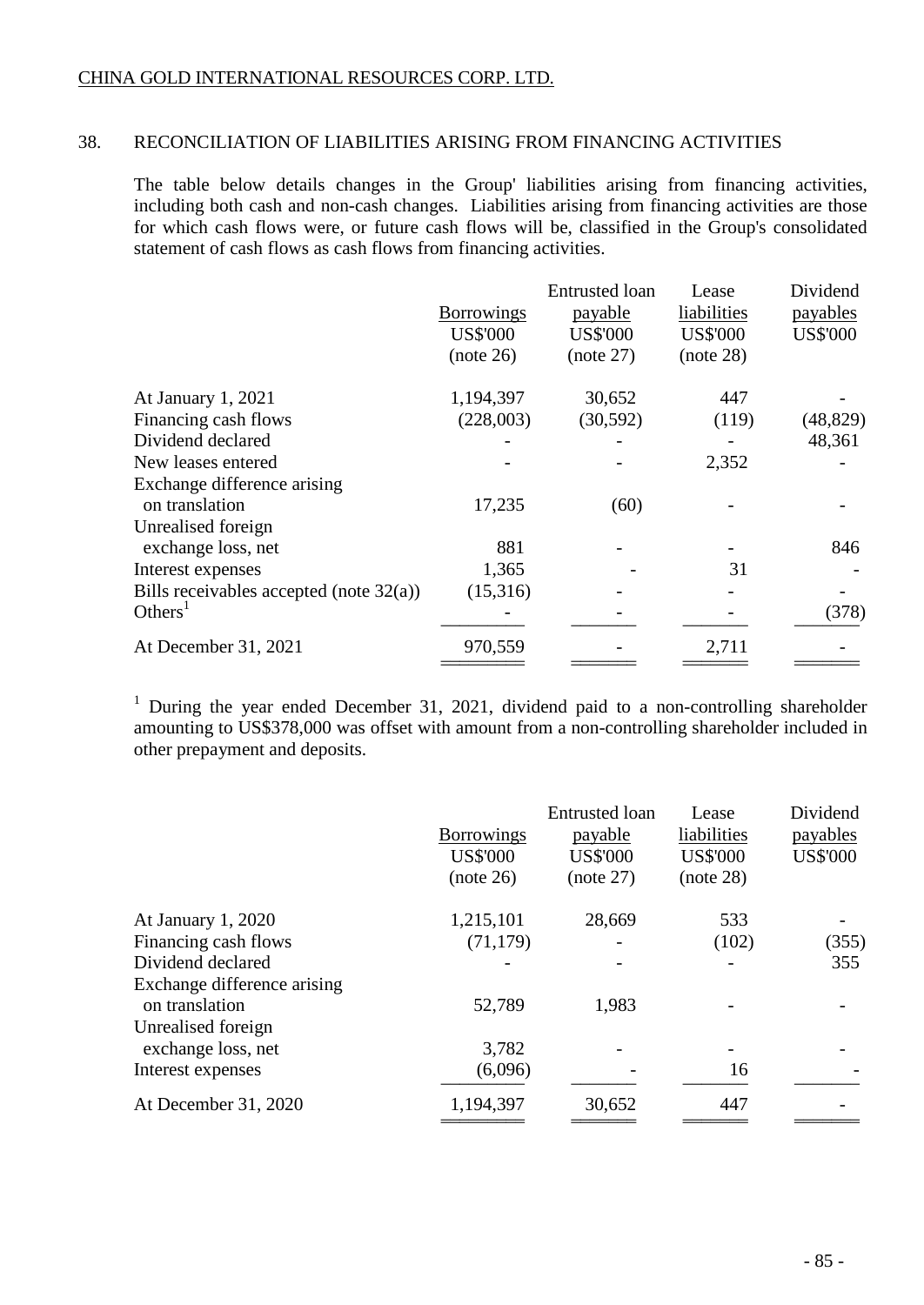# 39. PARTICULARS OF SUBSIDIARIES

| Name of subsidiaries                    | Place and date<br>of incorporation/<br>establishment     | Issued and fully<br>paid share capital/<br>registered capital | 2021  | Equity interest<br>attributable to the Group<br>as at December 31,<br>2020 | Principal activities                                                                   |
|-----------------------------------------|----------------------------------------------------------|---------------------------------------------------------------|-------|----------------------------------------------------------------------------|----------------------------------------------------------------------------------------|
| Pacific PGM Inc.                        | <b>British Virgin Islands</b><br>("BVI")<br>May 17, 2001 | <b>US\$100</b>                                                | 100%  | 100%                                                                       | Investment holding                                                                     |
| Pacific PGM (Barbados) Inc.             | <b>Barbados</b><br>September 6, 2007                     | US\$250,000                                                   | 100%  | 100%                                                                       | Investment holding                                                                     |
| IMP <sup>(1)</sup>                      | <b>PRC</b><br>April 29, 2002                             | US\$45,000,000                                                | 96.5% | 96.5%                                                                      | Engaged in exploration and<br>development of mining<br>properties in China             |
| <b>Skyland Mining Limited</b>           | <b>Barbados</b><br>October 6, 2004                       | US\$233,380,700<br>plus RMB1,510,549,032                      | 100%  | 100%                                                                       | Investment holding                                                                     |
| Jia Ertong <sup>(1)</sup>               | <b>PRC</b><br>October 31, 2003                           | US\$273,920,000                                               | 100%  | 100%                                                                       | Exploration, development and<br>mining of mineral properties<br>and investment holding |
| Huatailong $(1)$                        | <b>PRC</b><br>January 11, 2007                           | RMB1,760,000,000                                              | 100%  | 100%                                                                       | Exploration, development and<br>mining of mineral properties                           |
| Jiama Industry and Trade <sup>(1)</sup> | <b>PRC</b><br>December 1, 2011                           | RMB5.000.000                                                  | 51%   | 51%                                                                        | Mining logistics and transport<br>business                                             |
| Skyland (BVI)                           | <b>BVI</b><br>October 26, 2010                           | <b>US\$1</b>                                                  | 100%  | 100%                                                                       | Issue of bonds                                                                         |

#### Details of the Company's subsidiaries at December 31, 2021 and 2020 are as follows:

(1) Domestic limited liability company.

None of the subsidiaries had issued any debt securities at the end of the year except for Skyland (BVI), which has issued listed bonds of US\$300 million (2020: US\$300 million) as at December 31, 2021. Other than Pacific PGM Inc., Pacific PGM (Barbados) Inc. and Skyland (BVI) which are directly held by the Company, all other subsidiaries listed above are indirectly held under the Group.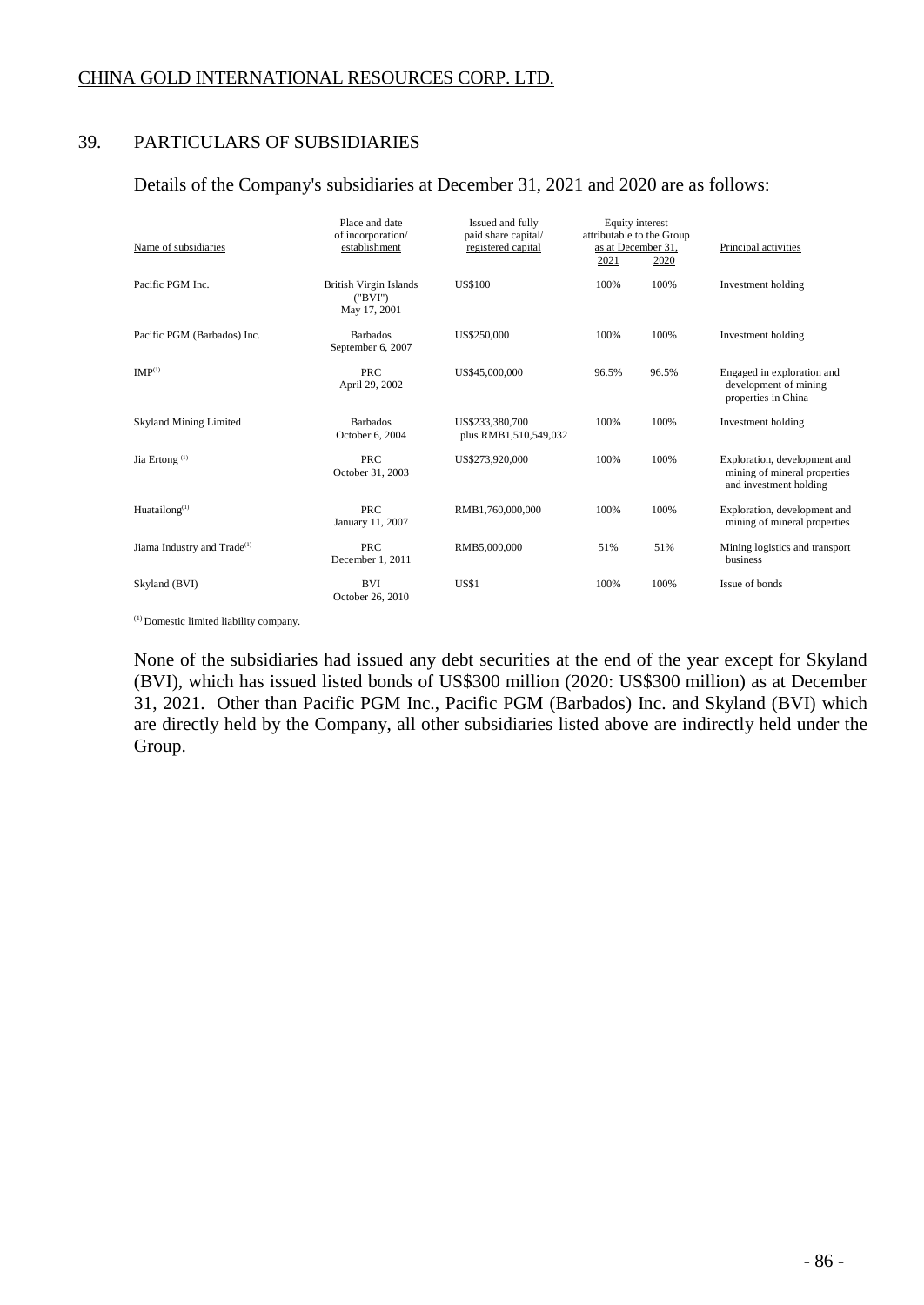# CHINA GOLD INTERNATIONAL RESOURCES CORP. LTD.

### 40. STATEMENT OF FINANCIAL POSITION OF THE COMPANY

|                                                              | December 31,<br>2021 | December 31,<br>2020 |
|--------------------------------------------------------------|----------------------|----------------------|
|                                                              | <b>US\$'000</b>      | <b>US\$'000</b>      |
| <b>Current assets</b>                                        |                      |                      |
| Cash and cash equivalents<br>Other receivables               | 3,528<br>1,030       | 5,094                |
| Prepaid expenses and deposits                                | 77                   | 1,034<br>90          |
| Loan receivables from subsidiaries                           | 35,197               |                      |
| Amounts due from subsidiaries                                | 28,508               |                      |
|                                                              | 68,340               | 6,218                |
|                                                              |                      |                      |
| <b>Non-current assets</b>                                    |                      |                      |
| Right-of-use assets                                          | 330                  | 438                  |
| Property, plant and equipment                                | 2                    | 5                    |
| Loan receivables from subsidiaries                           |                      | 67,347               |
| Equity instruments at FVTOCI                                 | 28,041               | 20,015               |
| Investments in subsidiaries<br>Amounts due from subsidiaries | 987,066              | 987,066<br>40,998    |
|                                                              |                      |                      |
|                                                              | 1,015,439            | 1,115,869            |
| <b>Total assets</b>                                          | 1,083,779            | 1,122,087            |
| <b>Current liabilities</b>                                   |                      |                      |
| Other payable and accrued expenses                           | 4,102                | 3,263                |
| Lease liabilities                                            | 104                  | 95                   |
|                                                              | 4,206                | 3,358                |
|                                                              |                      |                      |
| Net current assets                                           | 64,134               | 2,860                |
| Total assets less current liabilities                        | 1,079,573            | 1,118,729            |
|                                                              |                      |                      |
| <b>Non-current liabilities</b><br>Lease liabilities          | 246                  | 352                  |
| Deferred income                                              | 19                   | 19                   |
|                                                              |                      |                      |
|                                                              | 265                  | 371                  |
| <b>Total liabilities</b>                                     | 4,471                | 3,729                |
| <b>Owners' equity</b>                                        |                      |                      |
| Share capital (note 31)                                      | 1,229,061            | 1,229,061            |
| Reserves (note 41)                                           | 10,826               | 2,800                |
| Accumulated losses (note 41)                                 | (160, 579)           | (113,503)            |
| <b>Total owners' equity</b>                                  | 1,079,308            | 1,118,358            |
| Total liabilities and owners' equity                         | 1,083,779            | 1,122,087            |
|                                                              |                      |                      |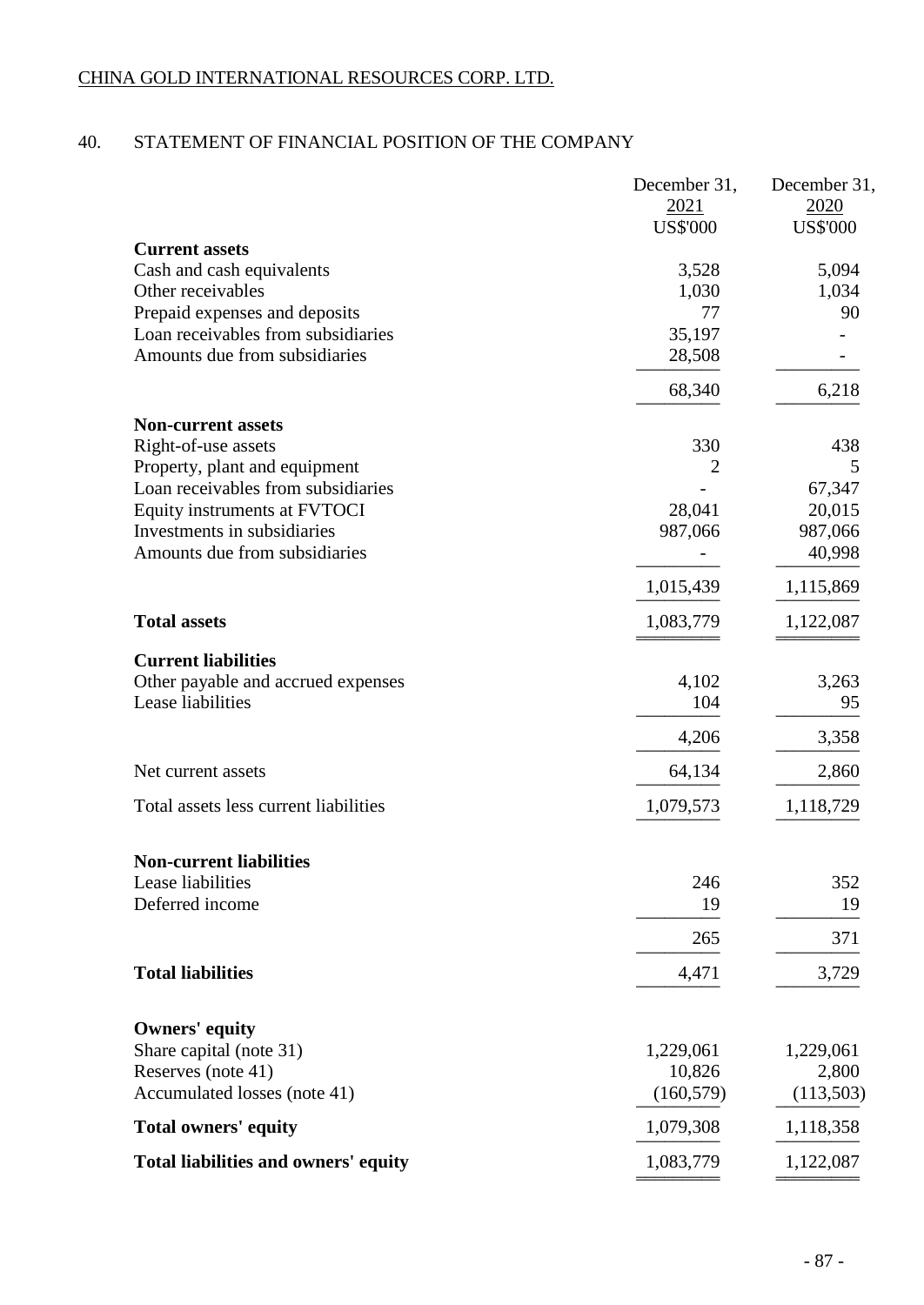# CHINA GOLD INTERNATIONAL RESOURCES CORP. LTD.

#### 41. RESERVES AND DEFICITS OF THE COMPANY

|                                                               | Reserves<br><b>US\$'000</b> | Accumulated<br>losses<br><b>US\$'000</b> | Total<br><b>US\$'000</b> |
|---------------------------------------------------------------|-----------------------------|------------------------------------------|--------------------------|
| At January 1, 2020                                            | (730)                       | (111, 321)                               | (112,051)                |
| Loss for the year<br>Fair value gain on equity instruments at |                             | (2,182)                                  | (2,182)                  |
| <b>FVTOCI</b>                                                 | 3,530                       |                                          | 3,530                    |
| Total comprehensive income (expense)<br>for the year          | 3,530                       | (2,182)                                  | 1,348                    |
| At December 31, 2020                                          | 2,800                       | (113,503)                                | (110,703)                |
| Profit for the year                                           |                             | 494                                      | 494                      |
| Fair value gain on equity instruments at<br><b>FVTOCI</b>     | 8,026                       |                                          | 8,026                    |
| Total comprehensive income for the year                       | 8,026                       | 494                                      | 8,520                    |
| Dividends distribution                                        |                             | (47,570)                                 | (47,570)                 |
| At December 31, 2021                                          | 10,826                      | (160, 579)                               | (149, 753)               |
|                                                               |                             |                                          |                          |